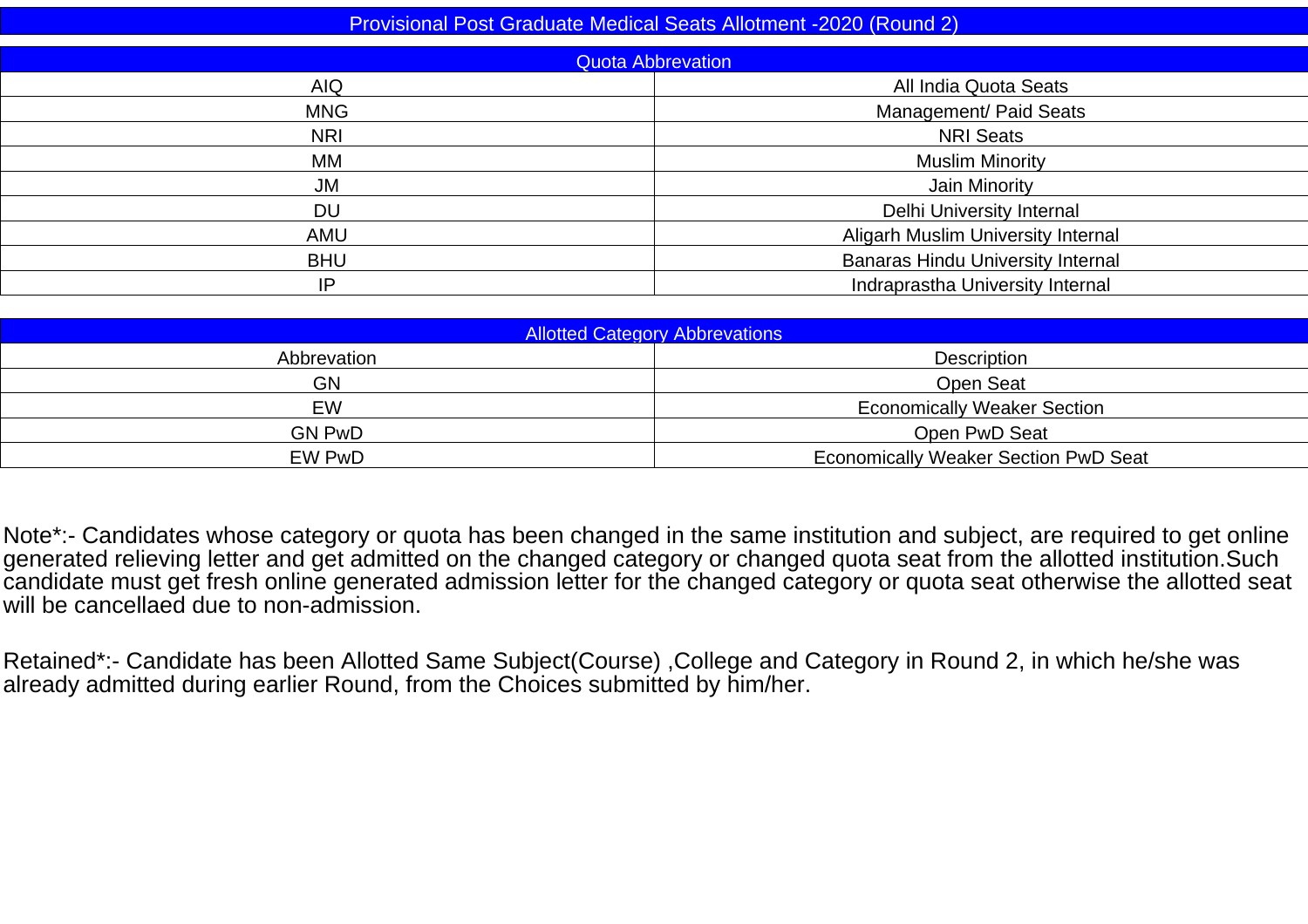|                |      |                   | Provisional Post Graduate Medical Seats Allotment -2020 (Round 2)             |                                                                                                                                      |                 |                   |                                        |                               |                          |                          |                          |                                   |
|----------------|------|-------------------|-------------------------------------------------------------------------------|--------------------------------------------------------------------------------------------------------------------------------------|-----------------|-------------------|----------------------------------------|-------------------------------|--------------------------|--------------------------|--------------------------|-----------------------------------|
|                |      |                   | Round 1                                                                       |                                                                                                                                      |                 |                   |                                        | Round 2                       |                          |                          |                          |                                   |
| <b>SNo</b>     | Rank | Allotted<br>Quota | <b>Allotted Institute</b>                                                     | Course                                                                                                                               | <b>Remarks</b>  | Allotted<br>Quota | <b>Allotted Institute</b>              | Course                        | Alloted<br>Category      | candidate<br>Category    | option No.               | <b>Remarks</b>                    |
| -1             | 43   | <b>DU</b>         | MAULANA AZAD MEDICAL<br>COLL., N.DELHI                                        | M.D.<br>(RADIO-<br><b>DIAGNOSI</b><br>S)                                                                                             | Reported        |                   |                                        |                               |                          |                          | $\blacksquare$           | Did not fill up<br>fresh choices. |
| $\overline{2}$ | 65   | <b>DU</b>         | MAULANA AZAD MEDICAL<br>COLL., N.DELHI                                        | M.D.<br>(RADIO-<br><b>DIAGNOSI</b><br>S)                                                                                             | Reported        |                   |                                        |                               |                          |                          |                          | Did not fill up<br>fresh choices. |
| 3              | 67   | <b>DU</b>         | MAULANA AZAD MEDICAL<br>COLL., N.DELHI                                        | M.D.<br>(GENERAL<br>MEDICINE)                                                                                                        | Reported        |                   |                                        |                               |                          |                          | $\overline{\phantom{a}}$ | Did not fill up<br>fresh choices. |
| 4              | 164  | <b>DU</b>         | MAULANA AZAD MEDICAL<br>COLL., N.DELHI                                        | M.D.<br>(GENERAL<br>MEDICINE)                                                                                                        | Not<br>Reported |                   |                                        |                               |                          |                          |                          | Did not fill up<br>fresh choices. |
| 5              | 196  | <b>DU</b>         | MAULANA AZAD MEDICAL<br>COLL., N.DELHI                                        | M.D.<br>(GENERAL<br>MEDICINE)                                                                                                        | Reported        |                   |                                        |                               |                          | $\blacksquare$           |                          | Did not fill up<br>fresh choices. |
| 6              | 202  | IP                | Atal Bihari Vajpayee Institute of<br>Medical Sciences and RML<br>Hospital, IP | M.D.<br>(GENERAL<br>MEDICINE)                                                                                                        | Reported        |                   |                                        |                               |                          | $\overline{\phantom{a}}$ |                          | No<br>Upgradation                 |
| $\overline{7}$ | 203  | <b>DU</b>         | MAULANA AZAD MEDICAL<br>COLL., N.DELHI                                        | M.D.<br>(GENERAL<br>MEDICINE)                                                                                                        | Reported        |                   |                                        | $\blacksquare$                | $\overline{\phantom{a}}$ | $\overline{\phantom{a}}$ | $\overline{\phantom{a}}$ | Did not fill up<br>fresh choices. |
| 8              | 216  | IP                | VMMC and SAFDARJANG<br><b>HOSPITAL</b>                                        | M.D.<br>(RADIO-<br><b>DIAGNOSI</b><br>S)                                                                                             | Reported        |                   |                                        | $\overline{\phantom{a}}$      |                          | $\overline{\phantom{a}}$ | $\blacksquare$           | Did not fill up<br>fresh choices. |
| 9              | 221  | <b>DU</b>         | MAULANA AZAD MEDICAL<br>COLL., N.DELHI                                        | M.D.<br>(GENERAL<br>MEDICINE)                                                                                                        | Reported        |                   |                                        | $\blacksquare$                | $\blacksquare$           | $\overline{\phantom{a}}$ |                          | Did not fill up<br>fresh choices. |
| 10             | 226  | <b>DU</b>         | MAULANA AZAD MEDICAL<br>COLL., N.DELHI                                        | M.D.<br>(RADIO-<br><b>DIAGNOSI</b><br>S)                                                                                             | Reported        | <b>DU</b>         | MAULANA AZAD MEDICAL<br>COLL., N.DELHI | M.D.<br>(GENERAL<br>MEDICINE) | GN                       | <b>GNNO</b>              | $\mathbf{1}$             | Upgraded                          |
| 11             | 227  | <b>DU</b>         | MAULANA AZAD MEDICAL<br>COLL., N.DELHI                                        | M.D.<br>(GENERAL<br>MEDICINE)                                                                                                        | Reported        |                   |                                        |                               |                          |                          |                          | Did not fill up<br>fresh choices. |
| 12             | 257  | DU.               | MAULANA AZAD MEDICAL<br>COLL., N.DELHI                                        | M.D.<br>(RADIO-<br><b>DIAGNOSI</b><br>S)                                                                                             | Reported        |                   |                                        |                               |                          |                          |                          | Did not fill up<br>fresh choices. |
| 13             | 292  | <b>DU</b>         | UNIV. COLL. OF MED.<br>SCIENCE, N.DELHI                                       | M.D.<br>(DERM., VE<br><b>NE. &amp;</b><br>LEPROSY)/<br>(DERMATÓ<br>LOGY)/(SKI<br>N &<br>VENEREAL<br>DISEASES)<br>/(VENERE)<br>OLOGY) | Reported        |                   |                                        |                               |                          |                          |                          | No<br>Upgradation                 |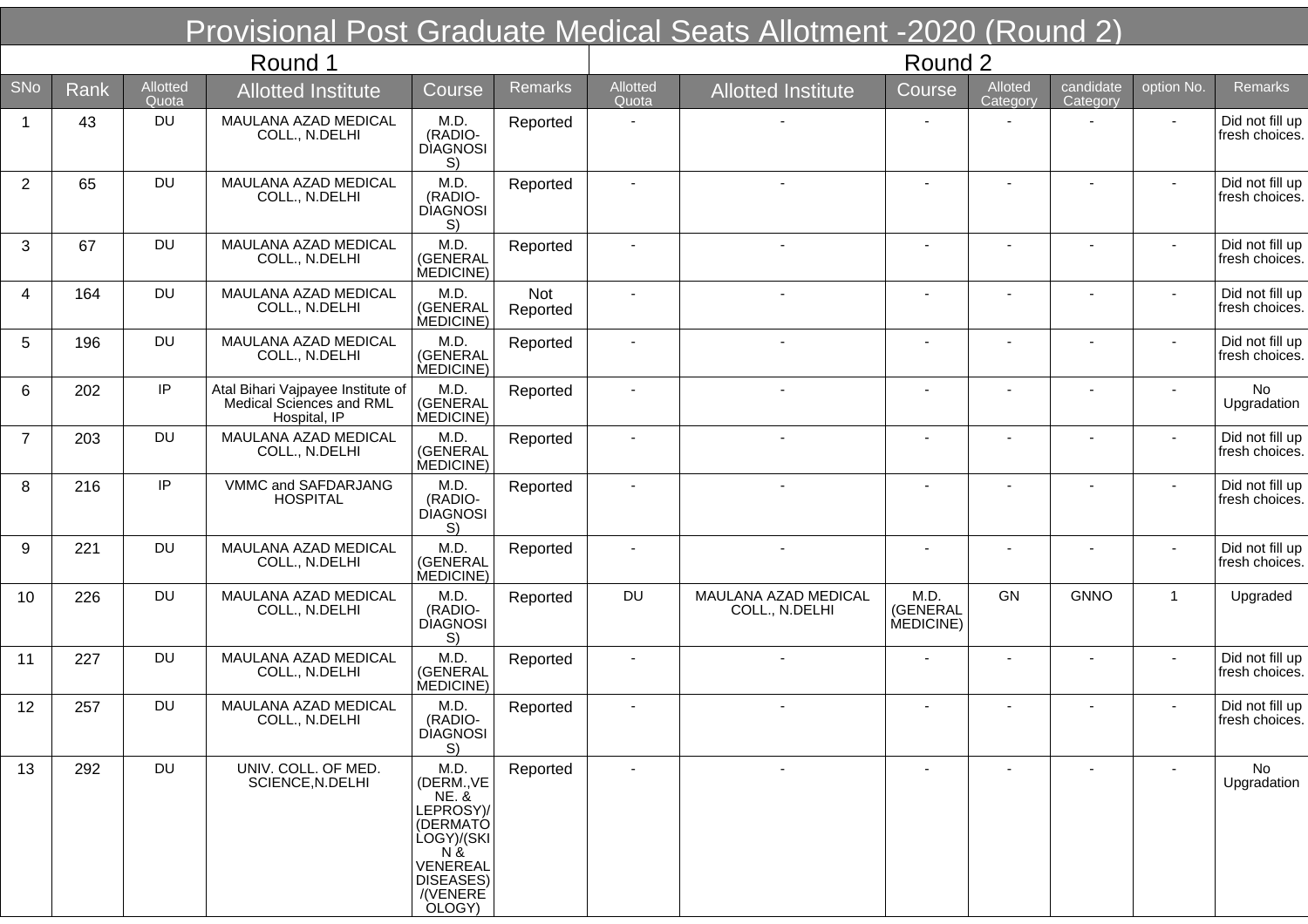| 14 | 317 | <b>DU</b> | MAULANA AZAD MEDICAL<br>COLL., N.DELHI         | M.S.<br>(GENERAL<br><b>SURGERY</b> )                                                                                                 | Reported |                          |                                        |                                          |                |                          |                | Did not fill up<br>fresh choices. |
|----|-----|-----------|------------------------------------------------|--------------------------------------------------------------------------------------------------------------------------------------|----------|--------------------------|----------------------------------------|------------------------------------------|----------------|--------------------------|----------------|-----------------------------------|
| 15 | 318 | <b>DU</b> | MAULANA AZAD MEDICAL<br>COLL., N.DELHI         | M.D.<br>(PAEDIATR<br>ICS)                                                                                                            | Reported | <b>DU</b>                | MAULANA AZAD MEDICAL<br>COLL., N.DELHI | M.D.<br>(RADIO-<br><b>DIAGNOSI</b><br>S) | <b>GN</b>      | <b>GNNO</b>              | $\overline{2}$ | Upgraded                          |
| 16 | 332 | <b>DU</b> | MAULANA AZAD MEDICAL<br>COLL., N.DELHI         | M.D.<br>(RADIO-<br><b>DIAGNOSI</b><br>S)                                                                                             | Reported |                          |                                        |                                          |                |                          |                | Did not fill up<br>fresh choices. |
| 17 | 372 | <b>DU</b> | MAULANA AZAD MEDICAL<br>COLL., N.DELHI         | M.D.<br>(GENERAL<br>MEDICINE)                                                                                                        | Reported |                          | ä,                                     |                                          |                |                          |                | Did not fill up<br>fresh choices. |
| 18 | 377 | <b>DU</b> | UNIV. COLL. OF MED.<br>SCIENCE, N.DELHI        | M.D.<br>(GENERAL<br>MEDICINE)                                                                                                        | Reported |                          |                                        |                                          |                |                          |                | No<br>Upgradation                 |
| 19 | 397 | <b>DU</b> | MAULANA AZAD MEDICAL<br>COLL., N.DELHI         | M.S.<br>(ORTHOPA<br>EDICS)                                                                                                           | Reported |                          |                                        |                                          |                |                          |                | Did not fill up<br>fresh choices. |
| 20 | 411 | <b>DU</b> | UNIV. COLL. OF MED.<br>SCIENCE, N.DELHI        | M.D.<br>(GENERAL<br>MEDICINE)                                                                                                        | Reported | $\blacksquare$           |                                        |                                          | $\blacksquare$ |                          |                | No<br>Upgradation                 |
| 21 | 430 | <b>DU</b> | UNIV. COLL. OF MED.<br>SCIENCE, N.DELHI        | M.D.<br>(DERM., VE<br><b>NE. &amp;</b><br>LEPROSY)/<br>(DERMATÓ<br>LOGY)/(SKI<br>N &<br>VENEREAL<br>DISEASES)<br>/(VENERE)<br>OLOGY) | Reported | $\sim$                   | $\blacksquare$                         | $\overline{\phantom{a}}$                 |                | $\overline{\phantom{a}}$ | $\mathbf{r}$   | Did not fill up<br>fresh choices. |
| 22 | 471 | IP.       | VMMC and SAFDARJANG<br><b>HOSPITAL</b>         | M.D.<br>(RADIO-<br><b>DIAGNOSI</b><br>S)                                                                                             | Reported |                          |                                        |                                          |                |                          |                | Did not fill up<br>fresh choices. |
| 23 | 493 | <b>DU</b> | MAULANA AZAD MEDICAL<br>COLL., N.DELHI         | M.S.<br>(GENERAL<br><b>SURGERY</b> )                                                                                                 | Reported | $\overline{\phantom{a}}$ | $\blacksquare$                         |                                          |                | $\overline{\phantom{a}}$ | $\sim$         | Did not fill up<br>fresh choices. |
| 24 | 516 | <b>DU</b> | LADY HARDINGE MEDICAL<br>COLL., N.DELHI        | M.D.<br>(GENERAL<br>MEDICINE)                                                                                                        | Reported | $\blacksquare$           |                                        |                                          |                |                          |                | No<br>Upgradation                 |
| 25 | 517 | DU        | MAULANA AZAD MEDICAL<br>COLL., N.DELHI         | M.D.<br>(RADIO-<br><b>DIAGNOSI</b><br>S)                                                                                             | Reported |                          |                                        |                                          |                |                          |                | Did not fill up<br>fresh choices. |
| 26 | 530 | DU        | <b>LADY HARDINGE MEDICAL</b><br>COLL., N.DELHI | M.D.<br>(GENERAL<br>MEDICINE)                                                                                                        | Reported | $\sim$                   | $\blacksquare$                         | $\blacksquare$                           | $\blacksquare$ | $\blacksquare$           | $\blacksquare$ | No<br>Upgradation                 |
| 27 | 543 | AMU       | JWAHAR LAL NEHRU M.C.<br>AMU, ALIGARH          | M.D.<br>(RADIO-<br><b>DIAGNOSI</b><br>S)                                                                                             | Reported | $\sim$                   | $\blacksquare$                         |                                          |                |                          |                | Upgraded                          |
| 28 | 613 | <b>DU</b> | LADY HARDINGE MEDICAL<br>COLL., N.DELHI        | M.D.<br>(GENERAL<br>MEDICINE)                                                                                                        | Reported |                          | $\blacksquare$                         | $\blacksquare$                           |                | $\overline{\phantom{a}}$ |                | <b>No</b><br>Upgradation          |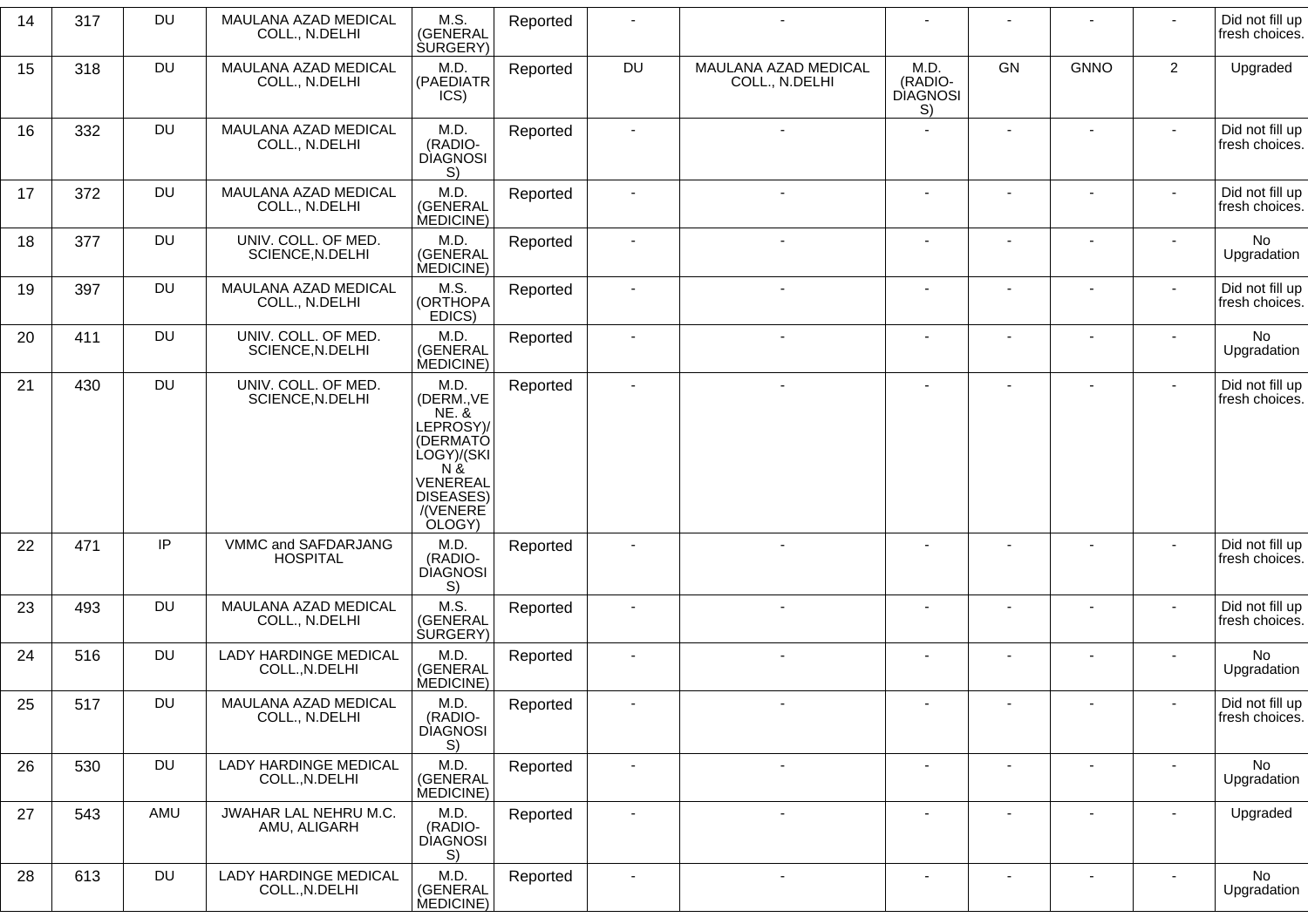|    |      | <b>BHU</b> |                                                                               | M.D.                                                                                                                                        |                 | $\blacksquare$ |                                                | $\blacksquare$                                                                                                                       | $\blacksquare$ | $\overline{\phantom{a}}$ |                | No                                |
|----|------|------------|-------------------------------------------------------------------------------|---------------------------------------------------------------------------------------------------------------------------------------------|-----------------|----------------|------------------------------------------------|--------------------------------------------------------------------------------------------------------------------------------------|----------------|--------------------------|----------------|-----------------------------------|
| 29 | 625  |            | INST.OF MED.SCIENCES,<br>BHU, VARANASI                                        | (GENERAL<br>MEDICINE)                                                                                                                       | Reported        |                |                                                |                                                                                                                                      |                |                          |                | Upgradation                       |
| 30 | 688  | <b>DU</b>  | MAULANA AZAD MEDICAL<br>COLL., N.DELHI                                        | M.D. (Obst.<br>&<br>Gynae)/MS<br>(Obstetrics<br>and<br>Gynaecolog<br>V)                                                                     | Reported        | <b>DU</b>      | <b>LADY HARDINGE MEDICAL</b><br>COLL., N.DELHI | M.D.<br>(RADIO-<br><b>DIAGNOSI</b><br>S)                                                                                             | GN             | <b>GNNO</b>              | $\overline{4}$ | Upgraded                          |
| 31 | 702  | <b>DU</b>  | <b>LADY HARDINGE MEDICAL</b><br>COLL., N.DELHI                                | M.D.<br>(RADIO-<br><b>DIAGNOSI</b><br>S)                                                                                                    | Not<br>Reported | <b>DU</b>      | MAULANA AZAD MEDICAL<br>COLL., N.DELHI         | M.D.<br>(PAEDIATR<br>ICS)                                                                                                            | <b>GN</b>      | <b>GNNO</b>              | $\overline{7}$ | Fresh Allotted<br>in 2nd Round    |
| 32 | 708  | IP         | VMMC and SAFDARJANG<br><b>HOSPITAL</b>                                        | M.D.<br>(PAEDIATR<br>ICS)                                                                                                                   | Reported        | $\sim$         | $\overline{a}$                                 | $\overline{a}$                                                                                                                       | $\blacksquare$ | ÷.                       |                | No<br>Upgradation                 |
| 33 | 754  | <b>DU</b>  | UNIV. COLL. OF MED.<br>SCIENCE, N.DELHI                                       | M.D.<br>(RADIO-<br><b>DIAGNOSI</b><br>S)                                                                                                    | Reported        | <b>DU</b>      | LADY HARDINGE MEDICAL<br>COLL., N.DELHI        | M.D.<br>(RADIO-<br><b>DIAGNOSI</b><br>S)                                                                                             | <b>GN</b>      | <b>GNNO</b>              | 5              | Upgraded                          |
| 34 | 775  | <b>DU</b>  | UNIV. COLL. OF MED.<br>SCIENCE, N.DELHI                                       | M.D.<br>(RADIO-<br><b>DIAGNOSI</b><br>S)                                                                                                    | Reported        |                |                                                |                                                                                                                                      |                |                          |                | No<br>Upgradation                 |
| 35 | 856  | <b>DU</b>  | MAULANA AZAD MEDICAL<br>COLL., N.DELHI                                        | M.D.<br>(PAEDIATR<br>ICS)                                                                                                                   | Reported        |                |                                                | $\blacksquare$                                                                                                                       | $\blacksquare$ |                          | $\sim$         | Did not fill up<br>fresh choices. |
| 36 | 925  | IP         | Atal Bihari Vajpayee Institute of<br>Medical Sciences and RML<br>Hospital, IP | M.D.<br>(GENERAL<br>MEDICINE)                                                                                                               | Reported        |                |                                                |                                                                                                                                      |                |                          |                | Did not fill up<br>fresh choices. |
| 37 | 930  | $\sf IP$   | Atal Bihari Vajpayee Institute of<br>Medical Sciences and RML<br>Hospital, IP | M.D.<br>(GENERAL<br>MEDICINE)                                                                                                               | Reported        | $\blacksquare$ |                                                | $\blacksquare$                                                                                                                       | $\blacksquare$ | ÷                        |                | No<br>Upgradation                 |
| 38 | 937  | <b>DU</b>  | <b>LADY HARDINGE MEDICAL</b><br>COLL., N.DELHI                                | M.D.<br>(DERM., VE<br><b>NE. &amp;</b><br>LEPROSY)/<br>(DERMATÓ<br>ÙOGY)/(SKI<br>N &<br>VENEREAL<br><b>DISEASES)</b><br>/(VENERE)<br>OLOGY) | Reported        | DU             | UNIV. COLL. OF MED.<br>SCIENCE, N.DELHI        | M.D.<br>(RADIO-<br><b>DIAGNOSI</b><br>S)                                                                                             | GN             | <b>GNNO</b>              | $\overline{4}$ | Upgraded                          |
| 39 | 982  | DU         | MAULANA AZAD MEDICAL<br>COLL., N.DELHI                                        | M.S.<br>(ORTHOPA<br>EDICS)                                                                                                                  | Reported        | <b>DU</b>      | <b>LADY HARDINGE MEDICAL</b><br>COLL., N.DELHI | M.D.<br>(DERM., VE<br><b>NE. &amp;</b><br>LEPROSY)/<br>(DERMATÓ<br>LOGY)/(SKI<br>N &<br>VENEREAL<br>DISEASES)<br>/(VENERE)<br>OLOGY) | GN             | <b>GNNO</b>              | 20             | Upgraded                          |
| 40 | 1060 | <b>DU</b>  | MAULANA AZAD MEDICAL<br>COLL., N.DELHI                                        | M.S.<br>(ORTHOPA<br>EDICS)                                                                                                                  | Reported        | $\blacksquare$ | $\blacksquare$                                 | $\blacksquare$                                                                                                                       | $\blacksquare$ | $\blacksquare$           | $\sim$         | Did not fill up<br>fresh choices. |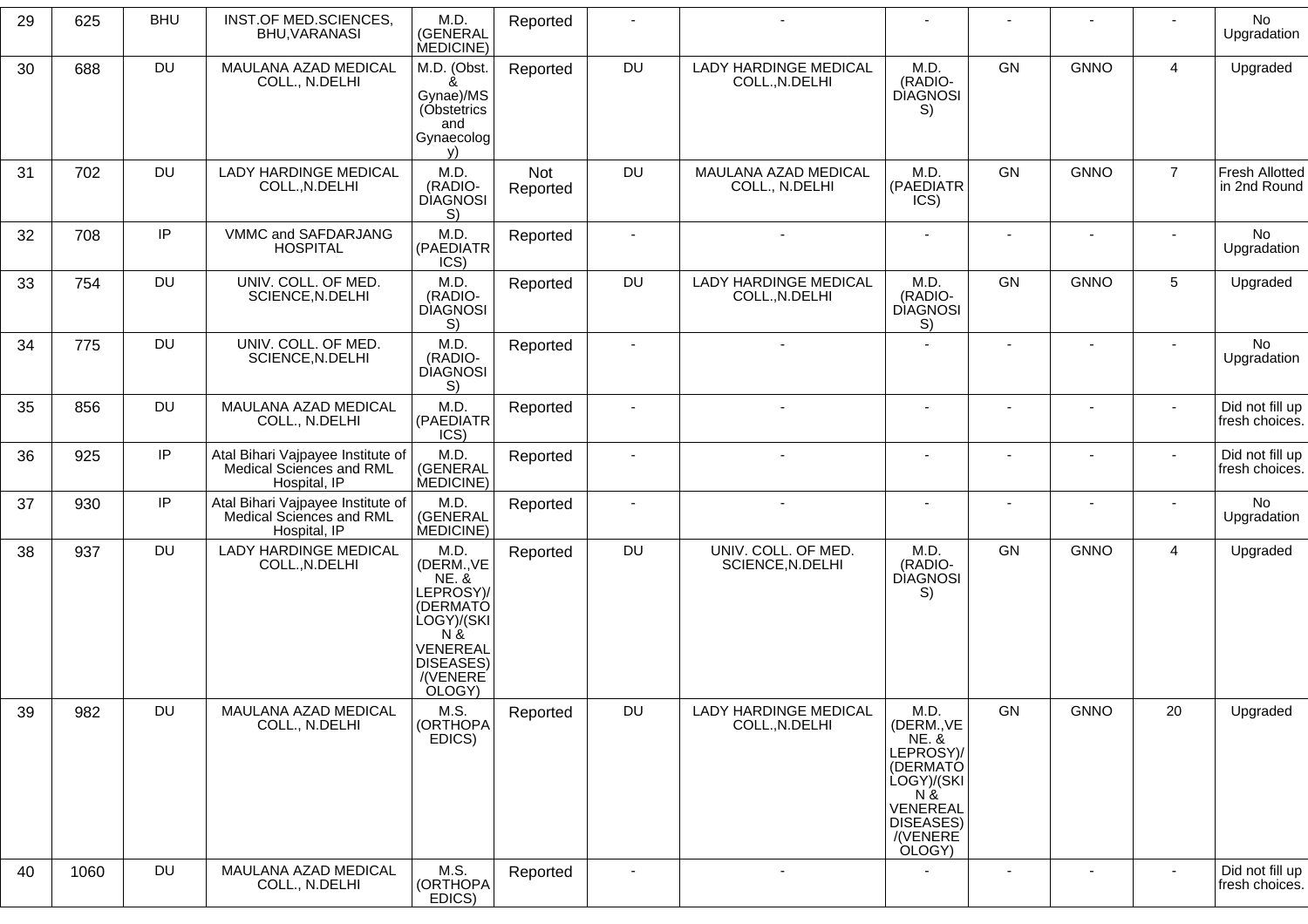| 41 | 1068 | <b>DU</b>  | MAULANA AZAD MEDICAL<br>COLL., N.DELHI                                        | M.S.<br>(GENERAL<br><b>SURGERY</b> )                                    | Reported          |                          |                          |                          |                          |                          |                          | Did not fill up<br>fresh choices.     |
|----|------|------------|-------------------------------------------------------------------------------|-------------------------------------------------------------------------|-------------------|--------------------------|--------------------------|--------------------------|--------------------------|--------------------------|--------------------------|---------------------------------------|
| 42 | 1115 | <b>DU</b>  | MAULANA AZAD MEDICAL<br>COLL., N.DELHI                                        | M.D.<br>(PAEDIATR<br>ICS)                                               | Reported          | $\overline{\phantom{a}}$ |                          | ٠                        |                          | $\overline{\phantom{a}}$ |                          | Upgraded                              |
| 43 | 1154 | IP         | Atal Bihari Vajpayee Institute of<br>Medical Sciences and RML<br>Hospital, IP | M.D.<br>(GENERAL<br>MEDICINE)                                           | Reported          | $\sim$                   | $\sim$                   | $\mathbf{r}$             | $\blacksquare$           | $\overline{\phantom{a}}$ | $\sim$                   | Did not fill up<br>fresh choices.     |
| 44 | 1165 | DU         | MAULANA AZAD MEDICAL<br>COLL., N.DELHI                                        | M.D. (Obst.<br>&<br>Gynae)/MS<br>(Obstetrics<br>and<br>Gynaecolog<br>V) | Reported          |                          |                          |                          |                          |                          | ۰                        | Did not fill up<br>fresh choices.     |
| 45 | 1205 | IP         | VMMC and SAFDARJANG<br><b>HOSPITAL</b>                                        | M.D.<br>(RADIO-<br><b>DIAGNOSI</b><br>S)                                | Reported          |                          |                          |                          |                          |                          |                          | Did not fill up<br>fresh choices.     |
| 46 | 1219 | IP         | Atal Bihari Vajpayee Institute of<br>Medical Sciences and RML<br>Hospital, IP | M.D.<br>(GENERAL<br>MEDICINE)                                           | Reported          |                          |                          | ٠                        | $\blacksquare$           | ۰                        | $\blacksquare$           | No<br>Upgradation                     |
| 47 | 1291 | DU         | MAULANA AZAD MEDICAL<br>COLL., N.DELHI                                        | M.D.<br>(GENERAL<br>MEDICINE)                                           | Reported          |                          |                          |                          |                          |                          | $\blacksquare$           | Did not fill up<br>fresh choices.     |
| 48 | 1309 | <b>DU</b>  | MAULANA AZAD MEDICAL<br>COLL., N.DELHI                                        | M.S.<br>(GENERAL<br>SURGERY)                                            | Reported          |                          |                          |                          |                          |                          |                          | Did not fill up<br>fresh choices.     |
| 49 | 1341 | <b>DU</b>  | MAULANA AZAD MEDICAL<br>COLL., N.DELHI                                        | M.D.<br>(GENERAL<br>MEDICINE)                                           | Seat<br>Cancelled |                          |                          | $\overline{\phantom{m}}$ |                          | ٠                        | $\overline{\phantom{0}}$ | <b>Fresh Allotted</b><br>in 2nd Round |
| 50 | 1352 | DU         | MAULANA AZAD MEDICAL<br>COLL., N.DELHI                                        | M.D.<br>(PAEDIATR<br>ICS)                                               | Reported          | $\blacksquare$           | $\overline{\phantom{a}}$ | ÷                        | ٠                        | ÷                        |                          | No<br>Upgradation                     |
| 51 | 1362 | <b>DU</b>  | MAULANA AZAD MEDICAL<br>COLL., N.DELHI                                        | M.D. (Obst.<br>ጼ<br>Gynae)/MS<br>(Obstetrics<br>and<br>Gynaecolog<br>V) | Reported          | $\blacksquare$           | $\blacksquare$           | $\blacksquare$           | $\blacksquare$           | $\blacksquare$           | $\blacksquare$           | Did not fill up<br>fresh choices.     |
| 52 | 1366 | IP         | VMMC and SAFDARJANG<br><b>HOSPITAL</b>                                        | M.S.<br>(ORTHOPA<br>EDICS)                                              | Reported          |                          |                          |                          | ٠                        |                          | $\blacksquare$           | Did not fill up<br>fresh choices.     |
| 53 | 1421 | DU         | MAULANA AZAD MEDICAL<br>COLL., N.DELHI                                        | M.S.<br>(OPHTHAL<br>MOLOGY)                                             | Reported          |                          |                          |                          |                          |                          |                          | Did not fill up<br>fresh choices.     |
| 54 | 1427 | <b>DU</b>  | MAULANA AZAD MEDICAL<br>COLL., N.DELHI                                        | M.D.<br>(PAEDIATR<br>ICS)                                               | Reported          |                          | $\blacksquare$           | ٠                        |                          | $\blacksquare$           |                          | No<br>Upgradation                     |
| 55 | 1437 | <b>BHU</b> | INST.OF MED.SCIENCES,<br>BHU, VARANASI                                        | M.D.<br>(GENERAL<br>MEDICINE)                                           | Reported          | $\blacksquare$           | $\blacksquare$           | $\blacksquare$           | $\overline{\phantom{a}}$ | $\overline{\phantom{a}}$ | $\sim$                   | Did not fill up<br>fresh choices.     |
| 56 | 1447 | <b>DU</b>  | MAULANA AZAD MEDICAL<br>COLL., N.DELHI                                        | M.D.<br>(PAEDIATR<br>ICS)                                               | Reported          | $\overline{\phantom{a}}$ | $\overline{\phantom{a}}$ | $\blacksquare$           | $\overline{\phantom{a}}$ | $\overline{\phantom{a}}$ | $\overline{\phantom{a}}$ | No<br>Upgradation                     |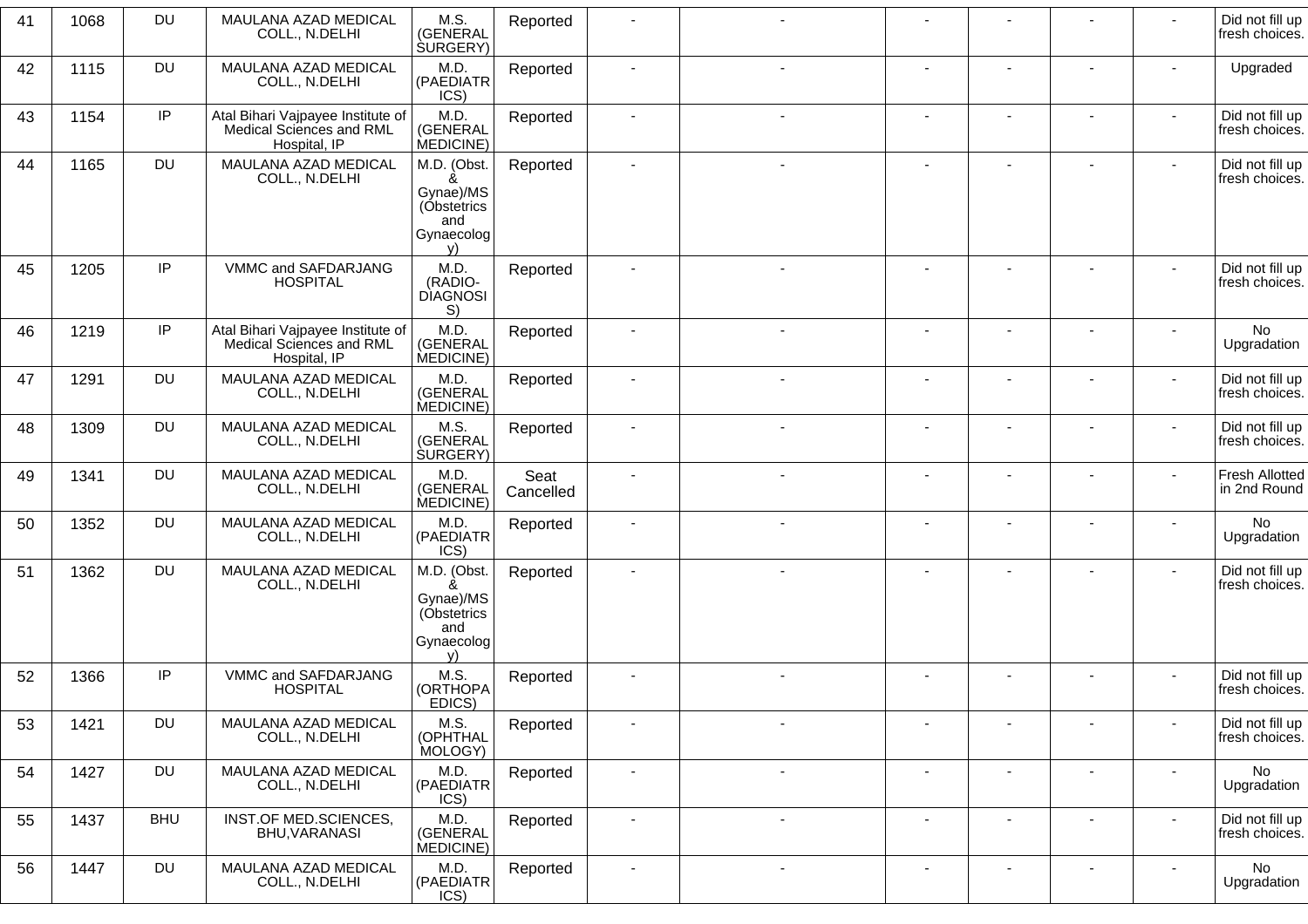| 57 | 1460 | IP        | VMMC and SAFDARJANG<br><b>HOSPITAL</b>         | M.D.<br>(RADIO-<br><b>DIAGNOSI</b><br>S)                                                                                             | Reported | $\blacksquare$           |                                        |                            |                |                |                | No<br>Upgradation                 |
|----|------|-----------|------------------------------------------------|--------------------------------------------------------------------------------------------------------------------------------------|----------|--------------------------|----------------------------------------|----------------------------|----------------|----------------|----------------|-----------------------------------|
| 58 | 1471 | <b>DU</b> | MAULANA AZAD MEDICAL<br>COLL., N.DELHI         | M.D.<br>(RADIO-<br><b>DIAGNOSI</b><br>S)                                                                                             | Reported | $\blacksquare$           |                                        |                            |                |                |                | Did not fill up<br>fresh choices. |
| 59 | 1475 | <b>DU</b> | UNIV. COLL. OF MED.<br>SCIENCE, N.DELHI        | M.S.<br>(GENERAL<br><b>SURGERY</b> )                                                                                                 | Reported | $\blacksquare$           |                                        | $\sim$                     | $\sim$         |                | $\sim$         | Retained*                         |
| 60 | 1480 | <b>DU</b> | MAULANA AZAD MEDICAL<br>COLL., N.DELHI         | M.S.<br>(OPHTHAL<br>MOLOGY)                                                                                                          | Reported | $\blacksquare$           |                                        |                            |                |                |                | Did not fill up<br>fresh choices. |
| 61 | 1495 | <b>DU</b> | LADY HARDINGE MEDICAL<br>COLL., N.DELHI        | M.D.<br>(PAEDIATR<br>ICS)                                                                                                            | Reported | <b>DU</b>                | MAULANA AZAD MEDICAL<br>COLL., N.DELHI | M.D.<br>(PAEDIATR<br>ICS)  | GN             | <b>GNNO</b>    | 25             | Upgraded                          |
| 62 | 1499 | <b>DU</b> | LADY HARDINGE MEDICAL<br>COLL., N.DELHI        | M.D.<br>(PAEDIATR<br>ICS)                                                                                                            | Reported | $\overline{\phantom{a}}$ |                                        | $\overline{a}$             |                |                | $\sim$         | Retained*                         |
| 63 | 1503 | <b>DU</b> | <b>LADY HARDINGE MEDICAL</b><br>COLL., N.DELHI | M.D.<br>(PAEDIATR<br>ICS)                                                                                                            | Reported | $\blacksquare$           | $\sim$                                 | $\sim$                     | $\sim$         |                |                | Upgraded                          |
| 64 | 1512 | <b>DU</b> | MAULANA AZAD MEDICAL<br>COLL., N.DELHI         | M.D.<br>(DERM., VE<br><b>NE. &amp;</b><br>LEPROSY)/<br>(DERMATÓ<br>LOGY)/(SKI<br>N &<br>VENEREAL<br>DISEASES)<br>/(VENERE)<br>OLOGY) | Reported | $\mathbf{r}$             |                                        | $\sim$                     | $\sim$         | $\blacksquare$ | $\sim$         | Did not fill up<br>fresh choices. |
| 65 | 1517 | IP        | VMMC and SAFDARJANG<br><b>HOSPITAL</b>         | M.D.<br>(RADIO-<br><b>DIAGNOSI</b><br>S)                                                                                             | Reported | $\overline{\phantom{a}}$ |                                        |                            |                |                | $\sim$         | Did not fill up<br>fresh choices. |
| 66 | 1522 | <b>DU</b> | UNIV. COLL. OF MED.<br>SCIENCE, N.DELHI        | M.S.<br>(GENERAL<br><b>SURGERY</b> )                                                                                                 | Reported | <b>DU</b>                | MAULANA AZAD MEDICAL<br>COLL., N.DELHI | M.S.<br>(ORTHOPA<br>EDICS) | GN             | <b>GNNO</b>    | 14             | Upgraded                          |
| 67 | 1531 | <b>DU</b> | MAULANA AZAD MEDICAL<br>COLL., N.DELHI         | M.S.<br>(ORTHOPA<br>EDICS)                                                                                                           | Reported | $\overline{\phantom{a}}$ |                                        |                            |                |                |                | No<br>Upgradation                 |
| 68 | 1562 | DU        | MAULANA AZAD MEDICAL<br>COLL., N.DELHI         | M.S.<br>(ORTHOPA<br>EDICS)                                                                                                           | Reported |                          |                                        |                            |                |                |                | Did not fill up<br>fresh choices. |
| 69 | 1594 | <b>DU</b> | MAULANA AZAD MEDICAL<br>COLL., N.DELHI         | M.D.<br>(GENERAL<br>MEDICINE)                                                                                                        | Reported | $\mathbf{r}$             |                                        |                            |                |                |                | Did not fill up<br>fresh choices. |
| 70 | 1661 | IP        | VMMC and SAFDARJANG<br><b>HOSPITAL</b>         | M.S.<br>(ORTHOPA<br>EDICS)                                                                                                           | Reported | $\overline{\phantom{a}}$ | $\overline{\phantom{a}}$               |                            |                |                | $\blacksquare$ | Did not fill up<br>fresh choices. |
| 71 | 1737 | IP        | VMMC and SAFDARJANG<br><b>HOSPITAL</b>         | M.D.<br>(GENERAL<br>MEDICINE)                                                                                                        | Reported | $\sim$                   | $\overline{\phantom{a}}$               | $\blacksquare$             | $\blacksquare$ |                | $\sim$         | No<br>Upgradation                 |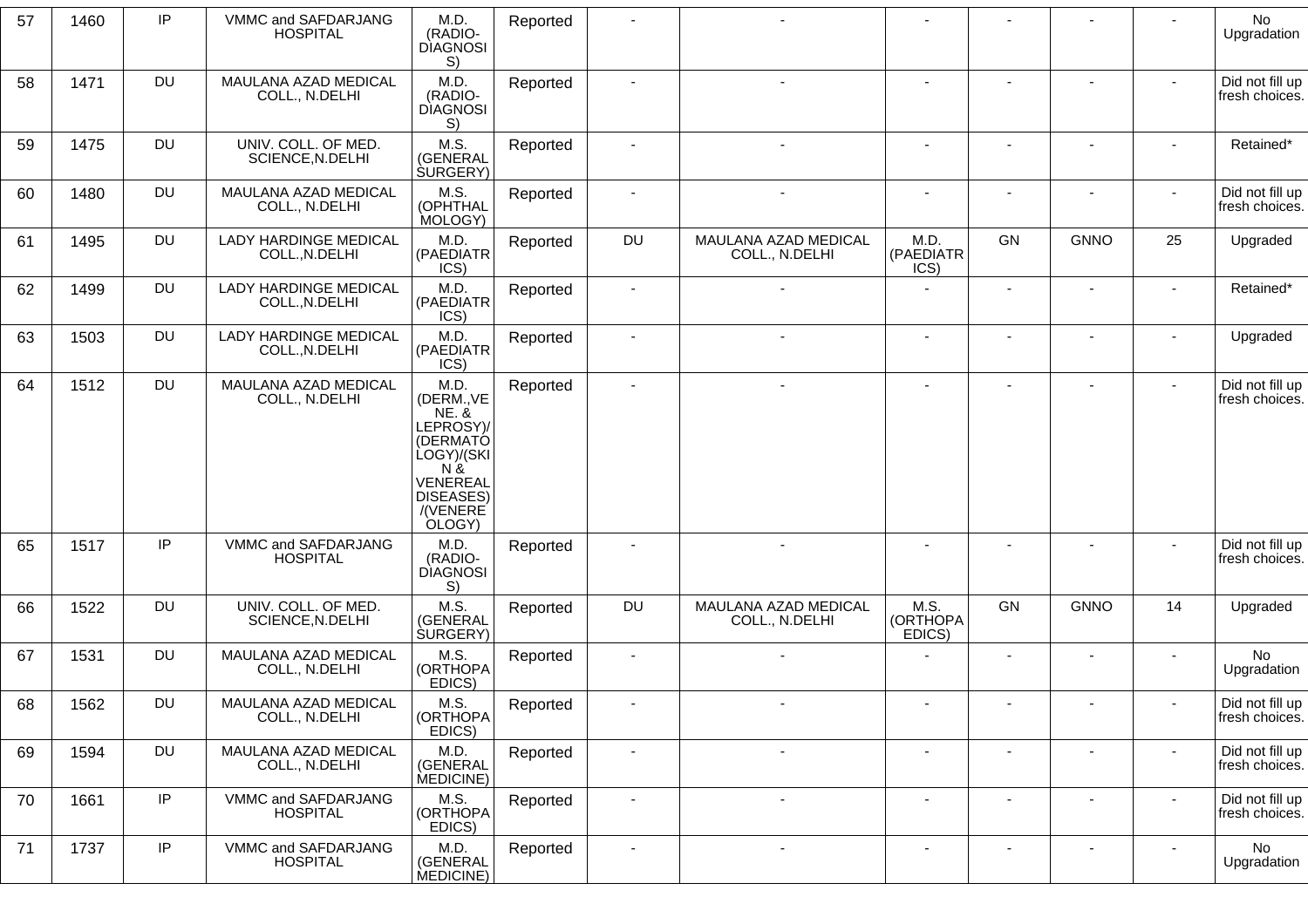| 72 | 1738 | DU         | UNIV. COLL. OF MED.<br>SCIENCE, N.DELHI        | M.S.<br>(GENERAL<br><b>SURGERY</b> )                                                                                    | Reported | $\blacksquare$           |                                        |                                                                         |                          |             |                | No<br>Upgradation                 |
|----|------|------------|------------------------------------------------|-------------------------------------------------------------------------------------------------------------------------|----------|--------------------------|----------------------------------------|-------------------------------------------------------------------------|--------------------------|-------------|----------------|-----------------------------------|
| 73 | 1753 | DU         | <b>VALLABHBHAI PATEL CHEST</b><br>INST., DELHI | M.D.<br>(Tuberculos<br>is &<br>Respiratory<br>diseases)/P<br>ulmonary<br>Medicine<br>/M.D.<br>(Respiratory<br>Medicine) | Reported | $\overline{\phantom{a}}$ | $\blacksquare$                         | $\blacksquare$                                                          |                          |             | $\sim$         | No<br>Upgradation                 |
| 74 | 1779 | <b>DU</b>  | MAULANA AZAD MEDICAL<br>COLL., N.DELHI         | M.D.<br>(GENERAL<br>MEDICINE)                                                                                           | Reported | $\overline{\phantom{a}}$ |                                        |                                                                         |                          |             | $\sim$         | Did not fill up<br>fresh choices. |
| 75 | 1800 | DU         | UNIV. COLL. OF MED.<br>SCIENCE, N.DELHI        | M.D.<br>(GENERAL<br>MEDICINE)                                                                                           | Reported | $\overline{\phantom{a}}$ |                                        |                                                                         | $\sim$                   |             |                | Did not fill up<br>fresh choices. |
| 76 | 1808 | DU         | <b>LADY HARDINGE MEDICAL</b><br>COLL., N.DELHI | M.D.<br>(PAEDIATR<br>ICS)                                                                                               | Reported | $\overline{\phantom{a}}$ |                                        |                                                                         |                          |             | $\sim$         | Did not fill up<br>fresh choices. |
| 77 | 1835 | IP         | VMMC and SAFDARJANG<br><b>HOSPITAL</b>         | M.D.<br>(RADIO-<br><b>DIAGNOSI</b><br>S)                                                                                | Reported | $\blacksquare$           | $\sim$                                 |                                                                         | $\overline{\phantom{a}}$ |             | $\sim$         | Did not fill up<br>fresh choices. |
| 78 | 1933 | DU         | MAULANA AZAD MEDICAL<br>COLL., N.DELHI         | M.D.<br>(RADIO-<br><b>DIAGNOSI</b><br>S)                                                                                | Reported | $\blacksquare$           | $\overline{\phantom{a}}$               |                                                                         |                          |             | $\sim$         | Did not fill up<br>fresh choices. |
| 79 | 1935 | <b>DU</b>  | LADY HARDINGE MEDICAL<br>COLL., N.DELHI        | M.D.<br>(RADIO-<br><b>DIAGNOSI</b><br>S)                                                                                | Reported |                          |                                        |                                                                         |                          |             |                | No<br>Upgradation                 |
| 80 | 1967 | <b>DU</b>  | MAULANA AZAD MEDICAL<br>COLL., N.DELHI         | M.S.<br>(OPHTHAL<br>MOLOGY)                                                                                             | Reported | $\blacksquare$           |                                        |                                                                         | $\overline{\phantom{a}}$ |             | $\sim$         | Did not fill up<br>fresh choices. |
| 81 | 1998 | <b>BHU</b> | INST.OF MED.SCIENCES,<br>BHU, VARANASI         | M.S.<br>(ORTHOPA<br>EDICS)                                                                                              | Reported | $\blacksquare$           |                                        |                                                                         |                          |             |                | No<br>Upgradation                 |
| 82 | 2015 | <b>DU</b>  | MAULANA AZAD MEDICAL<br>COLL., N.DELHI         | M.D. (Obst.<br>&<br>Gynae)/MS<br>(Obstetrics<br>and<br>Gynaecolog<br>v)                                                 | Reported | $\overline{\phantom{a}}$ |                                        |                                                                         |                          |             |                | No<br>Upgradation                 |
| 83 | 2018 | <b>DU</b>  | LADY HARDINGE MEDICAL<br>COLL., N.DELHI        | M.D. (Obst.<br>Gynae)/MS<br>(Obstetrics<br>and<br>Gynaecolog<br>v)                                                      | Reported | DU                       | MAULANA AZAD MEDICAL<br>COLL., N.DELHI | M.D. (Obst.<br>&<br>Gynae)/MS<br>(Obstetrics<br>and<br>Gynaecolog<br>V) | GN                       | <b>GNNO</b> | $\overline{2}$ | Upgraded                          |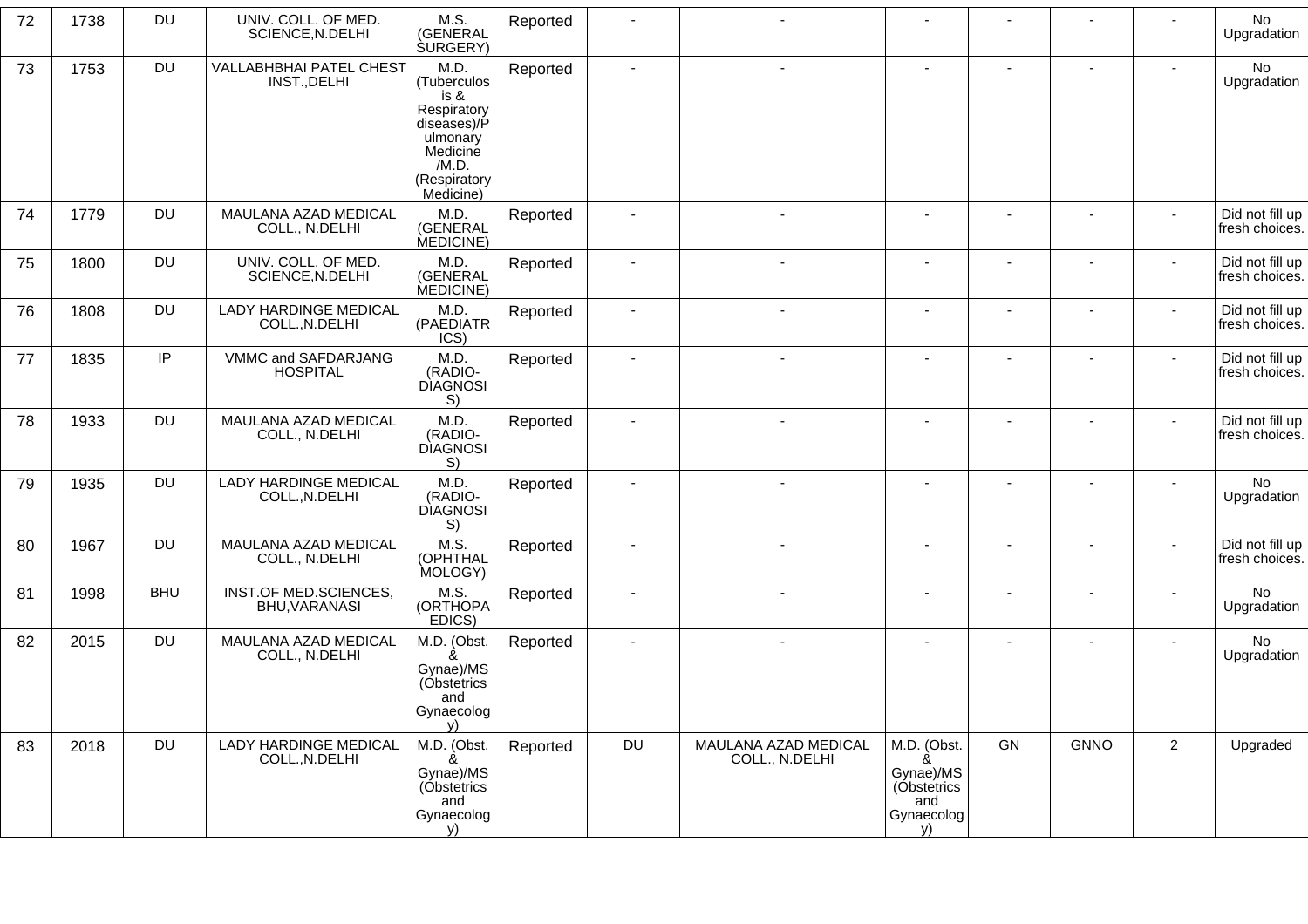| 84 | 2049 | <b>DU</b>      | UNIV. COLL. OF MED.<br>SCIENCE, N.DELHI        | M.D. (Obst.<br>&<br>Gynae)/MS<br>(Obstetrics<br>and<br>Gynaecolog       | Reported |                          |                                                |                                      | $\blacksquare$           |                          |                | Did not fill up<br>fresh choices.     |
|----|------|----------------|------------------------------------------------|-------------------------------------------------------------------------|----------|--------------------------|------------------------------------------------|--------------------------------------|--------------------------|--------------------------|----------------|---------------------------------------|
| 85 | 2137 | <b>DU</b>      | <b>LADY HARDINGE MEDICAL</b><br>COLL., N.DELHI | V)<br>M.D.<br>(PAEDIATR<br>ICS)                                         | Reported | $\blacksquare$           | $\blacksquare$                                 | $\sim$                               | $\overline{\phantom{a}}$ | $\overline{\phantom{a}}$ | $\sim$         | No<br>Upgradation                     |
| 86 | 2195 | <b>DU</b>      | UNIV. COLL. OF MED.<br>SCIENCE, N.DELHI        | M.D.<br>(PAEDIATR<br>ICS)                                               | Reported | DU                       | <b>LADY HARDINGE MEDICAL</b><br>COLL., N.DELHI | M.D.<br>(PAEDIATR<br>ICS)            | GN                       | <b>GNNO</b>              | 46             | Upgraded                              |
| 87 | 2213 | <b>DU</b>      | <b>LADY HARDINGE MEDICAL</b><br>COLL., N.DELHI | M.S.<br>(ORTHOPA<br>EDICS)                                              | Reported |                          | $\sim$                                         |                                      | $\sim$                   | $\sim$                   | $\sim$         | No<br>Upgradation                     |
| 88 | 2257 | <b>DU</b>      | UNIV. COLL. OF MED.<br>SCIENCE, N.DELHI        | M.D.<br>(PAEDIATR<br>ICS)                                               | Reported | DU                       | <b>LADY HARDINGE MEDICAL</b><br>COLL., N.DELHI | M.D.<br>(PAEDIATR<br>ICS)            | GN                       | <b>EWNO</b>              | 13             | Upgraded                              |
| 89 | 2275 | <b>DU</b>      | UNIV. COLL. OF MED.<br>SCIENCE, N.DELHI        | M.D.<br>(PAEDIATR<br>ICS)                                               | Reported | $\overline{\phantom{a}}$ |                                                | $\blacksquare$                       | $\blacksquare$           | $\blacksquare$           |                | No<br>Upgradation                     |
| 90 | 2362 | $\overline{a}$ | $\blacksquare$                                 | $\sim$                                                                  | Reported | DU                       | UNIV. COLL. OF MED.<br>SCIENCE, N.DELHI        | M.D.<br>(PAEDIATR<br>ICS)            | <b>GN</b>                | <b>GNNO</b>              | 3              | Upgraded                              |
| 91 | 2473 | <b>DU</b>      | UNIV. COLL. OF MED.<br>SCIENCE, N.DELHI        | M.D. (Obst.<br>Gynae)/MS<br>(Óbstetrics<br>and<br>Gynaecolog<br>V)      | Reported | DU                       | UNIV. COLL. OF MED.<br>SCIENCE, N.DELHI        | M.D.<br>(PAEDIATR<br>ICS)            | GN                       | <b>EWNO</b>              | 24             | Upgraded                              |
| 92 | 2483 | <b>DU</b>      | <b>LADY HARDINGE MEDICAL</b><br>COLL., N.DELHI | M.S.<br>(GENERAL<br>SURGERY)                                            | Reported | <b>DU</b>                | UNIV. COLL. OF MED.<br>SCIENCE, N.DELHI        | M.S.<br>(GENERAL<br><b>SURGERY</b> ) | GN                       | <b>GNNO</b>              | $\overline{4}$ | Upgraded                              |
| 93 | 2592 |                |                                                |                                                                         |          | DU                       | UNIV. COLL. OF MED.<br>SCIENCE, N.DELHI        | M.D.<br>(PAEDIATR<br>ICS)            | <b>GN</b>                | <b>GNNO</b>              | 27             | <b>Fresh Allotted</b><br>in 2nd Round |
| 94 | 2593 | <b>DU</b>      | LADY HARDINGE MEDICAL<br>COLL., N.DELHI        | M.D. (Obst.<br>ጼ<br>Gynae)/MS<br>(Obstetrics<br>and<br>Gynaecolog<br>y) | Reported |                          |                                                |                                      | $\blacksquare$           | $\overline{\phantom{a}}$ |                | Retained*                             |
| 95 | 2630 | <b>DU</b>      | <b>LADY HARDINGE MEDICAL</b><br>COLL., N.DELHI | M.D. (Obst.<br>ጼ<br>Gynae)/MS<br>(Obstetrics<br>and<br>Gynaecolog<br>V) | Reported |                          |                                                | $\overline{\phantom{a}}$             |                          |                          |                | <b>No</b><br>Upgradation              |
| 96 | 2635 | DU             | <b>LADY HARDINGE MEDICAL</b><br>COLL., N.DELHI | M.D.<br>(GENERAL<br>MEDICINE)                                           | Reported | DU                       | <b>LADY HARDINGE MEDICAL</b><br>COLL., N.DELHI | M.S.<br>(OPHTHAL<br>MOLOGY)          | GN                       | OBC                      | $\mathbf{1}$   | Upgraded                              |
| 97 | 2656 | AMU            | JWAHAR LAL NEHRU M.C.<br>AMU, ALIGARH          | M.D.<br>(RADIO-<br>DIAGNOSI<br>S)                                       | Reported | $\blacksquare$           | $\blacksquare$                                 | $\overline{\phantom{a}}$             | $\overline{\phantom{a}}$ | $\blacksquare$           | $\sim$         | No<br>Upgradation                     |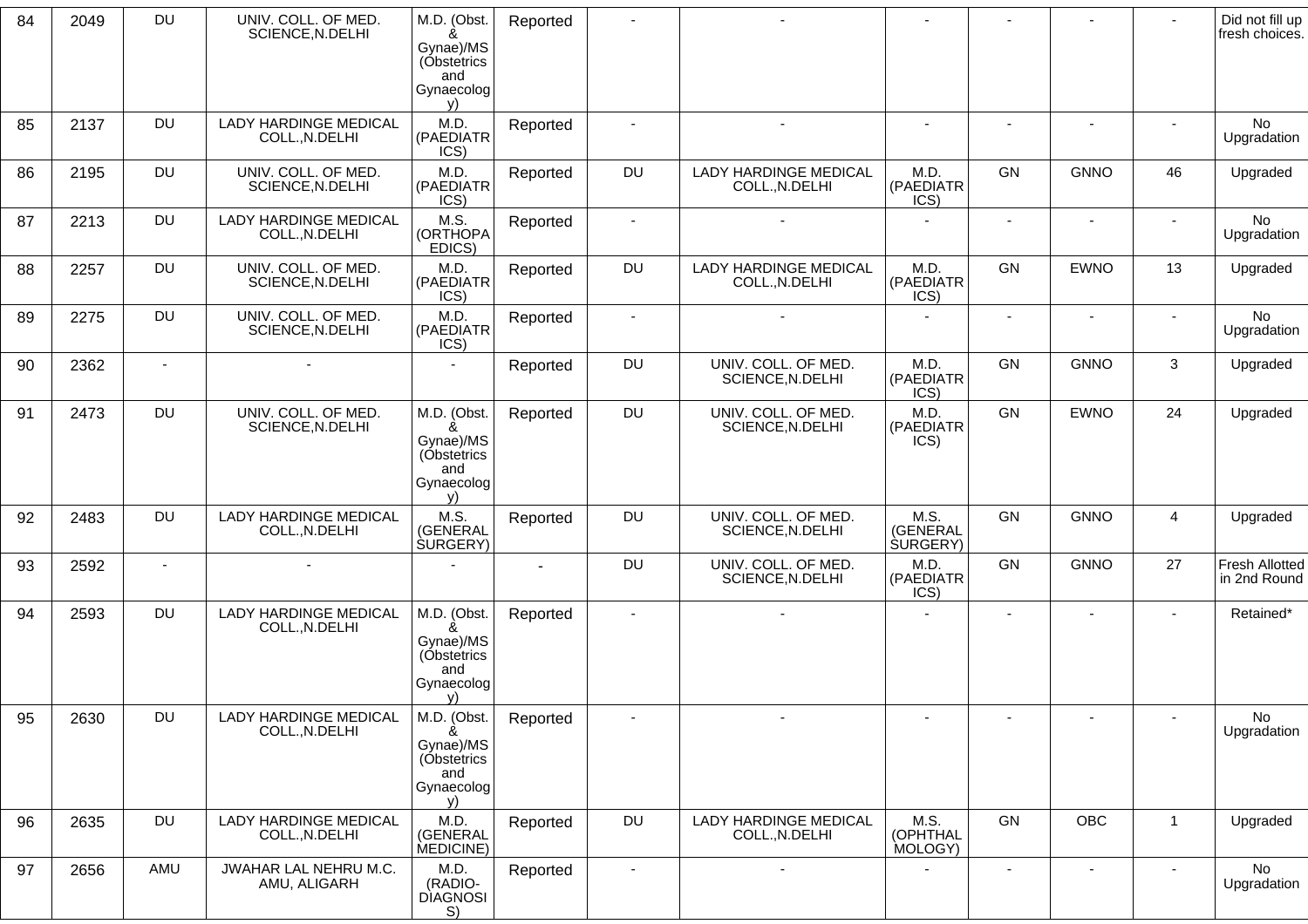| 98  | 2790 | <b>DU</b> | <b>LADY HARDINGE MEDICAL</b><br>COLL., N.DELHI                                | M.S.<br>(GENERAL<br><b>SURGERY</b> )                               | Reported |                          |                                                                               |                                                                         |                |                          |                | Upgraded                              |
|-----|------|-----------|-------------------------------------------------------------------------------|--------------------------------------------------------------------|----------|--------------------------|-------------------------------------------------------------------------------|-------------------------------------------------------------------------|----------------|--------------------------|----------------|---------------------------------------|
| 99  | 2810 | <b>DU</b> | UNIV. COLL. OF MED.<br>SCIENCE, N.DELHI                                       | M.D.<br>(GENERAL<br>MEDICINE)                                      | Reported | <b>DU</b>                | MAULANA AZAD MEDICAL<br>COLL., N.DELHI                                        | M.D.<br>(GENERAL<br>MEDICINE)                                           | <b>OBC</b>     | <b>OBC</b>               | $\overline{2}$ | Upgraded                              |
| 100 | 2828 | IP        | VMMC and SAFDARJANG<br><b>HOSPITAL</b>                                        | M.D.<br>(GENERAL<br>MEDICINE)                                      | Reported | IP                       | Atal Bihari Vajpayee Institute of<br>Medical Sciences and RML<br>Hospital, IP | M.D.<br>(GENERAL<br>MEDICINE)                                           | GN             | <b>GNNO</b>              | 3              | Upgraded                              |
| 101 | 2838 | AMU       | JWAHAR LAL NEHRU M.C.<br>AMU, ALIGARH                                         | M.D.<br>(GENERAL<br>MEDICINE)                                      | Reported | $\blacksquare$           |                                                                               |                                                                         |                |                          |                | Did not fill up<br>fresh choices.     |
| 102 | 2867 | AMU       | JWAHAR LAL NEHRU M.C.<br>AMU, ALIGARH                                         | M.D.<br>(RADIO-<br><b>DIAGNOSI</b><br>S)                           | Reported |                          |                                                                               |                                                                         |                |                          |                | Did not fill up<br>fresh choices.     |
| 103 | 2929 |           |                                                                               |                                                                    |          | <b>DU</b>                | <b>LADY HARDINGE MEDICAL</b><br>COLL., N.DELHI                                | M.D. (Obst.<br>&<br>Gynae)/MS<br>(Obstetrics<br>and<br>Gynaecolog<br>V) | GN             | <b>GNNO</b>              | 28             | <b>Fresh Allotted</b><br>in 2nd Round |
| 104 | 2930 | AMU       | JWAHAR LAL NEHRU M.C.<br>AMU, ALIGARH                                         | M.D.<br>(GENERAL<br>MEDICINE)                                      | Reported |                          |                                                                               |                                                                         |                |                          |                | Did not fill up<br>fresh choices.     |
| 105 | 2935 | <b>DU</b> | UNIV. COLL. OF MED.<br>SCIENCE, N.DELHI                                       | M.D.<br>(RADIO-<br><b>DIAGNOSI</b><br>S)                           | Reported |                          |                                                                               |                                                                         |                |                          |                | Did not fill up<br>fresh choices.     |
| 106 | 3018 | <b>DU</b> | UNIV. COLL. OF MED.<br>SCIENCE, N.DELHI                                       | M.D.<br>(GENERAL<br>MEDICINE)                                      | Reported | $\blacksquare$           |                                                                               |                                                                         |                |                          |                | No<br>Upgradation                     |
| 107 | 3040 | IP        | Atal Bihari Vajpayee Institute of<br>Medical Sciences and RML<br>Hospital, IP | M.D.<br>(RADIO-<br><b>DIAGNOSI</b><br>S)                           | Reported |                          |                                                                               |                                                                         |                |                          |                | No<br>Upgradation                     |
| 108 | 3077 | <b>DU</b> | <b>LADY HARDINGE MEDICAL</b><br>COLL., N.DELHI                                | M.S.<br>(ORTHOPA<br>EDICS)                                         | Reported | $\overline{\phantom{a}}$ | $\sim$                                                                        |                                                                         |                | $\overline{\phantom{a}}$ |                | <b>No</b><br>Upgradation              |
| 109 | 3081 | <b>DU</b> | MAULANA AZAD MEDICAL<br>COLL., N.DELHI                                        | M.D.<br>(PAEDIATR<br>ICS)                                          | Reported | <b>DU</b>                | UNIV. COLL. OF MED.<br>SCIENCE, N.DELHI                                       | M.D.<br>(GENERAL<br>MEDICINE)                                           | <b>OBC</b>     | OBC                      | 5              | Upgraded                              |
| 110 | 3083 | AMU       | JWAHAR LAL NEHRU M.C.<br>AMU, ALIGARH                                         | M.D.<br>(RADIO-<br><b>DIAGNOSI</b><br>S)                           | Reported |                          |                                                                               |                                                                         |                |                          |                | Did not fill up<br>fresh choices.     |
| 111 | 3091 | <b>DU</b> | <b>LADY HARDINGE MEDICAL</b><br>COLL., N.DELHI                                | M.D. (Obst.<br>Gynae)/MS<br>(Obstetrics<br>and<br>Gynaecolog<br>V) | Reported | $\blacksquare$           | $\sim$                                                                        | $\blacksquare$                                                          | $\blacksquare$ | $\overline{\phantom{a}}$ | $\sim$         | No<br>Upgradation                     |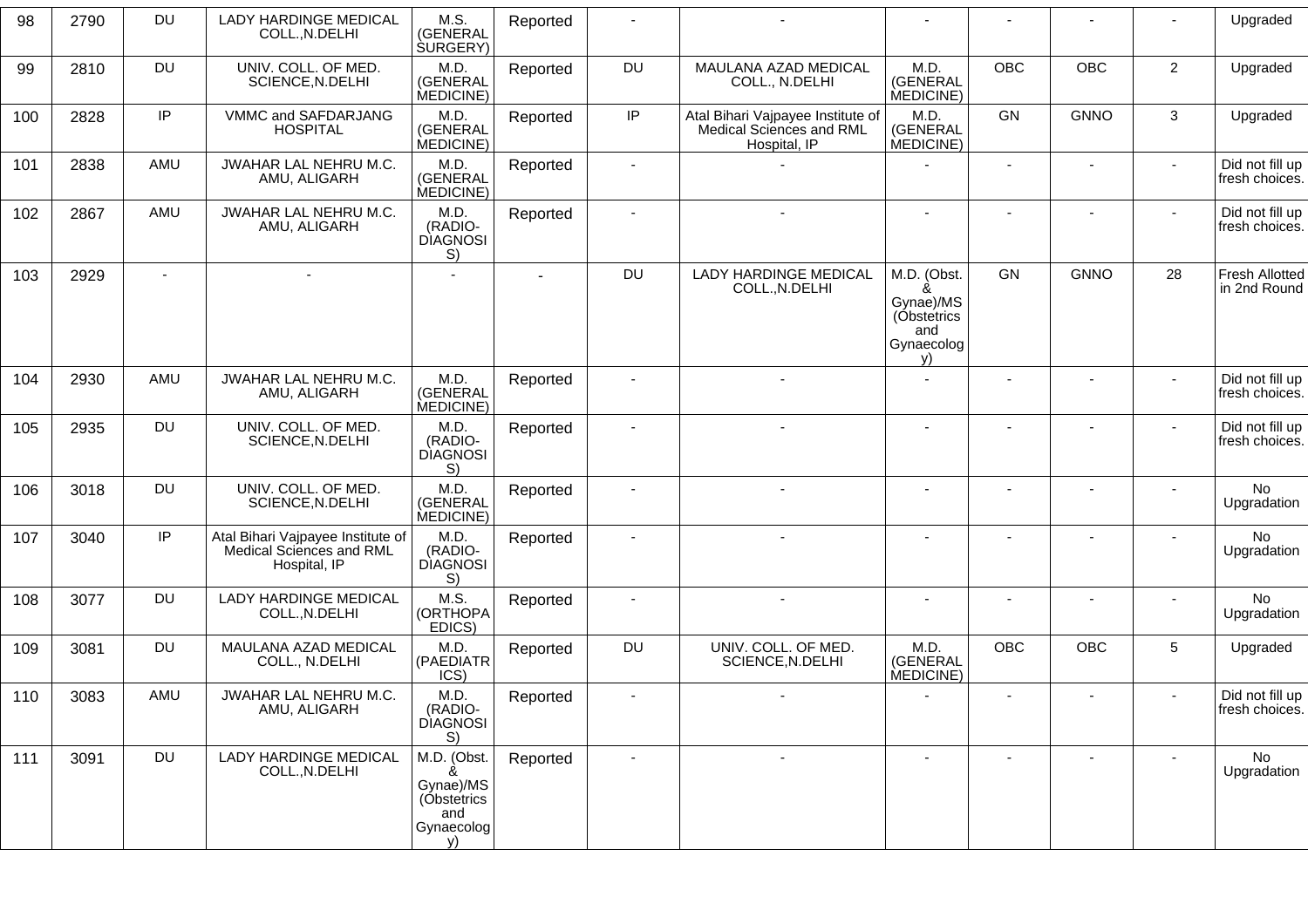| 112 | 3239 | <b>DU</b>  | UNIV. COLL. OF MED.<br>SCIENCE, N.DELHI        | M.D. (Obst.<br>Gynae)/MS<br>(Obstetrics<br>and<br>Gynaecolog<br>v)                                                                          | Reported | <b>DU</b>                | <b>LADY HARDINGE MEDICAL</b><br>COLL., N.DELHI | M.D. (Obst.<br>&<br>Gynae)/MS<br>(Obstetrics<br>and<br>Gynaecolog<br>V) | GN     | <b>GNNO</b> | 23     | Upgraded                          |
|-----|------|------------|------------------------------------------------|---------------------------------------------------------------------------------------------------------------------------------------------|----------|--------------------------|------------------------------------------------|-------------------------------------------------------------------------|--------|-------------|--------|-----------------------------------|
| 113 | 3306 | AMU        | JWAHAR LAL NEHRU M.C.<br>AMU, ALIGARH          | M.D.<br>(RADIO-<br><b>DIAGNOSI</b><br>S)                                                                                                    | Reported | $\blacksquare$           |                                                |                                                                         |        |             | $\sim$ | No<br>Upgradation                 |
| 114 | 3320 | DU         | LADY HARDINGE MEDICAL<br>COLL., N.DELHI        | M.S.<br>(OPHTHAL<br>MOLOGY)                                                                                                                 | Reported | $\blacksquare$           | $\sim$                                         | $\blacksquare$                                                          | $\sim$ |             |        | No<br>Upgradation                 |
| 115 | 3333 | <b>BHU</b> | INST.OF MED.SCIENCES,<br>BHU, VARANASI         | M.S.<br>(ORTHOPA<br>EDICS)                                                                                                                  | Reported | $\blacksquare$           |                                                |                                                                         |        |             | $\sim$ | Did not fill up<br>fresh choices. |
| 116 | 3393 | AMU        | JWAHAR LAL NEHRU M.C.<br>AMU, ALIGARH          | M.D.<br>(RADIO-<br><b>DIAGNOSI</b><br>S)                                                                                                    | Reported | $\blacksquare$           |                                                |                                                                         |        |             | $\sim$ | Did not fill up<br>fresh choices. |
| 117 | 3410 | <b>DU</b>  | <b>LADY HARDINGE MEDICAL</b><br>COLL., N.DELHI | M.S.<br>(GENERAL<br><b>SURGERY</b> )                                                                                                        | Reported | $\blacksquare$           |                                                |                                                                         |        |             | $\sim$ | Upgraded                          |
| 118 | 3418 | <b>DU</b>  | MAULANA AZAD MEDICAL<br>COLL., N.DELHI         | M.D. (Obst.<br>Gynae)/MS<br>(Óbstetrics<br>and<br>Gynaecolog<br>v)                                                                          | Reported | $\overline{\phantom{a}}$ |                                                |                                                                         |        |             | $\sim$ | Did not fill up<br>fresh choices. |
| 119 | 3427 | <b>DU</b>  | UNIV. COLL. OF MED.<br>SCIENCE, N.DELHI        | M.S.<br>(OPHTHAL<br>MOLOGY)                                                                                                                 | Reported | $\blacksquare$           |                                                |                                                                         |        |             | $\sim$ | No<br>Upgradation                 |
| 120 | 3468 | <b>DU</b>  | MAULANA AZAD MEDICAL<br>COLL., N.DELHI         | M.D.<br>(PAEDIATR<br>ICS)                                                                                                                   | Reported | $\blacksquare$           | $\sim$                                         |                                                                         |        |             | $\sim$ | Did not fill up<br>fresh choices. |
| 121 | 3474 | <b>DU</b>  | UNIV. COLL. OF MED.<br>SCIENCE, N.DELHI        | M.D. (Obst.<br>Gynae)/MS<br>(Óbstetrics<br>and<br>Gynaecolog<br>v)                                                                          | Reported | <b>DU</b>                | <b>LADY HARDINGE MEDICAL</b><br>COLL., N.DELHI | M.S.<br>(GENERAL<br><b>SURGERY</b> )                                    | GN     | <b>GNNO</b> | 6      | Upgraded                          |
| 122 | 3503 | IP         | VMMC and SAFDARJANG<br><b>HOSPITAL</b>         | M.D.<br>(DERM., VE<br><b>NE. &amp;</b><br>LEPROSY)/<br>(DERMATÓ<br>LOGY)/(SKI<br>N &<br>VENEREAL<br><b>DISEASES)</b><br>/(VENERE)<br>OLOGY) | Reported |                          |                                                |                                                                         |        |             |        | Did not fill up<br>fresh choices. |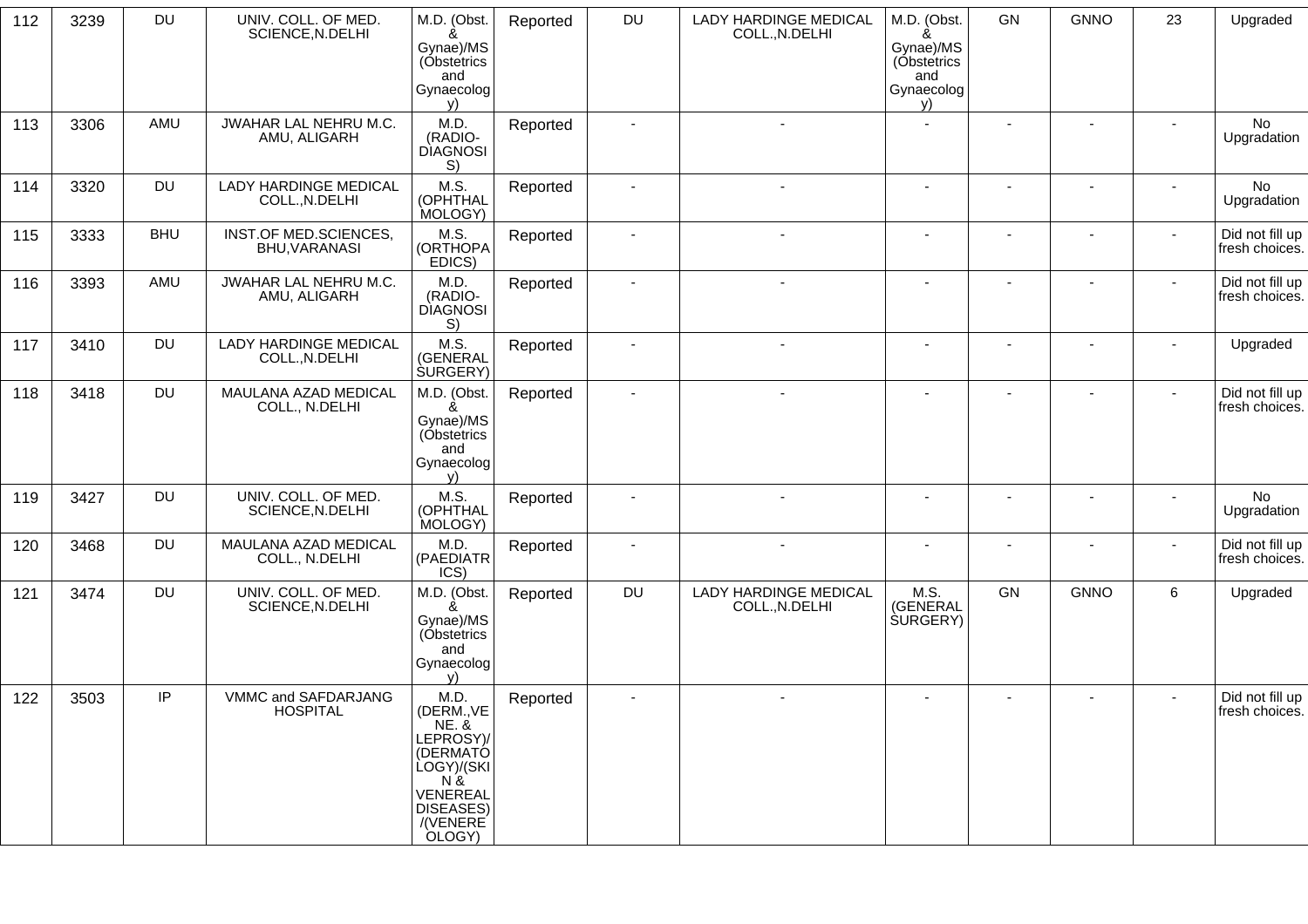| 123 | 3583 | AMU        | JWAHAR LAL NEHRU M.C.<br>AMU, ALIGARH   | M.D.<br>(DERM., VE<br><b>NE. &amp;</b><br>LEPROSY)/<br>(DERMATÓ<br>LOGY)/(SKI<br>$N \&$<br>VENEREAL<br>DISEASES)<br>/(VENERE)<br>OLOGY) | Reported        | AMU       | JWAHAR LAL NEHRU M.C.<br>AMU, ALIGARH          | M.D.<br>(RADIO-<br><b>DIAGNOSI</b><br>S)                                | <b>GN</b>                | <b>GNNO</b>              | $\overline{2}$           | Upgraded                              |
|-----|------|------------|-----------------------------------------|-----------------------------------------------------------------------------------------------------------------------------------------|-----------------|-----------|------------------------------------------------|-------------------------------------------------------------------------|--------------------------|--------------------------|--------------------------|---------------------------------------|
| 124 | 3620 | IP         | VMMC and SAFDARJANG<br><b>HOSPITAL</b>  | M.D.<br>(RADIO-<br><b>DIAGNOSI</b><br>S)                                                                                                | Reported        | $\sim$    | $\blacksquare$                                 |                                                                         |                          |                          | $\sim$                   | Did not fill up<br>fresh choices.     |
| 125 | 3697 | <b>DU</b>  | UNIV. COLL. OF MED.<br>SCIENCE, N.DELHI | M.D.<br>(RADIO-<br><b>DIAGNOSI</b><br>S)                                                                                                | Reported        |           |                                                |                                                                         |                          |                          |                          | Did not fill up<br>fresh choices.     |
| 126 | 3715 | IP         | VMMC and SAFDARJANG<br><b>HOSPITAL</b>  | M.S.<br>(ORTHOPA<br>EDICS)                                                                                                              | Reported        |           |                                                |                                                                         |                          |                          | $\sim$                   | Did not fill up<br>fresh choices.     |
| 127 | 3722 | <b>DU</b>  | MAULANA AZAD MEDICAL<br>COLL., N.DELHI  | M.S.<br>(GENERAL<br>SURGERY)                                                                                                            | Reported        |           |                                                |                                                                         |                          |                          | $\blacksquare$           | Did not fill up<br>fresh choices.     |
| 128 | 3876 | <b>DU</b>  | MAULANA AZAD MEDICAL<br>COLL., N.DELHI  | M.D.<br>(PAEDIATR<br>ICS)                                                                                                               | Reported        | DU        | LADY HARDINGE MEDICAL<br>COLL., N.DELHI        | M.D.<br>(GENERAL<br>MEDICINE)                                           | OBC                      | OBC                      | 6                        | Upgraded                              |
| 129 | 4036 | AMU        | JWAHAR LAL NEHRU M.C.<br>AMU, ALIGARH   | M.D.<br>(GENERAL<br>MEDICINE)                                                                                                           | Reported        | $\sim$    |                                                |                                                                         | $\blacksquare$           |                          |                          | Did not fill up<br>fresh choices.     |
| 130 | 4041 | <b>DU</b>  | MAULANA AZAD MEDICAL<br>COLL., N.DELHI  | M.S.<br>(E.N.T.)                                                                                                                        | Not<br>Reported | <b>DU</b> | <b>LADY HARDINGE MEDICAL</b><br>COLL., N.DELHI | M.S.<br>(GENERAL<br><b>SURGERY</b> )                                    | GN                       | <b>GNNO</b>              | 8                        | <b>Fresh Allotted</b><br>in 2nd Round |
| 131 | 4049 | <b>DU</b>  | UNIV. COLL. OF MED.<br>SCIENCE, N.DELHI | M.S.<br>(E.N.T.)                                                                                                                        | Reported        | <b>DU</b> | MAULANA AZAD MEDICAL<br>COLL., N.DELHI         | M.S.<br>(E.N.T.)                                                        | GN                       | <b>GNNO</b>              | $\overline{2}$           | Upgraded                              |
| 132 | 4069 | $\sim$     |                                         | $\blacksquare$                                                                                                                          | Reported        | <b>DU</b> | UNIV. COLL. OF MED.<br>SCIENCE, N.DELHI        | M.D. (Obst.<br>&<br>Gynae)/MS<br>(Obstetrics<br>and<br>Gynaecolog<br>V) | GN                       | <b>GNNO</b>              | 25                       | Upgraded                              |
| 133 | 4089 | <b>DU</b>  | MAULANA AZAD MEDICAL<br>COLL., N.DELHI  | M.D.<br>(RADIO-<br><b>DIAGNOSI</b><br>S)                                                                                                | Reported        | $\sim$    | $\blacksquare$                                 |                                                                         | $\overline{\phantom{a}}$ | $\overline{\phantom{a}}$ | $\overline{\phantom{a}}$ | Did not fill up<br>fresh choices.     |
| 134 | 4090 | <b>BHU</b> | INST.OF MED.SCIENCES,<br>BHU, VARANASI  | M.D.<br>(PAEDIATR<br>ICS)                                                                                                               | Reported        |           | $\overline{\phantom{a}}$                       |                                                                         |                          |                          |                          | Did not fill up<br>fresh choices.     |
| 135 | 4156 | <b>DU</b>  | MAULANA AZAD MEDICAL<br>COLL., N.DELHI  | M.D. (Obst.<br>&<br>Gynae)/MS<br>(Obstetrics<br>and<br>Gynaecolog<br>V)                                                                 | Reported        | $\sim$    | $\blacksquare$                                 | $\blacksquare$                                                          |                          | $\blacksquare$           | $\sim$                   | No<br>Upgradation                     |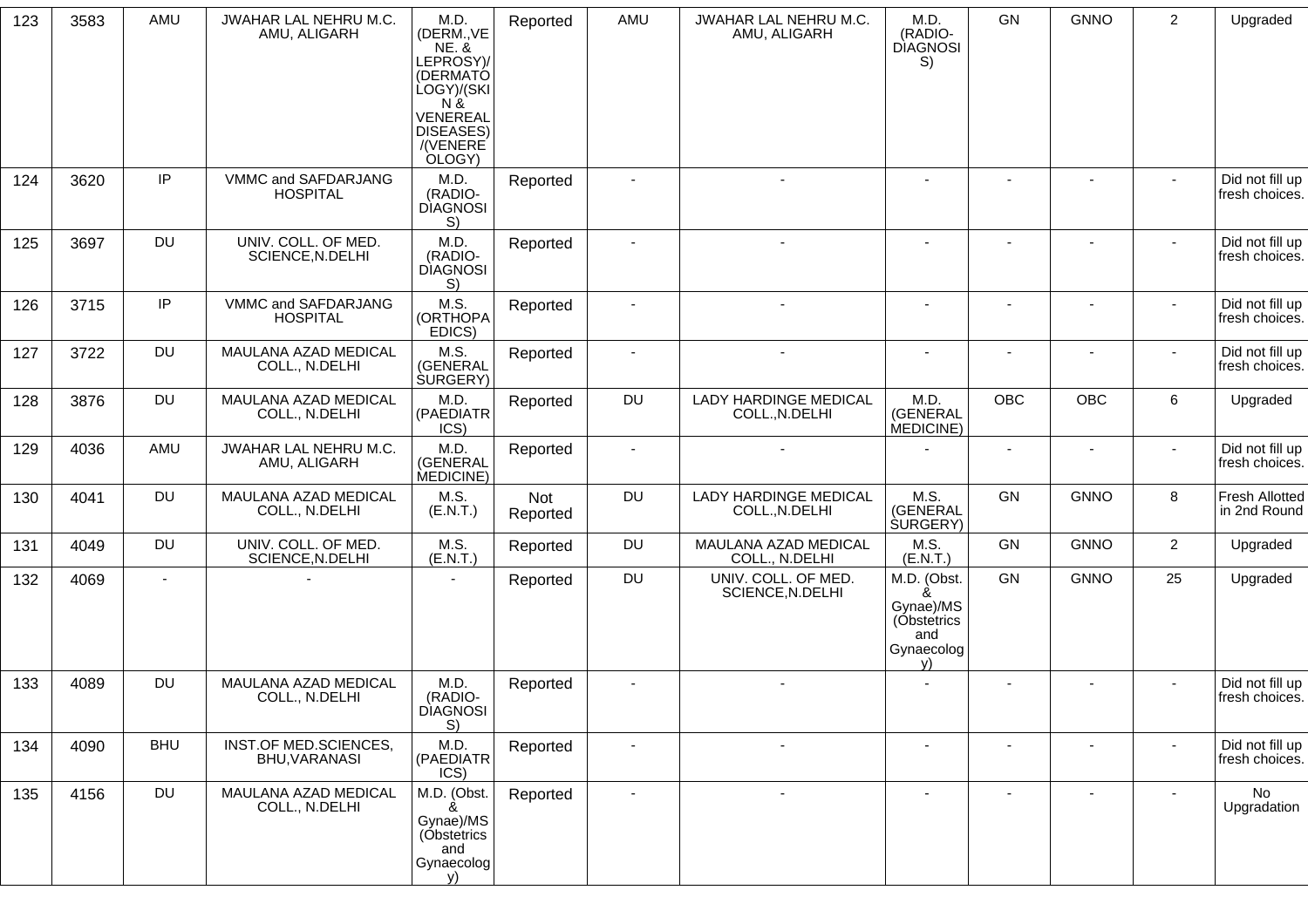| 136 | 4167 | <b>DU</b>      | <b>LADY HARDINGE MEDICAL</b><br>COLL., N.DELHI | M.D.<br>(PAEDIATR<br>ICS)                                                                                                            | Reported        | DU                       | <b>LADY HARDINGE MEDICAL</b><br>COLL., N.DELHI                                | M.D.<br>(GENERAL<br>MEDICINE)                                           | OBC            | OBC                      | 12             | Upgraded                              |
|-----|------|----------------|------------------------------------------------|--------------------------------------------------------------------------------------------------------------------------------------|-----------------|--------------------------|-------------------------------------------------------------------------------|-------------------------------------------------------------------------|----------------|--------------------------|----------------|---------------------------------------|
| 137 | 4192 | IP             | VMMC and SAFDARJANG<br><b>HOSPITAL</b>         | M.D.<br>(RADIO-<br><b>DIAGNOSI</b><br>S)                                                                                             | Reported        | $\blacksquare$           | $\overline{\phantom{a}}$                                                      |                                                                         | $\blacksquare$ | $\blacksquare$           | $\sim$         | Did not fill up<br>fresh choices.     |
| 138 | 4213 | <b>DU</b>      | LADY HARDINGE MEDICAL<br>COLL., N.DELHI        | M.S.<br>(OPHTHAL<br>MOLOGY)                                                                                                          | Not<br>Reported |                          |                                                                               | $\blacksquare$                                                          |                |                          |                | Not Allotted.                         |
| 139 | 4222 | IP             | VMMC and SAFDARJANG<br><b>HOSPITAL</b>         | M.S.<br>(GENERAL<br><b>SURGERY</b> )                                                                                                 | Reported        | $\sim$                   | $\blacksquare$                                                                | $\blacksquare$                                                          | $\blacksquare$ | $\blacksquare$           | $\sim$         | Did not fill up<br>fresh choices.     |
| 140 | 4239 | $\blacksquare$ | $\blacksquare$                                 |                                                                                                                                      |                 | DU                       | UNIV. COLL. OF MED.<br>SCIENCE, N.DELHI                                       | M.D. (Obst.<br>&<br>Gynae)/MS<br>(Obstetrics<br>and<br>Gynaecolog<br>y) | GN             | <b>GNNO</b>              | 37             | <b>Fresh Allotted</b><br>in 2nd Round |
| 141 | 4240 | <b>DU</b>      | MAULANA AZAD MEDICAL<br>COLL., N.DELHI         | M.D.<br>(RADIO-<br><b>DIAGNOSI</b><br>S)                                                                                             | Reported        | $\sim$                   |                                                                               | $\sim$                                                                  |                | $\sim$                   | $\sim$         | Did not fill up<br>fresh choices.     |
| 142 | 4248 | AMU            | JWAHAR LAL NEHRU M.C.<br>AMU, ALIGARH          | M.D.<br>(GENERAL<br>MEDICINE)                                                                                                        | Reported        | $\sim$                   |                                                                               | $\blacksquare$                                                          | $\sim$         |                          |                | Did not fill up<br>fresh choices.     |
| 143 | 4250 | <b>DU</b>      | MAULANA AZAD MEDICAL<br>COLL., N.DELHI         | M.D. (Obst.<br>&<br>Gynae)/MS<br>(Obstetrics<br>and<br>Gynaecolog<br>v)                                                              | Reported        | $\overline{\phantom{a}}$ |                                                                               | $\overline{\phantom{a}}$                                                | $\blacksquare$ | $\blacksquare$           | $\sim$         | Did not fill up<br>fresh choices.     |
| 144 | 4291 | IP             | VMMC and SAFDARJANG<br><b>HOSPITAL</b>         | M.S.<br>(ORTHOPA<br>EDICS)                                                                                                           | Reported        | IP                       | Atal Bihari Vajpayee Institute of<br>Medical Sciences and RML<br>Hospital, IP | M.D.<br>(GENERAL<br>MEDICINE)                                           | GN             | <b>EWNO</b>              | $\overline{2}$ | Upgraded                              |
| 145 | 4320 | <b>DU</b>      | LADY HARDINGE MEDICAL<br>COLL., N.DELHI        | M.D.<br>(PAEDIATR<br>ICS)                                                                                                            | Reported        | $\overline{a}$           |                                                                               |                                                                         | $\blacksquare$ |                          |                | No<br>Upgradation                     |
| 146 | 4362 | <b>BHU</b>     | INST.OF MED.SCIENCES,<br>BHU, VARANASI         | M.D.<br>(DERM., VE<br><b>NE. &amp;</b><br>LEPROSY)/<br>(DERMATÓ<br>LOGY)/(SKI<br>N &<br>VENEREAL<br>DISEASES)<br>/(VENERE)<br>OLOGY) | Reported        |                          |                                                                               |                                                                         |                |                          |                | Did not fill up<br>fresh choices.     |
| 147 | 4366 | AMU            | JWAHAR LAL NEHRU M.C.<br>AMU, ALIGARH          | M.S.<br>(ORTHOPA<br>EDICS)                                                                                                           | Reported        | $\overline{\phantom{a}}$ | $\overline{\phantom{a}}$                                                      | $\overline{\phantom{a}}$                                                |                | $\overline{\phantom{a}}$ |                | Did not fill up<br>fresh choices.     |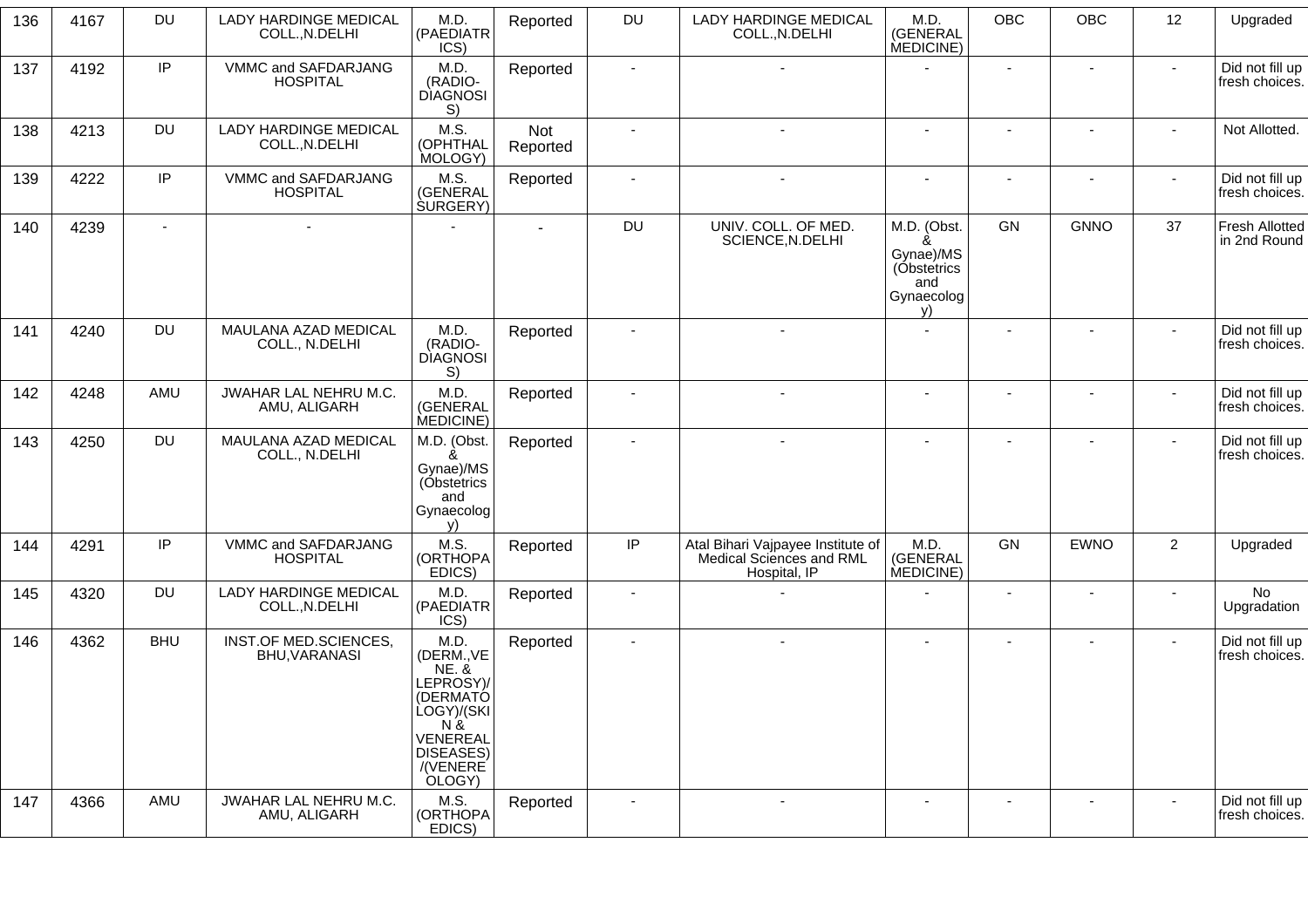| 148 | 4396 | DU         | MAULANA AZAD MEDICAL<br>COLL., N.DELHI         | M.D.<br>(ANAESTH<br><b>ESIOLOGY</b>                                                                                                  | Reported        | DU                       | UNIV. COLL. OF MED.<br>SCIENCE, N.DELHI        | M.D. (Obst.<br>&<br>Gynae)/MS<br>(Obstetrics<br>and<br>Gynaecolog<br>y)                                                              | GN                       | <b>EWNO</b>              | 12                       | Upgraded                              |
|-----|------|------------|------------------------------------------------|--------------------------------------------------------------------------------------------------------------------------------------|-----------------|--------------------------|------------------------------------------------|--------------------------------------------------------------------------------------------------------------------------------------|--------------------------|--------------------------|--------------------------|---------------------------------------|
| 149 | 4412 | DU         | UNIV. COLL. OF MED.<br>SCIENCE, N.DELHI        | M.S.<br>(E.N.T.)                                                                                                                     | Reported        | $\sim$                   | $\blacksquare$                                 | $\sim$                                                                                                                               |                          | $\blacksquare$           | $\sim$                   | Upgraded                              |
| 150 | 4417 | DU         | LADY HARDINGE MEDICAL<br>COLL., N.DELHI        | M.D.<br>(PAEDIATR<br>ICS)                                                                                                            | Reported        | $\overline{\phantom{a}}$ | $\qquad \qquad \blacksquare$                   | $\blacksquare$                                                                                                                       |                          | $\overline{a}$           | $\overline{\phantom{a}}$ | Did not fill up<br>fresh choices.     |
| 151 | 4444 | AMU        | JWAHAR LAL NEHRU M.C.<br>AMU, ALIGARH          | M.D.<br>(GENERAL<br>MEDICINE)                                                                                                        | Reported        | $\blacksquare$           | $\sim$                                         | $\blacksquare$                                                                                                                       | $\sim$                   |                          |                          | No<br>Upgradation                     |
| 152 | 4447 | AMU        | JWAHAR LAL NEHRU M.C.<br>AMU, ALIGARH          | M.D.<br>(GENERAL<br>MEDICINE)                                                                                                        | Reported        | $\overline{\phantom{a}}$ |                                                |                                                                                                                                      |                          | $\overline{\phantom{a}}$ | $\mathbf{r}$             | Did not fill up<br>fresh choices.     |
| 153 | 4472 | <b>BHU</b> | INST.OF MED.SCIENCES,<br>BHU, VARANASI         | M.D.<br>(RADIO-<br><b>DIAGNOSI</b><br>S)                                                                                             | Reported        | $\blacksquare$           | $\blacksquare$                                 | $\blacksquare$                                                                                                                       | $\overline{\phantom{a}}$ | $\blacksquare$           | $\blacksquare$           | Did not fill up<br>fresh choices.     |
| 154 | 4546 | <b>DU</b>  | MAULANA AZAD MEDICAL<br>COLL., N.DELHI         | M.D.<br>(ANAESTH<br><b>ESIOLOGY</b>                                                                                                  | Not<br>Reported | DU                       | <b>LADY HARDINGE MEDICAL</b><br>COLL., N.DELHI | M.S.<br>(GENERAL<br><b>SURGERY</b> )                                                                                                 | GN                       | <b>GNNO</b>              | 4                        | <b>Fresh Allotted</b><br>in 2nd Round |
| 155 | 4556 | <b>DU</b>  | <b>LADY HARDINGE MEDICAL</b><br>COLL., N.DELHI | M.D. (Obst.<br>ጼ<br>Gynae)/MS<br>(Obstetrics<br>and<br>Gynaecolog<br>v)                                                              | Reported        | $\sim$                   |                                                |                                                                                                                                      |                          |                          |                          | <b>No</b><br>Upgradation              |
| 156 | 4566 | AMU        | JWAHAR LAL NEHRU M.C.<br>AMU, ALIGARH          | M.D.<br>(GENERAL<br>MEDICINE)                                                                                                        | Reported        | $\overline{\phantom{a}}$ | $\sim$                                         | $\blacksquare$                                                                                                                       |                          | $\blacksquare$           | $\blacksquare$           | Did not fill up<br>fresh choices.     |
| 157 | 4642 | $\sim$     | $\overline{\phantom{a}}$                       |                                                                                                                                      | Reported        | AMU                      | JWAHAR LAL NEHRU M.C.<br>AMU, ALIGARH          | M.D.<br>(DERM., VE<br><b>NE. &amp;</b><br>LEPROSY)/<br>(DERMATÓ<br>LOGY)/(SKI<br>N &<br>VENEREAL<br>DISEASES)<br>/(VENERE)<br>OLOGY) | GN                       | <b>GNNO</b>              | 25                       | Upgraded                              |
| 158 | 4656 | AMU        | JWAHAR LAL NEHRU M.C.<br>AMU, ALIGARH          | M.D.<br>(DERM., VE<br><b>NE. &amp;</b><br>LEPROSY)/<br>(DERMATÓ<br>LOGY)/(SKI<br>N &<br>VENEREAL<br>DISEASES)<br>/(VENERE)<br>OLOGY) | Reported        | $\overline{\phantom{a}}$ | $\blacksquare$                                 |                                                                                                                                      | $\blacksquare$           | $\blacksquare$           | $\blacksquare$           | Did not fill up<br>fresh choices.     |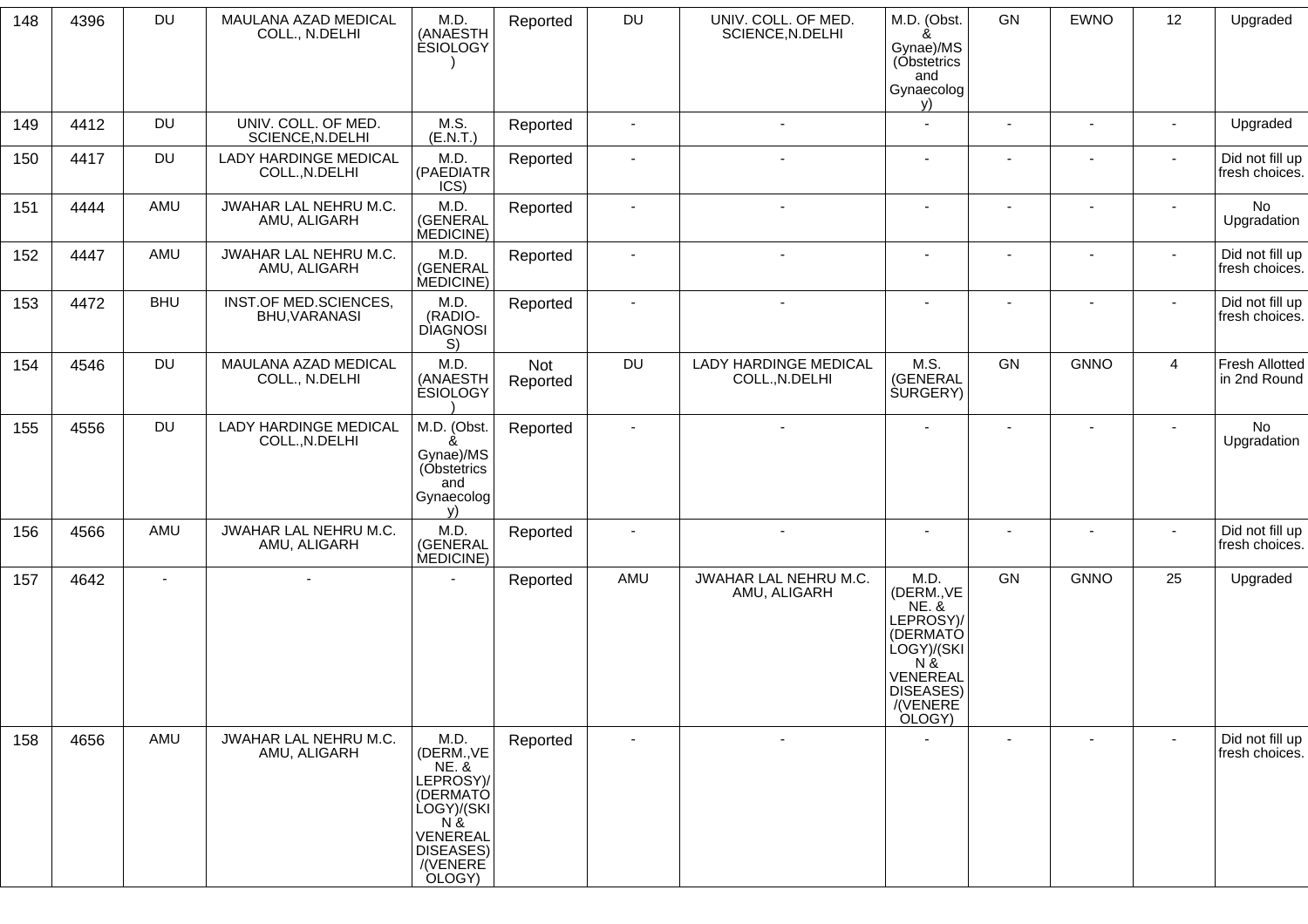| 159 | 4693 |            |                                                                               | $\overline{\phantom{a}}$                                                                                                                |          | <b>DU</b>      | <b>LADY HARDINGE MEDICAL</b><br>COLL., N.DELHI | M.S.<br>(GENERAL<br><b>SURGERY</b> ) | GN                           | <b>GNNO</b>    | 13             | <b>Fresh Allotted</b><br>in 2nd Round |
|-----|------|------------|-------------------------------------------------------------------------------|-----------------------------------------------------------------------------------------------------------------------------------------|----------|----------------|------------------------------------------------|--------------------------------------|------------------------------|----------------|----------------|---------------------------------------|
| 160 | 4716 | IP         | Atal Bihari Vajpayee Institute of<br>Medical Sciences and RML<br>Hospital, IP | M.D.<br>(PAEDIATR<br>ICS)                                                                                                               | Reported |                |                                                |                                      | $\blacksquare$               |                |                | Did not fill up<br>fresh choices.     |
| 161 | 4784 | IP         | VMMC and SAFDARJANG<br><b>HOSPITAL</b>                                        | M.D.<br>(RADIO-<br><b>DIAGNOSI</b><br>S)                                                                                                | Reported |                |                                                | $\blacksquare$                       | $\blacksquare$               |                |                | Did not fill up<br>fresh choices.     |
| 162 | 4915 | AMU        | JWAHAR LAL NEHRU M.C.<br>AMU, ALIGARH                                         | M.D.<br>(GENERAL<br>MEDICINE)                                                                                                           | Reported |                |                                                |                                      |                              |                |                | No<br>Upgradation                     |
| 163 | 4928 | <b>DU</b>  | <b>LADY HARDINGE MEDICAL</b><br>COLL., N.DELHI                                | M.D. (Obst.<br>ጼ<br>Gynae)/MS<br>(Obstetrics<br>and<br>Gynaecolog<br>V)                                                                 | Reported |                |                                                |                                      | $\blacksquare$               |                |                | No<br>Upgradation                     |
| 164 | 5010 | <b>DU</b>  | MAULANA AZAD MEDICAL<br>COLL., N.DELHI                                        | M.S.<br>(ORTHOPA<br>EDICS)                                                                                                              | Reported |                |                                                |                                      | $\blacksquare$               |                |                | No<br>Upgradation                     |
| 165 | 5025 | <b>DU</b>  | MAULANA AZAD MEDICAL<br>COLL., N.DELHI                                        | M.S.<br>(E.N.T.)                                                                                                                        | Reported | $\blacksquare$ |                                                | $\blacksquare$                       | $\blacksquare$               | ٠              | $\mathbf{r}$   | Did not fill up<br>fresh choices.     |
| 166 | 5162 | <b>BHU</b> | INST.OF MED.SCIENCES,<br>BHU, VARANASI                                        | M.D.<br>(DERM., VE<br><b>NE. &amp;</b><br>LEPROSY)/<br>(DERMATÓ<br>ÙOGY)/(SKI<br>$N \&$<br>VENEREAL<br>DISEASES)<br>/(VENERE)<br>OLOGY) | Reported |                |                                                |                                      | $\blacksquare$               |                |                | Did not fill up<br>fresh choices.     |
| 167 | 5172 | $\sf IP$   | Atal Bihari Vajpayee Institute of<br>Medical Sciences and RML<br>Hospital, IP | M.S.<br>(ORTHOPA<br>EDICS)                                                                                                              | Reported | IP             | VMMC and SAFDARJANG<br><b>HOSPITAL</b>         | M.S.<br>(ORTHOPA<br>EDICS)           | GN                           | <b>GNNO</b>    | $\mathbf{1}$   | Upgraded                              |
| 168 | 5292 | <b>BHU</b> | INST.OF MED.SCIENCES,<br>BHU, VARANASI                                        | M.S.<br>(ORTHOPA<br>EDICS)                                                                                                              | Reported |                |                                                |                                      | $\qquad \qquad \blacksquare$ |                | $\blacksquare$ | Did not fill up<br>fresh choices.     |
| 169 | 5360 | <b>DU</b>  | <b>LADY HARDINGE MEDICAL</b><br>COLL., N.DELHI                                | M.D.<br>(PSYCHIAT<br>RY)                                                                                                                | Reported |                |                                                |                                      | $\blacksquare$               |                |                | No<br>Upgradation                     |
| 170 | 5536 | IP         | Atal Bihari Vajpayee Institute of<br>Medical Sciences and RML<br>Hospital, IP | M.D.<br>(RADIO-<br><b>DIAGNOSI</b><br>S)                                                                                                | Reported |                |                                                |                                      |                              |                |                | Did not fill up<br>fresh choices.     |
| 171 | 5537 | <b>DU</b>  | LADY HARDINGE MEDICAL<br>COLL., N.DELHI                                       | M.D.<br>(GENERAL<br>MEDICINE)                                                                                                           | Reported | $\blacksquare$ | $\sim$                                         | $\blacksquare$                       | $\blacksquare$               | $\blacksquare$ | $\blacksquare$ | No<br>Upgradation                     |
| 172 | 5668 | <b>DU</b>  | MAULANA AZAD MEDICAL<br>COLL., N.DELHI                                        | M.S.<br>(ORTHOPA<br>EDICS)                                                                                                              | Reported | $\blacksquare$ |                                                | $\blacksquare$                       | $\blacksquare$               | ÷              | $\sim$         | Did not fill up<br>fresh choices.     |
| 173 | 5700 | <b>DU</b>  | UNIV. COLL. OF MED.<br>SCIENCE, N.DELHI                                       | M.D.<br>(PAEDIATR<br>ICS)                                                                                                               | Reported | DU             | MAULANA AZAD MEDICAL<br>COLL., N.DELHI         | M.D.<br>(PAEDIATR<br>ICS)            | OBC                          | OBC            | 59             | Upgraded                              |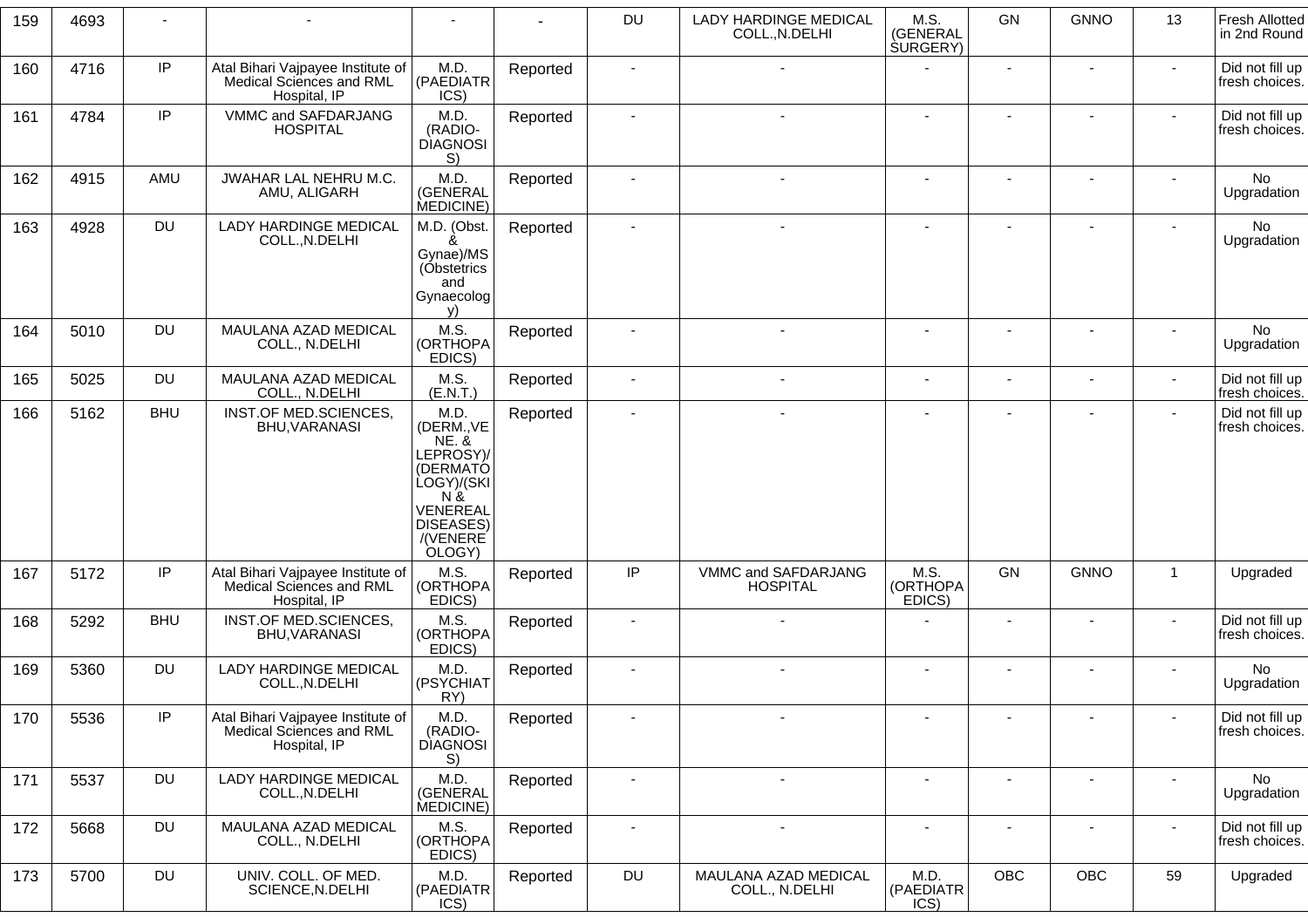| 174 | 5761 | <b>DU</b>      | MAULANA AZAD MEDICAL<br>COLL., N.DELHI                                        | M.S.<br>(GENERAL<br><b>SURGERY</b> )                                    | Reported                 |                |                                                |                                     |                          |                          |                          | Did not fill up<br>fresh choices.     |
|-----|------|----------------|-------------------------------------------------------------------------------|-------------------------------------------------------------------------|--------------------------|----------------|------------------------------------------------|-------------------------------------|--------------------------|--------------------------|--------------------------|---------------------------------------|
| 175 | 5868 | <b>DU</b>      | LADY HARDINGE MEDICAL<br>COLL., N.DELHI                                       | M.S.<br>(E.N.T.)                                                        | Reported                 | $\sim$         | $\overline{a}$                                 | $\sim$                              |                          | $\blacksquare$           | $\blacksquare$           | No<br>Upgradation                     |
| 176 | 5874 | <b>DU</b>      | LADY HARDINGE MEDICAL<br>COLL., N.DELHI                                       | M.D.<br>(PSYCHIAT<br>RY)                                                | Reported                 | $\blacksquare$ |                                                |                                     |                          | $\overline{\phantom{a}}$ |                          | Did not fill up<br>fresh choices.     |
| 177 | 5929 | IP             | Atal Bihari Vajpayee Institute of<br>Medical Sciences and RML<br>Hospital, IP | M.D.<br>(RADIO-<br><b>DIAGNOSI</b><br>S)                                | Reported                 | $\blacksquare$ | $\overline{\phantom{a}}$                       |                                     |                          |                          |                          | No<br>Upgradation                     |
| 178 | 5940 | <b>DU</b>      | UNIV. COLL. OF MED.<br>SCIENCE, N.DELHI                                       | M.D. (Obst.<br>Gynae)/MS<br>(Obstetrics<br>and<br>Gynaecolog<br>V       | Reported                 |                |                                                |                                     |                          |                          |                          | Did not fill up<br>fresh choices.     |
| 179 | 5958 | <b>DU</b>      | <b>LADY HARDINGE MEDICAL</b><br>COLL., N.DELHI                                | M.S.<br>(E.N.T.)                                                        | Reported                 | $\sim$         | $\sim$                                         | $\blacksquare$                      | $\sim$                   |                          |                          | Upgraded                              |
| 180 | 5983 | <b>DU</b>      | Institute of Human Behaviour<br>and Allied Sciences                           | M.D.<br>(PSYCHIAT<br>RY)                                                | Reported                 | DU             | <b>LADY HARDINGE MEDICAL</b><br>COLL., N.DELHI | M.D.<br>(PSYCHIAT<br>RY)            | GN                       | <b>GNNO</b>              | 17                       | Upgraded                              |
| 181 | 6001 | AMU            | JWAHAR LAL NEHRU M.C.<br>AMU, ALIGARH                                         | M.D.<br>(GENERAL<br>MEDICINE)                                           | Reported                 |                |                                                |                                     |                          |                          |                          | Did not fill up<br>fresh choices.     |
| 182 | 6057 | IP             | VMMC and SAFDARJANG<br><b>HOSPITAL</b>                                        | M.D.<br>(PAEDIATR<br>ICS)                                               | Reported                 |                |                                                |                                     |                          |                          |                          | Retained*                             |
| 183 | 6090 | IP             | VMMC and SAFDARJANG<br><b>HOSPITAL</b>                                        | M.D. (Obst.<br>&<br>Gynae)/MS<br>(Obstetrics<br>and<br>Gynaecolog<br>v) | Reported                 | $\blacksquare$ |                                                |                                     |                          | $\blacksquare$           | $\sim$                   | Did not fill up<br>fresh choices.     |
| 184 | 6106 | <b>DU</b>      | UNIV. COLL. OF MED.<br>SCIENCE, N.DELHI                                       | M.D<br>(PAEDIATR<br>ICS)                                                | Reported                 | DU             | MAULANA AZAD MEDICAL<br>COLL., N.DELHI         | M.D.<br>(PAEDIATR<br>ICS)           | <b>OBC</b>               | <b>OBC</b>               | $\overline{7}$           | Upgraded                              |
| 185 | 6122 | IP             | Atal Bihari Vajpayee Institute of<br>Medical Sciences and RML<br>Hospital, IP | M.S.<br>(ORTHOPA<br>EDICS)                                              | Reported                 | IP             | VMMC and SAFDARJANG<br><b>HOSPITAL</b>         | M.S.<br>(ORTHOPA<br>EDICS)          | GN                       | <b>GNNO</b>              | $\mathbf{1}$             | Upgraded                              |
| 186 | 6165 | <b>DU</b>      | Institute of Human Behaviour<br>and Allied Sciences                           | M.D.<br>(PSYCHIAT<br>RY)                                                | Reported                 |                |                                                |                                     | $\overline{\phantom{a}}$ |                          | $\overline{\phantom{a}}$ | Did not fill up<br>fresh choices.     |
| 187 | 6200 | <b>DU</b>      | MAULANA AZAD MEDICAL<br>COLL., N.DELHI                                        | M.D.<br>(ANAESTH<br><b>ESIOLOGY</b>                                     | Reported                 |                | $\sim$                                         |                                     |                          |                          |                          | Retained*                             |
| 188 | 6208 | $\mathbf{r}$   | ٠                                                                             | $\sim$                                                                  | $\overline{\phantom{a}}$ | DU             | UNIV. COLL. OF MED.<br>SCIENCE, N.DELHI        | M.S.<br>(E.N.T.)                    | GN                       | <b>GNNO</b>              | 53                       | <b>Fresh Allotted</b><br>in 2nd Round |
| 189 | 6269 | $\blacksquare$ | $\overline{\phantom{0}}$                                                      | $\overline{\phantom{a}}$                                                | $\sim$                   | DU             | MAULANA AZAD MEDICAL<br>COLL., N.DELHI         | M.D.<br>(ANAESTH<br><b>ESIOLOGY</b> | GN                       | <b>GNNO</b>              | 12                       | <b>Fresh Allotted</b><br>in 2nd Round |
|     |      |                |                                                                               |                                                                         |                          |                |                                                |                                     |                          |                          |                          |                                       |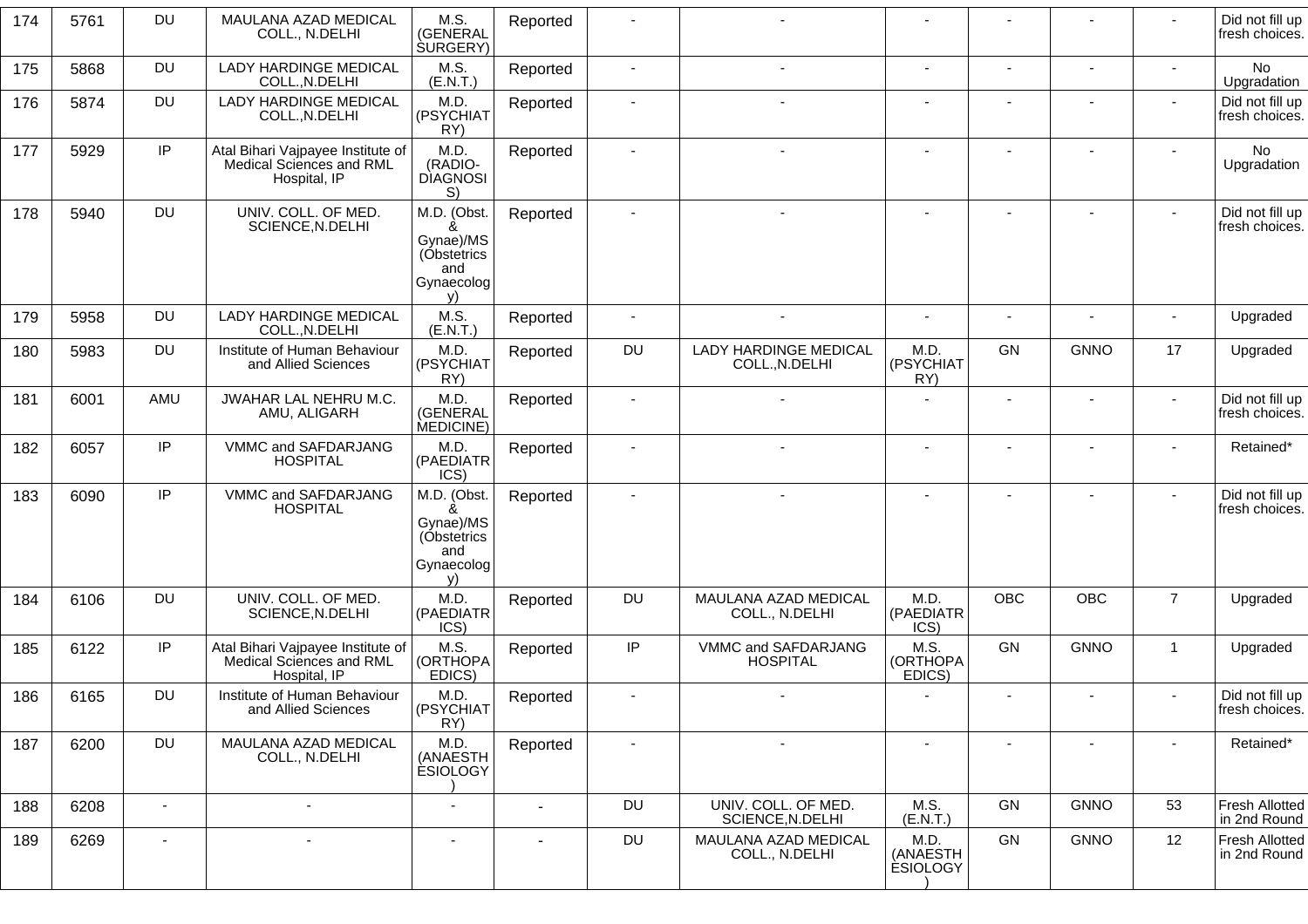| 190 | 6337 | <b>DU</b>      | UNIV. COLL. OF MED.<br>SCIENCE, N.DELHI        | M.S.<br>(ORTHOPA<br>EDICS)                                                                                                                     | Reported        | DU                       | <b>LADY HARDINGE MEDICAL</b><br>COLL., N.DELHI                                | M.D.<br>(PAEDIATR<br>ICS)     | OBC                      | OBC            | 24     | Upgraded                              |
|-----|------|----------------|------------------------------------------------|------------------------------------------------------------------------------------------------------------------------------------------------|-----------------|--------------------------|-------------------------------------------------------------------------------|-------------------------------|--------------------------|----------------|--------|---------------------------------------|
| 191 | 6348 | $\overline{a}$ | $\blacksquare$                                 |                                                                                                                                                |                 | <b>DU</b>                | LADY HARDINGE MEDICAL<br>COLL., N.DELHI                                       | M.D.<br>(PAEDIATR<br>ICS)     | <b>OBC</b>               | <b>OBC</b>     | 12     | <b>Fresh Allotted</b><br>in 2nd Round |
| 192 | 6525 | IP             | VMMC and SAFDARJANG<br><b>HOSPITAL</b>         | M.D.<br>(GENERAL<br>MEDICINE)                                                                                                                  | Reported        | $\sf IP$                 | Atal Bihari Vajpayee Institute of<br>Medical Sciences and RML<br>Hospital, IP | M.D.<br>(GENERAL<br>MEDICINE) | <b>GN</b>                | <b>EWNO</b>    | 3      | Upgraded                              |
| 193 | 6542 | IP             | VMMC and SAFDARJANG<br><b>HOSPITAL</b>         | M.D.<br>(RADIO-<br><b>DIAGNOSI</b><br>S)                                                                                                       | Reported        |                          |                                                                               |                               |                          |                |        | Did not fill up<br>fresh choices.     |
| 194 | 6552 | AMU            | JWAHAR LAL NEHRU M.C.<br>AMU, ALIGARH          | M.D.<br>(DERM., VE<br><b>NE. &amp;</b><br>LEPROSY)/<br>(DERMATÓ<br>LOGY)/(SKI<br>$N \&$<br>VENEREAL<br><b>DISEASES)</b><br>/(VENERE)<br>OLOGY) | Reported        | $\sim$                   | $\sim$                                                                        | $\overline{a}$                | $\sim$                   | $\sim$         | $\sim$ | Did not fill up<br>fresh choices.     |
| 195 | 6634 | DU             | MAULANA AZAD MEDICAL<br>COLL., N.DELHI         | M.D.<br>(Radiothera<br>py/Radio<br>Oncology)                                                                                                   | Not<br>Reported |                          |                                                                               |                               |                          |                |        | Not Allotted.                         |
| 196 | 6676 | IP             | VMMC and SAFDARJANG<br><b>HOSPITAL</b>         | M.S.<br>(OPHTHAL<br>MOLOGY)                                                                                                                    | Reported        | $\overline{\phantom{a}}$ | $\blacksquare$                                                                | $\blacksquare$                | $\overline{\phantom{a}}$ |                |        | No<br>Upgradation                     |
| 197 | 6732 | AMU            | JWAHAR LAL NEHRU M.C.<br>AMU, ALIGARH          | M.D. (Obst.<br>&<br>Gynae)/MS<br>(Obstetrics<br>and<br>Gynaecolog<br>v)                                                                        | Reported        | $\sim$                   | $\sim$                                                                        | $\blacksquare$                | $\blacksquare$           | $\blacksquare$ | $\sim$ | Did not fill up<br>fresh choices.     |
| 198 | 6832 | DU             | UNIV. COLL. OF MED.<br>SCIENCE, N.DELHI        | M.S.<br>(ORTHOPA<br>EDICS)                                                                                                                     | Reported        |                          | $\blacksquare$                                                                |                               |                          |                |        | Retained*                             |
| 199 | 6923 | AMU            | JWAHAR LAL NEHRU M.C.<br>AMU, ALIGARH          | M.D.<br>(GENERAL<br>MEDICINE)                                                                                                                  | Reported        |                          |                                                                               |                               |                          |                |        | Did not fill up<br>fresh choices.     |
| 200 | 6952 | <b>DU</b>      | MAULANA AZAD MEDICAL<br>COLL., N.DELHI         | M.D.<br>(ANAESTH<br><b>ESIOLOGY</b>                                                                                                            | Reported        |                          |                                                                               |                               | $\overline{\phantom{a}}$ |                |        | No<br>Upgradation                     |
| 201 | 6977 | <b>DU</b>      | KASTURBA HOSPITAL, NEW<br><b>DELHI</b>         | M.D. (Obst.<br>Gynae)/MS<br>(Obstetrics<br>and<br>Gynaecolog<br>V)                                                                             | Not<br>Reported |                          | $\blacksquare$                                                                |                               |                          |                |        | Not Allotted.                         |
| 202 | 6981 | DU             | <b>LADY HARDINGE MEDICAL</b><br>COLL., N.DELHI | M.D.<br>(GENERAL<br>MEDICINE)                                                                                                                  | Reported        |                          |                                                                               |                               |                          |                |        | Did not fill up<br>fresh choices.     |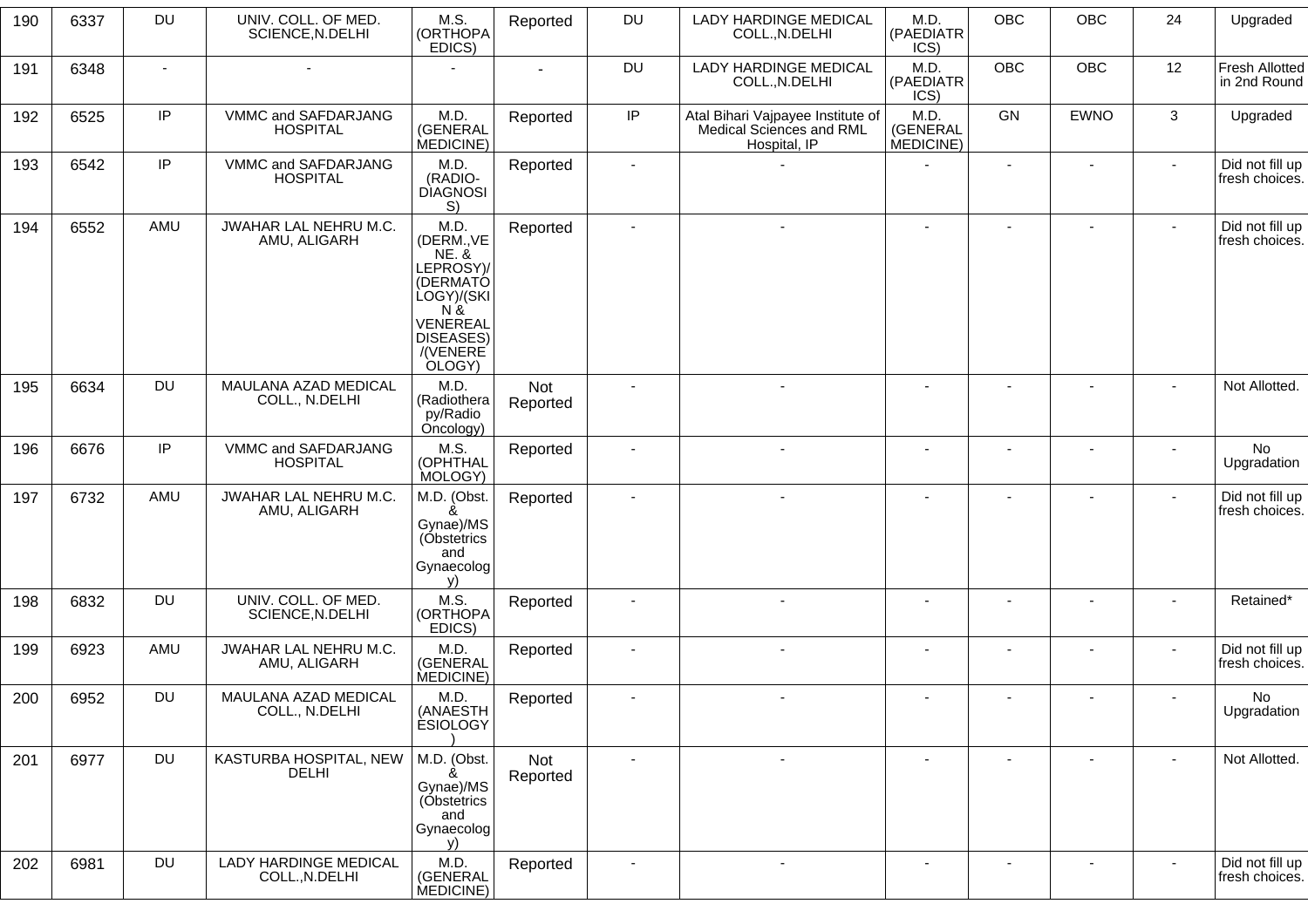| 203 | 7000 | IP         | VMMC and SAFDARJANG<br><b>HOSPITAL</b>                                           | M.D.<br>(GENERAL<br>MEDICINE)                                           | Reported | IP             | Atal Bihari Vajpayee Institute of<br>Medical Sciences and RML<br>Hospital, IP | M.D.<br>(GENERAL<br>MEDICINE) | GN                       | <b>GNNO</b>              | $\boldsymbol{4}$ | Upgraded                          |
|-----|------|------------|----------------------------------------------------------------------------------|-------------------------------------------------------------------------|----------|----------------|-------------------------------------------------------------------------------|-------------------------------|--------------------------|--------------------------|------------------|-----------------------------------|
| 204 | 7035 | IP         | Atal Bihari Vajpayee Institute of<br>Medical Sciences and RML<br>Hospital, IP    | M.D.<br>(PAEDIATR<br>ICS)                                               | Reported |                |                                                                               |                               |                          |                          |                  | No<br>Upgradation                 |
| 205 | 7069 | AMU        | JWAHAR LAL NEHRU M.C.<br>AMU, ALIGARH                                            | M.D. (Obst.<br>Gynae)/MS<br>(Óbstetrics<br>and<br>Gynaecolog<br>V)      | Reported |                |                                                                               | ٠                             | $\blacksquare$           |                          |                  | No<br>Upgradation                 |
| 206 | 7095 | <b>DU</b>  | <b>LADY HARDINGE MEDICAL</b><br>COLL., N.DELHI                                   | M.S.<br>(GENERAL<br><b>SURGERY</b> )                                    | Reported |                | $\sim$                                                                        | $\blacksquare$                | $\blacksquare$           | $\blacksquare$           | $\sim$           | Did not fill up<br>fresh choices. |
| 207 | 7152 | <b>BHU</b> | INST.OF MED.SCIENCES,<br>BHU, VARANASI                                           | M.D.<br>(RADIO-<br><b>DIAGNOSI</b><br>S)                                | Reported |                |                                                                               |                               |                          |                          | $\blacksquare$   | Did not fill up<br>fresh choices. |
| 208 | 7216 | AMU        | JWAHAR LAL NEHRU M.C.<br>AMU, ALIGARH                                            | M.D. (Obst.<br>&<br>Gynae)/MS<br>(Óbstetrics<br>and<br>Gynaecolog<br>v) | Reported |                | $\blacksquare$                                                                | $\blacksquare$                |                          | ۰                        | $\blacksquare$   | Did not fill up<br>fresh choices. |
| 209 | 7217 | AMU        | JWAHAR LAL NEHRU M.C.<br>AMU, ALIGARH                                            | M.D.<br>(GENERAL<br>MEDICINE)                                           | Reported |                |                                                                               | $\blacksquare$                |                          |                          | $\blacksquare$   | Did not fill up<br>fresh choices. |
| 210 | 7220 | AMU        | JWAHAR LAL NEHRU M.C.<br>AMU, ALIGARH                                            | M.D.<br>(PAEDIATR<br>ICS)                                               | Reported |                |                                                                               |                               |                          |                          |                  | No<br>Upgradation                 |
| 211 | 7273 | IP         | VMMC and SAFDARJANG<br><b>HOSPITAL</b>                                           | M.S.<br>(GENERAL<br><b>SURGERY</b> )                                    | Reported |                |                                                                               |                               |                          |                          | $\blacksquare$   | Did not fill up<br>fresh choices. |
| 212 | 7297 | <b>DU</b>  | KASTURBA HOSPITAL, NEW<br><b>DELHI</b>                                           | M.D. (Obst.<br>ጼ<br>Gynae)/MS<br>(Óbstetrics<br>and<br>Gynaecolog<br>v) | Reported |                |                                                                               |                               |                          |                          |                  | No<br>Upgradation                 |
| 213 | 7369 | AMU        | JWAHAR LAL NEHRU M.C.<br>AMU, ALIGARH                                            | M.D. (Obst.<br>&<br>Gynae)/MS<br>(Óbstetrics<br>and<br>Gynaecolog<br>V) | Reported |                |                                                                               | $\blacksquare$                | $\overline{\phantom{a}}$ | ٠                        |                  | No<br>Upgradation                 |
| 214 | 7409 | AMU        | JWAHAR LAL NEHRU M.C.<br>AMU, ALIGARH                                            | M.D.<br>(PAEDIATR<br>ICS)                                               | Reported | $\blacksquare$ | $\blacksquare$                                                                | $\sim$                        | $\blacksquare$           | $\overline{\phantom{a}}$ | $\sim$           | No<br>Upgradation                 |
| 215 | 7447 | IP         | <b>ESI-POST GRADUATE</b><br>INSTITUTE OF MEDICAL<br><b>SCIENCES AND RESEARCH</b> | M.S.<br>(ORTHOPA<br>EDICS)                                              | Reported | $\sf IP$       | Atal Bihari Vajpayee Institute of<br>Medical Sciences and RML<br>Hospital, IP | M.S.<br>(ORTHOPA<br>EDICS)    | GN                       | <b>GNNO</b>              | $5\phantom{.0}$  | Upgraded                          |
| 216 | 7461 | <b>DU</b>  | UNIV. COLL. OF MED.<br>SCIENCE, N.DELHI                                          | M.S.<br>(GENERAL<br><b>SURGERY</b> )                                    | Reported | DU             | UNIV. COLL. OF MED.<br>SCIENCE, N.DELHI                                       | M.D.<br>(PAEDIATR<br>ICS)     | OBC                      | OBC                      | 23               | Upgraded                          |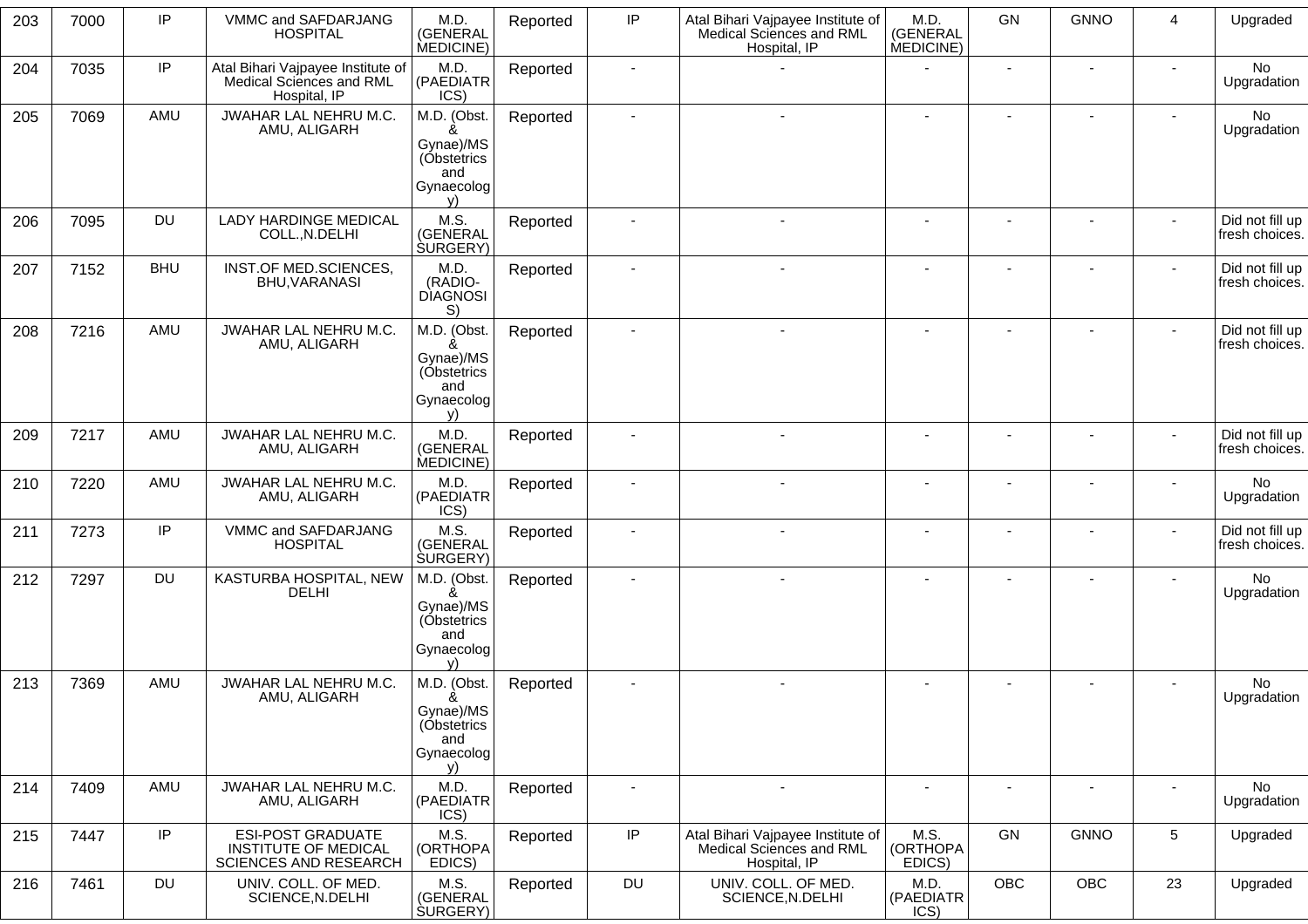| 217 | 7500 | AMU       | JWAHAR LAL NEHRU M.C.<br>AMU, ALIGARH                                                   | M.D. (Obst.<br>ጼ<br>Gynae)/MS<br>(Obstetrics<br>and<br>Gynaecolog<br>v)                                                              | Reported |                          |                                         |                           |                |                          |                          | No<br>Upgradation                     |
|-----|------|-----------|-----------------------------------------------------------------------------------------|--------------------------------------------------------------------------------------------------------------------------------------|----------|--------------------------|-----------------------------------------|---------------------------|----------------|--------------------------|--------------------------|---------------------------------------|
| 218 | 7501 | <b>DU</b> | <b>LADY HARDINGE MEDICAL</b><br>COLL., N.DELHI                                          | M.D.<br>(DERM., VE<br><b>NE. &amp;</b><br>LEPROSY)/<br>(DERMATÓ<br>LOGY)/(SKI<br>N &<br>VENEREAL<br>DISEASES)<br>/(VENERE)<br>OLOGY) | Reported | $\sim$                   | $\sim$                                  | $\blacksquare$            | $\sim$         | $\sim$                   | $\sim$                   | No<br>Upgradation                     |
| 219 | 7602 |           |                                                                                         |                                                                                                                                      |          | DU                       | UNIV. COLL. OF MED.<br>SCIENCE, N.DELHI | M.D.<br>(PAEDIATR<br>ICS) | OBC            | OBC                      | 78                       | <b>Fresh Allotted</b><br>in 2nd Round |
| 220 | 7628 | IP        | Atal Bihari Vajpayee Institute of<br>Medical Sciences and RML<br>Hospital, IP           | M.D.<br>(GENERAL<br>MEDICINE)                                                                                                        | Reported |                          |                                         |                           |                |                          |                          | Did not fill up<br>fresh choices.     |
| 221 | 7674 | AMU       | JWAHAR LAL NEHRU M.C.<br>AMU, ALIGARH                                                   | M.D. (Obst.<br>&<br>Gynae)/MS<br>(Óbstetrics<br>and<br>Gynaecolog<br>v)                                                              | Reported |                          |                                         |                           |                | $\overline{\phantom{a}}$ |                          | No<br>Upgradation                     |
| 222 | 7698 | AMU       | JWAHAR LAL NEHRU M.C.<br>AMU, ALIGARH                                                   | M.D. (Obst.<br>ጼ<br>Gynae)/MS<br>(Obstetrics<br>and<br>Gynaecolog<br>V)                                                              | Reported |                          |                                         |                           | $\blacksquare$ |                          |                          | No<br>Upgradation                     |
| 223 | 7711 | <b>DU</b> | G B Pant Institute of Post<br><b>Graduate Medical Education</b><br>and Research         | M.D.<br>(RADIO-<br><b>DIAGNOSI</b><br>S)                                                                                             | Reported |                          |                                         |                           |                |                          |                          | No<br>Upgradation                     |
| 224 | 7714 | <b>DU</b> | UNIV. COLL. OF MED.<br>SCIENCE, N.DELHI                                                 | M.D.<br>(GENERAL<br>MEDICINE)                                                                                                        | Reported |                          |                                         | $\blacksquare$            |                | $\overline{\phantom{a}}$ |                          | No<br>Upgradation                     |
| 225 | 7766 | <b>DU</b> | MAULANA AZAD MEDICAL<br>COLL., N.DELHI                                                  | M.D.<br>(PAEDIATR<br>ICS)                                                                                                            | Reported |                          |                                         |                           |                |                          | $\sim$                   | No<br>Upgradation                     |
| 226 | 7822 | IP        | <b>ESI-POST GRADUATE</b><br><b>INSTITUTE OF MEDICAL</b><br><b>SCIENCES AND RESEARCH</b> | M.D.<br>(DERM., VE<br><b>NE. &amp;</b><br>LEPROSY)/<br>(DERMATO<br>LOGY)/(SKI<br>N &<br>VENEREAL<br>DISEASES)<br>/(VENERE)<br>OLOGY) | Reported | $\overline{\phantom{a}}$ |                                         | $\blacksquare$            | $\blacksquare$ | $\blacksquare$           | $\overline{\phantom{a}}$ | No<br>Upgradation                     |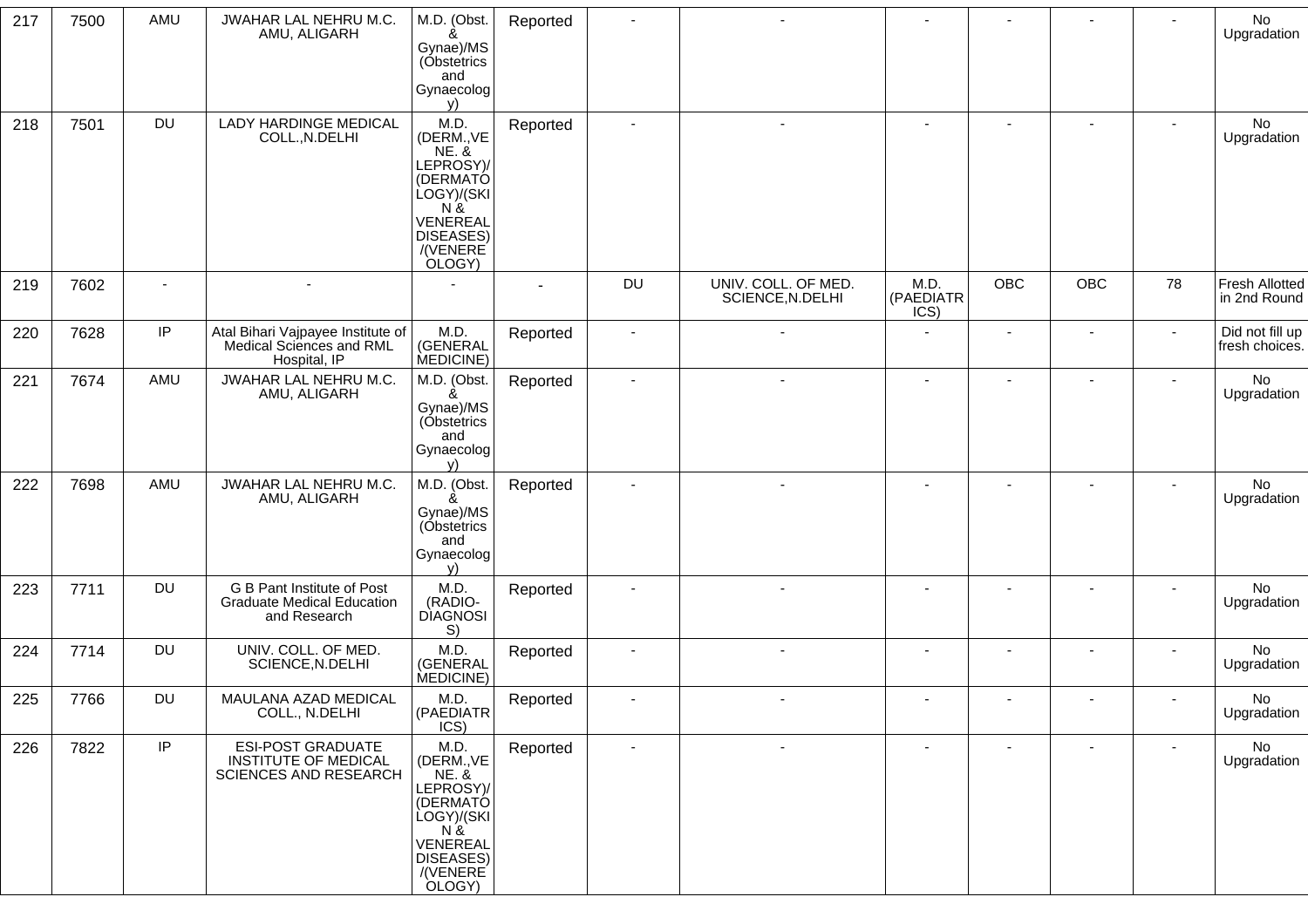| 227 | 7833 | AMU        | JWAHAR LAL NEHRU M.C.<br>AMU, ALIGARH                                         | M.D. (Obst.<br>ጼ<br>Gynae)/MS<br>(Obstetrics<br>and<br>Gynaecolog<br>v) | Reported        |                          |                                                                               |                                      |                          |                          |                          | Did not fill up<br>fresh choices.     |
|-----|------|------------|-------------------------------------------------------------------------------|-------------------------------------------------------------------------|-----------------|--------------------------|-------------------------------------------------------------------------------|--------------------------------------|--------------------------|--------------------------|--------------------------|---------------------------------------|
| 228 | 7843 | <b>DU</b>  | MAULANA AZAD MEDICAL<br>COLL., N.DELHI                                        | M.S.<br>(GENERAL<br><b>SURGERY</b> )                                    | Reported        |                          | $\overline{a}$                                                                | $\blacksquare$                       |                          | $\blacksquare$           | $\sim$                   | Did not fill up<br>fresh choices.     |
| 229 | 7895 | <b>DU</b>  | MAULANA AZAD MEDICAL<br>COLL., N.DELHI                                        | M.S.<br>(OPHTHAL<br>MOLOGY)                                             | Reported        |                          |                                                                               |                                      |                          |                          |                          | <b>No</b><br>Upgradation              |
| 230 | 7898 | AMU        | JWAHAR LAL NEHRU M.C.<br>AMU, ALIGARH                                         | M.S.<br>(ORTHOPA<br>EDICS)                                              | Reported        |                          |                                                                               |                                      |                          |                          |                          | Did not fill up<br>fresh choices.     |
| 231 | 7920 | <b>DU</b>  | MAULANA AZAD MEDICAL<br>COLL., N.DELHI                                        | M.D.<br>(ANAESTH<br><b>ESIOLOGY</b>                                     | Reported        | <b>DU</b>                | UNIV. COLL. OF MED.<br>SCIENCE, N.DELHI                                       | M.S.<br>(E.N.T.)                     | GN                       | <b>GNNO</b>              | 17                       | Upgraded                              |
| 232 | 7939 | <b>BHU</b> | INST.OF MED.SCIENCES,<br><b>BHU, VARANASI</b>                                 | M.D.<br>(GENERAL<br>MEDICINE)                                           | Reported        |                          |                                                                               |                                      |                          |                          |                          | <b>No</b><br>Upgradation              |
| 233 | 8006 | IP         | Atal Bihari Vajpayee Institute of<br>Medical Sciences and RML<br>Hospital, IP | M.D.<br>(GENERAL<br>MEDICINE)                                           | Reported        |                          |                                                                               |                                      |                          |                          |                          | Did not fill up<br>fresh choices.     |
| 234 | 8012 | <b>DU</b>  | UNIV. COLL. OF MED.<br>SCIENCE, N.DELHI                                       | M.S.<br>(ORTHOPA<br>EDICS)                                              | Reported        |                          |                                                                               | $\overline{a}$                       |                          |                          |                          | Did not fill up<br>fresh choices.     |
| 235 | 8021 | <b>DU</b>  | <b>LADY HARDINGE MEDICAL</b><br>COLL., N.DELHI                                | M.S.<br>(GENERAL<br><b>SURGERY</b> )                                    | Reported        | DU                       | UNIV. COLL. OF MED.<br>SCIENCE, N.DELHI                                       | M.S.<br>(GENERAL<br><b>SURGERY</b> ) | <b>OBC</b>               | OBC                      | $\overline{2}$           | Upgraded                              |
| 236 | 8022 | IP         | Atal Bihari Vajpayee Institute of<br>Medical Sciences and RML<br>Hospital, IP | M.D.<br>(RADIO-<br><b>DIAGNOSI</b><br>S)                                | Reported        | IP                       | Atal Bihari Vajpayee Institute of<br>Medical Sciences and RML<br>Hospital, IP | M.D.<br>(GENERAL<br>MEDICINE)        | GN                       | <b>OBC</b>               | $\overline{2}$           | Upgraded                              |
| 237 | 8114 | <b>BHU</b> | INST.OF MED.SCIENCES,<br><b>BHU, VARANASI</b>                                 | M.D<br>(PAEDIATR<br>ICS)                                                | Reported        | <b>BHU</b>               | INST.OF MED.SCIENCES,<br>BHU, VARANASI                                        | M.D.<br>(GENERAL<br>MEDICINE)        | GN                       | <b>GNNO</b>              | $\overline{2}$           | Upgraded                              |
| 238 | 8129 | <b>DU</b>  | MAULANA AZAD MEDICAL<br>COLL., N.DELHI                                        | M.D<br>(ANAESTH<br><b>ÉSIOLOGY</b>                                      | Reported        |                          |                                                                               |                                      | $\blacksquare$           |                          |                          | Retained*                             |
| 239 | 8264 | <b>DU</b>  | Institute of Human Behaviour<br>and Allied Sciences                           | M.D<br>(PSYCHIAT<br>RY)                                                 | Not<br>Reported |                          |                                                                               |                                      |                          |                          | $\blacksquare$           | <b>Fresh Allotted</b><br>in 2nd Round |
| 240 | 8300 | <b>DU</b>  | UNIV. COLL. OF MED.<br>SCIENCE, N.DELHI                                       | M.S.<br>(OPHTHAL<br>MOLOGY)                                             | Reported        | $\overline{\phantom{a}}$ | $\overline{\phantom{a}}$                                                      | $\overline{\phantom{a}}$             | $\overline{\phantom{a}}$ | $\overline{\phantom{a}}$ | $\overline{\phantom{a}}$ | No<br>Upgradation                     |
| 241 | 8323 | AMU        | JWAHAR LAL NEHRU M.C.<br>AMU, ALIGARH                                         | M.S.<br>(ORTHOPA<br>EDICS)                                              | Reported        | $\sim$                   | $\overline{\phantom{a}}$                                                      | $\blacksquare$                       | $\overline{\phantom{a}}$ | $\overline{\phantom{a}}$ | $\overline{\phantom{a}}$ | Did not fill up<br>fresh choices.     |
| 242 | 8350 | <b>DU</b>  | MAULANA AZAD MEDICAL<br>COLL., N.DELHI                                        | M.D.<br>(ANAESTH<br><b>ESIOLOGY</b>                                     | Not<br>Reported | $\overline{\phantom{a}}$ | $\overline{\phantom{a}}$                                                      | $\blacksquare$                       |                          | $\overline{\phantom{a}}$ | $\blacksquare$           | Not Allotted.                         |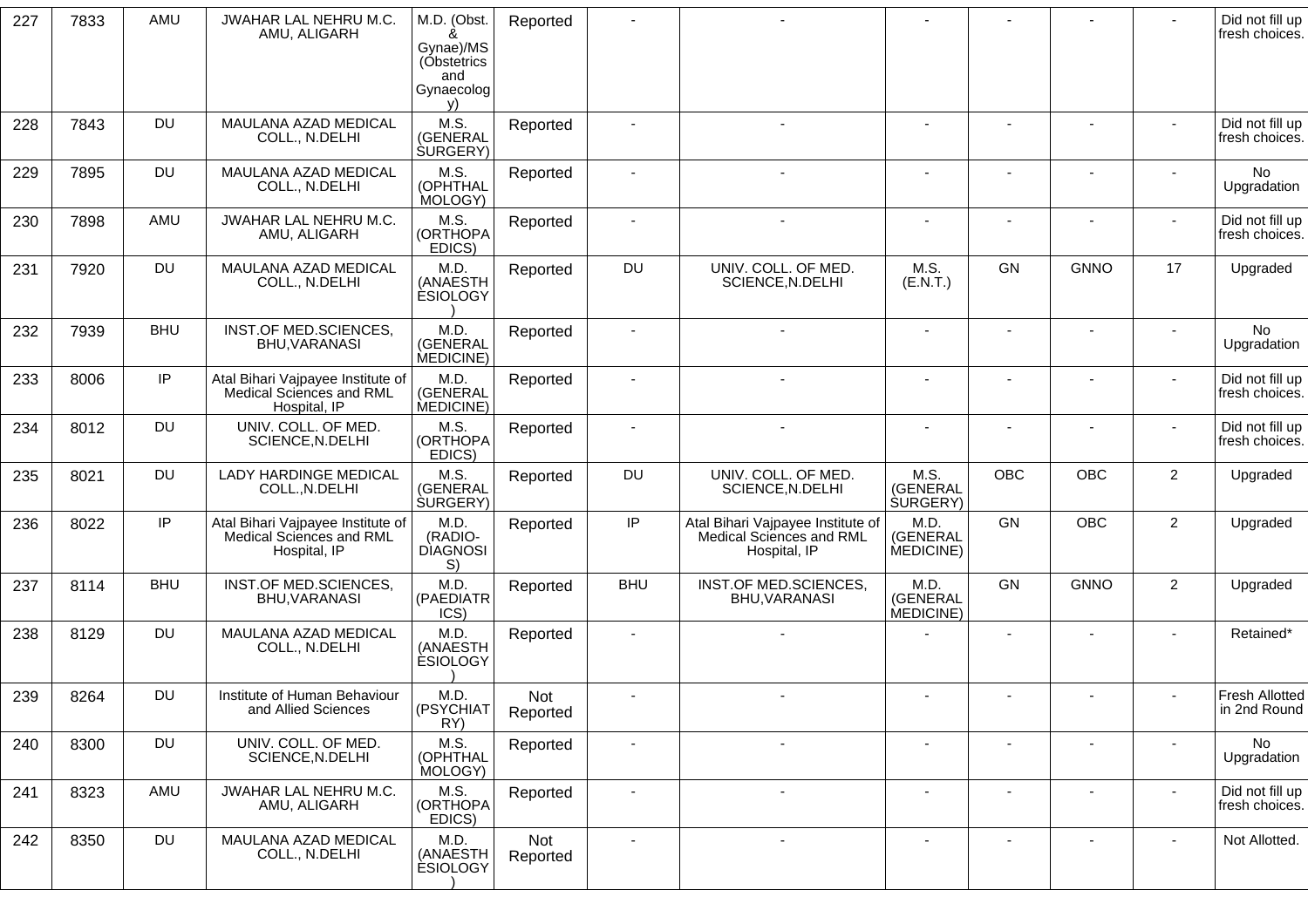| 243 | 8388 | <b>DU</b>      | MAULANA AZAD MEDICAL<br>COLL., N.DELHI                                        | M.S.<br>(E.N.T.)                    | Reported        | DU                       | KASTURBA HOSPITAL, NEW<br><b>DELHI</b>              | M.D. (Obst.<br>&<br>Gynae)/MS<br>(Obstetrics<br>and<br>Gynaecolog<br>y) | <b>OBC</b>     | OBC                      | 10                       | Upgraded                              |
|-----|------|----------------|-------------------------------------------------------------------------------|-------------------------------------|-----------------|--------------------------|-----------------------------------------------------|-------------------------------------------------------------------------|----------------|--------------------------|--------------------------|---------------------------------------|
| 244 | 8403 | <b>DU</b>      | MAULANA AZAD MEDICAL<br>COLL., N.DELHI                                        | M.D.<br>(ANAESTH<br><b>ESIOLOGY</b> | Not<br>Reported | $\sim$                   | $\sim$                                              |                                                                         | $\blacksquare$ | $\overline{\phantom{a}}$ | $\blacksquare$           | Not Allotted.                         |
| 245 | 8432 | $\blacksquare$ | $\blacksquare$                                                                |                                     |                 | DU                       | <b>LADY HARDINGE MEDICAL</b><br>COLL., N.DELHI      | M.S.<br>(E.N.T.)                                                        | GN             | <b>GNNO</b>              | 28                       | <b>Fresh Allotted</b><br>in 2nd Round |
| 246 | 8532 | AMU            | JWAHAR LAL NEHRU M.C.<br>AMU, ALIGARH                                         | M.D.<br>(PAEDIATR<br>ICS)           | Reported        |                          |                                                     |                                                                         |                |                          | $\mathbf{r}$             | Did not fill up<br>fresh choices.     |
| 247 | 8539 | <b>DU</b>      | UNIV. COLL. OF MED.<br>SCIENCE, N.DELHI                                       | M.D.<br>(ANAESTH<br><b>ESIOLOGY</b> | Reported        | DU                       | Institute of Human Behaviour<br>and Allied Sciences | M.D.<br>(PSYCHIAT<br>RY)                                                | GN             | <b>GNNO</b>              | 39                       | Upgraded                              |
| 248 | 8542 | AMU            | JWAHAR LAL NEHRU M.C.<br>AMU, ALIGARH                                         | M.D.<br>(PAEDIATR<br>ICS)           | Reported        |                          | $\blacksquare$                                      | $\sim$                                                                  |                | $\blacksquare$           | $\overline{\phantom{a}}$ | <b>No</b><br>Upgradation              |
| 249 | 8581 | IP             | Atal Bihari Vajpayee Institute of<br>Medical Sciences and RML<br>Hospital, IP | M.D.<br>(PSYCHIAT<br>RY)            | Reported        |                          |                                                     |                                                                         |                |                          | $\sim$                   | Did not fill up<br>fresh choices.     |
| 250 | 8623 | IP             | VMMC and SAFDARJANG<br><b>HOSPITAL</b>                                        | M.D.<br>(GENERAL<br>MEDICINE)       | Reported        |                          |                                                     |                                                                         |                |                          |                          | <b>No</b><br>Upgradation              |
| 251 | 8697 | IP             | Atal Bihari Vajpayee Institute of<br>Medical Sciences and RML<br>Hospital, IP | M.D.<br>(GENERAL<br>MEDICINE)       | Reported        |                          |                                                     |                                                                         |                |                          |                          | Did not fill up<br>fresh choices.     |
| 252 | 8798 | $\blacksquare$ |                                                                               |                                     | $\sim$          | DU                       | UNIV. COLL. OF MED.<br>SCIENCE, N.DELHI             | M.S.<br>(ORTHOPA<br>EDICS)                                              | <b>OBC</b>     | OBC                      | 27                       | <b>Fresh Allotted</b><br>in 2nd Round |
| 253 | 8803 | <b>BHU</b>     | INST.OF MED.SCIENCES,<br>BHU, VARANASI                                        | M.D.<br>(PAEDIATR<br>ICS)           | Reported        | $\blacksquare$           |                                                     |                                                                         |                | $\blacksquare$           |                          | Retained*                             |
| 254 | 8826 | AMU            | JWAHAR LAL NEHRU M.C.<br>AMU, ALIGARH                                         | M.S.<br>(ORTHOPA<br>EDICS)          | Reported        |                          | $\blacksquare$                                      | $\overline{a}$                                                          |                | $\blacksquare$           | $\overline{a}$           | <b>No</b><br>Upgradation              |
| 255 | 8887 | <b>DU</b>      | MAULANA AZAD MEDICAL<br>COLL., N.DELHI                                        | M.S.<br>(OPHTHAL<br>MOLOGY)         | Reported        |                          |                                                     |                                                                         |                |                          |                          | No<br>Upgradation                     |
| 256 | 8925 | AMU            | JWAHAR LAL NEHRU M.C.<br>AMU, ALIGARH                                         | M.D.<br>(PAEDIATR<br>ICS)           | Reported        |                          |                                                     |                                                                         |                |                          |                          | No<br>Upgradation                     |
| 257 | 8951 | AMU            | JWAHAR LAL NEHRU M.C.<br>AMU, ALIGARH                                         | M.D.<br>(PAEDIATR<br>ICS)           | Reported        | $\overline{\phantom{a}}$ | $\blacksquare$                                      |                                                                         |                | $\overline{\phantom{a}}$ |                          | No<br>Upgradation                     |
| 258 | 8959 | <b>DU</b>      | <b>LADY HARDINGE MEDICAL</b><br>COLL., N.DELHI                                | M.D.<br>(ANAESTH<br><b>ESIOLOGY</b> | Not<br>Reported | $\sim$                   | $\overline{\phantom{a}}$                            | $\overline{\phantom{a}}$                                                | $\overline{a}$ | -                        | $\blacksquare$           | Not Allotted.                         |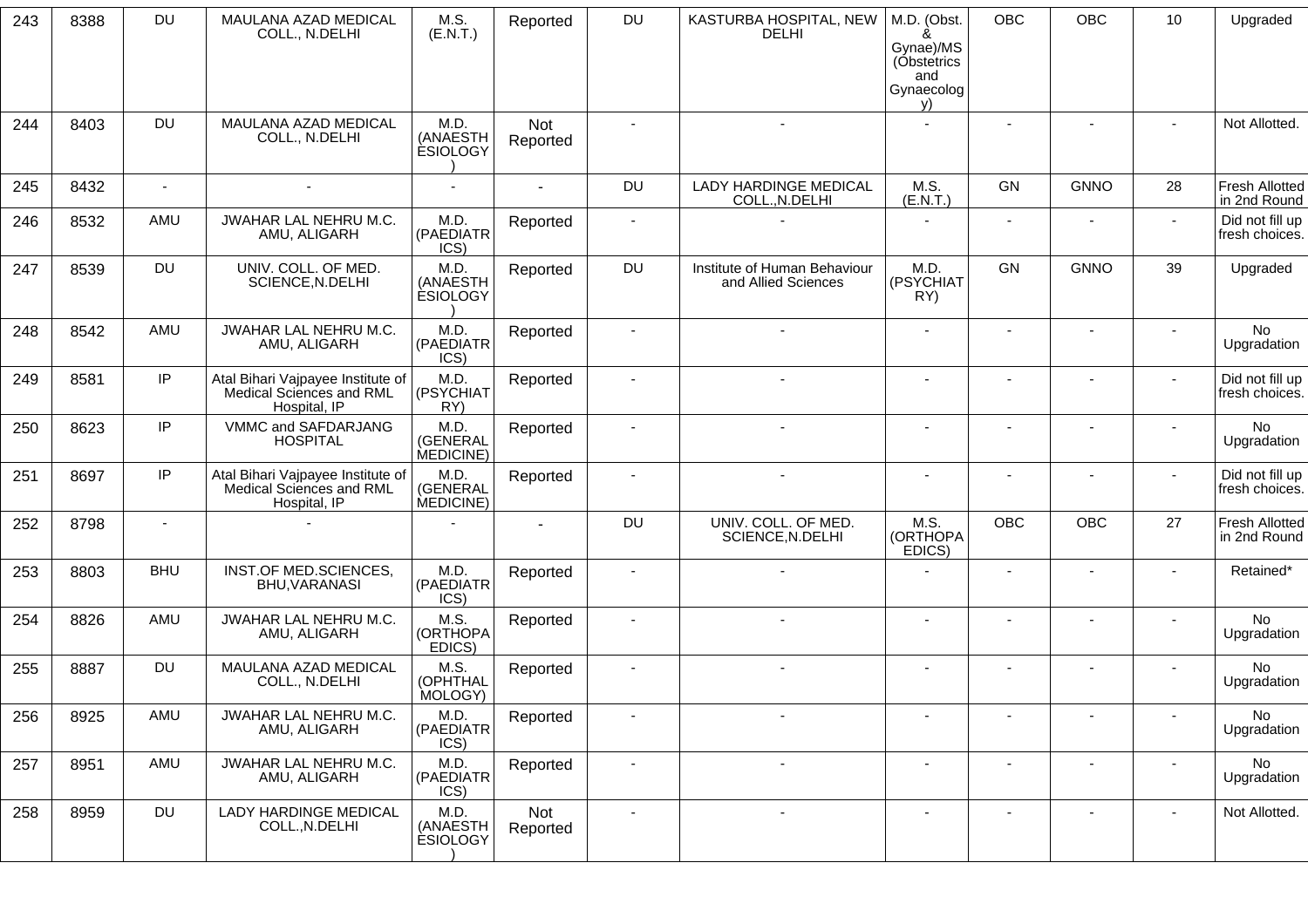| 259 | 9082 | <b>BHU</b>     | INST.OF MED.SCIENCES,<br>BHU, VARANASI        | M.D.<br>(DERM., VE<br><b>NE. &amp;</b><br>LEPROSY)<br>(DERMATÓ<br>LOGY)/(SKI<br>N8<br>VENEREAL<br>DISEASES)<br>/(VENERE)<br>OLOGY) | Reported        |                          |                                                |                                              |                |             |                | No<br>Upgradation                                 |
|-----|------|----------------|-----------------------------------------------|------------------------------------------------------------------------------------------------------------------------------------|-----------------|--------------------------|------------------------------------------------|----------------------------------------------|----------------|-------------|----------------|---------------------------------------------------|
| 260 | 9152 | AMU            | JWAHAR LAL NEHRU M.C.<br>AMU, ALIGARH         | M.D.<br>(PAEDIATR<br>ICS)                                                                                                          | Reported        | $\overline{\phantom{a}}$ | $\sim$                                         |                                              |                |             |                | Did not fill up<br>fresh choices.                 |
| 261 | 9153 | <b>DU</b>      | MAULANA AZAD MEDICAL<br>COLL., N.DELHI        | M.D.<br>(ANAESTH<br><b>ESIOLOGY</b>                                                                                                | Reported        | <b>DU</b>                | MAULANA AZAD MEDICAL<br>COLL., N.DELHI         | M.D.<br>(ANAESTH<br><b>ÉSIOLOGY</b>          | <b>GN</b>      | <b>OBC</b>  | 26             | Category<br>Changed!<br>Please see<br>footnote(*) |
| 262 | 9202 | AMU            | JWAHAR LAL NEHRU M.C.<br>AMU, ALIGARH         | M.S.<br>(ORTHOPA<br>EDICS)                                                                                                         | Reported        | $\blacksquare$           |                                                |                                              |                |             |                | No<br>Upgradation                                 |
| 263 | 9300 | <b>BHU</b>     | INST.OF MED.SCIENCES,<br><b>BHU, VARANASI</b> | M.S.<br>(GENERAL<br><b>SURGERY)</b>                                                                                                | Reported        | <b>BHU</b>               | INST.OF MED.SCIENCES,<br>BHU, VARANASI         | M.D.<br>(RADIO-<br><b>DIAGNOSI</b><br>S)     | <b>EWNO</b>    | <b>EWNO</b> | $\mathbf{1}$   | Upgraded                                          |
| 264 | 9325 | <b>BHU</b>     | INST.OF MED.SCIENCES,<br>BHU, VARANASI        | M.S.<br>(GENERAL<br><b>SURGERY</b> )                                                                                               | Reported        | <b>BHU</b>               | INST.OF MED.SCIENCES,<br>BHU, VARANASI         | M.D.<br>(PAEDIATR<br>ICS)                    | GN             | <b>GNNO</b> | $\overline{7}$ | Upgraded                                          |
| 265 | 9340 | IP             | VMMC and SAFDARJANG<br><b>HOSPITAL</b>        | M.D.<br>(GENERAL<br>MEDICINE)                                                                                                      | Reported        | $\blacksquare$           |                                                |                                              |                |             |                | Did not fill up<br>fresh choices.                 |
| 266 | 9345 |                |                                               |                                                                                                                                    |                 | DU                       | <b>LADY HARDINGE MEDICAL</b><br>COLL., N.DELHI | M.S.<br>(GENERAL<br><b>SURGERY</b> )         | OBC            | OBC         | 40             | Fresh Allotted<br>in 2nd Round                    |
| 267 | 9351 | $\overline{a}$ |                                               |                                                                                                                                    |                 | IP                       | VMMC and SAFDARJANG<br><b>HOSPITAL</b>         | M.D.<br>(GENERAL<br>MEDICINE)                | GN             | <b>GNNO</b> | $\overline{2}$ | Fresh Allotted<br>in 2nd Round                    |
| 268 | 9366 | AMU            | JWAHAR LAL NEHRU M.C.<br>AMU, ALIGARH         | M.S.<br>(OPHTHAL<br>MOLOGY)                                                                                                        | Reported        | $\blacksquare$           |                                                |                                              | $\blacksquare$ |             | $\sim$         | Upgraded                                          |
| 269 | 9391 | AMU            | JWAHAR LAL NEHRU M.C.<br>AMU, ALIGARH         | M.S.<br>(GENERAL<br><b>SURGERY</b> )                                                                                               | Not<br>Reported |                          |                                                |                                              |                |             |                | Fresh Allotted<br>in 2nd Round                    |
| 270 | 9447 | AMU            | JWAHAR LAL NEHRU M.C.<br>AMU, ALIGARH         | M.S.<br>(ORTHOPA<br>EDICS)                                                                                                         | Reported        | ٠                        |                                                |                                              |                |             |                | Did not fill up<br>fresh choices.                 |
| 271 | 9541 |                | $\blacksquare$                                |                                                                                                                                    | Not<br>Reported | DU                       | MAULANA AZAD MEDICAL<br>COLL., N.DELHI         | M.D.<br>(Radiothera<br>py/Radio<br>Oncology) | GN             | <b>OBC</b>  | 8              | Fresh Allotted<br>in 2nd Round                    |
| 272 | 9690 | $\blacksquare$ | $\blacksquare$                                | $\sim$                                                                                                                             | Not<br>Reported | IP                       | VMMC and SAFDARJANG<br><b>HOSPITAL</b>         | M.D.<br>(GENERAL<br>MEDICINE)                | GN             | <b>GNNO</b> | 3              | Fresh Allotted<br>in 2nd Round                    |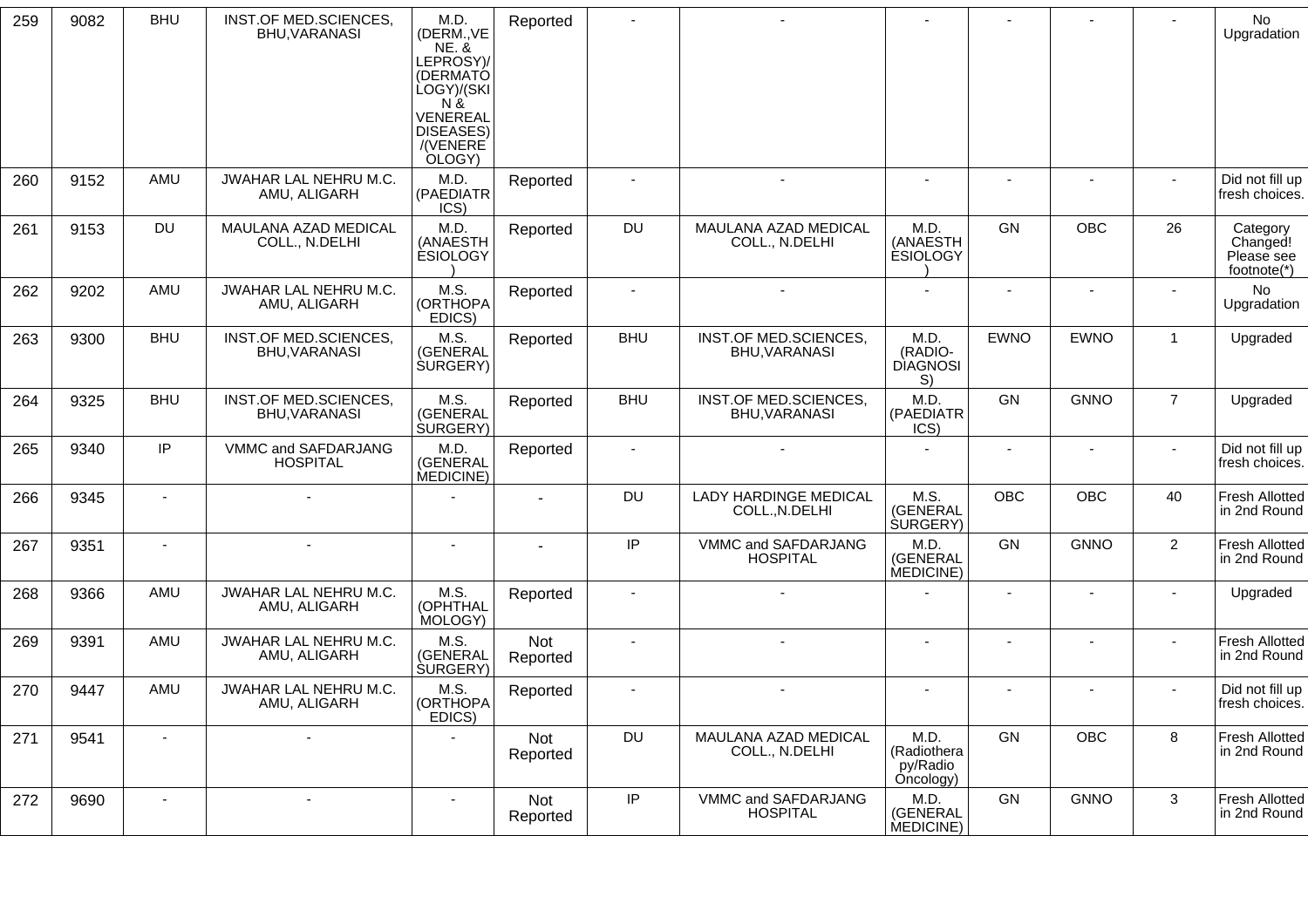| 273 | 9721  | AMU        | JWAHAR LAL NEHRU M.C.<br>AMU, ALIGARH   | M.D.<br>(Tuberculos<br>$is 8$<br>Respiratory<br>diseases)/P<br>ulmonary<br>Medicine<br>/M.D.<br>(Respiratory<br>Medicine) | Reported | $\sim$                   |                                                     |                               | $\blacksquare$           | $\blacksquare$           |                | No<br>Upgradation                     |
|-----|-------|------------|-----------------------------------------|---------------------------------------------------------------------------------------------------------------------------|----------|--------------------------|-----------------------------------------------------|-------------------------------|--------------------------|--------------------------|----------------|---------------------------------------|
| 274 | 9786  | IP         | VMMC and SAFDARJANG<br><b>HOSPITAL</b>  | M.D.<br>(PAEDIATR<br>ICS)                                                                                                 | Reported | $\blacksquare$           | $\sim$                                              | $\sim$                        | $\blacksquare$           |                          |                | Did not fill up<br>fresh choices.     |
| 275 | 9853  | <b>DU</b>  | MAULANA AZAD MEDICAL<br>COLL., N.DELHI  | M.D. (Obst.<br>Gynae)/MS<br>(Obstetrics<br>and<br>Gynaecolog<br>$\mathcal{N}$                                             | Reported | DU                       | LADY HARDINGE MEDICAL<br>COLL., N.DELHI             | M.D.<br>(PAEDIATR<br>ICS)     | SC                       | SC                       | $\overline{1}$ | Upgraded                              |
| 276 | 9904  | <b>BHU</b> | INST.OF MED.SCIENCES,<br>BHU, VARANASI  | M.S.<br>(GENERAL<br><b>SURGERY</b> )                                                                                      | Reported | $\blacksquare$           | $\overline{a}$                                      | $\sim$                        | $\sim$                   | $\blacksquare$           |                | Retained*                             |
| 277 | 9947  | AMU        | JWAHAR LAL NEHRU M.C.<br>AMU, ALIGARH   | M.S.<br>(GENERAL<br>SURGERY)                                                                                              | Reported | $\overline{\phantom{a}}$ | $\blacksquare$                                      | $\blacksquare$                | $\overline{\phantom{a}}$ | $\overline{\phantom{a}}$ | $\sim$         | No<br>Upgradation                     |
| 278 | 9957  | IP         | VMMC and SAFDARJANG<br><b>HOSPITAL</b>  | M.D.<br>(PAEDIATR<br>ICS)                                                                                                 | Reported | IP                       | VMMC and SAFDARJANG<br><b>HOSPITAL</b>              | M.D.<br>(GENERAL<br>MEDICINE) | GN                       | <b>EWNO</b>              | 4              | Upgraded                              |
| 279 | 9986  | AMU        | JWAHAR LAL NEHRU M.C.<br>AMU, ALIGARH   | M.S.<br>(ORTHOPA<br>EDICS)                                                                                                | Reported | $\sim$                   |                                                     |                               | $\blacksquare$           | $\overline{\phantom{a}}$ | $\sim$         | Did not fill up<br>fresh choices.     |
| 280 | 10017 |            |                                         |                                                                                                                           |          | DU                       | Institute of Human Behaviour<br>and Allied Sciences | M.D.<br>(PSYCHIAT<br>RY)      | GN                       | <b>GNNO</b>              | 5              | <b>Fresh Allotted</b><br>in 2nd Round |
| 281 | 10022 | AMU        | JWAHAR LAL NEHRU M.C.<br>AMU, ALIGARH   | M.D.<br>(Tuberculos<br>is &<br>Respiratory<br>diseases)/P<br>ulmonary<br>Medicine<br>/M.D.<br>(Respiratory<br>Medicine)   | Reported | $\blacksquare$           |                                                     |                               |                          | $\overline{\phantom{a}}$ |                | No<br>Upgradation                     |
| 282 | 10071 | AMU        | JWAHAR LAL NEHRU M.C.<br>AMU, ALIGARH   | M.S.<br>(GENERAL<br>SURGERY)                                                                                              | Reported |                          |                                                     |                               |                          |                          |                | No<br>Upgradation                     |
| 283 | 10082 | <b>DU</b>  | VALLABHBHAI PATEL CHEST<br>INST., DELHI | M.D.<br>(Tuberculos<br>is &<br>Respiratory<br>diseases)/P<br>ulmonary<br>Medicine<br>/M.D.<br>(Respiratory<br>Medicine)   | Reported | $\overline{\phantom{a}}$ |                                                     |                               |                          |                          |                | Did not fill up<br>fresh choices.     |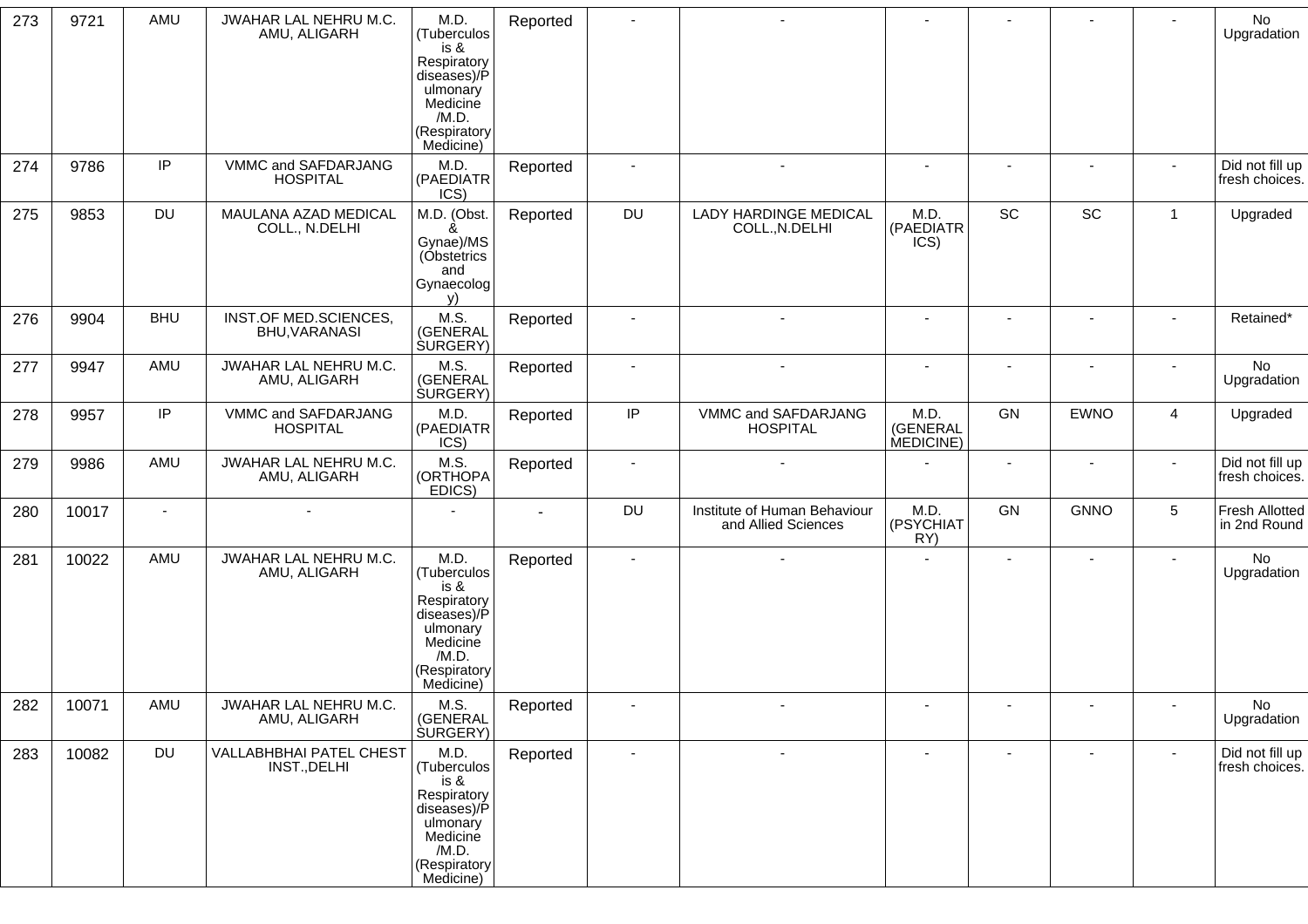| 284 | 10097 | AMU        | JWAHAR LAL NEHRU M.C.<br>AMU, ALIGARH                                                   | M.D.<br>(Tuberculos<br>$is 8$<br>Respiratory<br>diseases)/P<br>ulmonary<br>Medicine<br>/M.D.<br>(Respiratory<br>Medicine) | Reported        |                          |                                                                               |                                     |    |                          |                          | <b>No</b><br>Upgradation          |
|-----|-------|------------|-----------------------------------------------------------------------------------------|---------------------------------------------------------------------------------------------------------------------------|-----------------|--------------------------|-------------------------------------------------------------------------------|-------------------------------------|----|--------------------------|--------------------------|-----------------------------------|
| 285 | 10122 | IP         | VMMC and SAFDARJANG<br><b>HOSPITAL</b>                                                  | M.D.<br>(PAEDIATR<br>ICS)                                                                                                 | Reported        | $\blacksquare$           |                                                                               |                                     |    |                          |                          | Did not fill up<br>fresh choices. |
| 286 | 10187 | AMU        | JWAHAR LAL NEHRU M.C.<br>AMU, ALIGARH                                                   | M.S.<br>(OPHTHAL<br>MOLOGY)                                                                                               | Reported        | -                        |                                                                               |                                     |    |                          |                          | No<br>Upgradation                 |
| 287 | 10321 | <b>DU</b>  | Institute of Human Behaviour<br>and Allied Sciences                                     | M.D.<br>(PSYCHIAT<br>RY)                                                                                                  | Reported        | $\overline{\phantom{a}}$ |                                                                               |                                     |    |                          |                          | No<br>Upgradation                 |
| 288 | 10370 | <b>DU</b>  | <b>LADY HARDINGE MEDICAL</b><br>COLL., N.DELHI                                          | M.D.<br>(ANAESTH<br><b>ESIOLOGY</b>                                                                                       | Reported        | DU                       | MAULANA AZAD MEDICAL<br>COLL., N.DELHI                                        | M.D.<br>(ANAESTH<br><b>ESIOLOGY</b> | GN | <b>GNNO</b>              | 142                      | Upgraded                          |
| 289 | 10382 | <b>DU</b>  | UNIV. COLL. OF MED.<br>SCIENCE, N.DELHI                                                 | M.D.<br>(ANAESTH<br><b>ESIOLOGY</b>                                                                                       | Reported        | DU                       | MAULANA AZAD MEDICAL<br>COLL., N.DELHI                                        | M.D.<br>(ANAESTH<br><b>ESIOLOGY</b> | GN | <b>GNNO</b>              | $\overline{a}$           | Upgraded                          |
| 290 | 10431 | AMU        | JWAHAR LAL NEHRU M.C.<br>AMU, ALIGARH                                                   | M.S.<br>(GENERAL<br><b>SURGERY</b> )                                                                                      | Reported        | $\blacksquare$           |                                                                               |                                     |    |                          | $\overline{\phantom{a}}$ | No<br>Upgradation                 |
| 291 | 10454 | <b>DU</b>  | MAULANA AZAD MEDICAL<br>COLL., N.DELHI                                                  | M.D.<br>(ANAESTH<br><b>ESIOLOGY</b>                                                                                       | Reported        | $\sim$                   |                                                                               |                                     |    |                          |                          | No<br>Upgradation                 |
| 292 | 10464 | AMU        | JWAHAR LAL NEHRU M.C.<br>AMU, ALIGARH                                                   | M.S.<br>(GENERAL<br><b>SURGERY</b> )                                                                                      | Reported        | $\blacksquare$           |                                                                               |                                     |    |                          |                          | Retained*                         |
| 293 | 10483 | AMU        | JWAHAR LAL NEHRU M.C.<br>AMU, ALIGARH                                                   | M.D.<br>(PSYCHIAT<br>RY)                                                                                                  | Reported        | $\overline{\phantom{a}}$ |                                                                               |                                     |    | $\overline{\phantom{a}}$ |                          | Upgraded                          |
| 294 | 10504 | <b>DU</b>  | Institute of Nuclear Medicine<br>and Allied Sciences                                    | DIP IN<br>RADIATION<br><b>MEDICINE</b>                                                                                    | Not<br>Reported | $\overline{\phantom{a}}$ |                                                                               |                                     |    |                          | $\overline{\phantom{0}}$ | Not Allotted.                     |
| 295 | 10565 | <b>BHU</b> | INST.OF MED.SCIENCES,<br>BHU, VARANASI                                                  | M.D.<br>(RADIO-<br><b>DIAGNOSI</b><br>S)                                                                                  | Reported        | $\blacksquare$           |                                                                               |                                     |    |                          |                          | Did not fill up<br>fresh choices. |
| 296 | 10573 | <b>DU</b>  | MAULANA AZAD MEDICAL<br>COLL., N.DELHI                                                  | M.D.<br>(ANAESTH<br><b>ESIOLOGY</b>                                                                                       | Not<br>Reported | $\blacksquare$           |                                                                               | $\sim$                              |    | $\overline{\phantom{a}}$ |                          | Not Allotted.                     |
| 297 | 10772 | IP         | <b>ESI-POST GRADUATE</b><br><b>INSTITUTE OF MEDICAL</b><br><b>SCIENCES AND RESEARCH</b> | M.S.<br>(ORTHOPA<br>EDICS)                                                                                                | Reported        | IP                       | Atal Bihari Vajpayee Institute of<br>Medical Sciences and RML<br>Hospital, IP | M.S.<br>(ORTHOPA<br>EDICS)          | GN | <b>EWNO</b>              | $\overline{4}$           | Upgraded                          |
| 298 | 10802 | <b>BHU</b> | INST.OF MED.SCIENCES,<br>BHU, VARANASI                                                  | M.D.<br>(PAEDIATR<br>ICS)                                                                                                 | Reported        | $\overline{\phantom{a}}$ |                                                                               |                                     |    | $\overline{\phantom{a}}$ | $\overline{\phantom{a}}$ | No<br>Upgradation                 |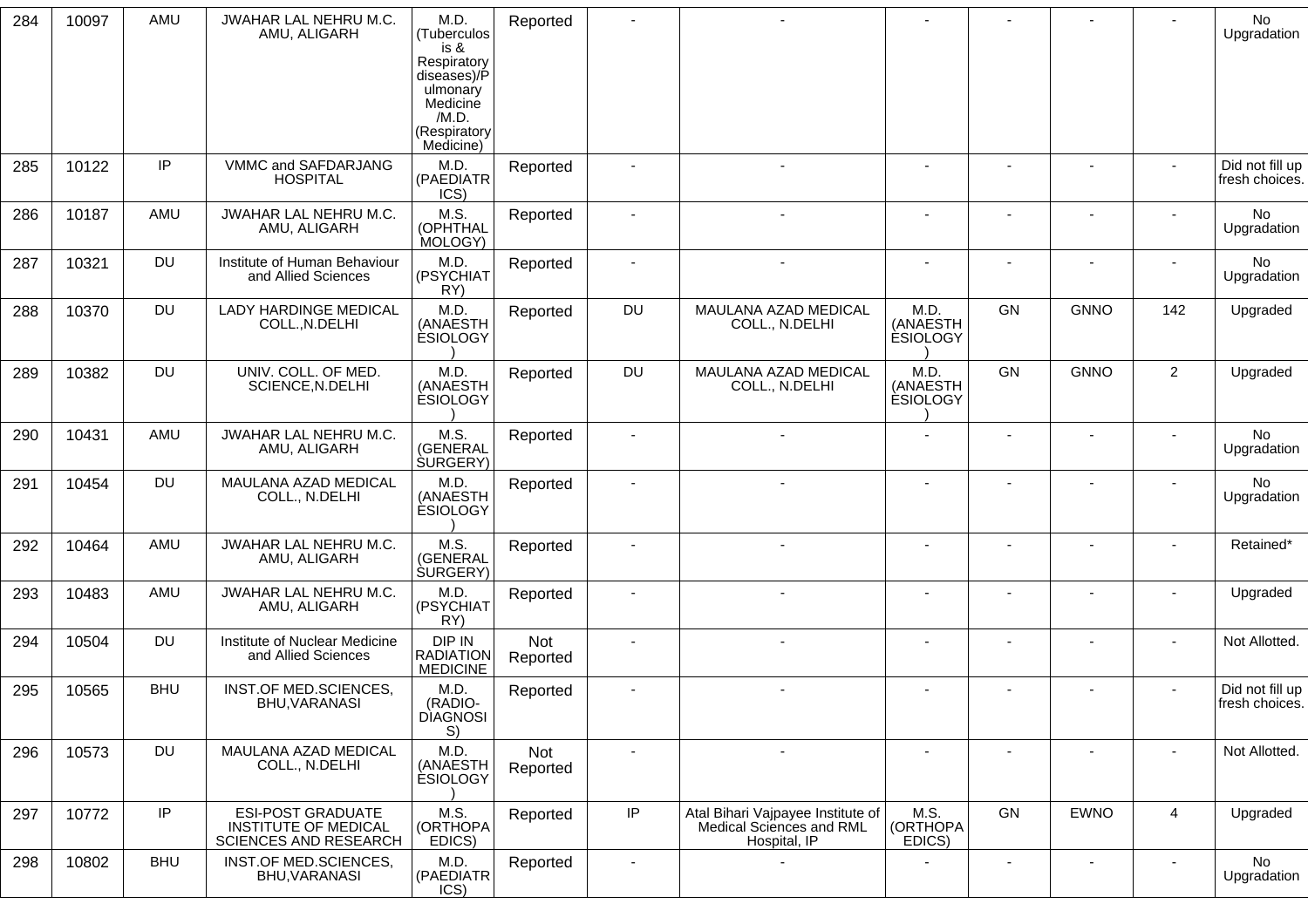| 299 | 11033 | AMU       | JWAHAR LAL NEHRU M.C.<br>AMU, ALIGARH                                         | M.S.<br>(GENERAL<br><b>SURGERY</b> ) | Reported        |                          |                                        |                                     |                          |                          |                          | Did not fill up<br>fresh choices.     |
|-----|-------|-----------|-------------------------------------------------------------------------------|--------------------------------------|-----------------|--------------------------|----------------------------------------|-------------------------------------|--------------------------|--------------------------|--------------------------|---------------------------------------|
| 300 | 11107 | DU        | UNIV. COLL. OF MED.<br>SCIENCE, N.DELHI                                       | M.D.<br>(ANAESTH<br><b>ESIOLOGY</b>  | Reported        |                          | $\blacksquare$                         | $\overline{\phantom{a}}$            |                          |                          |                          | No<br>Upgradation                     |
| 301 | 11135 | AMU       | JWAHAR LAL NEHRU M.C.<br>AMU, ALIGARH                                         | M.S.<br>(GENERAL<br>SURGERY)         | Reported        |                          |                                        |                                     |                          |                          |                          | No<br>Upgradation                     |
| 302 | 11165 | IP        | Atal Bihari Vajpayee Institute of<br>Medical Sciences and RML<br>Hospital, IP | M.D.<br>(PAEDIATR<br>ICS)            | Reported        | IP                       | VMMC and SAFDARJANG<br><b>HOSPITAL</b> | M.D.<br>(PAEDIATR<br>ICS)           | <b>GN</b>                | <b>EWNO</b>              | 5                        | Upgraded                              |
| 303 | 11248 | DU        | UNIV. COLL. OF MED.<br>SCIENCE, N.DELHI                                       | M.D.<br>(ANAESTH<br><b>ESIOLOGY</b>  | Not<br>Reported |                          |                                        |                                     | ٠                        |                          | $\sim$                   | <b>Fresh Allotted</b><br>in 2nd Round |
| 304 | 11289 | DU        | MAULANA AZAD MEDICAL<br>COLL., N.DELHI                                        | M.D.<br>(PAEDIATR<br>ICS)            | Reported        |                          |                                        |                                     |                          |                          |                          | No<br>Upgradation                     |
| 305 | 11295 | AMU       | JWAHAR LAL NEHRU M.C.<br>AMU, ALIGARH                                         | M.D.<br>(ANAESTH<br><b>ÉSIOLOGY</b>  | Reported        |                          |                                        |                                     |                          |                          |                          | No<br>Upgradation                     |
| 306 | 11325 | <b>DU</b> | UNIV. COLL. OF MED.<br>SCIENCE, N.DELHI                                       | M.D.<br>(ANAESTH<br><b>ESIOLOGY</b>  | Reported        |                          |                                        |                                     |                          |                          |                          | No<br>Upgradation                     |
| 307 | 11378 | <b>DU</b> | UNIV. COLL. OF MED.<br>SCIENCE, N.DELHI                                       | M.D.<br>(ANAESTH<br><b>ESIOLOGY</b>  | Reported        | <b>DU</b>                | MAULANA AZAD MEDICAL<br>COLL., N.DELHI | M.D.<br>(ANAESTH<br><b>ESIOLOGY</b> | <b>OBC</b>               | <b>OBC</b>               | 121                      | Upgraded                              |
| 308 | 11379 | IP        | VMMC and SAFDARJANG<br><b>HOSPITAL</b>                                        | M.S.<br>(GENERAL<br>SURGERY)         | Reported        |                          |                                        | ٠                                   |                          |                          |                          | No<br>Upgradation                     |
| 309 | 11383 | AMU       | JWAHAR LAL NEHRU M.C.<br>AMU, ALIGARH                                         | M.S.<br>(GENERAL<br><b>SURGERY</b> ) | Reported        | $\overline{\phantom{a}}$ | $\blacksquare$                         | ٠                                   | $\overline{a}$           | $\overline{\phantom{a}}$ | $\blacksquare$           | Did not fill up<br>fresh choices.     |
| 310 | 11385 | DU        | LADY HARDINGE MEDICAL<br>COLL., N.DELHI                                       | M.D.<br>(PAEDIATR<br>ICS)            | Reported        | $\blacksquare$           | $\blacksquare$                         | $\blacksquare$                      | ٠                        | $\overline{\phantom{a}}$ | ٠                        | No<br>Upgradation                     |
| 311 | 11397 | IP        | Atal Bihari Vajpayee Institute of<br>Medical Sciences and RML<br>Hospital, IP | M.D.<br>(PAEDIATR<br>ICS)            | Reported        | IP                       | VMMC and SAFDARJANG<br><b>HOSPITAL</b> | M.D.<br>(PAEDIATR<br>ICS)           | GN                       | <b>GNNO</b>              | $\overline{4}$           | Upgraded                              |
| 312 | 11447 | DU        | MAULANA AZAD MEDICAL<br>COLL., N.DELHI                                        | M.D.<br>(PATHOLO<br>GY)              | Reported        |                          |                                        |                                     |                          |                          |                          | No<br>Upgradation                     |
| 313 | 11457 | AMU       | JWAHAR LAL NEHRU M.C.<br>AMU, ALIGARH                                         | M.S.<br>(GENERAL<br><b>SURGERY</b> ) | Reported        | $\overline{\phantom{a}}$ | $\overline{\phantom{a}}$               | $\overline{\phantom{a}}$            | $\overline{a}$           | $\overline{\phantom{a}}$ | ٠                        | No<br>Upgradation                     |
| 314 | 11541 | AMU       | JWAHAR LAL NEHRU M.C.<br>AMU, ALIGARH                                         | M.S.<br>(GENERAL<br><b>SURGERY</b> ) | Reported        | $\overline{\phantom{a}}$ | $\overline{\phantom{a}}$               | $\blacksquare$                      | $\overline{\phantom{a}}$ | $\overline{\phantom{a}}$ | $\overline{\phantom{a}}$ | No.<br>Upgradation                    |
| 315 | 11626 | <b>DU</b> | <b>LADY HARDINGE MEDICAL</b><br>COLL., N.DELHI                                | M.D.<br>(ANAESTH<br><b>ESIOLOGY</b>  | Reported        | DU                       | MAULANA AZAD MEDICAL<br>COLL., N.DELHI | M.D.<br>(ANAESTH<br><b>ESIOLOGY</b> | <b>OBC</b>               | OBC                      | 58                       | Upgraded                              |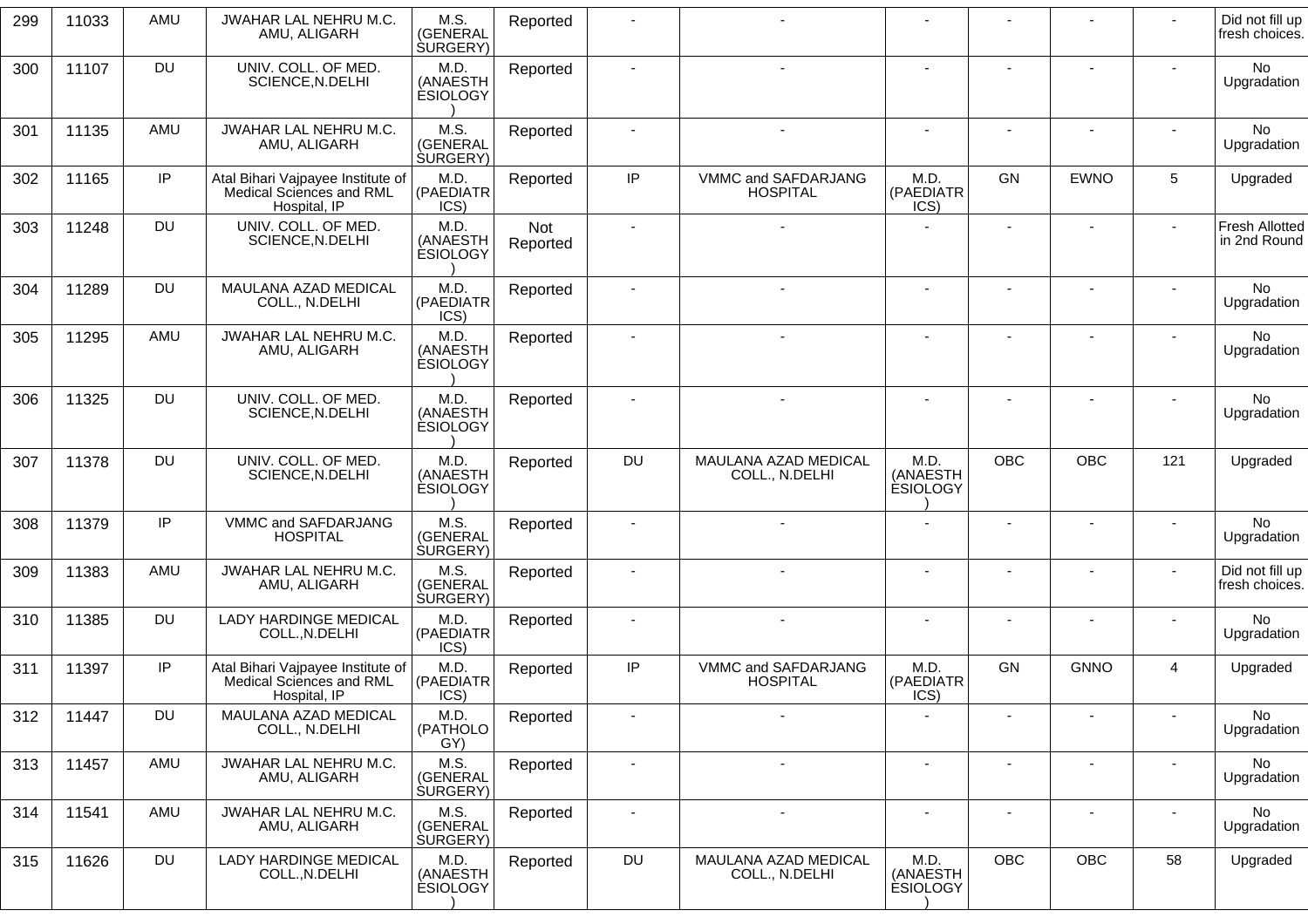| 316 | 11674 | IP        | VMMC and SAFDARJANG<br><b>HOSPITAL</b>                                           | M.D. (Obst.<br>ጼ<br>Gynae)/MS<br>(Obstetrics<br>and<br>Gynaecolog<br>V)                                                                   | Reported          |                |                                                |                                      |                |                          |                | No<br>Upgradation                     |
|-----|-------|-----------|----------------------------------------------------------------------------------|-------------------------------------------------------------------------------------------------------------------------------------------|-------------------|----------------|------------------------------------------------|--------------------------------------|----------------|--------------------------|----------------|---------------------------------------|
| 317 | 11942 | <b>DU</b> | UNIV. COLL. OF MED.<br>SCIENCE, N.DELHI                                          | M.D<br>(ANAESTH<br><b>ESIOLOGY</b>                                                                                                        | Not<br>Reported   | DU             | MAULANA AZAD MEDICAL<br>COLL., N.DELHI         | M.S.<br>(E.N.T.)                     | OBC            | OBC                      | $\overline{5}$ | <b>Fresh Allotted</b><br>in 2nd Round |
| 318 | 11977 |           |                                                                                  |                                                                                                                                           | Reported          | DU             | <b>LADY HARDINGE MEDICAL</b><br>COLL., N.DELHI | M.D.<br>(ANAESTH<br><b>ESIOLOGY</b>  | <b>GN</b>      | <b>GNNO</b>              | 3              | Upgraded                              |
| 319 | 12029 | AMU       | JWAHAR LAL NEHRU M.C.<br>AMU, ALIGARH                                            | M.S.<br>(GENERAL<br><b>SURGERY</b> )                                                                                                      | Reported          |                |                                                |                                      |                |                          |                | Did not fill up<br>fresh choices.     |
| 320 | 12105 | IP        | VMMC and SAFDARJANG<br><b>HOSPITAL</b>                                           | M.D.<br>(DERM., VE<br><b>NE. &amp;</b><br>LEPROSY)/<br>(DERMATÓ<br>LOGY)/(SKI<br>$N$ $\&$<br>VENEREAL<br>DISEASES)<br>/(VENERE)<br>OLOGY) | Reported          |                |                                                |                                      |                |                          |                | Did not fill up<br>fresh choices.     |
| 321 | 12118 | <b>DU</b> | MAULANA AZAD MEDICAL<br>COLL., N.DELHI                                           | M.D.<br>(Radiothera<br>py/Radio<br>Oncology)                                                                                              | Reported          |                |                                                |                                      |                | $\overline{\phantom{a}}$ |                | No<br>Upgradation                     |
| 322 | 12170 | <b>DU</b> | KASTURBA HOSPITAL, NEW<br><b>DELHI</b>                                           | <b>DIPLOMA</b><br>IN CHILD<br>HEALTH/<br>PAEDIATRI<br>CS                                                                                  | Reported          |                |                                                |                                      |                |                          |                | No<br>Upgradation                     |
| 323 | 12292 | IP        | <b>ESI-POST GRADUATE</b><br><b>INSTITUTE OF MEDICAL</b><br>SCIENCES AND RESEARCH | M.S.<br>(ORTHOPA<br>EDICS)                                                                                                                | Seat<br>Cancelled |                |                                                |                                      |                |                          |                | Not Allotted.                         |
| 324 | 12462 | <b>DU</b> | MAULANA AZAD MEDICAL<br>COLL., N.DELHI                                           | M.D.<br>(ANAESTH<br><b>ESIOLOGY</b>                                                                                                       | Reported          |                |                                                | ٠                                    | $\blacksquare$ | $\blacksquare$           |                | Did not fill up<br>fresh choices.     |
| 325 | 12471 | AMU       | JWAHAR LAL NEHRU M.C.<br>AMU, ALIGARH                                            | M.D.<br>(ANAESTH<br><b>ESIOLOGY</b>                                                                                                       | Reported          |                |                                                |                                      |                |                          |                | Upgraded                              |
| 326 | 12479 | $\sim$    | $\blacksquare$                                                                   | $\blacksquare$                                                                                                                            | $\sim$            | AMU            | JWAHAR LAL NEHRU M.C.<br>AMU, ALIGARH          | M.S.<br>(GENERAL<br><b>SURGERY</b> ) | GN             | <b>GNNO</b>              | $\overline{a}$ | Fresh Allotted<br>in 2nd Round        |
| 327 | 12593 | <b>DU</b> | KASTURBA HOSPITAL, NEW<br><b>DELHI</b>                                           | DIP.IN<br>GYNAE. &<br>OBST.                                                                                                               | Reported          | $\blacksquare$ | $\blacksquare$                                 | $\blacksquare$                       | $\blacksquare$ | $\blacksquare$           | $\sim$         | No<br>Upgradation                     |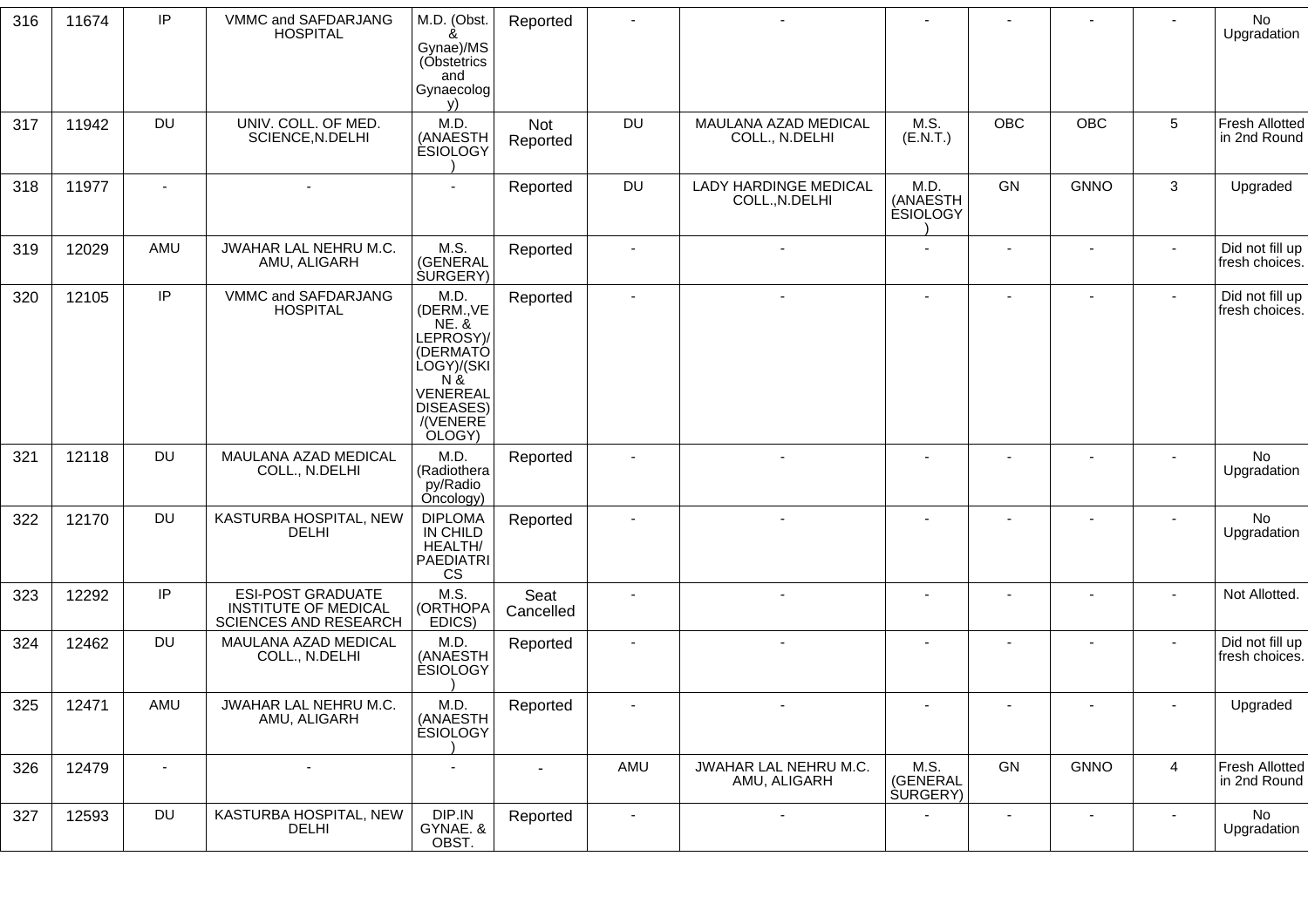| 328 | 12655 | IP             | VMMC and SAFDARJANG<br><b>HOSPITAL</b>         | M.D.<br>(DERM., VE<br><b>NE. &amp;</b><br>LEPROSY)/<br>(DERMATÓ<br>LOGY)/(SKI<br>N &<br>VENEREAL<br>DISEASES)<br>/(VENERE)<br>OLOGY) | Reported               | IP                       | Atal Bihari Vajpayee Institute of<br>Medical Sciences and RML<br>Hospital, IP    | M.D.<br>(RADIO-<br><b>DIAGNOSI</b><br>S)                                | OBC                      | OBC                      | $\overline{2}$ | Upgraded                              |
|-----|-------|----------------|------------------------------------------------|--------------------------------------------------------------------------------------------------------------------------------------|------------------------|--------------------------|----------------------------------------------------------------------------------|-------------------------------------------------------------------------|--------------------------|--------------------------|----------------|---------------------------------------|
| 329 | 12669 | <b>DU</b>      | <b>LADY HARDINGE MEDICAL</b><br>COLL., N.DELHI | M.D.<br>(PAEDIATR<br>ICS)                                                                                                            | <b>Not</b><br>Reported | <b>DU</b>                | <b>LADY HARDINGE MEDICAL</b><br>COLL., N.DELHI                                   | M.D.<br>(ANAESTH<br><b>ESIOLOGY</b>                                     | GN                       | SC                       | 15             | <b>Fresh Allotted</b><br>in 2nd Round |
| 330 | 12692 | AMU            | JWAHAR LAL NEHRU M.C.<br>AMU, ALIGARH          | M.S.<br>(OPHTHAL<br>MOLOGY)                                                                                                          | <b>Not</b><br>Reported | $\blacksquare$           |                                                                                  |                                                                         |                          |                          |                | Not Allotted.                         |
| 331 | 12694 | $\blacksquare$ |                                                |                                                                                                                                      |                        | <b>DU</b>                | UNIV. COLL. OF MED.<br>SCIENCE, N.DELHI                                          | M.D.<br>(ANAESTH<br><b>ESIOLOGY</b>                                     | GN                       | <b>GNNO</b>              | 71             | <b>Fresh Allotted</b><br>in 2nd Round |
| 332 | 12810 | <b>DU</b>      | UNIV. COLL. OF MED.<br>SCIENCE, N.DELHI        | M.D.<br>(ANAESTH<br><b>ESIOLOGY</b>                                                                                                  | Reported               | <b>DU</b>                | MAULANA AZAD MEDICAL<br>COLL., N.DELHI                                           | M.D.<br>(ANAESTH<br><b>ESIOLOGY</b>                                     | <b>OBC</b>               | <b>OBC</b>               | 129            | Upgraded                              |
| 333 | 12824 | IP             | VMMC and SAFDARJANG<br><b>HOSPITAL</b>         | M.S.<br>(GENERAL<br><b>SURGERY</b> )                                                                                                 | Reported               | $\sim$                   | $\overline{a}$                                                                   | $\sim$                                                                  | $\sim$                   | $\blacksquare$           | $\sim$         | No<br>Upgradation                     |
| 334 | 12826 | <b>DU</b>      | <b>LADY HARDINGE MEDICAL</b><br>COLL., N.DELHI | M.D. (Obst.<br>&<br>Gynae)/MS<br>(Obstetrics<br>and<br>Gynaecolog<br>v)                                                              | Reported               | <b>DU</b>                | MAULANA AZAD MEDICAL<br>COLL., N.DELHI                                           | M.D. (Obst.<br>&<br>Gynae)/MS<br>(Obstetrics<br>and<br>Gynaecolog<br>v) | SC                       | SC                       | $\overline{2}$ | Upgraded                              |
| 335 | 12849 | <b>DU</b>      | MAULANA AZAD MEDICAL<br>COLL., N.DELHI         | M.D.<br>(PREVENTI<br>VE&<br>SOCIAL<br>MEDICINE)<br><b>COMMUNI</b><br><b>TY</b><br><b>MEDICINE</b>                                    | Not<br>Reported        | <b>DU</b>                | UNIV. COLL. OF MED.<br>SCIENCE, N.DELHI                                          | M.D.<br>(ANAESTH<br><b>ESIOLOGY</b>                                     | GN                       | <b>GNNO</b>              | 63             | <b>Fresh Allotted</b><br>in 2nd Round |
| 336 | 13062 | IP             | VMMC and SAFDARJANG<br><b>HOSPITAL</b>         | M.S.<br>(GENERAL<br><b>SURGERY</b> )                                                                                                 | Reported               |                          |                                                                                  | $\sim$                                                                  |                          |                          |                | No<br>Upgradation                     |
| 337 | 13104 | IP             | VMMC and SAFDARJANG<br><b>HOSPITAL</b>         | M.S.<br>(GENERAL<br><b>SURGERY)</b>                                                                                                  | Reported               | IP                       | <b>ESI-POST GRADUATE</b><br><b>INSTITUTE OF MEDICAL</b><br>SCIENCES AND RESEARCH | M.S.<br>(ORTHOPA<br>EDICS)                                              | GN                       | <b>GNNO</b>              | $\overline{7}$ | Upgraded                              |
| 338 | 13302 | <b>DU</b>      | MAULANA AZAD MEDICAL<br>COLL., N.DELHI         | M.S.<br>(ORTHOPA<br>EDICS)                                                                                                           | Reported               | $\overline{\phantom{a}}$ |                                                                                  |                                                                         | $\overline{\phantom{a}}$ | $\overline{\phantom{a}}$ | $\blacksquare$ | Did not fill up<br>fresh choices.     |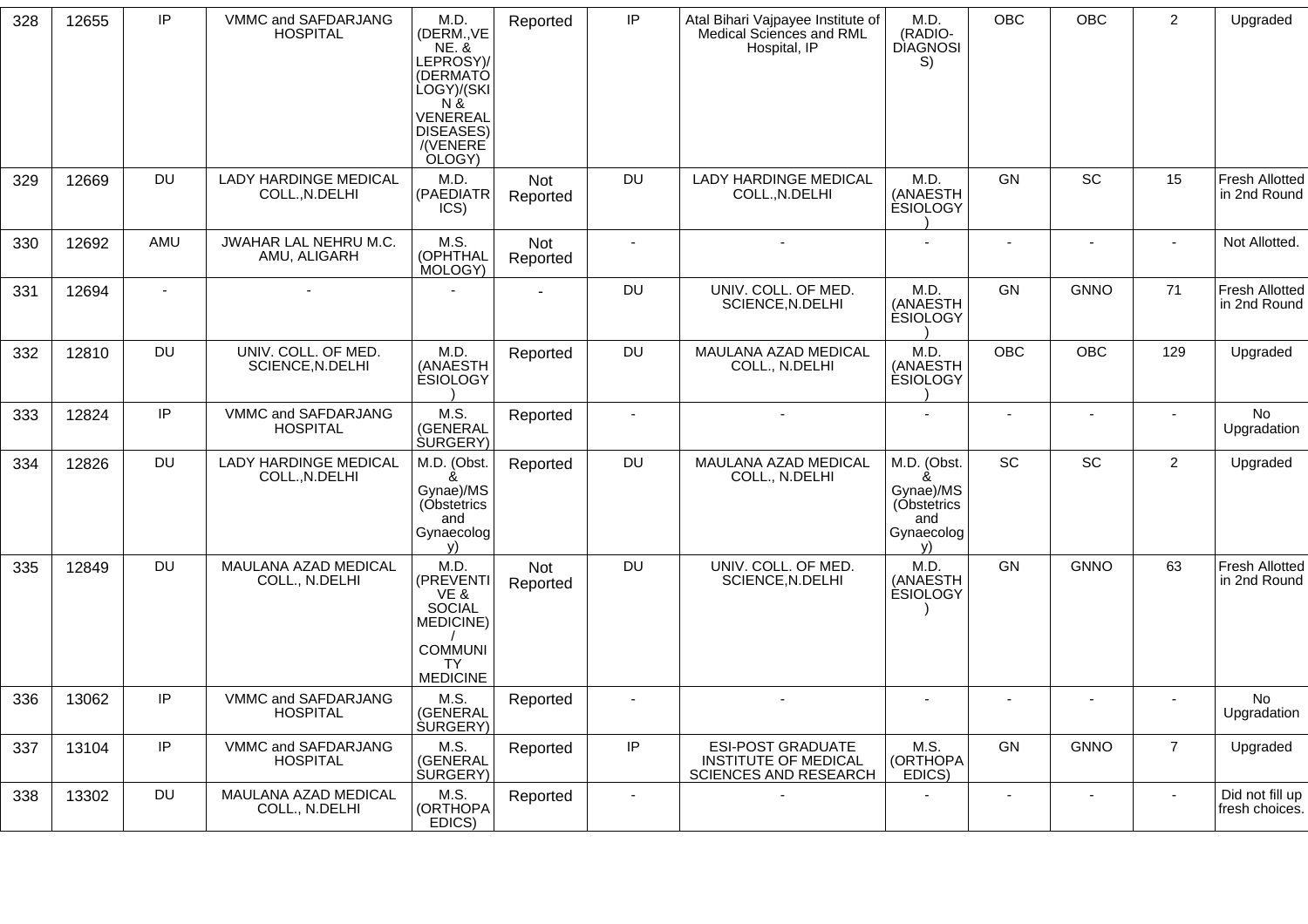| 339 | 13366 | IP         | Atal Bihari Vajpayee Institute of<br>Medical Sciences and RML<br>Hospital, IP | M.D.<br>(DERM., VE<br><b>NE. &amp;</b><br>LEPROSY)/<br>(DERMATÓ<br>ÙOGY)/(SKI<br>N &<br>VENEREAL<br>DISEASES)<br>/(VENERE)<br>OLOGY) | Reported                      | IP                       | VMMC and SAFDARJANG<br><b>HOSPITAL</b>                                                  | M.D.<br>(DERM., VE<br><b>NE. &amp;</b><br>LEPROSY)/<br>(DERMATÓ<br>LOGY)/(SKI<br>$N \&$<br>VENEREAL<br><b>DISEASES)</b><br>/(VENERE)<br>OLOGY) | <b>OBC</b> | OBC            | $\overline{1}$ | Upgraded                              |
|-----|-------|------------|-------------------------------------------------------------------------------|--------------------------------------------------------------------------------------------------------------------------------------|-------------------------------|--------------------------|-----------------------------------------------------------------------------------------|------------------------------------------------------------------------------------------------------------------------------------------------|------------|----------------|----------------|---------------------------------------|
| 340 | 13370 | IP         | VMMC and SAFDARJANG<br><b>HOSPITAL</b>                                        | M.D. (Obst.<br>ጼ<br>Gynae)/MS<br>(Obstetrics<br>and<br>Gynaecolog<br>v)                                                              | Reported                      | IP                       | Atal Bihari Vajpayee Institute of<br>Medical Sciences and RML<br>Hospital, IP           | M.D.<br>(PAEDIATR<br>ICS)                                                                                                                      | GN         | <b>GNNO</b>    | 3              | Upgraded                              |
| 341 | 13396 | IP         | Atal Bihari Vajpayee Institute of<br>Medical Sciences and RML<br>Hospital, IP | M.S.<br>(GENERAL<br><b>SURGERY</b> )                                                                                                 | Reported                      | IP                       | Atal Bihari Vajpayee Institute of<br>Medical Sciences and RML<br>Hospital, IP           | M.D.<br>(PAEDIATR<br>ICS)                                                                                                                      | GN         | <b>GNNO</b>    | 3              | Upgraded                              |
| 342 | 13438 | <b>DU</b>  | MAULANA AZAD MEDICAL<br>COLL., N.DELHI                                        | M.D.<br>(PATHOLO<br>GY)                                                                                                              | Reported                      |                          |                                                                                         |                                                                                                                                                |            |                |                | <b>No</b><br>Upgradation              |
| 343 | 13519 | <b>BHU</b> | INST.OF MED.SCIENCES,<br>BHU, VARANASI                                        | M.D.<br>(GENERAL<br>MEDICINE)                                                                                                        | Reported                      |                          |                                                                                         |                                                                                                                                                |            |                |                | Did not fill up<br>fresh choices.     |
| 344 | 13565 | <b>BHU</b> | INST.OF MED.SCIENCES,<br>BHU, VARANASI                                        | M.S.<br>(ORTHOPA<br>EDICS)                                                                                                           | Reported                      | $\blacksquare$           |                                                                                         |                                                                                                                                                |            |                |                | No.<br>Upgradation                    |
| 345 | 13614 | AMU        | <b>JWAHAR LAL NEHRU M.C.</b><br>AMU, ALIGARH                                  | M.D.<br>(ANAESTH<br><b>ESIOLOGY</b>                                                                                                  | Reported                      | $\overline{\phantom{a}}$ |                                                                                         |                                                                                                                                                |            |                |                | Upgraded                              |
| 346 | 13620 | IP         | VMMC and SAFDARJANG<br><b>HOSPITAL</b>                                        | M.D. (Obst.<br>Gynae)/MS<br>(Obstetrics<br>and<br>Gynaecolog<br>v)                                                                   | Reported                      |                          |                                                                                         |                                                                                                                                                |            |                |                | No<br>Upgradation                     |
| 347 | 13638 | IP         | Atal Bihari Vajpayee Institute of<br>Medical Sciences and RML<br>Hospital, IP | M.S.<br>(GENERAL<br><b>SURGERY</b> )                                                                                                 | Reported                      | IP                       | VMMC and SAFDARJANG<br><b>HOSPITAL</b>                                                  | M.S.<br>(GENERAL<br><b>SURGERY</b> )                                                                                                           | GN         | <b>GNNO</b>    | -1             | Upgraded                              |
| 348 | 13744 | <b>DU</b>  | MAULANA AZAD MEDICAL<br>COLL., N.DELHI                                        | M.D.<br>(BIOCHEMI<br>STRY)                                                                                                           | Reported                      | $\blacksquare$           |                                                                                         |                                                                                                                                                |            |                |                | Did not fill up<br>fresh choices.     |
| 349 | 13836 | IP         | Atal Bihari Vajpayee Institute of<br>Medical Sciences and RML<br>Hospital, IP | M.S.<br>(GENERAL<br><b>SURGERY</b> )                                                                                                 | Reported                      | $\blacksquare$           | $\sim$                                                                                  | $\blacksquare$                                                                                                                                 | $\sim$     | $\blacksquare$ | $\blacksquare$ | Retained*                             |
| 350 | 13869 | IP         | Atal Bihari Vajpayee Institute of<br>Medical Sciences and RML<br>Hospital, IP | M.S.<br>(GENERAL<br><b>SURGERY</b> )                                                                                                 | Reported                      | IP                       | <b>ESI-POST GRADUATE</b><br><b>INSTITUTE OF MEDICAL</b><br><b>SCIENCES AND RESEARCH</b> | M.S.<br>(ORTHOPA<br>EDICS)                                                                                                                     | GN         | <b>GNNO</b>    | $\overline{7}$ | Upgraded                              |
| 351 | 13878 | DU         | MAULANA AZAD MEDICAL<br>COLL., N.DELHI                                        | M.D.<br>GY)                                                                                                                          | Seat<br>(PATHOLO Surrendered) | <b>DU</b>                | MAULANA AZAD MEDICAL<br>COLL., N.DELHI                                                  | M.D.<br>(ANAESTH<br><b>ESIOLOGY</b>                                                                                                            | <b>OBC</b> | OBC            | 69             | <b>Fresh Allotted</b><br>in 2nd Round |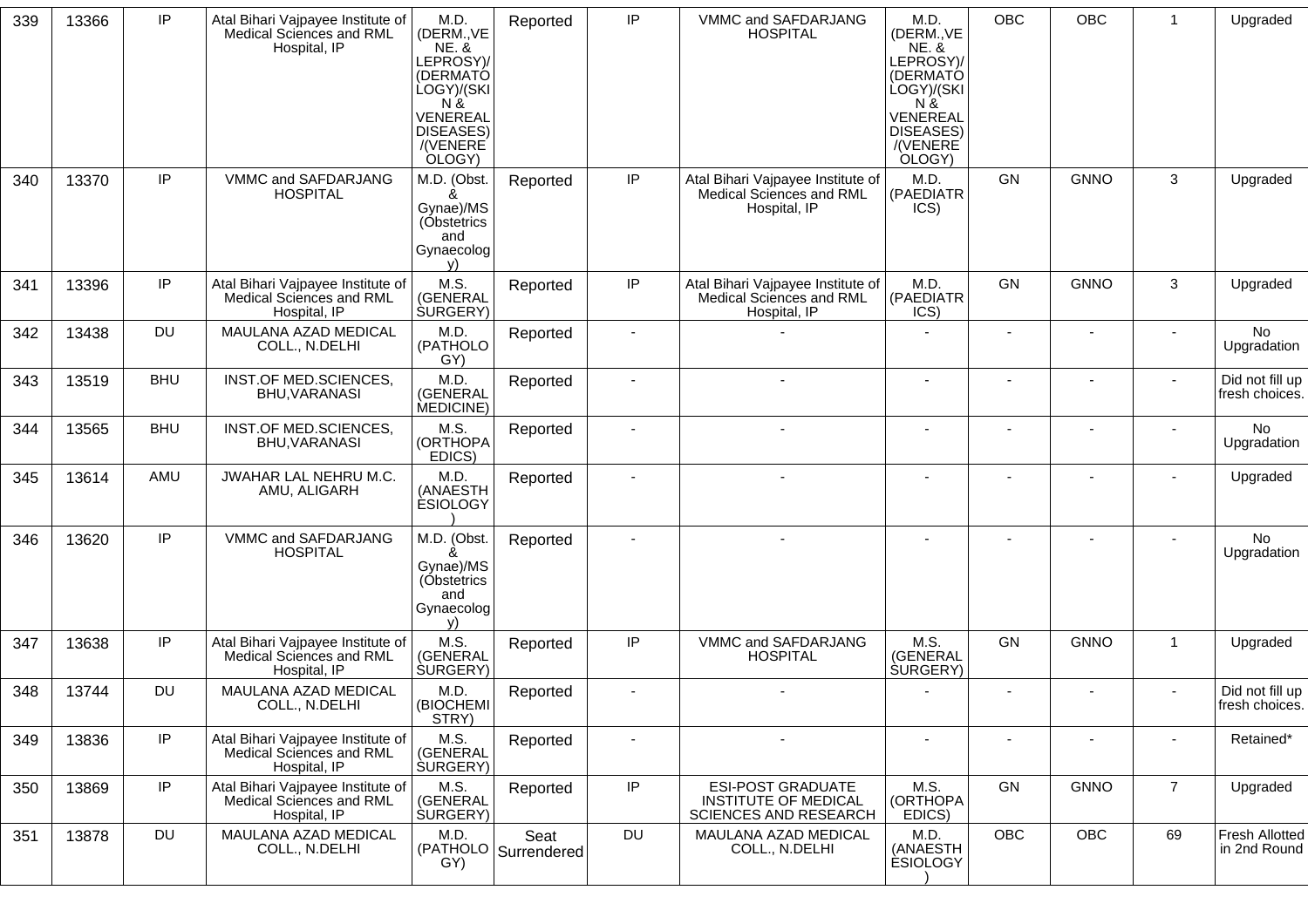| 352 | 13975 |            |                                                |                                                                         |                        | AMU                      | JWAHAR LAL NEHRU M.C.<br>AMU, ALIGARH   | M.D.<br>(ANAESTH<br><b>ESIOLOGY</b> | GN                           | <b>GNNO</b>              | 21                       | <b>Fresh Allotted</b><br>in 2nd Round |
|-----|-------|------------|------------------------------------------------|-------------------------------------------------------------------------|------------------------|--------------------------|-----------------------------------------|-------------------------------------|------------------------------|--------------------------|--------------------------|---------------------------------------|
| 353 | 14048 | <b>DU</b>  | <b>LADY HARDINGE MEDICAL</b><br>COLL., N.DELHI | M.D.<br>(PATHOLO<br>GY)                                                 | <b>Not</b><br>Reported |                          |                                         |                                     |                              |                          |                          | <b>Fresh Allotted</b><br>in 2nd Round |
| 354 | 14082 | IP         | VMMC and SAFDARJANG<br><b>HOSPITAL</b>         | M.S.<br>(ORTHOPA<br>EDICS)                                              | Reported               | $\blacksquare$           |                                         | $\blacksquare$                      | $\blacksquare$               | $\blacksquare$           |                          | Did not fill up<br>fresh choices.     |
| 355 | 14124 | AMU        | <b>JWAHAR LAL NEHRU M.C.</b><br>AMU, ALIGARH   | M.D.<br>(ANAESTH<br><b>ESIOLOGY</b>                                     | Reported               | $\blacksquare$           |                                         | $\overline{a}$                      | $\overline{\phantom{a}}$     | $\overline{\phantom{a}}$ |                          | No<br>Upgradation                     |
| 356 | 14301 | <b>DU</b>  | <b>LADY HARDINGE MEDICAL</b><br>COLL., N.DELHI | M.D. (Obst.<br>ጼ<br>Gynae)/MS<br>(Obstetrics<br>and<br>Gynaecolog<br>V) | Reported               | $\blacksquare$           |                                         |                                     | $\sim$                       |                          |                          | Did not fill up<br>fresh choices.     |
| 357 | 14317 | <b>DU</b>  | MAULANA AZAD MEDICAL<br>COLL., N.DELHI         | M.D.<br>(PAEDIATR<br>ICS)                                               | Reported               |                          | $\sim$                                  | $\blacksquare$                      |                              | ٠                        |                          | Did not fill up<br>fresh choices.     |
| 358 | 14489 |            |                                                | $\blacksquare$                                                          | $\blacksquare$         | <b>DU</b>                | UNIV. COLL. OF MED.<br>SCIENCE, N.DELHI | M.D.<br>(ANAESTH<br><b>ESIOLOGY</b> | GN                           | <b>OBC</b>               | $\overline{2}$           | <b>Fresh Allotted</b><br>in 2nd Round |
| 359 | 14549 | <b>DU</b>  | MAULANA AZAD MEDICAL<br>COLL., N.DELHI         | M.S.<br>(OPHTHAL<br>MOLOGY)                                             | Reported               |                          |                                         |                                     |                              |                          |                          | No<br>Upgradation                     |
| 360 | 14674 | <b>DU</b>  | LADY HARDINGE MEDICAL<br>COLL., N.DELHI        | M.D.<br>(PHARMAC<br>OLOGY)                                              | Reported               |                          |                                         | $\blacksquare$                      | $\qquad \qquad \blacksquare$ | $\blacksquare$           |                          | No<br>Upgradation                     |
| 361 | 14784 | DU         | <b>LADY HARDINGE MEDICAL</b><br>COLL., N.DELHI | M.D.<br>(ANAESTH<br><b>ESIOLOGY</b>                                     | Not<br>Reported        |                          | $\overline{\phantom{a}}$                | $\overline{a}$                      | $\overline{\phantom{a}}$     | $\overline{a}$           |                          | Not Allotted.                         |
| 362 | 14786 | <b>DU</b>  | UNIV. COLL. OF MED.<br>SCIENCE, N.DELHI        | M.D.<br>(PATHOLO<br>GY)                                                 | Not<br>Reported        |                          |                                         |                                     |                              |                          |                          | Not Allotted.                         |
| 363 | 15029 | AMU        | JWAHAR LAL NEHRU M.C.<br>AMU, ALIGARH          | M.S.<br>(OPHTHAL<br>MOLOGY)                                             | Reported               |                          | $\overline{\phantom{a}}$                | $\overline{\phantom{a}}$            | $\qquad \qquad \blacksquare$ | ٠                        |                          | No<br>Upgradation                     |
| 364 | 15142 | <b>BHU</b> | INST.OF MED.SCIENCES,<br>BHU, VARANASI         | M.S.<br>(GENERAL<br><b>SURGERY</b> )                                    | Reported               | $\overline{\phantom{a}}$ |                                         | $\overline{\phantom{a}}$            | $\overline{\phantom{a}}$     | $\overline{\phantom{a}}$ | $\overline{\phantom{a}}$ | No<br>Upgradation                     |
| 365 | 15407 | IP         | VMMC and SAFDARJANG<br><b>HOSPITAL</b>         | M.S.<br>(ORTHOPA<br>EDICS)                                              | Reported               | $\blacksquare$           | $\sim$                                  | $\sim$                              | $\blacksquare$               | $\blacksquare$           |                          | Did not fill up<br>fresh choices.     |
| 366 | 15428 | <b>BHU</b> | INST.OF MED.SCIENCES,<br>BHU, VARANASI         | M.D. (Obst.<br>&<br>Gynae)/MS<br>(Obstetrics<br>and<br>Gynaecolog<br>V) | Reported               | $\blacksquare$           |                                         | $\blacksquare$                      | $\blacksquare$               | $\blacksquare$           | $\sim$                   | Did not fill up<br>fresh choices.     |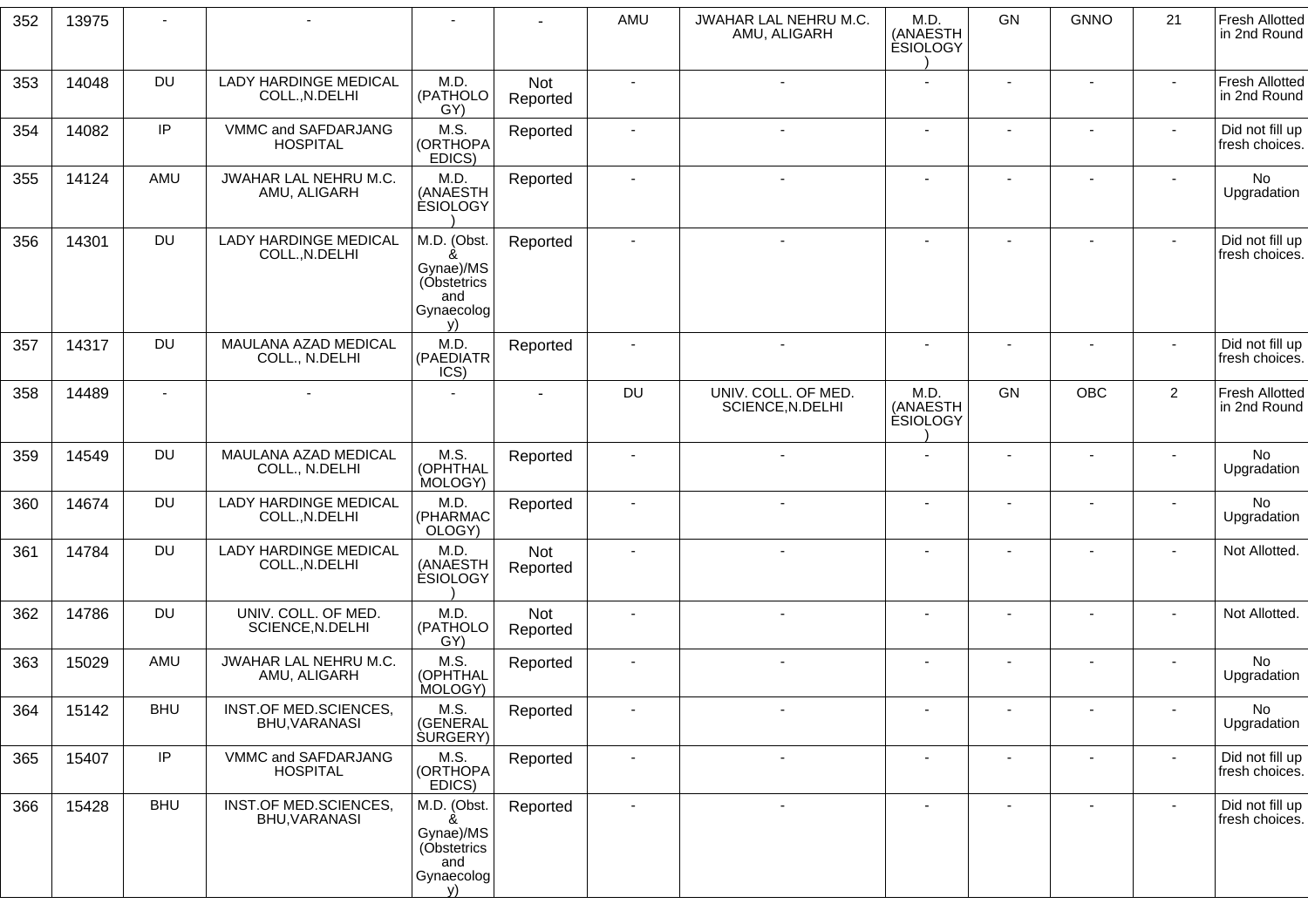| 367 | 15467 | AMU        | <b>JWAHAR LAL NEHRU M.C.</b><br>AMU, ALIGARH                                            | M.D.<br>(Radiothera<br>py/Radio<br>Oncology)                            | Reported | AMU                      | <b>JWAHAR LAL NEHRU M.C.</b><br>AMU, ALIGARH                                     | M.D.<br>(PSYCHIAT<br>RY)             | GN                       | <b>OBC</b>               | 3                        | Upgraded                              |
|-----|-------|------------|-----------------------------------------------------------------------------------------|-------------------------------------------------------------------------|----------|--------------------------|----------------------------------------------------------------------------------|--------------------------------------|--------------------------|--------------------------|--------------------------|---------------------------------------|
| 368 | 15511 | IP         | VMMC and SAFDARJANG<br><b>HOSPITAL</b>                                                  | M.S.<br>(OPHTHAL<br>MOLOGY)                                             | Reported |                          |                                                                                  |                                      |                          |                          |                          | Did not fill up<br>fresh choices.     |
| 369 | 15575 | IP         | <b>ESI-POST GRADUATE</b><br><b>INSTITUTE OF MEDICAL</b><br><b>SCIENCES AND RESEARCH</b> | M.S.<br>(GENERAL<br><b>SURGERY</b> )                                    | Reported | IP                       | VMMC and SAFDARJANG<br><b>HOSPITAL</b>                                           | M.D.<br>(PAEDIATR<br>ICS)            | GN                       | <b>GNNO</b>              | 3                        | Upgraded                              |
| 370 | 15661 | IP         | VMMC and SAFDARJANG<br><b>HOSPITAL</b>                                                  | M.D. (Obst.<br>ጼ<br>Gynae)/MS<br>(Óbstetrics<br>and<br>Gynaecolog<br>v) | Reported |                          |                                                                                  |                                      | $\blacksquare$           | $\overline{\phantom{a}}$ | $\blacksquare$           | No<br>Upgradation                     |
| 371 | 15675 | IP         | VMMC and SAFDARJANG<br><b>HOSPITAL</b>                                                  | M.S.<br>(E.N.T.)                                                        | Reported | IP                       | Atal Bihari Vajpayee Institute of<br>Medical Sciences and RML<br>Hospital, IP    | M.S.<br>(GENERAL<br><b>SURGERY</b> ) | GN                       | <b>GNNO</b>              | $\mathbf{1}$             | Upgraded                              |
| 372 | 15692 | IP.        | VMMC and SAFDARJANG<br><b>HOSPITAL</b>                                                  | M.D. (Obst.<br>&<br>Gynae)/MS<br>(Óbstetrics<br>and<br>Gynaecolog<br>v) | Reported | $\blacksquare$           |                                                                                  |                                      | $\blacksquare$           | $\blacksquare$           | $\sim$                   | Did not fill up<br>fresh choices.     |
| 373 | 15722 | <b>DU</b>  | UNIV. COLL. OF MED.<br>SCIENCE, N.DELHI                                                 | M.D.<br>(PATHOLO<br>GY)                                                 | Reported | <b>DU</b>                | UNIV. COLL. OF MED.<br>SCIENCE, N.DELHI                                          | M.D.<br>(ANAESTH<br><b>ESIOLOGY</b>  | <b>OBC</b>               | <b>OBC</b>               | $\overline{2}$           | Upgraded                              |
| 374 | 15893 |            |                                                                                         |                                                                         | ÷.       | IP                       | <b>ESI-POST GRADUATE</b><br><b>INSTITUTE OF MEDICAL</b><br>SCIENCES AND RESEARCH | M.S.<br>(ORTHOPA<br>EDICS)           | GN                       | <b>EWNO</b>              | 3                        | <b>Fresh Allotted</b><br>in 2nd Round |
| 375 | 15931 | IP         | VMMC and SAFDARJANG<br><b>HOSPITAL</b>                                                  | M.S.<br>(OPHTHAL<br>MOLOGY)                                             | Reported | IP                       | Atal Bihari Vajpayee Institute of<br>Medical Sciences and RML<br>Hospital, IP    | M.S.<br>(GENERAL<br><b>SURGERY</b> ) | GN                       | <b>GNNO</b>              | 6                        | Upgraded                              |
| 376 | 15979 | <b>BHU</b> | INST.OF MED.SCIENCES,<br><b>BHU, VARANASI</b>                                           | M.S.<br>(GENERAL<br><b>SURGERY</b> )                                    | Reported |                          |                                                                                  |                                      |                          |                          |                          | Retained*                             |
| 377 | 16035 | IP         | VMMC and SAFDARJANG<br><b>HOSPITAL</b>                                                  | M.S.<br>(E.N.T.)                                                        | Reported | $\overline{\phantom{a}}$ |                                                                                  |                                      |                          |                          |                          | Did not fill up<br>fresh choices.     |
| 378 | 16082 | DU         | UNIV. COLL. OF MED.<br>SCIENCE, N.DELHI                                                 | M.D.<br>(PATHOLO<br>GY)                                                 | Reported | <b>DU</b>                | <b>LADY HARDINGE MEDICAL</b><br>COLL., N.DELHI                                   | M.D.<br>(ANAESTH<br><b>ESIOLOGY</b>  | GN                       | <b>GNNO</b>              | 52                       | Upgraded                              |
| 379 | 16091 | AMU        | JWAHAR LAL NEHRU M.C.<br>AMU, ALIGARH                                                   | M.S.<br>(OPHTHAL<br>MOLOGY)                                             | Reported |                          |                                                                                  | $\overline{\phantom{a}}$             | $\overline{\phantom{a}}$ |                          | ٠                        | No<br>Upgradation                     |
| 380 | 16211 | AMU        | JWAHAR LAL NEHRU M.C.<br>AMU, ALIGARH                                                   | M.D.<br>(PATHOLO<br>GY)                                                 | Reported | $\blacksquare$           |                                                                                  | $\blacksquare$                       | $\blacksquare$           | $\blacksquare$           | $\overline{\phantom{a}}$ | Upgraded                              |
| 381 | 16388 | IP.        | Atal Bihari Vajpayee Institute of<br>Medical Sciences and RML<br>Hospital, IP           | M.D.<br>(RADIO-<br><b>DIAGNOSI</b><br>S)                                | Reported | $\blacksquare$           | $\sim$                                                                           | $\blacksquare$                       | $\blacksquare$           | $\blacksquare$           | $\sim$                   | <b>No</b><br>Upgradation              |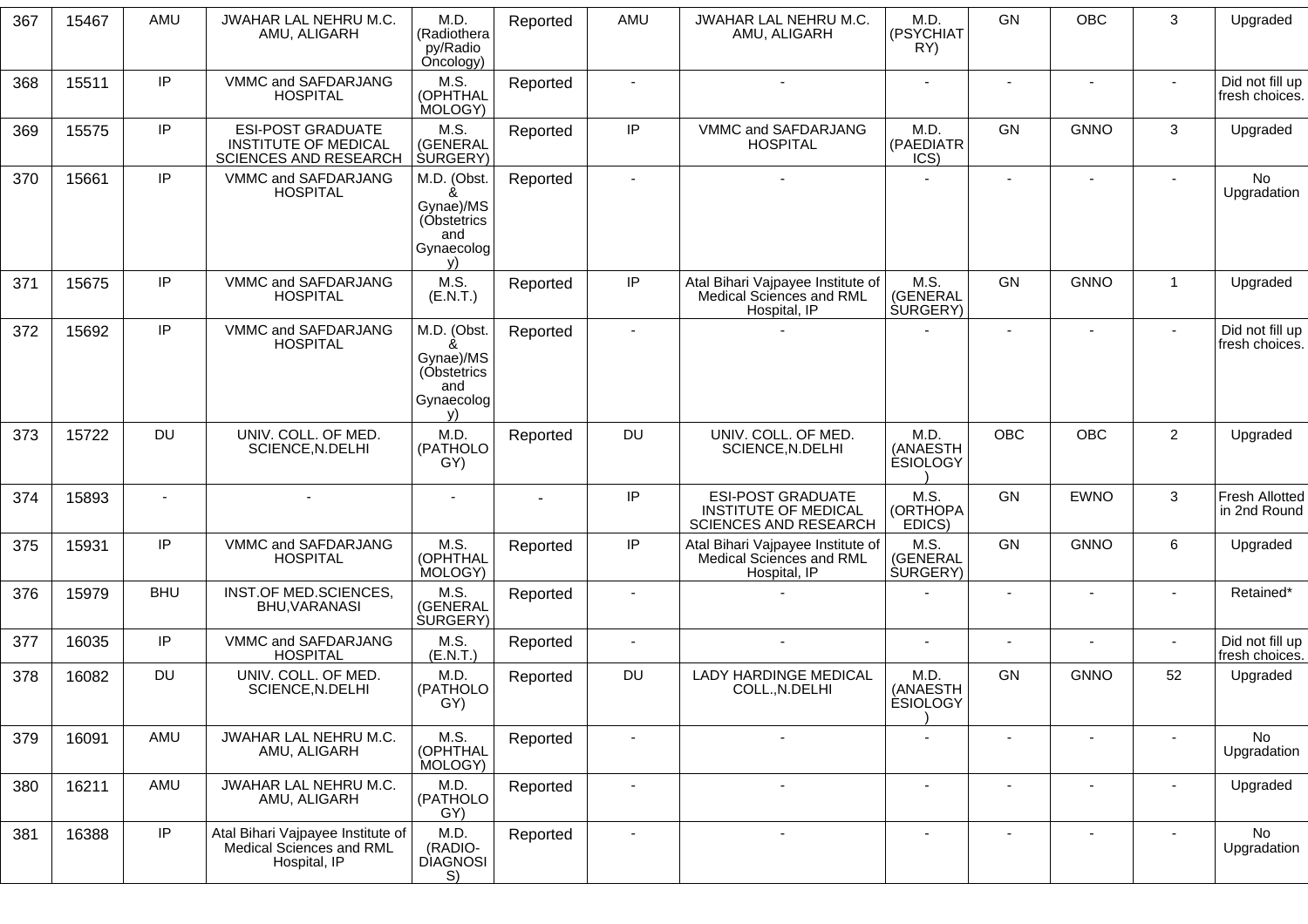| 382 | 16417 |                          |                                                                                  | $\overline{\phantom{a}}$                                                                                                                                                                       | Reported        | DU                       | MAULANA AZAD MEDICAL<br>COLL., N.DELHI                                        | M.S.<br>(OPHTHAL<br>MOLOGY)                                             | SC                       | SC                       | $\overline{1}$           | Upgraded                              |
|-----|-------|--------------------------|----------------------------------------------------------------------------------|------------------------------------------------------------------------------------------------------------------------------------------------------------------------------------------------|-----------------|--------------------------|-------------------------------------------------------------------------------|-------------------------------------------------------------------------|--------------------------|--------------------------|--------------------------|---------------------------------------|
| 383 | 16473 | IP                       | Atal Bihari Vajpayee Institute of<br>Medical Sciences and RML<br>Hospital, IP    | M.D.<br>(GENERAL<br>MEDICINE)                                                                                                                                                                  | Reported        | $\overline{\phantom{a}}$ | $\blacksquare$                                                                |                                                                         |                          | $\overline{\phantom{a}}$ | $\overline{\phantom{a}}$ | No<br>Upgradation                     |
| 384 | 16507 | <b>DU</b>                | MAULANA AZAD MEDICAL<br>COLL., N.DELHI                                           | DIP. IN<br>DERM.<br>VENEREOL<br>OGY &<br>LEPROSY/<br><b>DERMATO</b><br>LOGY<br>/VENEREO<br>LOGY &<br><b>DERMATO</b><br>LOGY/LEP<br>ROSY/VEN<br>EREAL<br><b>DISEASE &amp;</b><br><b>LEPROSY</b> | Not<br>Reported | $\mathbf{r}$             | $\sim$                                                                        | $\blacksquare$                                                          | $\sim$                   | $\blacksquare$           | $\sim$                   | <b>Fresh Allotted</b><br>in 2nd Round |
| 385 | 16575 | IP                       | Atal Bihari Vajpayee Institute of<br>Medical Sciences and RML<br>Hospital, IP    | M.D.<br>(GENERAL<br>MEDICINE)                                                                                                                                                                  | Reported        |                          |                                                                               |                                                                         |                          |                          | $\blacksquare$           | Did not fill up<br>fresh choices.     |
| 386 | 16655 | $\sf IP$                 | Atal Bihari Vajpayee Institute of<br>Medical Sciences and RML<br>Hospital, IP    | M.D. (Obst.<br>ጼ<br>Gynae)/MS<br>(Óbstetrics<br>and<br>Gynaecolog<br>V)                                                                                                                        | Reported        | $\sf IP$                 | VMMC and SAFDARJANG<br><b>HOSPITAL</b>                                        | M.D. (Obst.<br>&<br>Gynae)/MS<br>(Obstetrics<br>and<br>Gynaecolog<br>v) | GN                       | <b>GNNO</b>              | 3                        | Upgraded                              |
| 387 | 16690 | IP                       | Atal Bihari Vajpayee Institute of<br>Medical Sciences and RML<br>Hospital, IP    | M.S.<br>(OPHTHAL<br>MOLOGY)                                                                                                                                                                    | Reported        | IP                       | VMMC and SAFDARJANG<br><b>HOSPITAL</b>                                        | M.S.<br>(OPHTHAL<br>MOLOGY)                                             | GN                       | <b>GNNO</b>              | 12                       | Upgraded                              |
| 388 | 16713 | $\overline{\phantom{a}}$ |                                                                                  |                                                                                                                                                                                                |                 | DU                       | <b>LADY HARDINGE MEDICAL</b><br>COLL., N.DELHI                                | M.D.<br>(ANAESTH<br><b>ESIOLOGY</b>                                     | <b>OBC</b>               | <b>OBC</b>               | 142                      | <b>Fresh Allotted</b><br>in 2nd Round |
| 389 | 16814 | IP                       | Atal Bihari Vajpayee Institute of<br>Medical Sciences and RML<br>Hospital, IP    | M.S.<br>(E.N.T.)                                                                                                                                                                               | Not<br>Reported | $\sf IP$                 | Atal Bihari Vajpayee Institute of<br>Medical Sciences and RML<br>Hospital, IP | M.S.<br>(GENERAL<br><b>SURGERY</b> )                                    | GN                       | <b>GNNO</b>              | $\overline{2}$           | Fresh Allotted<br>in 2nd Round        |
| 390 | 16839 | IP                       | Atal Bihari Vajpayee Institute of<br>Medical Sciences and RML<br>Hospital, IP    | M.D. (Obst.<br>&<br>Gynae)/MS<br>(Óbstetrics<br>and<br>Gynaecolog<br>V)                                                                                                                        | Reported        |                          |                                                                               |                                                                         | $\blacksquare$           | ٠                        |                          | No<br>Upgradation                     |
| 391 | 16872 | AMU                      | JWAHAR LAL NEHRU M.C.<br>AMU, ALIGARH                                            | M.S.<br>(OPHTHAL<br>MOLOGY)                                                                                                                                                                    | Reported        | $\overline{\phantom{a}}$ | $\sim$                                                                        | $\blacksquare$                                                          | $\overline{\phantom{a}}$ | $\blacksquare$           | $\overline{\phantom{a}}$ | No<br>Upgradation                     |
| 392 | 16955 | IP                       | <b>ESI-POST GRADUATE</b><br>INSTITUTE OF MEDICAL<br><b>SCIENCES AND RESEARCH</b> | M.D. (Obst.<br>Gynae)/MS<br>(Óbstetrics<br>and<br>Gynaecolog<br>V)                                                                                                                             | Reported        | $\blacksquare$           | $\blacksquare$                                                                | $\blacksquare$                                                          | $\overline{\phantom{a}}$ | $\overline{\phantom{a}}$ | $\blacksquare$           | No<br>Upgradation                     |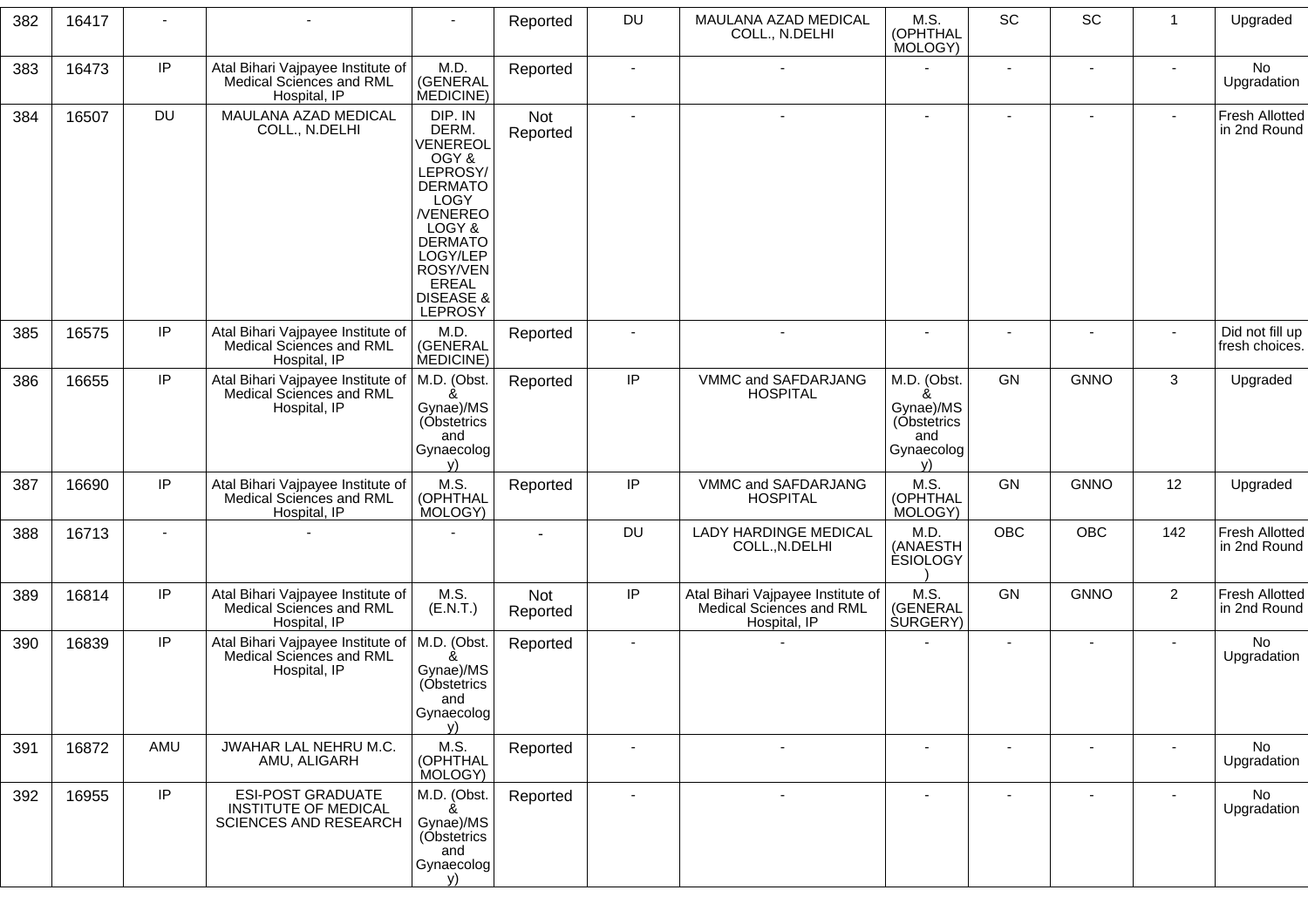| 393 | 16978 |                          |                                                                               |                                                                         |                        | IP                       | Atal Bihari Vajpayee Institute of<br>Medical Sciences and RML<br>Hospital, IP | M.S.<br>(GENERAL<br><b>SURGERY</b> )                                                                                                    | GN                       | <b>GNNO</b>              | 13             | <b>Fresh Allotted</b><br>in 2nd Round |
|-----|-------|--------------------------|-------------------------------------------------------------------------------|-------------------------------------------------------------------------|------------------------|--------------------------|-------------------------------------------------------------------------------|-----------------------------------------------------------------------------------------------------------------------------------------|--------------------------|--------------------------|----------------|---------------------------------------|
| 394 | 17043 | $\overline{\phantom{a}}$ | $\overline{a}$                                                                | $\blacksquare$                                                          | $\blacksquare$         | <b>DU</b>                | Institute of Nuclear Medicine<br>and Allied Sciences                          | DIP IN<br><b>RADIATION</b><br><b>MEDICINE</b>                                                                                           | GN                       | <b>EWNO</b>              | 146            | <b>Fresh Allotted</b><br>in 2nd Round |
| 395 | 17049 | AMU                      | JWAHAR LAL NEHRU M.C.<br>AMU, ALIGARH                                         | M.S.<br>(E.N.T.)                                                        | <b>Not</b><br>Reported | $\blacksquare$           | $\sim$                                                                        |                                                                                                                                         | $\blacksquare$           | $\blacksquare$           | $\sim$         | Not Allotted.                         |
| 396 | 17109 | IP                       | VMMC and SAFDARJANG<br><b>HOSPITAL</b>                                        | M.D. (Obst.<br>Gynae)/MS<br>(Óbstetrics<br>and<br>Gynaecolog<br>y)      | Reported               | IP                       | Atal Bihari Vajpayee Institute of<br>Medical Sciences and RML<br>Hospital, IP | M.D.<br>(DERM., VE<br><b>NE. &amp;</b><br>LEPROSY)/<br>(DERMATÓ<br>LOGY)/(SKI<br>$N \&$<br>VENEREAL<br>DISEASES)<br>/(VENERE)<br>OLOGY) | <b>OBC</b>               | OBC                      | $\overline{2}$ | Upgraded                              |
| 397 | 17274 | <b>BHU</b>               | INST.OF MED.SCIENCES,<br>BHU, VARANASI                                        | M.D.<br>(RADIO-<br><b>DIAGNOSI</b><br>S)                                | Reported               |                          |                                                                               |                                                                                                                                         |                          |                          | $\sim$         | Did not fill up<br>fresh choices.     |
| 398 | 17427 | IP                       | Atal Bihari Vajpayee Institute of<br>Medical Sciences and RML<br>Hospital, IP | M.D. (Obst.<br>8<br>Gynae)/MS<br>(Óbstetrics<br>and<br>Gynaecolog<br>y) | Reported               |                          | $\overline{a}$                                                                | $\sim$                                                                                                                                  | $\overline{\phantom{a}}$ |                          |                | No<br>Upgradation                     |
| 399 | 17593 | $\overline{a}$           | $\blacksquare$                                                                | $\overline{\phantom{a}}$                                                |                        | <b>DU</b>                | UNIV. COLL. OF MED.<br>SCIENCE, N.DELHI                                       | M.D.<br>(ANAESTH<br><b>ESIOLOGY</b>                                                                                                     | <b>OBC</b>               | OBC                      | 28             | <b>Fresh Allotted</b><br>in 2nd Round |
| 400 | 17603 | <b>DU</b>                | Hindu Rao Hospital                                                            | <b>DIPLOMA</b><br>IN<br><b>ANAESTHE</b><br><b>SIOLOGY</b>               | Seat<br>Surrendered    | <b>DU</b>                | <b>LADY HARDINGE MEDICAL</b><br>COLL., N.DELHI                                | M.D.<br>(PATHOLO<br>GY)                                                                                                                 | GN                       | <b>GNNO</b>              | 23             | <b>Fresh Allotted</b><br>in 2nd Round |
| 401 | 17608 | AMU                      | JWAHAR LAL NEHRU M.C.<br>AMU, ALIGARH                                         | M.S.<br>(E.N.T.)                                                        | Reported               | AMU                      | JWAHAR LAL NEHRU M.C.<br>AMU, ALIGARH                                         | M.S.<br>(OPHTHAL<br>MOLOGY)                                                                                                             | GN                       | <b>GNNO</b>              | $\overline{7}$ | Upgraded                              |
| 402 | 17665 | <b>DU</b>                | UNIV. COLL. OF MED.<br>SCIENCE, N.DELHI                                       | M.D. (Obst.<br>ጼ<br>Gynae)/MS<br>(Obstetrics<br>and<br>Gynaecolog<br>v) | Reported               | <b>DU</b>                | <b>LADY HARDINGE MEDICAL</b><br>COLL., N.DELHI                                | M.D. (Obst.<br>&<br>Gynae)/MS<br>(Óbstetrics<br>and<br>Gynaecolog<br>v)                                                                 | SC                       | SC                       | 22             | Upgraded                              |
| 403 | 17671 | IP                       | VMMC and SAFDARJANG<br><b>HOSPITAL</b>                                        | M.D. (Obst.<br>ጼ<br>Gynae)/MS<br>(Óbstetrics<br>and<br>Gynaecolog<br>V) | Reported               | $\overline{\phantom{a}}$ | $\blacksquare$                                                                | $\overline{a}$                                                                                                                          | $\blacksquare$           | $\overline{\phantom{a}}$ |                | No<br>Upgradation                     |
| 404 | 17753 | <b>DU</b>                | UNIV. COLL. OF MED.<br>SCIENCE, N.DELHI                                       | M.D.<br>(PATHOLO<br>GY)                                                 | Not<br>Reported        | DU                       | UNIV. COLL. OF MED.<br>SCIENCE, N.DELHI                                       | M.D.<br>(ANAESTH<br><b>ESIOLOGY</b>                                                                                                     | <b>OBC</b>               | OBC                      | 8              | <b>Fresh Allotted</b><br>in 2nd Round |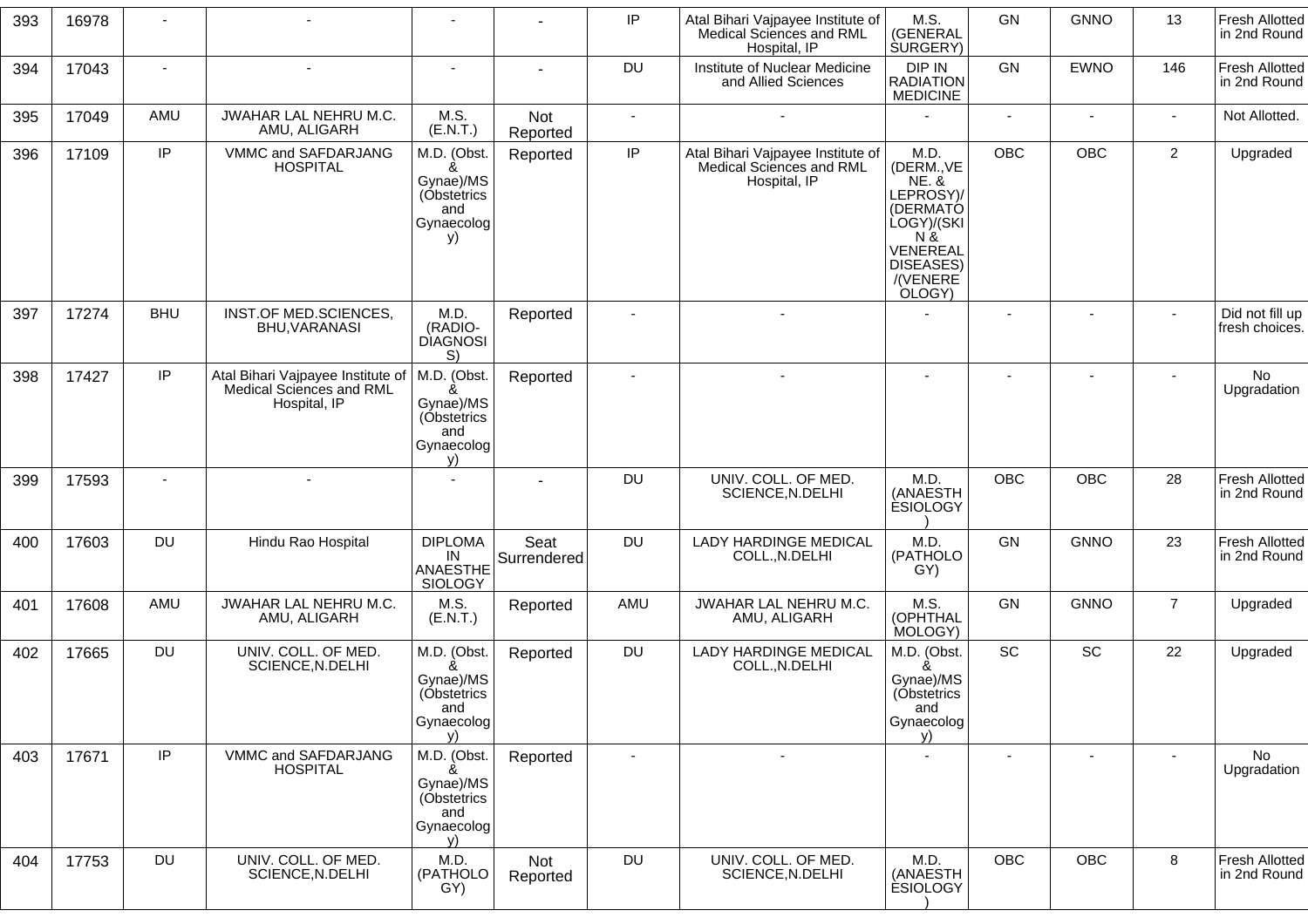| 405 | 17888 | AMU       | JWAHAR LAL NEHRU M.C.<br>AMU, ALIGARH                                                   | M.S.<br>(E.N.T.)                                                        | Reported               |                |                                                                                         |                                                                         |                | $\blacksquare$ |     | <b>No</b><br>Upgradation              |
|-----|-------|-----------|-----------------------------------------------------------------------------------------|-------------------------------------------------------------------------|------------------------|----------------|-----------------------------------------------------------------------------------------|-------------------------------------------------------------------------|----------------|----------------|-----|---------------------------------------|
| 406 | 17909 | IP        | Atal Bihari Vajpayee Institute of<br>Medical Sciences and RML<br>Hospital, IP           | M.S.<br>(E.N.T.)                                                        | Reported               | IP             | VMMC and SAFDARJANG<br><b>HOSPITAL</b>                                                  | M.S.<br>(E.N.T.)                                                        | GN             | <b>GNNO</b>    | 18  | Upgraded                              |
| 407 | 17956 | <b>DU</b> | UNIV. COLL. OF MED.<br>SCIENCE, N.DELHI                                                 | M.D.<br>(PATHOLO<br>GY)                                                 | Reported               |                |                                                                                         |                                                                         |                |                |     | <b>No</b><br>Upgradation              |
| 408 | 18159 | IP        | VMMC and SAFDARJANG<br><b>HOSPITAL</b>                                                  | M.D. (Obst.<br>ጼ<br>Gynae)/MS<br>(Obstetrics<br>and<br>Gynaecolog<br>V) | Reported               |                |                                                                                         |                                                                         | $\blacksquare$ |                |     | Did not fill up<br>fresh choices.     |
| 409 | 18283 | IP        | <b>ESI-POST GRADUATE</b><br><b>INSTITUTE OF MEDICAL</b><br><b>SCIENCES AND RESEARCH</b> | M.S.<br>(OPHTHAL<br>MOLOGY)                                             | Reported               | IP             | <b>ESI-POST GRADUATE</b><br><b>INSTITUTE OF MEDICAL</b><br><b>SCIENCES AND RESEARCH</b> | M.S.<br>(GENERAL<br><b>SURGERY</b> )                                    | <b>GN</b>      | <b>GNNO</b>    | 13  | Upgraded                              |
| 410 | 18333 | AMU       | JWAHAR LAL NEHRU M.C.<br>AMU, ALIGARH                                                   | M.D.<br>(Radiothera<br>py/Radio<br>Oncology)                            | Not<br>Reported        |                |                                                                                         |                                                                         | $\blacksquare$ | $\blacksquare$ |     | Not Allotted.                         |
| 411 | 18469 | AMU       | JWAHAR LAL NEHRU M.C.<br>AMU, ALIGARH                                                   | M.D<br>(ANAESTH<br><b>ESIOLOGY</b>                                      | Reported               |                |                                                                                         |                                                                         |                |                |     | <b>No</b><br>Upgradation              |
| 412 | 18687 | IP        | <b>ESI-POST GRADUATE</b><br><b>INSTITUTE OF MEDICAL</b><br>SCIENCES AND RESEARCH        | M.D. (Obst.<br>&<br>Gynae)/MS<br>(Obstetrics<br>and<br>Gynaecolog<br>v) | Reported               | IP             | Atal Bihari Vajpayee Institute of<br>Medical Sciences and RML<br>Hospital, IP           | M.D. (Obst.<br>&<br>Gynae)/MS<br>(Obstetrics<br>and<br>Gynaecolog<br>v) | GN             | <b>GNNO</b>    | 3   | Upgraded                              |
| 413 | 18719 | AMU       | JWAHAR LAL NEHRU M.C.<br>AMU, ALIGARH                                                   | M.D<br>(ANAESTH<br><b>ÉSIOLOGY</b>                                      | Reported               |                |                                                                                         |                                                                         |                |                |     | <b>No</b><br>Upgradation              |
| 414 | 18753 | <b>DU</b> | UNIV. COLL. OF MED.<br>SCIENCE, N.DELHI                                                 | M.D.<br>(PATHOLO<br>GY)                                                 | Not<br>Reported        | <b>DU</b>      | MAULANA AZAD MEDICAL<br>COLL., N.DELHI                                                  | M.D.<br>(PATHOLO<br>GY)                                                 | <b>GN</b>      | <b>OBC</b>     | 444 | <b>Fresh Allotted</b><br>in 2nd Round |
| 415 | 18813 | AMU       | JWAHAR LAL NEHRU M.C.<br>AMU, ALIGARH                                                   | M.D<br>(ANAESTH<br><b>ESIOLOGY</b>                                      | Reported               |                |                                                                                         |                                                                         |                |                |     | No<br>Upgradation                     |
| 416 | 18862 |           |                                                                                         |                                                                         |                        | IP             | Atal Bihari Vajpayee Institute of<br><b>Medical Sciences and RML</b><br>Hospital, IP    | M.S.<br>(OPHTHAL<br>MOLOGY)                                             | GN             | <b>GNNO</b>    | 434 | Fresh Allotted<br>in 2nd Round        |
| 417 | 19067 | IP        | VMMC and SAFDARJANG<br><b>HOSPITAL</b>                                                  | M.D.<br>(PATHOLO<br>GY)                                                 | Reported               | IP             | Atal Bihari Vajpayee Institute of<br>Medical Sciences and RML<br>Hospital, IP           | M.S.<br>(E.N.T.)                                                        | GN             | <b>GNNO</b>    | 13  | Upgraded                              |
| 418 | 19088 | <b>DU</b> | LADY HARDINGE MEDICAL<br>COLL., N.DELHI                                                 | M.D.<br>(PATHOLO<br>GY)                                                 | <b>Not</b><br>Reported | $\blacksquare$ |                                                                                         | $\overline{\phantom{a}}$                                                |                |                |     | Not Allotted.                         |
| 419 | 19116 | AMU       | JWAHAR LAL NEHRU M.C.<br>AMU, ALIGARH                                                   | M.D.<br>(ANAESTH<br><b>ESIOLOGY</b>                                     | Reported               | AMU            | JWAHAR LAL NEHRU M.C.<br>AMU, ALIGARH                                                   | M.S.<br>(OPHTHAL<br>MOLOGY)                                             | GN             | <b>GNNO</b>    | 50  | Upgraded                              |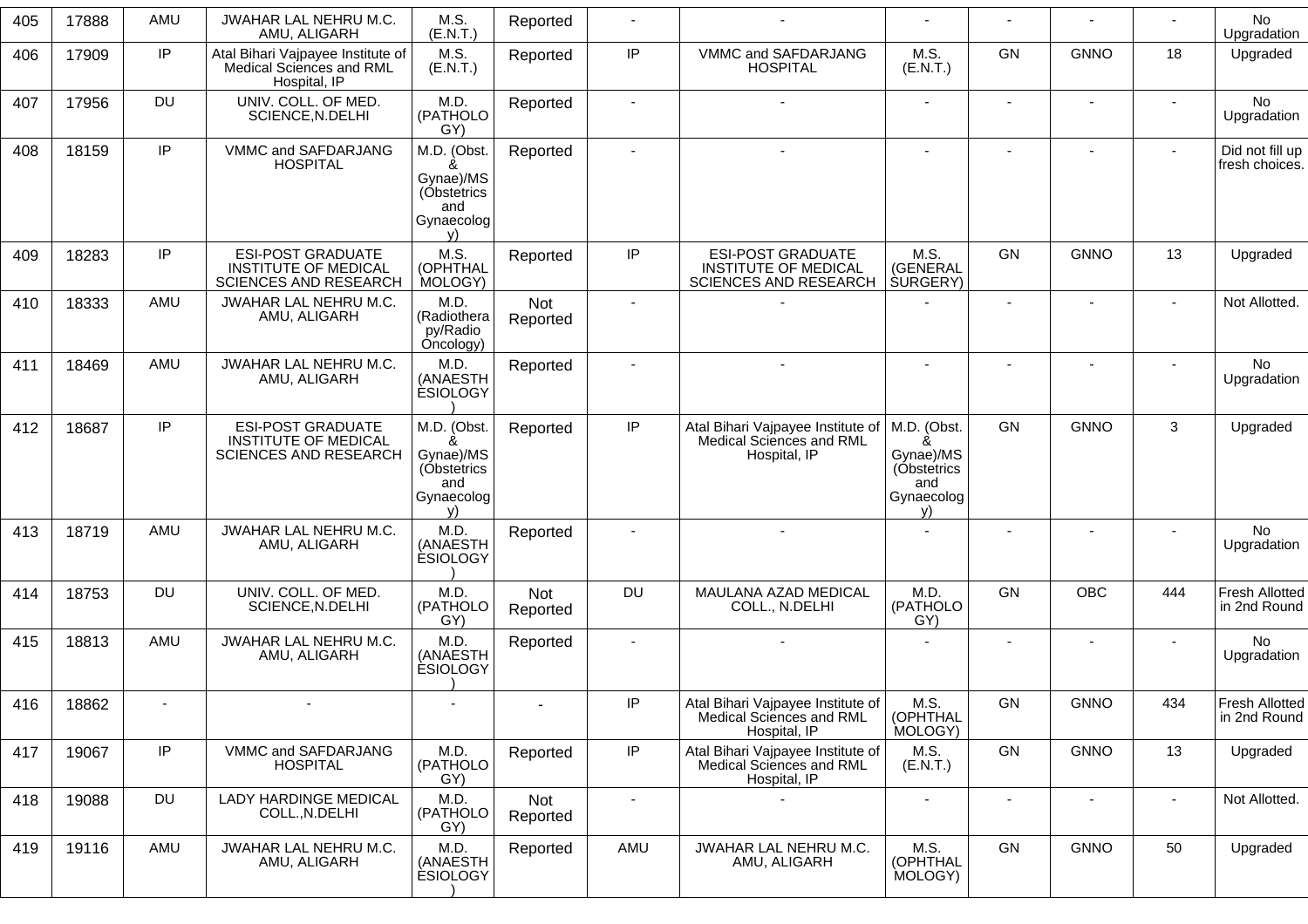| 420 | 19142 | <b>DU</b>      | <b>LADY HARDINGE MEDICAL</b><br>COLL., N.DELHI                                | M.D.<br>(GENERAL<br>MEDICINE)                                                                                                        | Reported        |                |                                                                               |                                                                   |                |                |                | Did not fill up<br>fresh choices.     |
|-----|-------|----------------|-------------------------------------------------------------------------------|--------------------------------------------------------------------------------------------------------------------------------------|-----------------|----------------|-------------------------------------------------------------------------------|-------------------------------------------------------------------|----------------|----------------|----------------|---------------------------------------|
| 421 | 19190 | IP             | VMMC and SAFDARJANG<br><b>HOSPITAL</b>                                        | M.D.<br>(GENERAL<br>MEDICINE)                                                                                                        | Reported        | $\sf IP$       | Atal Bihari Vajpayee Institute of<br>Medical Sciences and RML<br>Hospital, IP | M.D.<br>(GENERAL<br>MEDICINE)                                     | <b>OBC</b>     | <b>OBC</b>     | $\mathbf{1}$   | Upgraded                              |
| 422 | 19254 | <b>BHU</b>     | INST.OF MED.SCIENCES,<br>BHU, VARANASI                                        | M.S.<br>(E.N.T.)                                                                                                                     | Reported        | <b>BHU</b>     | INST.OF MED.SCIENCES,<br>BHU, VARANASI                                        | M.S.<br>(GENERAL<br><b>SURGERY</b> )                              | GN             | <b>GNNO</b>    | 15             | Upgraded                              |
| 423 | 19279 | <b>DU</b>      | MAULANA AZAD MEDICAL<br>COLL., N.DELHI                                        | M.D.<br>(PATHOLO<br>GY)                                                                                                              | Reported        |                |                                                                               |                                                                   |                |                |                | Did not fill up<br>fresh choices.     |
| 424 | 19322 | <b>DU</b>      | KASTURBA HOSPITAL, NEW<br><b>DELHI</b>                                        | M.D. (Obst.<br>ጼ<br>Gynae)/MS<br>(Obstetrics<br>and<br>Gynaecolog<br>V)                                                              | Reported        | DU             | UNIV. COLL. OF MED.<br>SCIENCE, N.DELHI                                       | M.D. (Obst.<br>&<br>Gynae)/MS<br>(Obstetrics<br>and<br>Gynaecolog | <b>SC</b>      | SC             | 12             | Upgraded                              |
| 425 | 19408 | <b>DU</b>      | MAULANA AZAD MEDICAL<br>COLL., N.DELHI                                        | M.D.<br>(PHARMAC<br>OLOGY)                                                                                                           | Not<br>Reported | DU             | MAULANA AZAD MEDICAL<br>COLL., N.DELHI                                        | M.D.<br>(PATHOLO<br>GY)                                           | <b>OBC</b>     | <b>OBC</b>     | 31             | Fresh Allotted<br>in 2nd Round        |
| 426 | 19492 | IP             | Atal Bihari Vajpayee Institute of<br>Medical Sciences and RML<br>Hospital, IP | M.D.<br>(DERM., VE<br><b>NE. &amp;</b><br>LEPROSY)/<br>(DERMATÓ<br>LOGY)/(SKI<br>N &<br>VENEREAL<br>DISEASES)<br>/(VENERE)<br>OLOGY) | Reported        | $\sim$         |                                                                               |                                                                   | $\blacksquare$ | $\blacksquare$ | $\blacksquare$ | No<br>Upgradation                     |
| 427 | 19517 | IP             | VMMC and SAFDARJANG<br><b>HOSPITAL</b>                                        | M.D.<br>(ANAESTH<br><b>ESIOLOGY</b>                                                                                                  | Reported        | $\sf IP$       | Atal Bihari Vajpayee Institute of<br>Medical Sciences and RML<br>Hospital, IP | M.S.<br>(E.N.T.)                                                  | GN             | <b>GNNO</b>    | 21             | Upgraded                              |
| 428 | 19843 | $\blacksquare$ | $\blacksquare$                                                                |                                                                                                                                      |                 | DU             | <b>LADY HARDINGE MEDICAL</b><br>COLL., N.DELHI                                | M.D.<br>(PATHOLO<br>GY)                                           | GN             | <b>EWNO</b>    | 22             | <b>Fresh Allotted</b><br>in 2nd Round |
| 429 | 19889 | AMU            | JWAHAR LAL NEHRU M.C.<br>AMU, ALIGARH                                         | M.D.<br>(ANAESTH<br><b>ESIOLOGY</b>                                                                                                  | Reported        |                |                                                                               |                                                                   |                |                |                | <b>No</b><br>Upgradation              |
| 430 | 20009 | IP             | Atal Bihari Vajpayee Institute of<br>Medical Sciences and RML<br>Hospital, IP | M.D.<br>(PSYCHIAT<br>RY)                                                                                                             | Reported        |                |                                                                               |                                                                   |                |                |                | Did not fill up<br>fresh choices.     |
| 431 | 20127 | IP             | VMMC and SAFDARJANG<br><b>HOSPITAL</b>                                        | M.D.<br>(GENERAL<br>MEDICINE)                                                                                                        | Reported        | IP             | Atal Bihari Vajpayee Institute of<br>Medical Sciences and RML<br>Hospital, IP | M.D.<br>(GENERAL<br>MEDICINE)                                     | <b>OBC</b>     | OBC            | $\mathbf{1}$   | Upgraded                              |
| 432 | 20471 | IP             | VMMC and SAFDARJANG<br><b>HOSPITAL</b>                                        | M.S.<br>(GENERAL<br><b>SURGERY</b> )                                                                                                 | Reported        | $\blacksquare$ |                                                                               |                                                                   | $\mathbf{r}$   | $\blacksquare$ | $\sim$         | Did not fill up<br>fresh choices.     |
| 433 | 20489 | IP             | VMMC and SAFDARJANG<br><b>HOSPITAL</b>                                        | M.D.<br>(GENERAL<br>MEDICINE)                                                                                                        | Reported        |                |                                                                               |                                                                   |                |                |                | No<br>Upgradation                     |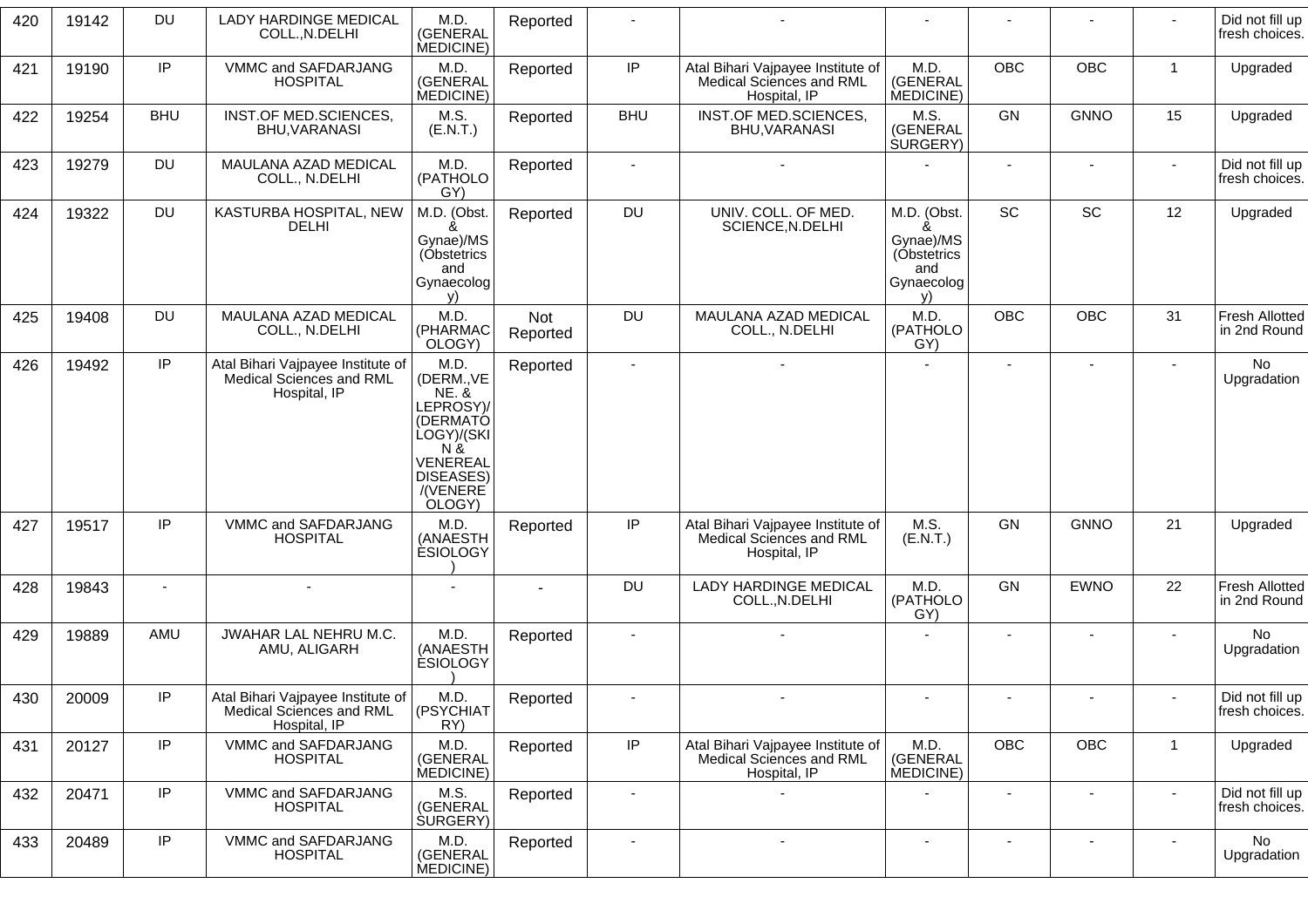| 434 | 20553 | AMU       | JWAHAR LAL NEHRU M.C.<br>AMU, ALIGARH          | M.D.<br>(ANAESTH<br><b>ESIOLOGY</b>                                             | Reported               | AMU       | JWAHAR LAL NEHRU M.C.<br>AMU, ALIGARH                                                   | M.S.<br>(E.N.T.)                                                                       | GN                       | <b>GNNO</b>              | 157            | Upgraded                              |
|-----|-------|-----------|------------------------------------------------|---------------------------------------------------------------------------------|------------------------|-----------|-----------------------------------------------------------------------------------------|----------------------------------------------------------------------------------------|--------------------------|--------------------------|----------------|---------------------------------------|
| 435 | 20686 | IP        | VMMC and SAFDARJANG<br><b>HOSPITAL</b>         | M.D.<br>(ANAESTH<br><b>ESIOLOGY</b>                                             | Reported               | IP        | VMMC and SAFDARJANG<br><b>HOSPITAL</b>                                                  | M.S.<br>(GENERAL<br><b>SURGERY</b> )                                                   | <b>EWNO</b>              | <b>EWNO</b>              | 6              | Upgraded                              |
| 436 | 21075 | <b>DU</b> | UNIV. COLL. OF MED.<br>SCIENCE, N.DELHI        | M.S.<br>(GENERAL<br>SURGERY)                                                    | Reported               | $\sim$    | $\sim$                                                                                  | $\sim$                                                                                 | $\overline{\phantom{a}}$ | $\blacksquare$           | $\sim$         | No<br>Upgradation                     |
| 437 | 21227 | AMU       | JWAHAR LAL NEHRU M.C.<br>AMU, ALIGARH          | M.D.<br>(PATHOLO<br>GY)                                                         | Reported               | AMU       | JWAHAR LAL NEHRU M.C.<br>AMU, ALIGARH                                                   | M.D.<br>(ANAESTH<br><b>ÉSIOLOGY</b>                                                    | GN                       | <b>GNNO</b>              | $\mathbf{1}$   | Upgraded                              |
| 438 | 21233 | $\sim$    | $\blacksquare$                                 | $\blacksquare$                                                                  | $\blacksquare$         | IP        | <b>ESI-POST GRADUATE</b><br><b>INSTITUTE OF MEDICAL</b><br><b>SCIENCES AND RESEARCH</b> | M.D. (Obst.<br>&<br>Gynae)/MS<br>(Obstetrics<br>and<br>Gynaecolog                      | <b>GN</b>                | <b>EWNO</b>              | 9              | <b>Fresh Allotted</b><br>in 2nd Round |
| 439 | 21331 |           | $\sim$                                         | $\sim$                                                                          | Reported               | <b>DU</b> | KASTURBA HOSPITAL, NEW<br><b>DELHI</b>                                                  | M.D. (Obst.<br>Gynae)/MS<br>(Obstetrics<br>and<br>Gynaecolog<br>V)                     | <b>SC</b>                | SC                       | 33             | Upgraded                              |
| 440 | 21437 | <b>DU</b> | <b>LADY HARDINGE MEDICAL</b><br>COLL., N.DELHI | M.S.<br>(GENERAL<br>SURGERY)                                                    | Reported               |           | $\sim$                                                                                  | $\overline{a}$                                                                         | $\sim$                   | $\sim$                   | $\sim$         | No<br>Upgradation                     |
| 441 | 21606 | IP        | VMMC and SAFDARJANG<br><b>HOSPITAL</b>         | M.D.<br>(ANAESTH<br><b>ESIOLOGY</b>                                             | Not<br>Reported        | IP        | VMMC and SAFDARJANG<br><b>HOSPITAL</b>                                                  | M.D.<br>(ANAESTH<br><b>ESIOLOGY</b>                                                    | <b>GN</b>                | <b>GNNO</b>              | 14             | <b>Fresh Allotted</b><br>in 2nd Round |
| 442 | 21612 | $\sim$    | $\blacksquare$                                 | $\blacksquare$                                                                  | Reported               | AMU       | JWAHAR LAL NEHRU M.C.<br>AMU, ALIGARH                                                   | M.S.<br>(E.N.T.)                                                                       | GN                       | <b>GNNO</b>              | 16             | Upgraded                              |
| 443 | 22021 | IP        | VMMC and SAFDARJANG<br><b>HOSPITAL</b>         | M.D.<br>(Radiothera<br>py/Radio<br>Oncology)                                    | <b>Not</b><br>Reported |           |                                                                                         |                                                                                        | $\blacksquare$           | ٠                        |                | Not Allotted.                         |
| 444 | 22111 |           |                                                |                                                                                 |                        | AMU       | JWAHAR LAL NEHRU M.C.<br>AMU, ALIGARH                                                   | M.D.<br>(ANAESTH<br><b>ESIOLOGY</b>                                                    | GN                       | <b>GNNO</b>              | 12             | <b>Fresh Allotted</b><br>in 2nd Round |
| 445 | 22390 | <b>DU</b> | LADY HARDINGE MEDICAL<br>COLL., N.DELHI        | M.D.<br>(PREVENTI<br>VE &<br>SOCIAL<br>MEDICINE)<br><b>COMMUNI</b><br><b>TY</b> | Reported               | DU        | MAULANA AZAD MEDICAL<br>COLL., N.DELHI                                                  | M.D.<br>(PREVENTI<br>VE &<br>SOCIAL<br><b>MEDICINE)</b><br><b>COMMUNI</b><br><b>TY</b> | GN                       | <b>GNNO</b>              | $\overline{2}$ | Upgraded                              |
| 446 | 22448 | <b>DU</b> | UNIV. COLL. OF MED.<br>SCIENCE, N.DELHI        | <b>MEDICINE</b><br>M.D.<br>(ANAESTH<br><b>ESIOLOGY</b>                          | <b>Not</b><br>Reported |           | $\qquad \qquad \blacksquare$                                                            | <b>MEDICINE</b>                                                                        | $\overline{\phantom{a}}$ | $\overline{\phantom{a}}$ | $\blacksquare$ | Did not fill up<br>fresh choices.     |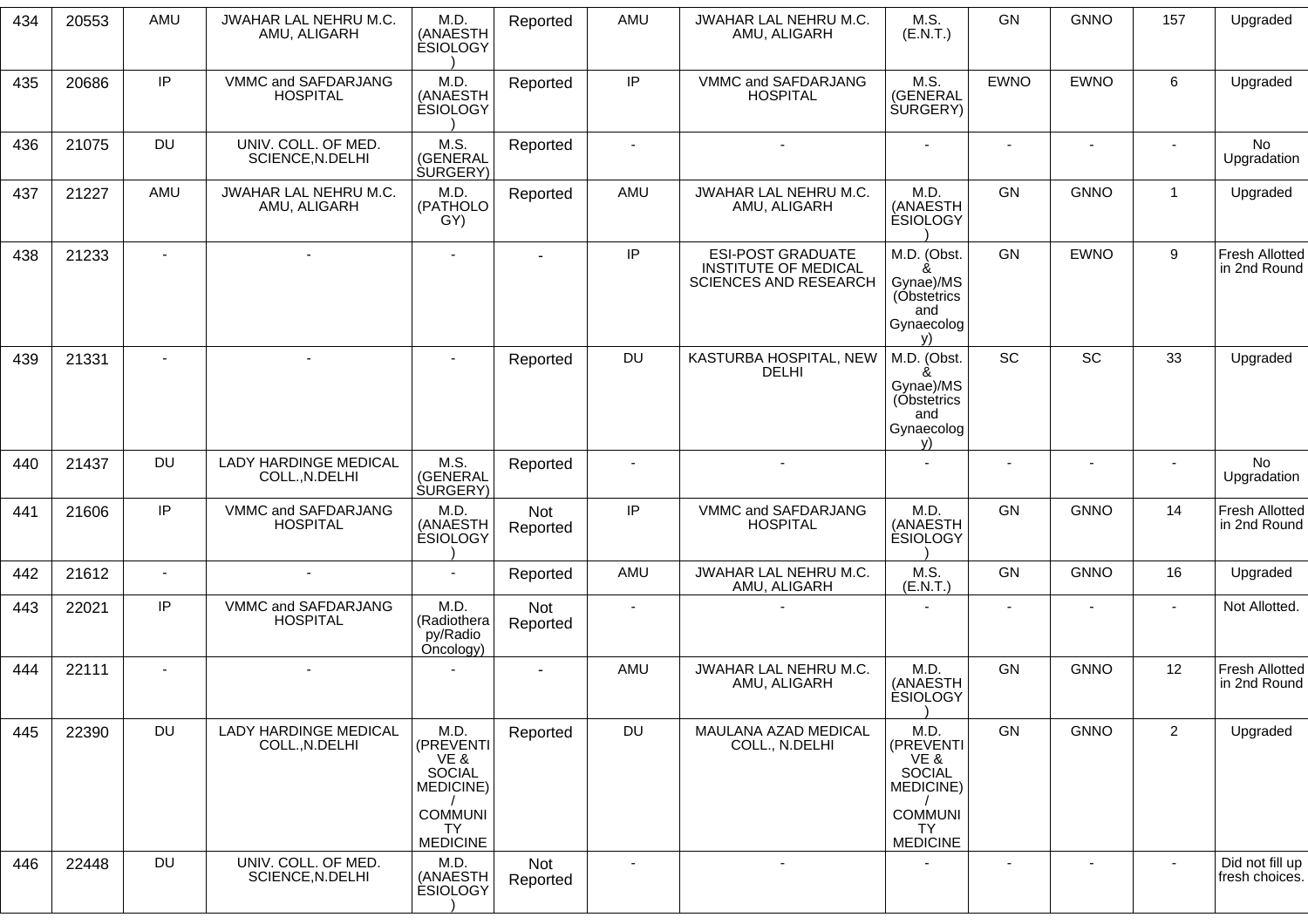| 447 | 22458 | IP         | VMMC and SAFDARJANG<br><b>HOSPITAL</b>         | M.D.<br>(PAEDIATR<br>ICS)                                          | Reported       | IP             | VMMC and SAFDARJANG<br><b>HOSPITAL</b>                                                  | M.D.<br>(GENERAL<br>MEDICINE)        | <b>OBC</b>     | OBC                      | 6              | Upgraded                                          |
|-----|-------|------------|------------------------------------------------|--------------------------------------------------------------------|----------------|----------------|-----------------------------------------------------------------------------------------|--------------------------------------|----------------|--------------------------|----------------|---------------------------------------------------|
| 448 | 22569 | $\sim$     | $\blacksquare$                                 |                                                                    | $\blacksquare$ | DU             | UNIV. COLL. OF MED.<br>SCIENCE, N.DELHI                                                 | M.D.<br>(PATHOLO<br>GY)              | GN             | <b>GNNO</b>              | 79             | <b>Fresh Allotted</b><br>in 2nd Round             |
| 449 | 22748 | IP         | VMMC and SAFDARJANG<br><b>HOSPITAL</b>         | M.D.<br>(ANAESTH<br><b>ESIOLOGY</b>                                | Reported       | IP             | <b>ESI-POST GRADUATE</b><br><b>INSTITUTE OF MEDICAL</b><br><b>SCIENCES AND RESEARCH</b> | M.S.<br>(OPHTHAL<br>MOLOGY)          | GN             | <b>GNNO</b>              | 15             | Upgraded                                          |
| 450 | 22763 | <b>BHU</b> | INST.OF MED.SCIENCES,<br>BHU, VARANASI         | M.S.<br>(GENERAL<br><b>SURGERY</b> )                               | Reported       | <b>BHU</b>     | INST.OF MED.SCIENCES,<br>BHU, VARANASI                                                  | M.S.<br>(GENERAL<br><b>SURGERY</b> ) | <b>GN</b>      | OBC                      | $\overline{2}$ | Category<br>Changed!<br>Please see<br>footnote(*) |
| 451 | 22859 | IP         | VMMC and SAFDARJANG<br><b>HOSPITAL</b>         | M.D.<br>(ANAESTH<br><b>ESIOLOGY</b>                                | Reported       |                |                                                                                         |                                      |                |                          |                | Did not fill up<br>fresh choices.                 |
| 452 | 23035 | <b>DU</b>  | <b>LADY HARDINGE MEDICAL</b><br>COLL., N.DELHI | M.D.<br>(PREVENTI<br>VE &<br>SOCIAL<br>MEDICINE)                   | Reported       | $\blacksquare$ | ä,                                                                                      |                                      | $\blacksquare$ | $\blacksquare$           |                | Upgraded                                          |
|     |       |            |                                                | <b>COMMUNI</b><br>TY<br><b>MEDICINE</b>                            |                |                |                                                                                         |                                      |                |                          |                |                                                   |
| 453 | 23140 | <b>DU</b>  | UNIV. COLL. OF MED.<br>SCIENCE, N.DELHI        | M.D.<br>(PREVENTI<br>VE &<br>SOCIAL<br>MEDICINE)                   | Reported       |                |                                                                                         |                                      |                |                          | $\blacksquare$ | Did not fill up<br>fresh choices.                 |
|     |       |            |                                                | <b>COMMUNI</b><br><b>TY</b><br><b>MEDICINE</b>                     |                |                |                                                                                         |                                      |                |                          |                |                                                   |
| 454 | 23206 | IP         | VMMC and SAFDARJANG<br><b>HOSPITAL</b>         | M.D<br>(ANAESTH<br><b>ESIOLOGY</b>                                 | Reported       |                |                                                                                         |                                      |                | $\overline{\phantom{0}}$ |                | Did not fill up<br>fresh choices.                 |
| 455 | 23543 | $\sim$     |                                                |                                                                    |                | AMU            | JWAHAR LAL NEHRU M.C.<br>AMU, ALIGARH                                                   | M.D.<br>(ANAESTH<br><b>ESIOLOGY</b>  | GN             | <b>GNNO</b>              | $\,6\,$        | <b>Fresh Allotted</b><br>in 2nd Round             |
| 456 | 23694 | IP         | VMMC and SAFDARJANG<br><b>HUSPITAL</b>         | M.D.<br>(PAEDIATR<br>ICS)                                          | Reported       | IP             | VMMC and SAFDARJANG<br><b>HUSPITAL</b>                                                  | M.D.<br>(GENERAL<br>MEDICINE)        | <b>OBC</b>     | OBC                      | 3              | Upgraded                                          |
| 457 | 23774 | IP         | VMMC and SAFDARJANG<br><b>HOSPITAL</b>         | M.D. (Obst.<br>Gynae)/MS<br>(Obstetrics<br>and<br>Gynaecolog<br>V) | Reported       | $\blacksquare$ | $\blacksquare$                                                                          |                                      | $\blacksquare$ | $\overline{\phantom{a}}$ | $\blacksquare$ | Did not fill up<br>fresh choices.                 |
| 458 | 23809 | <b>BHU</b> | INST.OF MED.SCIENCES,<br>BHU, VARANASI         | M.S.<br>(E.N.T.)                                                   | Reported       | $\sim$         | $\blacksquare$                                                                          | $\blacksquare$                       | $\sim$         | $\blacksquare$           | $\sim$         | No<br>Upgradation                                 |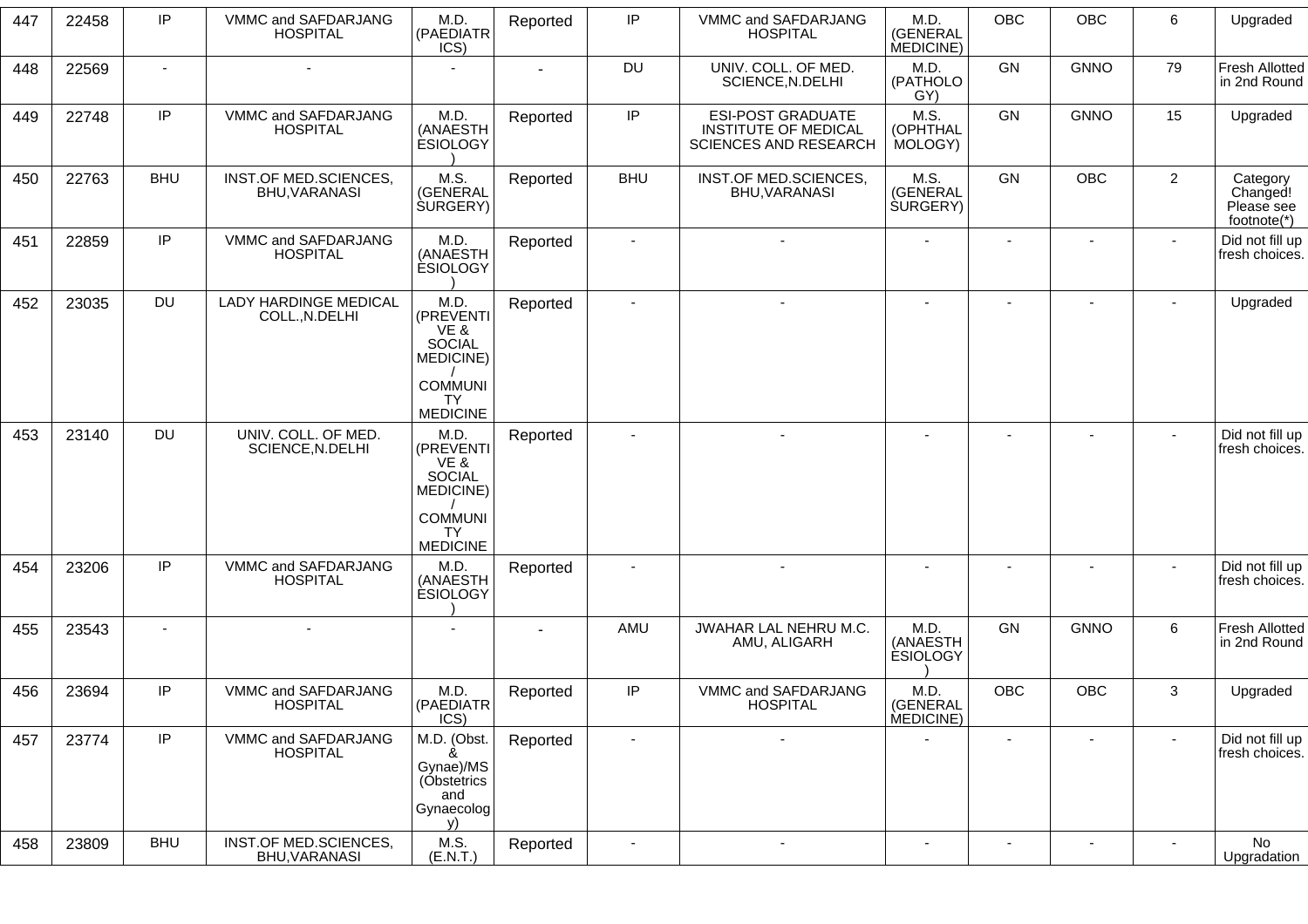| 459 | 24281 | <b>DU</b>      | MAULANA AZAD MEDICAL<br>COLL., N.DELHI                                        | M.D. (Obst.<br>Gynae)/MS<br>(Obstetrics<br>and<br>Gynaecolog<br>V) | Reported               |                |                                         |                                                                    |                          |                          |                | No<br>Upgradation                     |
|-----|-------|----------------|-------------------------------------------------------------------------------|--------------------------------------------------------------------|------------------------|----------------|-----------------------------------------|--------------------------------------------------------------------|--------------------------|--------------------------|----------------|---------------------------------------|
| 460 | 24321 | <b>DU</b>      | UNIV. COLL. OF MED.<br>SCIENCE, N.DELHI                                       | M.D.<br>(ANAESTH<br><b>ESIOLOGY</b>                                | Reported               | $\blacksquare$ |                                         | $\sim$                                                             | $\blacksquare$           | $\mathbf{r}$             | $\sim$         | No<br>Upgradation                     |
| 461 | 24556 | DU             | <b>LADY HARDINGE MEDICAL</b><br>COLL., N.DELHI                                | M.D.<br>(PAEDIATR<br>ICS)                                          | Reported               | $\blacksquare$ |                                         |                                                                    | $\sim$                   | $\overline{\phantom{a}}$ |                | Did not fill up<br>fresh choices.     |
| 462 | 24577 | IP             | VMMC and SAFDARJANG<br><b>HOSPITAL</b>                                        | M.D.<br>(ANAESTH<br><b>ESIOLOGY</b>                                | Reported               | $\blacksquare$ |                                         | $\overline{\phantom{a}}$                                           |                          | $\overline{\phantom{a}}$ |                | No<br>Upgradation                     |
| 463 | 24688 | IP             | VMMC and SAFDARJANG<br><b>HOSPITAL</b>                                        | M.D.<br>(ANAESTH<br><b>ESIOLOGY</b>                                | Reported               | $\blacksquare$ |                                         |                                                                    |                          |                          |                | No<br>Upgradation                     |
| 464 | 24974 | IP             | Atal Bihari Vajpayee Institute of<br>Medical Sciences and RML<br>Hospital, IP | M.D. (Obst.<br>Gynae)/MS<br>(Obstetrics<br>and<br>Gynaecolog<br>V) | Reported               | IP             | VMMC and SAFDARJANG<br><b>HOSPITAL</b>  | M.D. (Obst.<br>Gynae)/MS<br>(Obstetrics<br>and<br>Gynaecolog<br>V) | <b>OBC</b>               | OBC                      | 5              | Upgraded                              |
| 465 | 25041 | DU             | UNIV. COLL. OF MED.<br>SCIENCE, N.DELHI                                       | M.D.<br>(PHARMAC<br>OLOGY)                                         | Reported               | $\blacksquare$ |                                         |                                                                    |                          |                          |                | No<br>Upgradation                     |
| 466 | 25113 | IP             | VMMC and SAFDARJANG<br><b>HOSPITAL</b>                                        | M.D.<br>(ANAESTH<br><b>ESIOLOGY</b>                                | Reported               |                |                                         |                                                                    |                          |                          |                | No<br>Upgradation                     |
| 467 | 25480 |                |                                                                               |                                                                    | Reported               | <b>DU</b>      | UNIV. COLL. OF MED.<br>SCIENCE, N.DELHI | M.D.<br>(ANAESTH<br><b>ESIOLOGY</b>                                | SC                       | <b>SC</b>                | 29             | Upgraded                              |
| 468 | 25651 | AMU            | JWAHAR LAL NEHRU M.C.<br>AMU, ALIGARH                                         | M.D.<br>(PATHOLO<br>GY)                                            | <b>Not</b><br>Reported | $\blacksquare$ |                                         | $\blacksquare$                                                     | $\overline{\phantom{a}}$ |                          |                | Not Allotted.                         |
| 469 | 25678 | $\sim$         | $\blacksquare$                                                                | $\sim$                                                             | Seat<br>Surrendered    | <b>DU</b>      | UNIV. COLL. OF MED.<br>SCIENCE, N.DELHI | M.D.<br>(PATHOLO<br>GY)                                            | GN                       | <b>GNNO</b>              | $\overline{1}$ | <b>Fresh Allotted</b><br>in 2nd Round |
| 470 | 25715 | <b>BHU</b>     | INST.OF MED.SCIENCES,<br>BHU, VARANASI                                        | M.S.<br>(GENERAL<br><b>SURGERY</b> )                               | Reported               | $\blacksquare$ | $\blacksquare$                          | $\blacksquare$                                                     |                          |                          | $\sim$         | Did not fill up<br>fresh choices.     |
| 471 | 25723 | $\blacksquare$ |                                                                               |                                                                    |                        | DU             | UNIV. COLL. OF MED.<br>SCIENCE, N.DELHI | M.D.<br>(ANAESTH<br><b>ESIOLOGY</b>                                | SC                       | SC                       | 40             | <b>Fresh Allotted</b><br>in 2nd Round |
| 472 | 25810 | $\sim$         | $\overline{\phantom{a}}$                                                      | $\blacksquare$                                                     | $\sim$                 | <b>DU</b>      | UNIV. COLL. OF MED.<br>SCIENCE, N.DELHI | M.D.<br>(PATHOLO<br>GY)                                            | GN                       | OBC                      | 289            | <b>Fresh Allotted</b><br>in 2nd Round |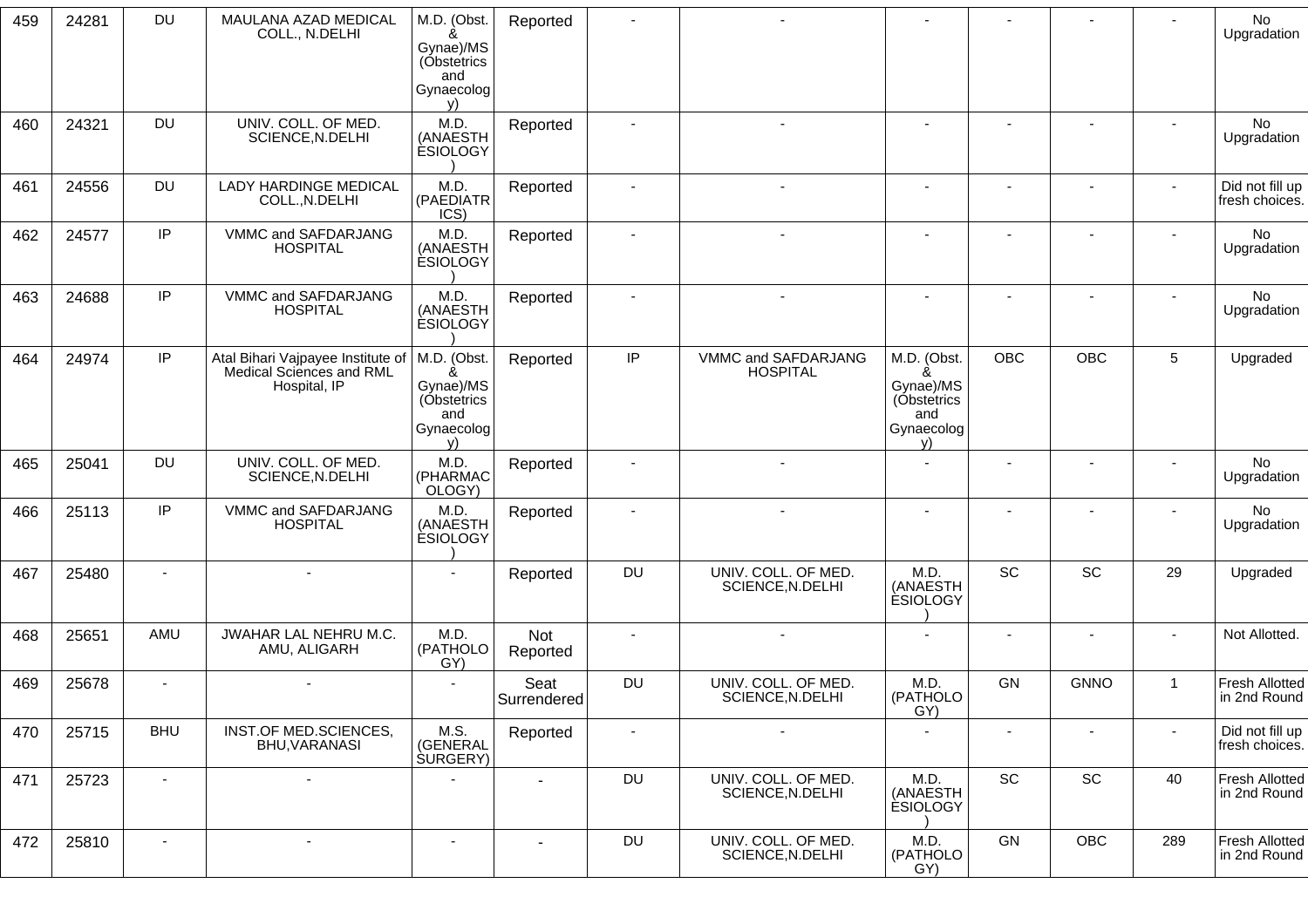| 473 | 25975 | AMU        | JWAHAR LAL NEHRU M.C.<br>AMU, ALIGARH                                         | M.D.<br>(PATHOLO<br>GY)                                                                                                 | Not<br>Reported |                          |                                                                               |                                             |                |                          |              | Not Allotted.                         |
|-----|-------|------------|-------------------------------------------------------------------------------|-------------------------------------------------------------------------------------------------------------------------|-----------------|--------------------------|-------------------------------------------------------------------------------|---------------------------------------------|----------------|--------------------------|--------------|---------------------------------------|
| 474 | 26120 | IP         | VMMC and SAFDARJANG<br><b>HOSPITAL</b>                                        | M.D.<br>(ANAESTH<br><b>ESIOLOGY</b>                                                                                     | Reported        | IP                       | Atal Bihari Vajpayee Institute of<br>Medical Sciences and RML<br>Hospital, IP | M.S.<br>(GENERAL<br><b>SURGERY)</b>         | <b>EWNO</b>    | <b>EWNO</b>              | 11           | Upgraded                              |
| 475 | 26282 | AMU        | JWAHAR LAL NEHRU M.C.<br>AMU, ALIGARH                                         | M.D.<br>(PATHOLO<br>GY)                                                                                                 | Not<br>Reported |                          |                                                                               |                                             |                |                          |              | Not Allotted.                         |
| 476 | 26311 | <b>BHU</b> | INST.OF MED.SCIENCES,<br>BHU, VARANASI                                        | M.D.<br>(Tuberculos<br>is &<br>Respiratory<br>diseases)/P<br>ulmonary<br>Medicine<br>/M.D.<br>(Respiratory<br>Medicine) | Reported        |                          |                                                                               |                                             |                |                          |              | No<br>Upgradation                     |
| 477 | 26447 | <b>DU</b>  | <b>LADY HARDINGE MEDICAL</b><br>COLL., N.DELHI                                | M.D.<br>(RADIO-<br><b>DIAGNOSI</b><br>S)                                                                                | Reported        |                          |                                                                               |                                             |                |                          | $\sim$       | Did not fill up<br>fresh choices.     |
| 478 | 26474 |            |                                                                               |                                                                                                                         | $\blacksquare$  | <b>DU</b>                | <b>LADY HARDINGE MEDICAL</b><br>COLL., N.DELHI                                | M.D.<br>(ANAESTH<br><b>ESIOLOGY</b>         | <b>SC</b>      | SC                       | 15           | <b>Fresh Allotted</b><br>in 2nd Round |
| 479 | 26655 |            |                                                                               |                                                                                                                         | Not<br>Reported | <b>DU</b>                | Hindu Rao Hospital                                                            | <b>DIPLOMA</b><br>IN<br>ANAESTHE<br>SIOLOGY | GN             | <b>GNNO</b>              | 10           | <b>Fresh Allotted</b><br>in 2nd Round |
| 480 | 26756 | <b>DU</b>  | KASTURBA HOSPITAL, NEW<br><b>DELHI</b>                                        | M.D. (Obst.<br>&<br>Gynae)/MS<br>(Obstetrics<br>and<br>Gynaecolog<br>v)                                                 | Reported        |                          |                                                                               |                                             |                |                          | $\sim$       | Did not fill up<br>fresh choices.     |
| 481 | 26779 | IP         | Atal Bihari Vajpayee Institute of<br>Medical Sciences and RML<br>Hospital, IP | M.S.<br>(ORTHOPA<br>EDICS)                                                                                              | Reported        |                          |                                                                               |                                             |                |                          |              | No<br>Upgradation                     |
| 482 | 27486 |            |                                                                               |                                                                                                                         | $\blacksquare$  | IP                       | VMMC and SAFDARJANG<br><b>HOSPITAL</b>                                        | M.D.<br>(PHARMAC<br>OLOGY)                  | GN             | <b>GNNO</b>              | $\mathbf{1}$ | <b>Fresh Allotted</b><br>in 2nd Round |
| 483 | 27493 | <b>BHU</b> | INST.OF MED.SCIENCES,<br>BHU, VARANASI                                        | M.S.<br>(GENERAL<br><b>SURGERY</b> )                                                                                    | Reported        | $\overline{\phantom{a}}$ | $\sim$                                                                        | $\overline{\phantom{a}}$                    | $\blacksquare$ | $\overline{\phantom{a}}$ |              | Did not fill up<br>fresh choices.     |
| 484 | 27704 | $\sim$     | $\blacksquare$                                                                |                                                                                                                         | $\sim$          | DU                       | UNIV. COLL. OF MED.<br>SCIENCE, N.DELHI                                       | M.D.<br>(PATHOLO<br>GY)                     | GN             | <b>GNNO</b>              | 78           | <b>Fresh Allotted</b><br>in 2nd Round |
| 485 | 27873 | AMU        | JWAHAR LAL NEHRU M.C.<br>AMU, ALIGARH                                         | <b>DIPLOMA</b><br>IN<br>OPHTHAL<br>MOLOGY/D<br>OMS                                                                      | Not<br>Reported | $\blacksquare$           | $\sim$                                                                        | ٠                                           | $\blacksquare$ | $\sim$                   | $\sim$       | Not Allotted.                         |
| 486 | 28233 | <b>DU</b>  | Institute of Nuclear Medicine<br>and Allied Sciences                          | DIP IN<br><b>RADIATION</b><br><b>MEDICINE</b>                                                                           | Reported        | $\blacksquare$           |                                                                               |                                             | $\blacksquare$ |                          |              | No<br>Upgradation                     |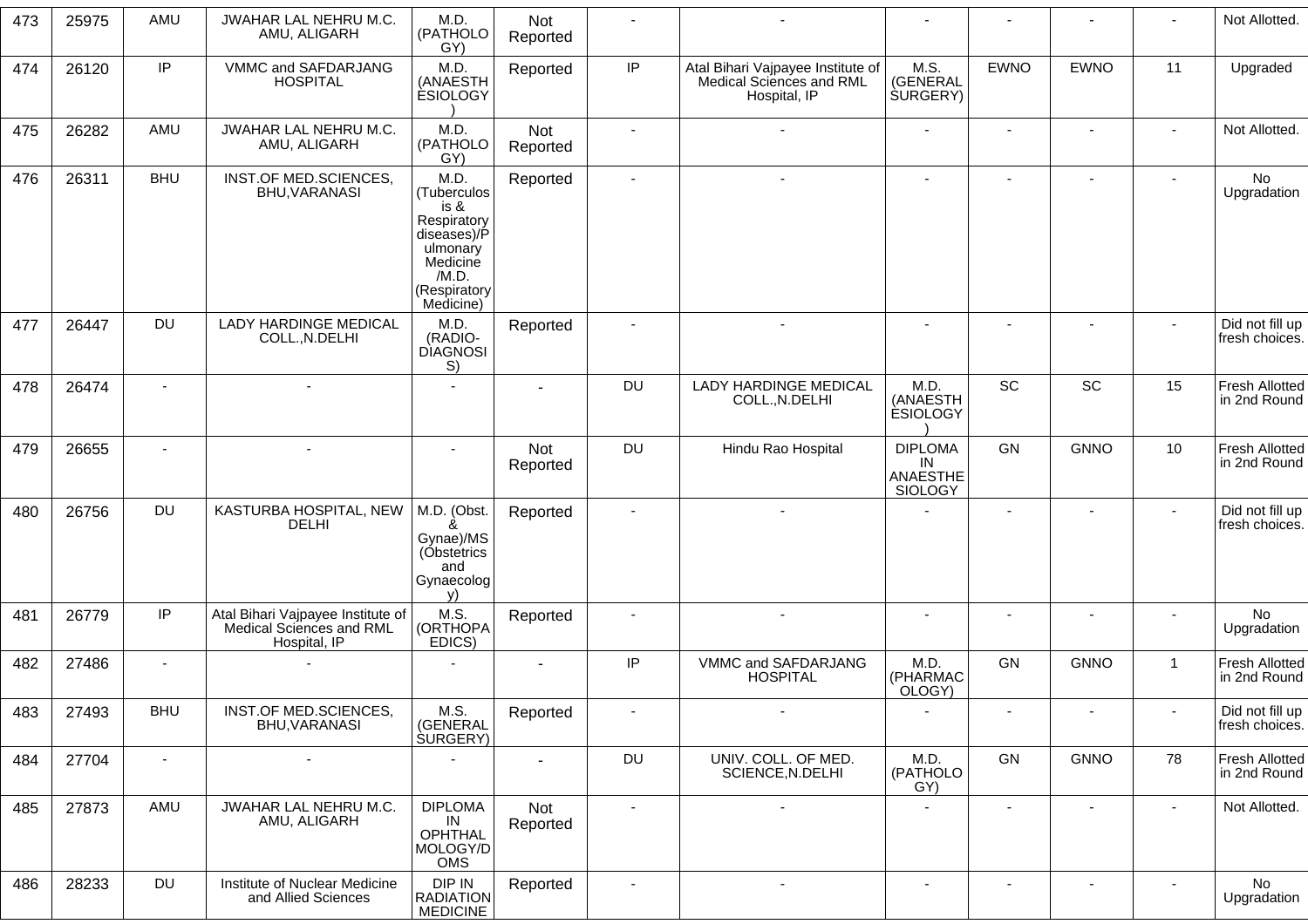| 487 | 28262 | <b>DU</b>      | <b>LADY HARDINGE MEDICAL</b><br>COLL., N.DELHI            | M.D.<br>(MICROBIO<br>LOGY)                                      | Not<br>Reported | <b>DU</b>      | <b>LADY HARDINGE MEDICAL</b><br>COLL., N.DELHI | M.D.<br>(PREVENTI<br>VE &<br><b>SOCIAL</b><br>MEDICINE)                                                                                                                                              | GN             | <b>GNNO</b>              | 113    | <b>Fresh Allotted</b><br>in 2nd Round |
|-----|-------|----------------|-----------------------------------------------------------|-----------------------------------------------------------------|-----------------|----------------|------------------------------------------------|------------------------------------------------------------------------------------------------------------------------------------------------------------------------------------------------------|----------------|--------------------------|--------|---------------------------------------|
|     |       |                |                                                           |                                                                 |                 |                |                                                | <b>COMMUNI</b><br>TY.<br><b>MEDICINE</b>                                                                                                                                                             |                |                          |        |                                       |
| 488 | 28321 | $\blacksquare$ | $\blacksquare$                                            | $\blacksquare$                                                  |                 | AMU            | JWAHAR LAL NEHRU M.C.<br>AMU, ALIGARH          | M.D.<br>(PATHOLO<br>GY)                                                                                                                                                                              | GN             | <b>GNNO</b>              | 13     | <b>Fresh Allotted</b><br>in 2nd Round |
| 489 | 28375 | IP             | VMMC and SAFDARJANG<br><b>HOSPITAL</b>                    | M.D.<br>(ANAESTH<br><b>ESIOLOGY</b>                             | Not<br>Reported | $\blacksquare$ | $\blacksquare$                                 | $\sim$                                                                                                                                                                                               | $\blacksquare$ | $\overline{\phantom{a}}$ | $\sim$ | Not Allotted.                         |
| 490 | 28506 | <b>DU</b>      | National Institute of Health and<br><b>Family Welfare</b> | <b>DIPLOMA</b><br>IN HEALTH<br><b>ADMINIST</b><br><b>RATION</b> | Not<br>Reported | $\sim$         |                                                |                                                                                                                                                                                                      |                |                          |        | Not Allotted.                         |
| 491 | 28547 | <b>BHU</b>     | INST.OF MED.SCIENCES,<br>BHU, VARANASI                    | M.D.<br>(ANAESTH<br><b>ESIOLOGY</b>                             | Reported        | <b>BHU</b>     | INST.OF MED.SCIENCES,<br>BHU, VARANASI         | M.S.<br>(GENERAL<br><b>SURGERY</b> )                                                                                                                                                                 | <b>OBC</b>     | OBC                      | 6      | Upgraded                              |
| 492 | 28630 | $\blacksquare$ | $\overline{\phantom{a}}$                                  | $\sim$                                                          |                 | IP             | VMMC and SAFDARJANG<br><b>HOSPITAL</b>         | M.D.<br>(PREVENTI<br>VE &<br>SOCIAL<br>MEDICINE)                                                                                                                                                     | GN             | <b>EWNO</b>              | 5      | <b>Fresh Allotted</b><br>in 2nd Round |
|     |       |                |                                                           |                                                                 |                 |                |                                                | <b>COMMUNI</b><br><b>TY</b><br><b>MEDICINE</b>                                                                                                                                                       |                |                          |        |                                       |
| 493 | 28908 | $\blacksquare$ | $\sim$                                                    | $\sim$                                                          |                 | <b>DU</b>      | UNIV. COLL. OF MED.<br>SCIENCE, N.DELHI        | M.D.<br>(FORENSI<br>C<br>MEDICINE)                                                                                                                                                                   | GN             | <b>OBC</b>               | 29     | <b>Fresh Allotted</b><br>in 2nd Round |
| 494 | 28959 | DU             | UNIV. COLL. OF MED.<br>SCIENCE, N.DELHI                   | M.D.<br>(PATHOLO<br>GY)                                         | Not<br>Reported | $\sim$         | $\overline{a}$                                 |                                                                                                                                                                                                      | $\sim$         | $\blacksquare$           |        | Not Allotted.                         |
| 495 | 29007 | $\blacksquare$ | $\overline{\phantom{a}}$                                  | $\sim$                                                          |                 | AMU            | JWAHAR LAL NEHRU M.C.<br>AMU, ALIGARH          | M.D.<br>(Radiothera<br>py/Radio<br>Oncology)                                                                                                                                                         | GN             | OBC                      | 86     | <b>Fresh Allotted</b><br>in 2nd Round |
| 496 | 29064 |                |                                                           |                                                                 | Reported        | <b>DU</b>      | MAULANA AZAD MEDICAL<br>COLL., N.DELHI         | DIP. IN<br>DERM.<br>VENEREOL<br>OGY &<br>LEPROSY/<br><b>DERMATO</b><br>LOGY<br><b>NENEREO</b><br>LOGY &<br><b>DERMATO</b><br>LOGY/LEP<br>ROSY/VEN<br>EREAL<br><b>DISEASE &amp;</b><br><b>LEPROSY</b> | SC             | SC                       | 61     | Upgraded                              |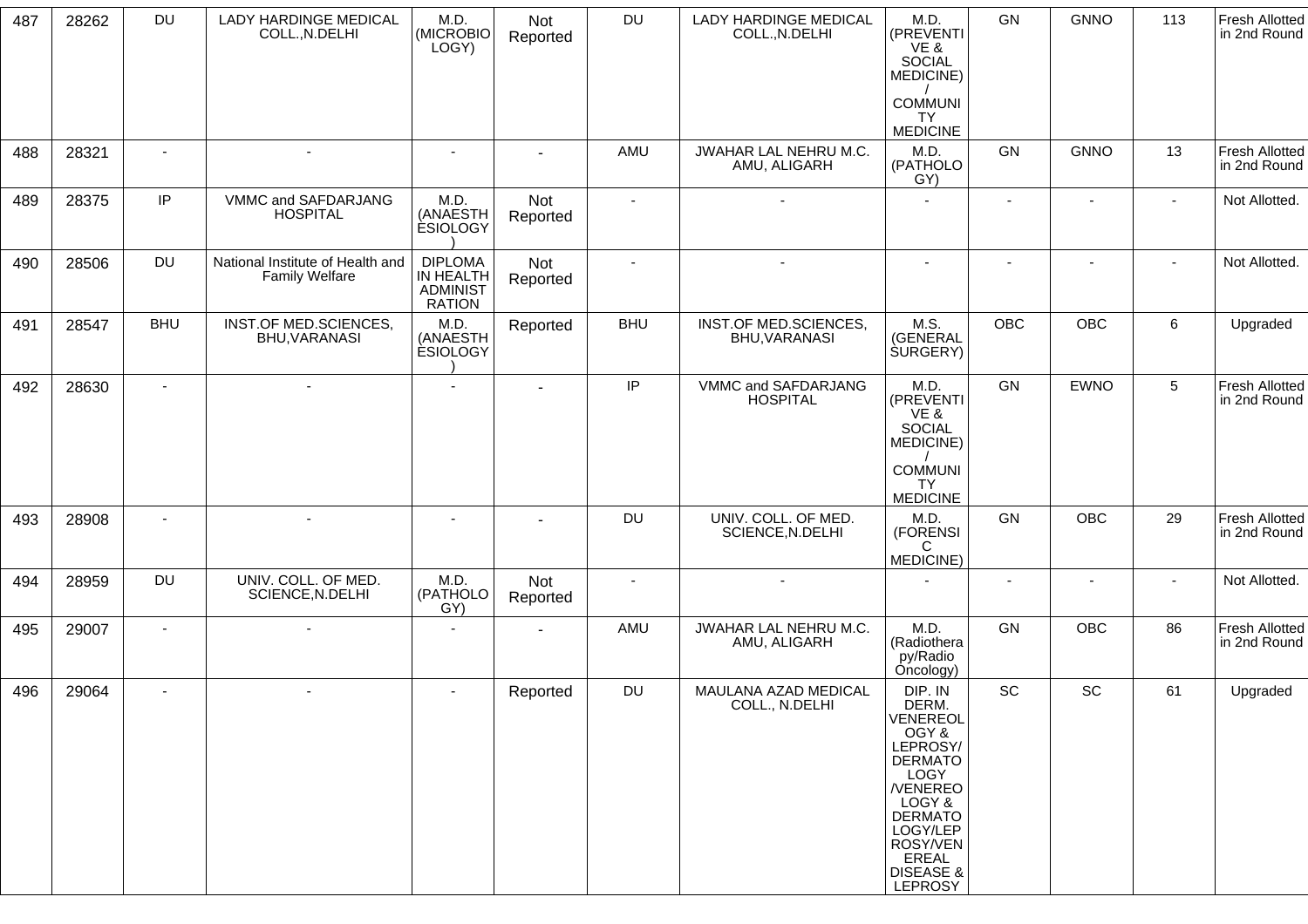| 497 | 29361 | IP        | VMMC and SAFDARJANG<br><b>HOSPITAL</b>                                        | M.S.<br>(GENERAL<br>SURGERY)                                                                                                                   | Reported        |          |                                        |                                              | $\blacksquare$           |             |                | Did not fill up<br>fresh choices.     |
|-----|-------|-----------|-------------------------------------------------------------------------------|------------------------------------------------------------------------------------------------------------------------------------------------|-----------------|----------|----------------------------------------|----------------------------------------------|--------------------------|-------------|----------------|---------------------------------------|
| 498 | 29420 | <b>DU</b> | UNIV. COLL. OF MED.<br>SCIENCE, N.DELHI                                       | M.D.<br>(RADIO-<br><b>DIAGNOSI</b><br>S)                                                                                                       | Reported        |          | $\blacksquare$                         | $\blacksquare$                               |                          | ۰           | $\blacksquare$ | Did not fill up<br>fresh choices.     |
| 499 | 29524 | AMU       | JWAHAR LAL NEHRU M.C.<br>AMU, ALIGARH                                         | M.D.<br>(PATHOLO<br>GY)                                                                                                                        | Reported        |          |                                        | $\overline{a}$                               |                          |             |                | Did not fill up<br>fresh choices.     |
| 500 | 29685 | IP        | Atal Bihari Vajpayee Institute of<br>Medical Sciences and RML<br>Hospital, IP | M.D. (Obst.<br>&<br>Gynae)/MS<br>(Óbstetrics<br>and<br>Gynaecolog<br>V)                                                                        | Reported        |          |                                        | $\blacksquare$                               |                          | ٠           | $\blacksquare$ | No<br>Upgradation                     |
| 501 | 29765 | AMU       | JWAHAR LAL NEHRU M.C.<br>AMU, ALIGARH                                         | M.D.<br>(PATHOLO<br>GY)                                                                                                                        | Reported        |          | $\blacksquare$                         | $\sim$                                       | $\overline{\phantom{a}}$ | ۰           |                | No<br>Upgradation                     |
| 502 | 30084 | IP        | Atal Bihari Vajpayee Institute of<br>Medical Sciences and RML<br>Hospital, IP | M.D.<br>(ANAESTH<br><b>ESIOLOGY</b>                                                                                                            | Reported        | IP       | VMMC and SAFDARJANG<br><b>HOSPITAL</b> | M.D.<br>(ANAESTH<br><b>ESIOLOGY</b>          | GN                       | <b>GNNO</b> | 13             | Upgraded                              |
| 503 | 30225 | IP        | Atal Bihari Vajpayee Institute of<br>Medical Sciences and RML<br>Hospital, IP | M.D.<br>(GENERAL<br>MEDICINE)                                                                                                                  | Reported        |          | $\sim$                                 | $\blacksquare$                               | $\blacksquare$           | ۰           | $\blacksquare$ | Did not fill up<br>fresh choices.     |
| 504 | 30411 | IP        | Atal Bihari Vajpayee Institute of<br>Medical Sciences and RML<br>Hospital, IP | M.D.<br>(PAEDIATR<br>ICS)                                                                                                                      | Reported        | $\sf IP$ | VMMC and SAFDARJANG<br><b>HOSPITAL</b> | M.D.<br>(ANAESTH<br><b>ESIOLOGY</b>          | GN                       | <b>OBC</b>  | $\overline{1}$ | Upgraded                              |
| 505 | 30520 | AMU       | JWAHAR LAL NEHRU M.C.<br>AMU, ALIGARH                                         | M.D.<br>(PATHOLO<br>GY)                                                                                                                        | Reported        |          |                                        | $\blacksquare$                               |                          | ۰           |                | No<br>Upgradation                     |
| 506 | 30732 | <b>DU</b> | MAULANA AZAD MEDICAL<br>COLL., N.DELHI                                        | M.D.<br>(PHYSIOLO<br>GY)                                                                                                                       | Not<br>Reported |          |                                        | $\blacksquare$                               |                          |             | $\blacksquare$ | Did not fill up<br>fresh choices.     |
| 507 | 30935 | IP        | Atal Bihari Vajpayee Institute of<br>Medical Sciences and RML<br>Hospital, IP | M.D.<br>(DERM., VE<br><b>NE. &amp;</b><br>LEPROSY)/<br>(DERMATÓ<br>LOGY)/(SKI<br>$N \&$<br>VENEREAL<br><b>DISEASES)</b><br>/(VENERE)<br>OLOGY) | Reported        |          |                                        |                                              | $\blacksquare$           |             |                | No<br>Upgradation                     |
| 508 | 30943 | IP        | VMMC and SAFDARJANG<br><b>HOSPITAL</b>                                        | M.S.<br>(OPHTHAL<br>MOLOGY)                                                                                                                    | Reported        | $\sf IP$ | VMMC and SAFDARJANG<br><b>HOSPITAL</b> | M.D.<br>(GENERAL<br>MEDICINE)                | <b>OBC</b>               | <b>OBC</b>  | 3              | Upgraded                              |
| 509 | 31225 |           |                                                                               |                                                                                                                                                | $\blacksquare$  | AMU      | JWAHAR LAL NEHRU M.C.<br>AMU, ALIGARH  | M.D.<br>(Radiothera<br>py/Radio<br>Oncology) | GN                       | <b>GNNO</b> | 6              | <b>Fresh Allotted</b><br>in 2nd Round |
| 510 | 31260 | $\sf IP$  | Atal Bihari Vajpayee Institute of<br>Medical Sciences and RML<br>Hospital, IP | M.D.<br>(PAEDIATR<br>ICS)                                                                                                                      | Reported        | $\sf IP$ | VMMC and SAFDARJANG<br><b>HOSPITAL</b> | M.D.<br>(PAEDIATR<br>ICS)                    | OBC                      | OBC         | $\overline{4}$ | Upgraded                              |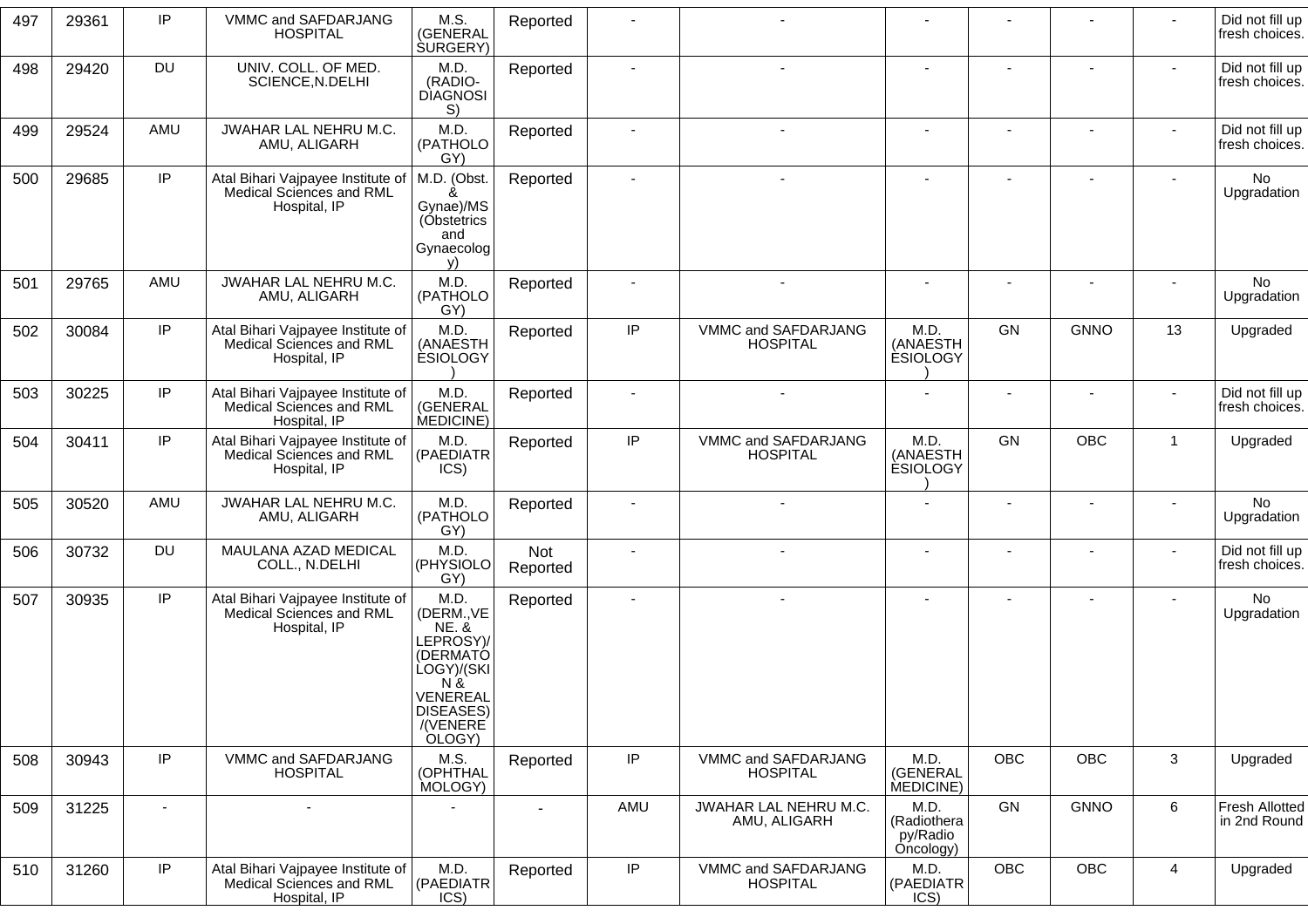| 511 | 31318 | IP             | <b>ESI-POST GRADUATE</b><br><b>INSTITUTE OF MEDICAL</b><br><b>SCIENCES AND RESEARCH</b> | M.D. (Obst.<br>&<br>Gynae)/MS<br>(Obstetrics<br>and<br>Gynaecolog<br>v)                                   | Reported               | IP             | Atal Bihari Vajpayee Institute of<br>Medical Sciences and RML<br>Hospital, IP | M.D. (Obst.<br>&<br>Gynae)/MS<br>(Obstetrics<br>and<br>Gynaecolog<br>V) | <b>OBC</b>               | OBC                      | $\overline{2}$           | Upgraded                              |
|-----|-------|----------------|-----------------------------------------------------------------------------------------|-----------------------------------------------------------------------------------------------------------|------------------------|----------------|-------------------------------------------------------------------------------|-------------------------------------------------------------------------|--------------------------|--------------------------|--------------------------|---------------------------------------|
| 512 | 31330 | IP             | VMMC and SAFDARJANG<br><b>HOSPITAL</b>                                                  | M.D<br>(ANAESTH<br><b>ESIOLOGY</b>                                                                        | Reported               | $\blacksquare$ | $\overline{a}$                                                                | $\blacksquare$                                                          | $\overline{\phantom{a}}$ | $\blacksquare$           | $\sim$                   | No<br>Upgradation                     |
| 513 | 31349 | IP             | VMMC and SAFDARJANG<br><b>HOSPITAL</b>                                                  | M.S.<br>(GENERAL<br><b>SURGERY</b> )                                                                      | Reported               |                |                                                                               | $\blacksquare$                                                          | $\blacksquare$           |                          |                          | Did not fill up<br>fresh choices.     |
| 514 | 31607 | $\blacksquare$ |                                                                                         |                                                                                                           |                        | AMU            | JWAHAR LAL NEHRU M.C.<br>AMU, ALIGARH                                         | M.D.<br>(PATHOLO<br>GY)                                                 | GN                       | <b>GNNO</b>              | 12                       | <b>Fresh Allotted</b><br>in 2nd Round |
| 515 | 31690 | AMU            | JWAHAR LAL NEHRU M.C.<br>AMU, ALIGARH                                                   | <b>DIPLOMA</b><br>IN<br><b>OPHTHAL</b><br>MOLOGY/D<br>OMS                                                 | Reported               | $\sim$         |                                                                               |                                                                         | $\blacksquare$           | $\blacksquare$           |                          | No<br>Upgradation                     |
| 516 | 31956 |                | $\overline{\phantom{a}}$                                                                |                                                                                                           |                        | <b>AMU</b>     | JWAHAR LAL NEHRU M.C.<br>AMU, ALIGARH                                         | M.D.<br>(PATHOLO<br>GY)                                                 | GN                       | <b>GNNO</b>              | 23                       | <b>Fresh Allotted</b><br>in 2nd Round |
| 517 | 32004 | IP             | Atal Bihari Vajpayee Institute of<br>Medical Sciences and RML<br>Hospital, IP           | M.D.<br>(ANAESTH<br><b>ESIOLOGY</b>                                                                       | Seat<br>Cancelled      |                |                                                                               |                                                                         |                          |                          |                          | Not Allotted.                         |
| 518 | 32048 | IP             | Atal Bihari Vajpayee Institute of<br>Medical Sciences and RML<br>Hospital, IP           | M.D.<br>(PAEDIATR<br>ICS)                                                                                 | Reported               | IP             | VMMC and SAFDARJANG<br><b>HOSPITAL</b>                                        | M.D.<br>(PAEDIATR<br>ICS)                                               | <b>OBC</b>               | <b>OBC</b>               | 9                        | Upgraded                              |
| 519 | 32134 | <b>DU</b>      | UNIV. COLL. OF MED.<br>SCIENCE, N.DELHI                                                 | M.D.<br>(PREVENTI<br>VE &<br><b>SOCIAL</b><br>MEDICINE)<br><b>COMMUNI</b><br><b>TY</b><br><b>MEDICINE</b> | Not<br>Reported        |                |                                                                               |                                                                         | $\blacksquare$           |                          |                          | Not Allotted.                         |
| 520 | 32257 | <b>BHU</b>     | INST.OF MED.SCIENCES,<br>BHU, VARANASI                                                  | M.S.<br>(OPHTHAL<br>MOLOGY)                                                                               | <b>Not</b><br>Reported |                |                                                                               |                                                                         |                          |                          |                          | Not Allotted.                         |
| 521 | 32305 |                |                                                                                         |                                                                                                           |                        | AMU            | JWAHAR LAL NEHRU M.C.<br>AMU, ALIGARH                                         | M.D.<br>(PATHOLO<br>GY)                                                 | GN                       | <b>GNNO</b>              | $\boldsymbol{2}$         | Fresh Allotted<br>in 2nd Round        |
| 522 | 32786 | IP             | Atal Bihari Vajpayee Institute of<br>Medical Sciences and RML<br>Hospital, IP           | M.D.<br>(ANAESTH<br><b>ESIOLOGY</b>                                                                       | Reported               | IP             | VMMC and SAFDARJANG<br><b>HOSPITAL</b>                                        | M.D.<br>(ANAESTH<br><b>ESIOLOGY</b>                                     | GN                       | <b>GNNO</b>              | $\mathbf{1}$             | Upgraded                              |
| 523 | 33067 | IP             | <b>ESI-POST GRADUATE</b><br><b>INSTITUTE OF MEDICAL</b><br><b>SCIENCES AND RESEARCH</b> | M.D.<br>(PAEDIATR<br>ICS)                                                                                 | Reported               | $\sf IP$       | VMMC and SAFDARJANG<br><b>HOSPITAL</b>                                        | M.D.<br>(PAEDIATR<br>ICS)                                               | OBC                      | OBC                      | 19                       | Upgraded                              |
| 524 | 33110 | <b>DU</b>      | UNIV. COLL. OF MED.<br>SCIENCE, N.DELHI                                                 | M.S.<br>(ORTHOPA<br>EDICS)                                                                                | Reported               |                | $\overline{\phantom{0}}$                                                      | $\blacksquare$                                                          |                          | $\overline{\phantom{a}}$ | $\overline{\phantom{a}}$ | Did not fill up<br>fresh choices.     |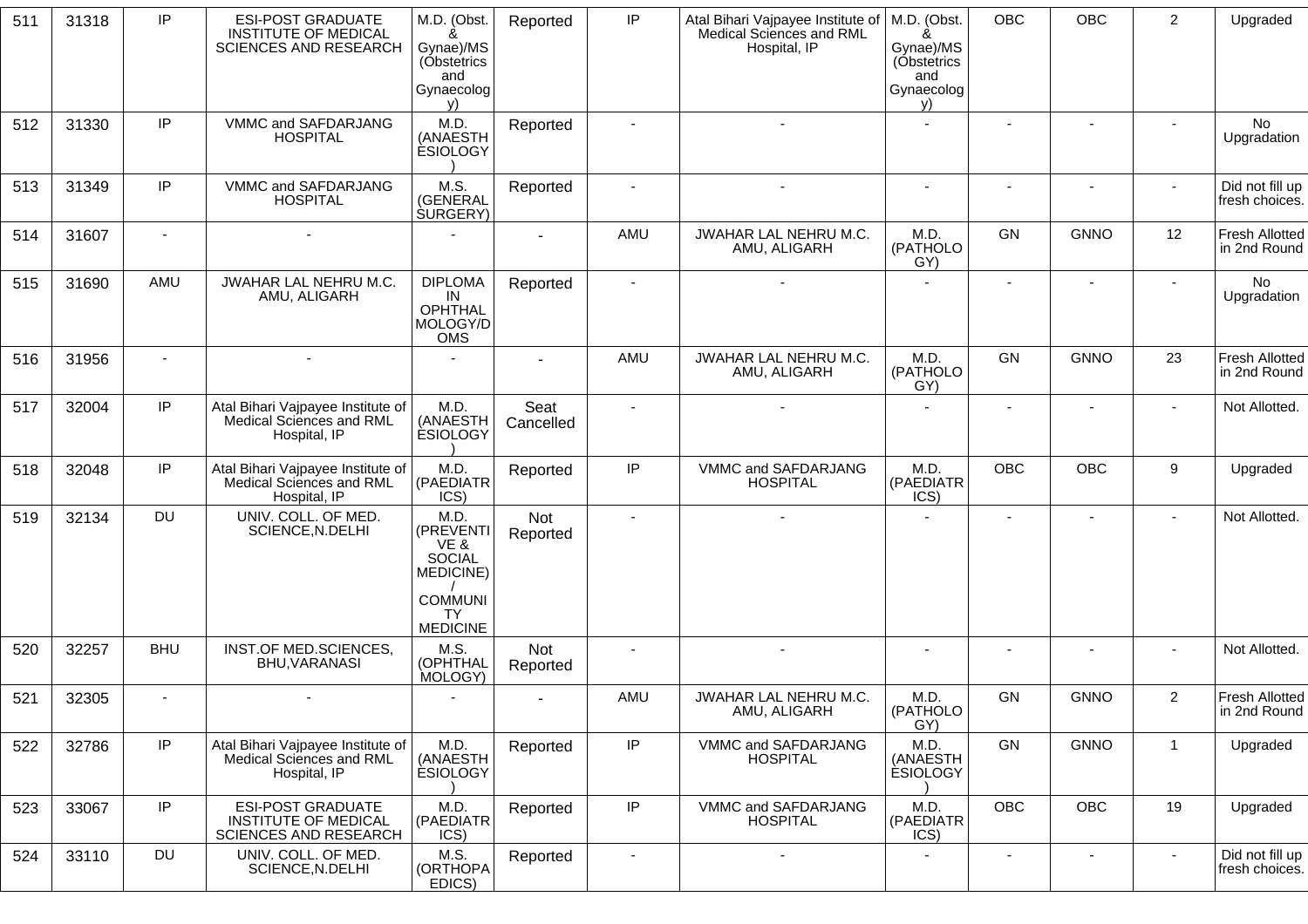| 525 | 33131 | IP             | VMMC and SAFDARJANG<br><b>HOSPITAL</b>                                        | M.D.<br>(ANAESTH<br><b>ESIOLOGY</b> | Reported | IP             | ESI-POST GRADUATE<br><b>INSTITUTE OF MEDICAL</b><br><b>SCIENCES AND RESEARCH</b> | M.D. (Obst.<br>&<br>Gynae)/MS<br>(Obstetrics<br>and<br>Gynaecolog<br>V) | <b>OBC</b> | <b>OBC</b>     | 5              | Upgraded                              |
|-----|-------|----------------|-------------------------------------------------------------------------------|-------------------------------------|----------|----------------|----------------------------------------------------------------------------------|-------------------------------------------------------------------------|------------|----------------|----------------|---------------------------------------|
| 526 | 33139 | IP             | VMMC and SAFDARJANG<br><b>HOSPITAL</b>                                        | M.D.<br>(ANAESTH<br><b>ESIOLOGY</b> | Reported | IP             | Atal Bihari Vajpayee Institute of<br>Medical Sciences and RML<br>Hospital, IP    | M.D.<br>(PAEDIATR<br>ICS)                                               | <b>OBC</b> | <b>OBC</b>     | 5              | Upgraded                              |
| 527 | 33207 | IP             | VMMC and SAFDARJANG<br><b>HOSPITAL</b>                                        | M.D.<br>(GENERAL<br>MEDICINE)       | Reported | IP             | Atal Bihari Vajpayee Institute of<br>Medical Sciences and RML<br>Hospital, IP    | M.D.<br>(GENERAL<br>MEDICINE)                                           | SC         | SC             | $\mathbf{1}$   | Upgraded                              |
| 528 | 33472 | <b>DU</b>      | MAULANA AZAD MEDICAL<br>COLL., N.DELHI                                        | M.S.<br>(OPHTHAL<br>MOLOGY)         | Reported | $\overline{a}$ |                                                                                  |                                                                         |            | $\blacksquare$ |                | <b>No</b><br>Upgradation              |
| 529 | 33637 | $\sim$         | ÷,                                                                            |                                     |          | <b>DU</b>      | <b>LADY HARDINGE MEDICAL</b><br>COLLN.DELHI                                      | M.D.<br>(PATHOLO<br>GY)                                                 | <b>OBC</b> | OBC            | 26             | <b>Fresh Allotted</b><br>in 2nd Round |
| 530 | 33929 | IP             | VMMC and SAFDARJANG<br><b>HOSPITAL</b>                                        | M.D.<br>(PSYCHIAT<br>RY)            | Reported | IP.            | VMMC and SAFDARJANG<br><b>HOSPITAL</b>                                           | M.D.<br>(PAEDIATR<br>ICS)                                               | <b>ST</b>  | <b>ST</b>      | $\overline{2}$ | Upgraded                              |
| 531 | 34051 | <b>BHU</b>     | INST.OF MED.SCIENCES,<br><b>BHU, VARANASI</b>                                 | M.D.<br>(PAEDIATR<br>ICS)           | Reported | $\mathbf{r}$   |                                                                                  |                                                                         | $\sim$     | $\blacksquare$ | $\sim$         | No<br>Upgradation                     |
| 532 | 34065 | IP             | VMMC and SAFDARJANG<br><b>HOSPITAL</b>                                        | M.D.<br>(ANAESTH<br><b>ESIOLOGY</b> | Reported | IP             | VMMC and SAFDARJANG<br><b>HOSPITAL</b>                                           | M.D.<br>(Radiothera<br>py/Radio<br>Oncology)                            | GN         | <b>GNNO</b>    | 57             | Upgraded                              |
| 533 | 34387 | IP             | Atal Bihari Vajpayee Institute of<br>Medical Sciences and RML<br>Hospital, IP | M.D.<br>(ANAESTH<br><b>ESIOLOGY</b> | Reported | IP             | VMMC and SAFDARJANG<br><b>HOSPITAL</b>                                           | M.D.<br>(ANAESTH<br><b>ESIOLOGY</b>                                     | GN         | <b>GNNO</b>    | 11             | Upgraded                              |
| 534 | 34656 | IP             | VMMC and SAFDARJANG<br><b>HOSPITAL</b>                                        | M.S.<br>(E.N.T.)                    | Reported | IP             | Atal Bihari Vajpayee Institute of<br>Medical Sciences and RML<br>Hospital, IP    | M.D.<br>(PAEDIATR<br>ICS)                                               | <b>OBC</b> | <b>OBC</b>     | 11             | Upgraded                              |
| 535 | 34682 | $\sim$         | ÷,                                                                            | $\sim$                              |          | DU             | UNIV. COLL. OF MED.<br>SCIENCE, N.DELHI                                          | M.D.<br>(PATHOLO<br>GY)                                                 | <b>OBC</b> | <b>OBC</b>     | 296            | <b>Fresh Allotted</b><br>in 2nd Round |
| 536 | 34797 | IP             | Atal Bihari Vajpayee Institute of<br>Medical Sciences and RML<br>Hospital, IP | M.D.<br>(PSYCHIAT<br>RY)            | Reported | $\overline{a}$ |                                                                                  |                                                                         |            |                |                | Did not fill up<br>fresh choices.     |
| 537 | 34906 | $\blacksquare$ |                                                                               |                                     |          | AMU            | <b>JWAHAR LAL NEHRU M.C.</b><br>AMU, ALIGARH                                     | M.D.<br>(PATHOLO<br>GY)                                                 | GN         | <b>OBC</b>     | 195            | <b>Fresh Allotted</b><br>in 2nd Round |
| 538 | 34963 | IP             | Atal Bihari Vajpayee Institute of<br>Medical Sciences and RML<br>Hospital, IP | M.D.<br>(ANAESTH<br><b>ESIOLOGY</b> | Reported | IP             | VMMC and SAFDARJANG<br><b>HOSPITAL</b>                                           | M.D.<br>(ANAESTH<br><b>ESIOLOGY</b>                                     | GN         | <b>GNNO</b>    | 15             | Upgraded                              |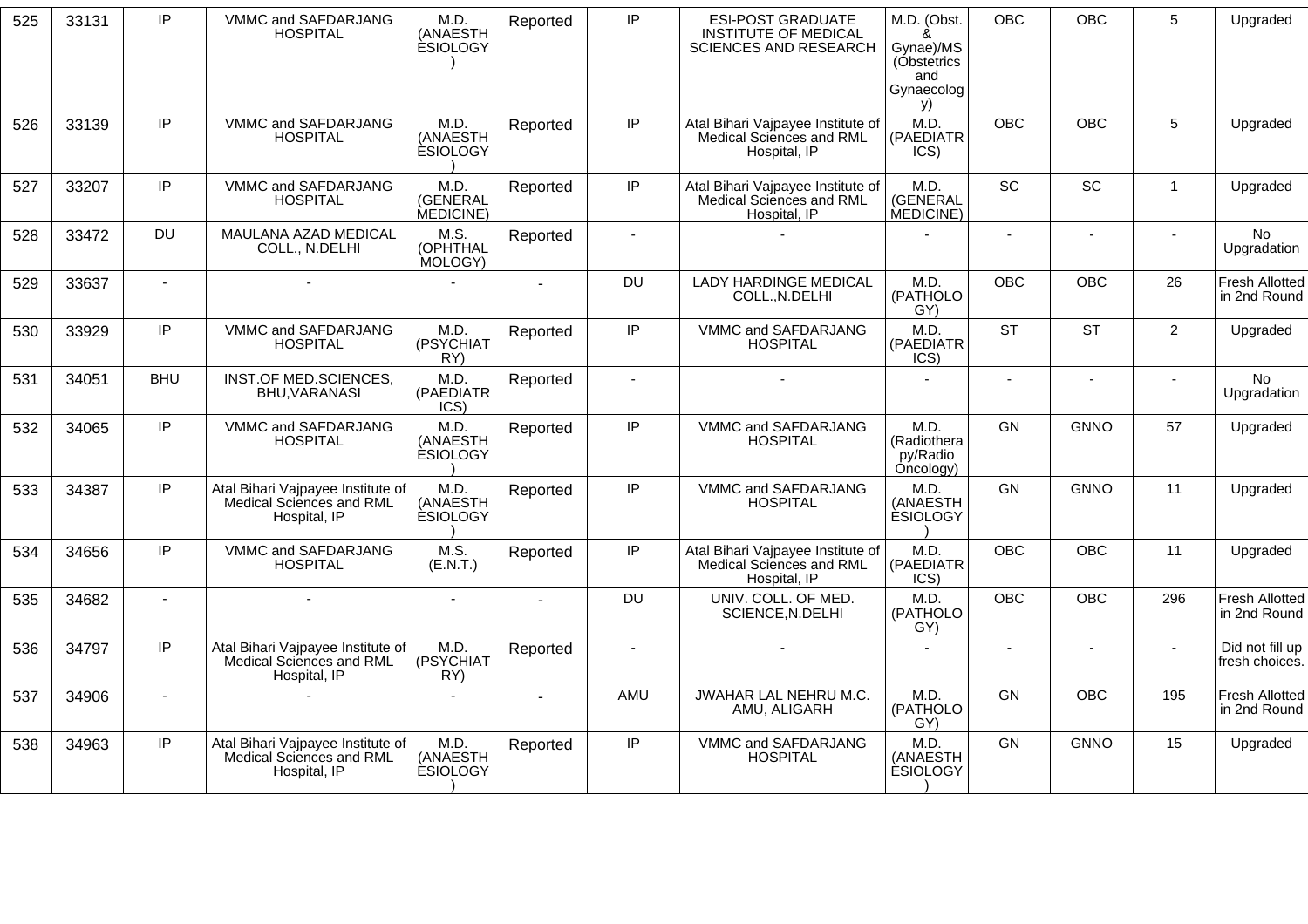| 539 | 35076 |            |                                                                                  |                                                                  |                     | <b>DU</b>      | LADY HARDINGE MEDICAL<br>COLL., N.DELHI                                       | M.D.<br>(PREVENTI<br>VE &<br><b>SOCIAL</b><br>MEDICINE) | GN                       | <b>GNNO</b>              | 5      | <b>Fresh Allotted</b><br>in 2nd Round |
|-----|-------|------------|----------------------------------------------------------------------------------|------------------------------------------------------------------|---------------------|----------------|-------------------------------------------------------------------------------|---------------------------------------------------------|--------------------------|--------------------------|--------|---------------------------------------|
|     |       |            |                                                                                  |                                                                  |                     |                |                                                                               | <b>COMMUNI</b><br><b>TY</b><br><b>MEDICINE</b>          |                          |                          |        |                                       |
| 540 | 35219 |            | $\blacksquare$                                                                   | $\sim$                                                           |                     | <b>DU</b>      | MAULANA AZAD MEDICAL<br>COLL., N.DELHI                                        | M.D.<br>(FORENSI<br>C<br>MEDICINE)                      | GN                       | <b>GNNO</b>              | 20     | <b>Fresh Allotted</b><br>in 2nd Round |
| 541 | 35293 | IP         | Atal Bihari Vajpayee Institute of<br>Medical Sciences and RML<br>Hospital, IP    | M.S.<br>(GENERAL<br><b>SURGERY</b> )                             | Seat<br>Surrendered | IP             | Atal Bihari Vajpayee Institute of<br>Medical Sciences and RML<br>Hospital, IP | M.D.<br>(PAEDIATR<br>ICS)                               | <b>OBC</b>               | OBC                      | 8      | <b>Fresh Allotted</b><br>in 2nd Round |
| 542 | 35458 |            |                                                                                  |                                                                  |                     | <b>DU</b>      | National Institute of Health and<br><b>Family Welfare</b>                     | M.D.<br>(COMMUNI<br><b>TY</b><br>HEALTH &<br>ADMN.)     | GN                       | <b>OBC</b>               | 38     | <b>Fresh Allotted</b><br>in 2nd Round |
| 543 | 35636 | <b>BHU</b> | <b>INST.OF MED.SCIENCES,</b><br>BHU, VARANASI                                    | M.D.<br>(ANAESTH<br><b>ESIOLOGY</b>                              | Reported            |                | $\blacksquare$                                                                |                                                         | $\blacksquare$           | $\blacksquare$           |        | Retained*                             |
| 544 | 35667 |            | ÷,                                                                               | $\blacksquare$                                                   | Reported            | <b>DU</b>      | <b>LADY HARDINGE MEDICAL</b><br>COLL., N.DELHI                                | M.S.<br>(GENERAL<br><b>SURGERY</b> )                    | <b>ST</b>                | <b>ST</b>                | 18     | Upgraded                              |
| 545 | 35770 | IP         | <b>ESI-POST GRADUATE</b><br><b>INSTITUTE OF MEDICAL</b><br>SCIENCES AND RESEARCH | M.S.<br>(ORTHOPA<br>EDICS)                                       | Reported            |                |                                                                               |                                                         | $\overline{\phantom{a}}$ | $\overline{\phantom{a}}$ |        | No<br>Upgradation                     |
| 546 | 35907 | AMU        | JWAHAR LAL NEHRU M.C.<br>AMU, ALIGARH                                            | <b>DIPLOMA</b><br>IN<br><b>OPHTHAL</b><br>MOLOGY/D<br><b>OMS</b> | Reported            |                |                                                                               | $\overline{\phantom{a}}$                                | ٠                        | $\overline{\phantom{a}}$ |        | No<br>Upgradation                     |
| 547 | 35948 | <b>DU</b>  | National Institute of Health and<br><b>Family Welfare</b>                        | M.D<br>(COMMUNI<br><b>TY</b><br>HEALTH &<br>ADMN.)               | Not<br>Reported     | $\sim$         | $\overline{\phantom{a}}$                                                      | ٠                                                       | $\blacksquare$           | $\blacksquare$           | ٠      | Not Allotted.                         |
| 548 | 35999 | IP         | VMMC and SAFDARJANG<br><b>HOSPITAL</b>                                           | M.D.<br>(PHYSICAL<br>MED.&<br><b>REHABILIT</b><br>ATION)         | Reported            | $\overline{a}$ | $\sim$                                                                        | $\sim$                                                  | $\blacksquare$           | $\blacksquare$           | $\sim$ | No<br>Upgradation                     |
| 549 | 36173 | AMU        | JWAHAR LAL NEHRU M.C.<br>AMU, ALIGARH                                            | <b>DIPLOMA</b><br>IN<br><b>OPHTHAL</b><br>MOLOGY/D<br>OMS        | Reported            |                |                                                                               |                                                         |                          |                          |        | No<br>Upgradation                     |
| 550 | 36332 |            | ÷                                                                                |                                                                  |                     | IP             | Atal Bihari Vajpayee Institute of<br>Medical Sciences and RML<br>Hospital, IP | M.D.<br>(ANAESTH<br><b>ESIOLOGY</b>                     | GN                       | <b>GNNO</b>              | 214    | <b>Fresh Allotted</b><br>in 2nd Round |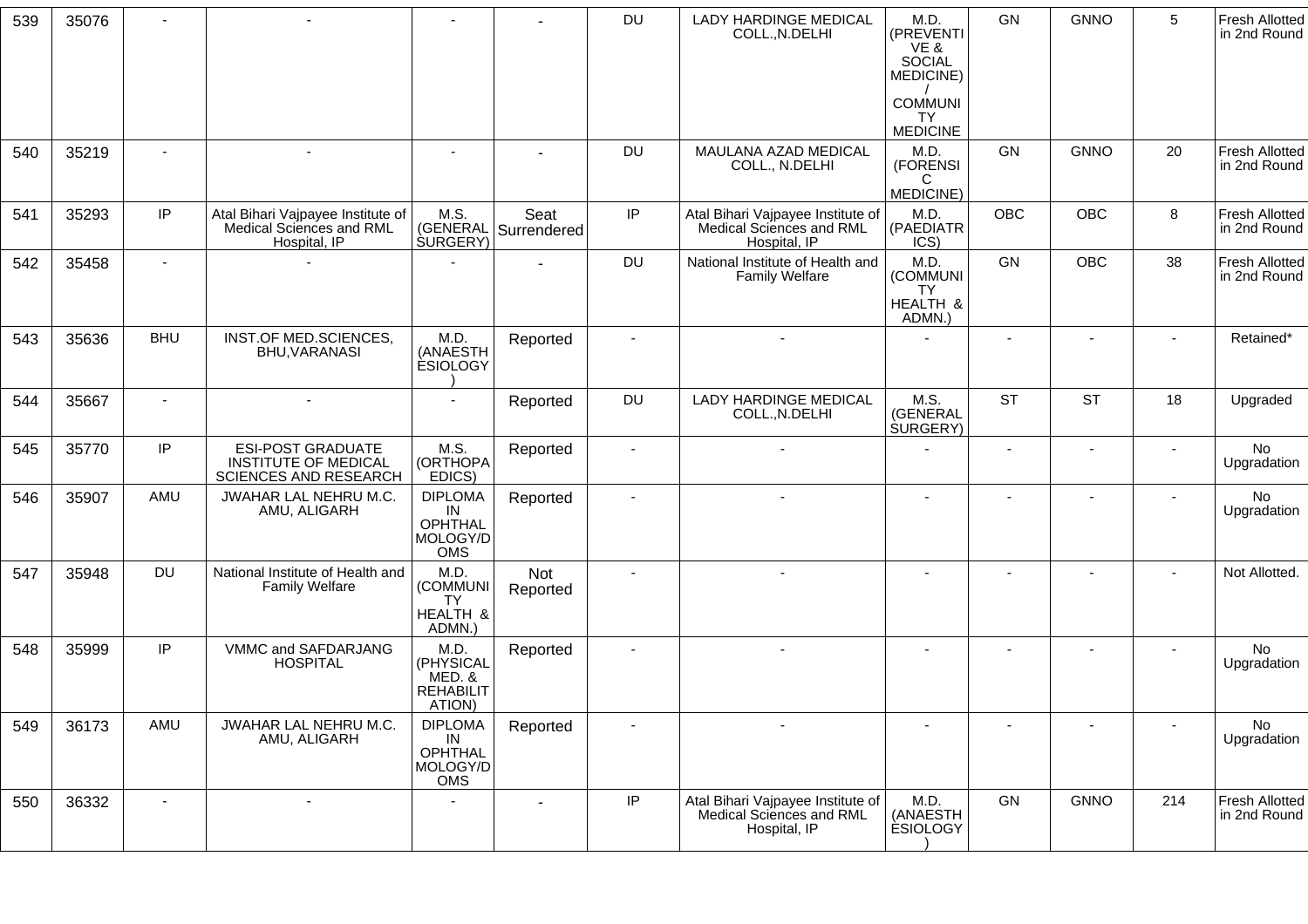| 551 | 36406 | <b>DU</b>  | MAULANA AZAD MEDICAL<br>COLL., N.DELHI                                        | M.D.<br>(MICROBIO<br>LOGY)                                                                          | Not<br>Reported | <b>DU</b>      | UNIV. COLL. OF MED.<br>SCIENCE, N.DELHI                                       | M.D.<br>(PREVENTI<br>VE &<br>SOCIAL<br>MEDICINE)                                | GN             | OBC                          | 37             | <b>Fresh Allotted</b><br>in 2nd Round |
|-----|-------|------------|-------------------------------------------------------------------------------|-----------------------------------------------------------------------------------------------------|-----------------|----------------|-------------------------------------------------------------------------------|---------------------------------------------------------------------------------|----------------|------------------------------|----------------|---------------------------------------|
|     |       |            |                                                                               |                                                                                                     |                 |                |                                                                               | <b>COMMUNI</b><br>TY.<br><b>MEDICINE</b>                                        |                |                              |                |                                       |
| 552 | 36717 | <b>BHU</b> | INST.OF MED.SCIENCES,<br>BHU, VARANASI                                        | M.D.<br>(GENERAL<br>MEDICINE)                                                                       | Reported        | $\blacksquare$ |                                                                               |                                                                                 | $\sim$         | $\blacksquare$               |                | Did not fill up<br>fresh choices.     |
| 553 | 37305 | IP         | Atal Bihari Vajpayee Institute of<br>Medical Sciences and RML<br>Hospital, IP | M.D.<br>(ANAESTH<br><b>ESIOLOGY</b>                                                                 | Not<br>Reported | $\blacksquare$ |                                                                               | $\blacksquare$                                                                  |                | $\overline{\phantom{a}}$     |                | Not Allotted.                         |
| 554 | 37490 | <b>DU</b>  | MAULANA AZAD MEDICAL<br>COLL., N.DELHI                                        | M.D.<br>(PREVENTI<br>VE &<br><b>SOCIAL</b><br>MEDICINE)<br><b>COMMUNI</b><br>TY.                    | Not<br>Reported | $\blacksquare$ |                                                                               |                                                                                 |                |                              |                | Not Allotted.                         |
| 555 | 37938 | IP         | VMMC and SAFDARJANG<br><b>HOSPITAL</b>                                        | <b>MEDICINE</b><br>M.D.<br>(ANAESTH<br><b>ESIOLOGY</b>                                              | Reported        | IP             | Atal Bihari Vajpayee Institute of<br>Medical Sciences and RML<br>Hospital, IP | M.D.<br>(PAEDIATR<br>ICS)                                                       | <b>OBC</b>     | OBC                          | 8              | Upgraded                              |
| 556 | 38212 | $\sim$     |                                                                               |                                                                                                     |                 | <b>DU</b>      | UNIV. COLL. OF MED.<br>SCIENCE, N.DELHI                                       | M.D.<br>(PREVENTI<br>VE &<br>SOCIAL<br>MEDICINE)<br><b>COMMUNI</b><br><b>TY</b> | <b>OBC</b>     | OBC                          | $\overline{2}$ | <b>Fresh Allotted</b><br>in 2nd Round |
| 557 | 38229 | DU         | National Institute of Health and<br><b>Family Welfare</b>                     | M.D.<br>(COMMUNI<br>TY.<br>HEALTH &<br>ADMN.)                                                       | Reported        |                |                                                                               | <b>MEDICINE</b>                                                                 |                |                              |                | Did not fill up<br>fresh choices.     |
| 558 | 38548 | IP         | Atal Bihari Vajpayee Institute of<br>Medical Sciences and RML<br>Hospital, IP | M.D.<br>(ANAESTH<br><b>ESIOLOGY</b>                                                                 | Reported        | IP             | VMMC and SAFDARJANG<br><b>HOSPITAL</b>                                        | M.D.<br>(ANAESTH<br><b>ESIOLOGY</b>                                             | GN             | <b>GNNO</b>                  | 5              | Upgraded                              |
| 559 | 38828 | <b>BHU</b> | INST.OF MED.SCIENCES,<br>BHU, VARANASI                                        | M.S.<br>(GENERAL<br>SURGERY)                                                                        | Reported        | <b>BHU</b>     | INST.OF MED.SCIENCES,<br>BHU, VARANASI                                        | M.S.<br>(ORTHOPA<br>EDICS)                                                      | SC             | $\operatorname{\textsf{SC}}$ | $\overline{1}$ | Upgraded                              |
| 560 | 38927 | AMU        | JWAHAR LAL NEHRU M.C.<br>AMU, ALIGARH                                         | M.D.<br>(PREVENTI<br>VE &<br>SOCIAL<br><b>MEDICINE)</b><br><b>COMMUNI</b><br>TY.<br><b>MEDICINE</b> | Reported        | $\blacksquare$ |                                                                               |                                                                                 | $\blacksquare$ | $\blacksquare$               |                | No<br>Upgradation                     |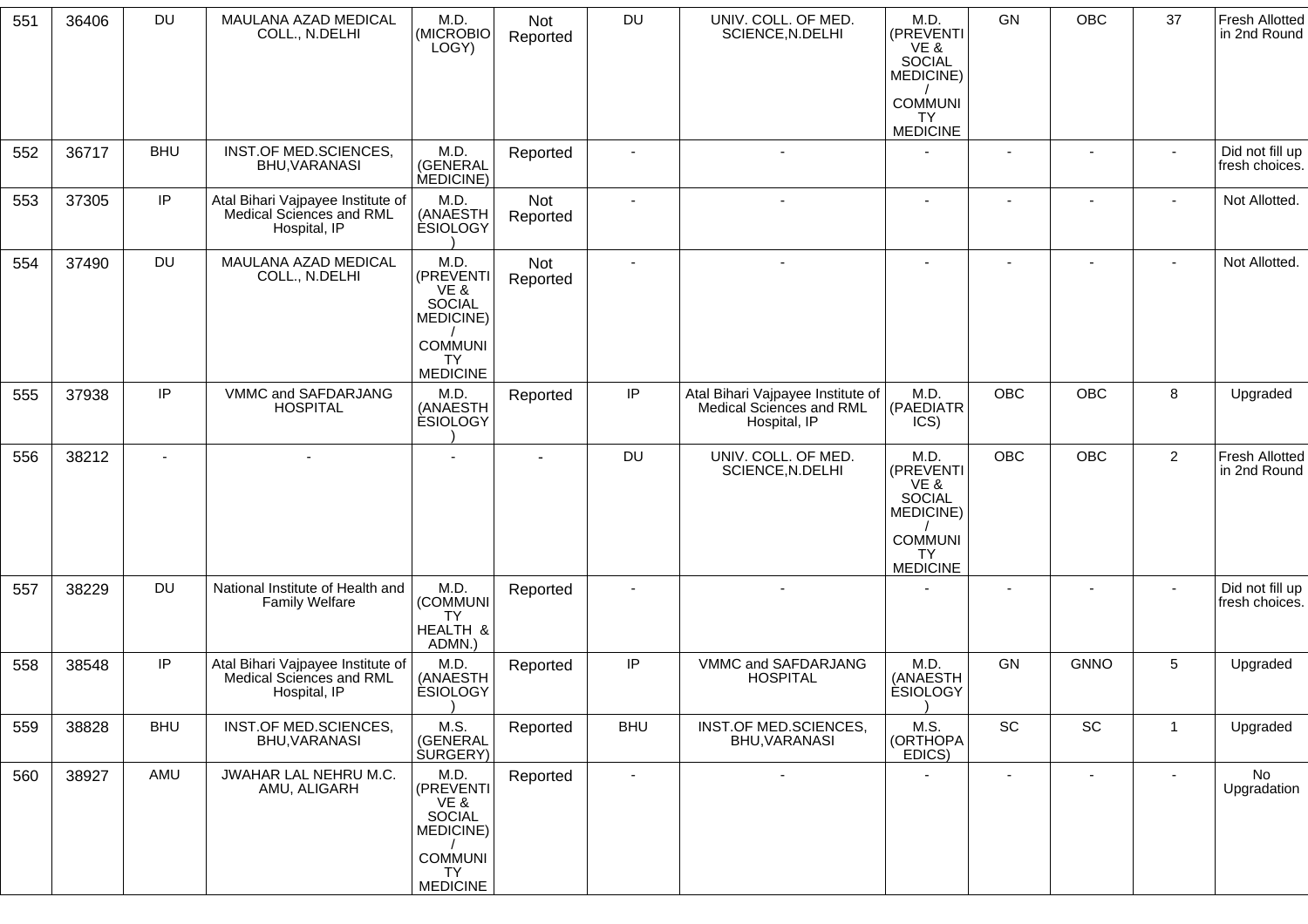| 561 | 39218 | <b>DU</b>  | UNIV. COLL. OF MED.<br>SCIENCE, N.DELHI                                       | M.D.<br>(PHARMAC<br>OLOGY)                          | Not<br>Reported |                |                                                                               |                                                   |                          |                          |                          | Not Allotted.                         |
|-----|-------|------------|-------------------------------------------------------------------------------|-----------------------------------------------------|-----------------|----------------|-------------------------------------------------------------------------------|---------------------------------------------------|--------------------------|--------------------------|--------------------------|---------------------------------------|
| 562 | 39225 | IP         | Atal Bihari Vajpayee Institute of<br>Medical Sciences and RML<br>Hospital, IP | M.D.<br>(ANAESTH<br><b>ESIOLOGY</b>                 | Not<br>Reported | $\sf IP$       | VMMC and SAFDARJANG<br><b>HOSPITAL</b>                                        | M.D.<br>(ANAESTH<br><b>ESIOLOGY</b>               | GN                       | <b>GNNO</b>              | $\mathbf{3}$             | <b>Fresh Allotted</b><br>in 2nd Round |
| 563 | 39632 | <b>DU</b>  | MAULANA AZAD MEDICAL<br>COLL., N.DELHI                                        | M.D.<br>(MICROBIO<br>LOGY)                          | Not<br>Reported |                | $\blacksquare$                                                                | $\blacksquare$                                    | $\overline{\phantom{a}}$ | $\blacksquare$           |                          | Not Allotted.                         |
| 564 | 39746 | IP         | VMMC and SAFDARJANG<br><b>HOSPITAL</b>                                        | M.D.<br>(PREVENTI<br>VE&<br>SOCIAL<br>MEDICINE)     | Not<br>Reported | $\sf IP$       | VMMC and SAFDARJANG<br><b>HOSPITAL</b>                                        | M.D.<br>(ANAESTH<br><b>ESIOLOGY</b>               | GN                       | <b>EWNO</b>              | 15                       | Fresh Allotted<br>in 2nd Round        |
|     |       |            |                                                                               | <b>COMMUNI</b><br><b>TY</b><br><b>MEDICINE</b>      |                 |                |                                                                               |                                                   |                          |                          |                          |                                       |
| 565 | 39927 | <b>BHU</b> | INST.OF MED.SCIENCES,<br>BHU, VARANASI                                        | M.D.<br>(GENERAL<br>MEDICINE)                       | Reported        |                | $\sim$                                                                        | $\sim$                                            |                          | $\blacksquare$           | $\sim$                   | Did not fill up<br>fresh choices.     |
| 566 | 39960 | IP         | VMMC and SAFDARJANG<br><b>HOSPITAL</b>                                        | M.D.<br>(PAEDIATR<br>ICS)                           | Reported        |                | $\sim$                                                                        |                                                   | ÷,                       | ÷                        | $\overline{\phantom{a}}$ | Did not fill up<br>fresh choices.     |
| 567 | 40066 | <b>BHU</b> | INST.OF MED.SCIENCES,<br>BHU, VARANASI                                        | M.D.<br>(ANAESTH<br><b>ESIOLOGY</b>                 | Reported        |                |                                                                               |                                                   |                          |                          |                          | No<br>Upgradation                     |
| 568 | 40415 | <b>DU</b>  | <b>LADY HARDINGE MEDICAL</b><br>COLL., N.DELHI                                | M.D.<br>(ANAESTH<br><b>ESIOLOGY</b>                 | Reported        |                | $\sim$                                                                        | $\blacksquare$                                    | $\overline{\phantom{a}}$ |                          | ٠                        | No<br>Upgradation                     |
| 569 | 40582 | <b>DU</b>  | National Institute of Health and<br><b>Family Welfare</b>                     | M.D.<br>(COMMUNI<br><b>TY</b><br>HEALTH &<br>ADMN.) | Reported        |                | $\overline{\phantom{a}}$                                                      | $\blacksquare$                                    | ٠                        | ۰                        | $\blacksquare$           | No<br>Upgradation                     |
| 570 | 40644 |            |                                                                               |                                                     |                 | $\sf IP$       | Atal Bihari Vajpayee Institute of<br>Medical Sciences and RML<br>Hospital, IP | M.D.<br>(ANAESTH<br><b>ESIOLOGY</b>               | GN                       | <b>GNNO</b>              | 19                       | <b>Fresh Allotted</b><br>in 2nd Round |
| 571 | 40838 |            |                                                                               |                                                     |                 | IP             | Atal Bihari Vajpayee Institute of<br>Medical Sciences and RML<br>Hospital, IP | M.S.<br>(GENERAL<br><b>SURGERY</b> )              | <b>OBC</b>               | <b>OBC</b>               | 14                       | <b>Fresh Allotted</b><br>in 2nd Round |
| 572 | 41763 | <b>DU</b>  | <b>LADY HARDINGE MEDICAL</b><br>COLL., N.DELHI                                | M.D.<br>(PREVENTI<br>VE &<br>SOCIAL<br>MEDICINE)    | Reported        | DU             | MAULANA AZAD MEDICAL<br>COLL., N.DELHI                                        | M.D.<br>(PREVENTI)<br>VE &<br>SOCIAL<br>MEDICINE) | SC                       | SC                       | 46                       | Upgraded                              |
|     |       |            |                                                                               | <b>COMMUNI</b><br><b>TY</b>                         |                 |                |                                                                               | <b>COMMUNI</b><br><b>TY</b>                       |                          |                          |                          |                                       |
| 573 | 42142 | IP         | VMMC and SAFDARJANG<br><b>HOSPITAL</b>                                        | <b>MEDICINE</b><br>M.D.<br>(GENERAL<br>MEDICINE)    | Reported        | $\blacksquare$ | $\blacksquare$                                                                | <b>MEDICINE</b>                                   | $\blacksquare$           | $\overline{\phantom{a}}$ | $\blacksquare$           | <b>No</b><br>Upgradation              |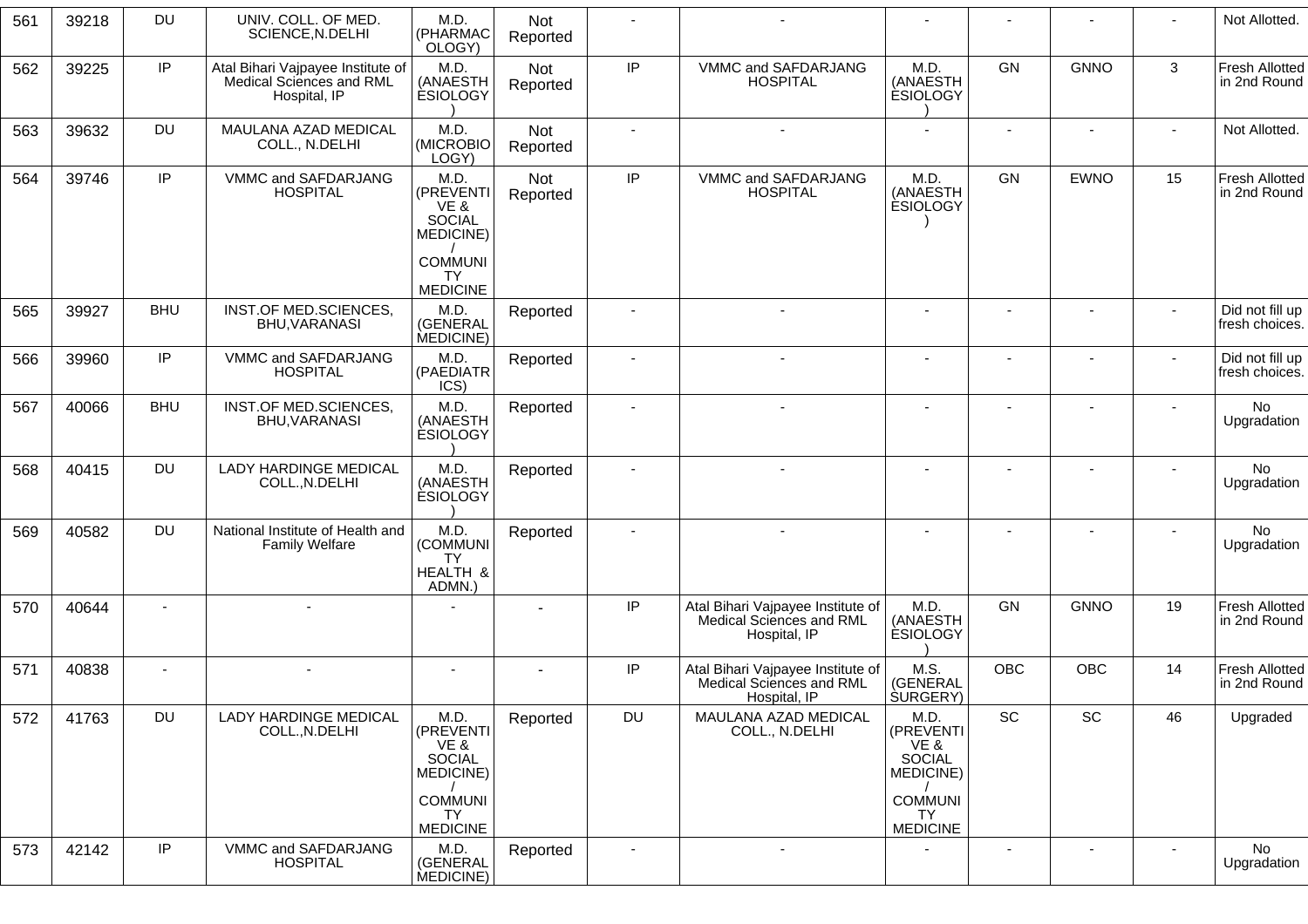| 574 | 42785 |                |                                                                                  |                                                                                                                         |                        | IP             | Atal Bihari Vajpayee Institute of<br>Medical Sciences and RML<br>Hospital, IP           | M.D.<br>(ANAESTH<br><b>ÉSIOLOGY</b>  | GN                       | <b>GNNO</b>    | 10             | <b>Fresh Allotted</b><br>in 2nd Round |
|-----|-------|----------------|----------------------------------------------------------------------------------|-------------------------------------------------------------------------------------------------------------------------|------------------------|----------------|-----------------------------------------------------------------------------------------|--------------------------------------|--------------------------|----------------|----------------|---------------------------------------|
| 575 | 42893 | IP             | Atal Bihari Vajpayee Institute of<br>Medical Sciences and RML<br>Hospital, IP    | M.S.<br>(GENERAL<br><b>SURGERY</b> )                                                                                    | Reported               | IP             | <b>ESI-POST GRADUATE</b><br><b>INSTITUTE OF MEDICAL</b><br>SCIENCES AND RESEARCH        | M.D.<br>(PAEDIATR<br>ICS)            | <b>OBC</b>               | <b>OBC</b>     | $\overline{7}$ | Upgraded                              |
| 576 | 42970 | AMU            | JWAHAR LAL NEHRU M.C.<br>AMU, ALIGARH                                            | M.D.<br>(MICROBIO<br>LOGY)                                                                                              | Not<br>Reported        |                |                                                                                         | $\blacksquare$                       | $\blacksquare$           | $\blacksquare$ |                | Not Allotted.                         |
| 577 | 43066 | IP             | <b>ESI-POST GRADUATE</b><br><b>INSTITUTE OF MEDICAL</b><br>SCIENCES AND RESEARCH | M.S.<br>(GENERAL<br><b>SURGERY</b> )                                                                                    | Reported               | IP             | Atal Bihari Vajpayee Institute of<br>Medical Sciences and RML<br>Hospital, IP           | M.S.<br>(GENERAL<br><b>SURGERY</b> ) | <b>OBC</b>               | <b>OBC</b>     | 9              | Upgraded                              |
| 578 | 43128 | IP             | Atal Bihari Vajpayee Institute of<br>Medical Sciences and RML<br>Hospital, IP    | M.D.<br>(ANAESTH<br><b>ESIOLOGY</b>                                                                                     | Not<br>Reported        | $\sf IP$       | <b>ESI-POST GRADUATE</b><br><b>INSTITUTE OF MEDICAL</b><br><b>SCIENCES AND RESEARCH</b> | M.S.<br>(GENERAL<br><b>SURGERY</b> ) | <b>OBC</b>               | <b>OBC</b>     | 15             | <b>Fresh Allotted</b><br>in 2nd Round |
| 579 | 43564 | IP             | Atal Bihari Vajpayee Institute of<br>Medical Sciences and RML<br>Hospital, IP    | M.D.<br>(PATHOLO<br>GY)                                                                                                 | <b>Not</b><br>Reported | $\sf IP$       | Atal Bihari Vajpayee Institute of<br>Medical Sciences and RML<br>Hospital, IP           | M.D.<br>(ANAESTH<br><b>ESIOLOGY</b>  | GN                       | <b>GNNO</b>    | 6              | <b>Fresh Allotted</b><br>in 2nd Round |
| 580 | 43625 |                | $\overline{a}$                                                                   |                                                                                                                         |                        | IP             | VMMC and SAFDARJANG<br><b>HOSPITAL</b>                                                  | M.S.<br>(OPHTHAL<br>MOLOGY)          | <b>OBC</b>               | <b>OBC</b>     | 13             | <b>Fresh Allotted</b><br>in 2nd Round |
| 581 | 43777 | <b>BHU</b>     | INST.OF MED.SCIENCES,<br>BHU, VARANASI                                           | M.D.<br>(Tuberculos<br>is &<br>Respiratory<br>diseases)/P<br>ulmonary<br>Medicine<br>/M.D.<br>(Respiratory<br>Medicine) | Reported               | <b>BHU</b>     | INST.OF MED.SCIENCES,<br>BHU, VARANASI                                                  | M.S.<br>(GENERAL<br><b>SURGERY</b> ) | SC                       | SC             | 8              | Upgraded                              |
| 582 | 44027 | <b>DU</b>      | <b>LADY HARDINGE MEDICAL</b><br>COLL., N.DELHI                                   | M.D.<br>(FORENSI<br>$\mathsf{C}$<br>MEDICINE)                                                                           | Not<br>Reported        |                |                                                                                         |                                      |                          |                |                | Not Allotted.                         |
| 583 | 44406 | <b>DU</b>      | UNIV. COLL. OF MED.<br>SCIENCE, N.DELHI                                          | M.D.<br>(PREVENTI<br>VE &<br><b>SOCIAL</b><br>MEDICINE)<br><b>COMMUNI</b><br>TΥ<br><b>MEDICINE</b>                      | Not<br>Reported        |                | $\sim$                                                                                  | $\overline{\phantom{a}}$             | $\blacksquare$           | ٠              | $\blacksquare$ | Not Allotted.                         |
| 584 | 45162 | IP             | VMMC and SAFDARJANG<br><b>HOSPITAL</b>                                           | M.D.<br>(ANAESTH<br><b>ESIOLOGY</b>                                                                                     | Not<br>Reported        |                |                                                                                         |                                      |                          |                |                | Not Allotted.                         |
| 585 | 45952 | IP             | Atal Bihari Vajpayee Institute of<br>Medical Sciences and RML<br>Hospital, IP    | M.S.<br>(OPHTHAL<br>MOLOGY)                                                                                             | Reported               | $\blacksquare$ | $\blacksquare$                                                                          | $\blacksquare$                       | $\overline{\phantom{a}}$ | $\blacksquare$ | $\sim$         | Did not fill up<br>fresh choices.     |
| 586 | 45955 | $\blacksquare$ |                                                                                  | $\overline{\phantom{a}}$                                                                                                | Reported               | DU             | MAULANA AZAD MEDICAL<br>COLL., N.DELHI                                                  | M.S.<br>(E.N.T.)                     | <b>ST</b>                | <b>ST</b>      | 11             | Upgraded                              |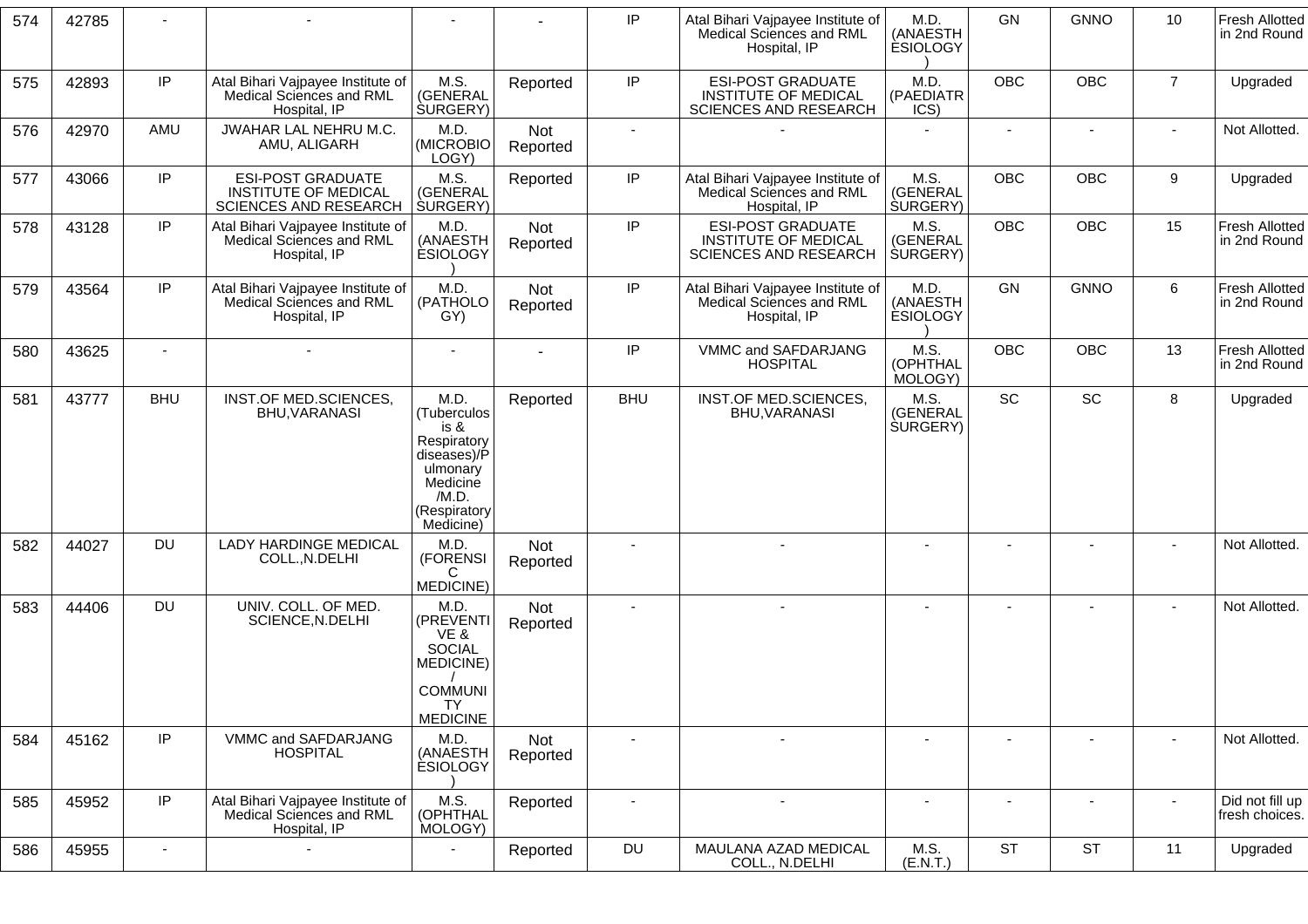| 587 | 46399 | <b>DU</b>      | G B Pant Institute of Post<br><b>Graduate Medical Education</b><br>and Research | M.D.<br>(MICROBIO<br>LOGY)                                                                  | Not<br>Reported | DU                       | MAULANA AZAD MEDICAL<br>COLL., N.DELHI                                        | M.D.<br>(PREVENTI<br>VE &<br><b>SOCIAL</b><br>MEDICINE)<br><b>COMMUNI</b><br><b>TY</b><br><b>MEDICINE</b> | SC                       | SC             | 17             | <b>Fresh Allotted</b><br>in 2nd Round |
|-----|-------|----------------|---------------------------------------------------------------------------------|---------------------------------------------------------------------------------------------|-----------------|--------------------------|-------------------------------------------------------------------------------|-----------------------------------------------------------------------------------------------------------|--------------------------|----------------|----------------|---------------------------------------|
| 588 | 46538 | IP             | VMMC and SAFDARJANG<br><b>HOSPITAL</b>                                          | M.D.<br>(ANAESTH<br><b>ESIOLOGY</b>                                                         | Reported        | IP                       | VMMC and SAFDARJANG<br><b>HOSPITAL</b>                                        | M.S.<br>(E.N.T.)                                                                                          | OBC                      | OBC            | 20             | Upgraded                              |
| 589 | 46690 | <b>DU</b>      | UNIV. COLL. OF MED.<br>SCIENCE, N.DELHI                                         | M.D.<br>(ANAESTH<br><b>ESIOLOGY</b>                                                         | Reported        |                          |                                                                               |                                                                                                           |                          |                |                | Did not fill up<br>fresh choices.     |
| 590 | 46976 | <b>DU</b>      | <b>LADY HARDINGE MEDICAL</b><br>COLL., N.DELHI                                  | M.D.<br>(PREVENTI<br>VE &<br>SOCIAL<br>MEDICINE)<br><b>COMMUNI</b><br>TY<br><b>MEDICINE</b> | Not<br>Reported | $\overline{a}$           |                                                                               |                                                                                                           | $\overline{\phantom{a}}$ | $\blacksquare$ | $\sim$         | <b>Fresh Allotted</b><br>in 2nd Round |
| 591 | 47093 | IP             | Atal Bihari Vajpayee Institute of<br>Medical Sciences and RML<br>Hospital, IP   | M.D.<br>(PATHOLO<br>GY)                                                                     | Reported        |                          |                                                                               |                                                                                                           |                          |                |                | No<br>Upgradation                     |
| 592 | 47492 | IP             | VMMC and SAFDARJANG<br><b>HOSPITAL</b>                                          | M.D.<br>(PATHOLO<br>GY)                                                                     | Reported        |                          |                                                                               |                                                                                                           |                          | $\blacksquare$ |                | No<br>Upgradation                     |
| 593 | 47632 | IP             | VMMC and SAFDARJANG<br><b>HOSPITAL</b>                                          | M.D.<br>(ANAESTH<br><b>ESIOLOGY</b>                                                         | Reported        | $\blacksquare$           |                                                                               |                                                                                                           |                          |                |                | <b>No</b><br>Upgradation              |
| 594 | 47653 | $\blacksquare$ |                                                                                 |                                                                                             |                 | IP                       | Atal Bihari Vajpayee Institute of<br>Medical Sciences and RML<br>Hospital, IP | M.D.<br>(ANAESTH<br><b>ESIOLOGY</b>                                                                       | GN                       | <b>GNNO</b>    | 413            | <b>Fresh Allotted</b><br>in 2nd Round |
| 595 | 47752 | IP             | VMMC and SAFDARJANG<br><b>HOSPITAL</b>                                          | M.D.<br>(PHARMAC<br>OLOGY)                                                                  | Not<br>Reported | $\sf IP$                 | Atal Bihari Vajpayee Institute of<br>Medical Sciences and RML<br>Hospital, IP | M.D.<br>(ANAESTH<br><b>ESIOLOGY</b>                                                                       | GN                       | <b>EWNO</b>    | $\overline{2}$ | Fresh Allotted<br>in 2nd Round        |
| 596 | 47853 | IP             | VMMC and SAFDARJANG<br><b>HOSPITAL</b>                                          | M.D.<br>(ANAESTH<br><b>ESIOLOGY</b>                                                         | Reported        | $\blacksquare$           |                                                                               |                                                                                                           |                          | $\overline{a}$ |                | No<br>Upgradation                     |
| 597 | 48183 | IP             | VMMC and SAFDARJANG<br><b>HOSPITAL</b>                                          | M.D. (Obst.<br>&<br>Gynae)/MS<br>(Obstetrics<br>and<br>Gynaecolog<br>V)                     | Reported        | $\overline{\phantom{a}}$ |                                                                               |                                                                                                           |                          |                |                | Did not fill up<br>fresh choices.     |
| 598 | 48328 | <b>BHU</b>     | INST.OF MED.SCIENCES,<br>BHU, VARANASI                                          | M.D.<br><b>GERIATRIC</b><br>S                                                               | Reported        |                          | $\blacksquare$                                                                | $\blacksquare$                                                                                            |                          | $\blacksquare$ |                | No<br>Upgradation                     |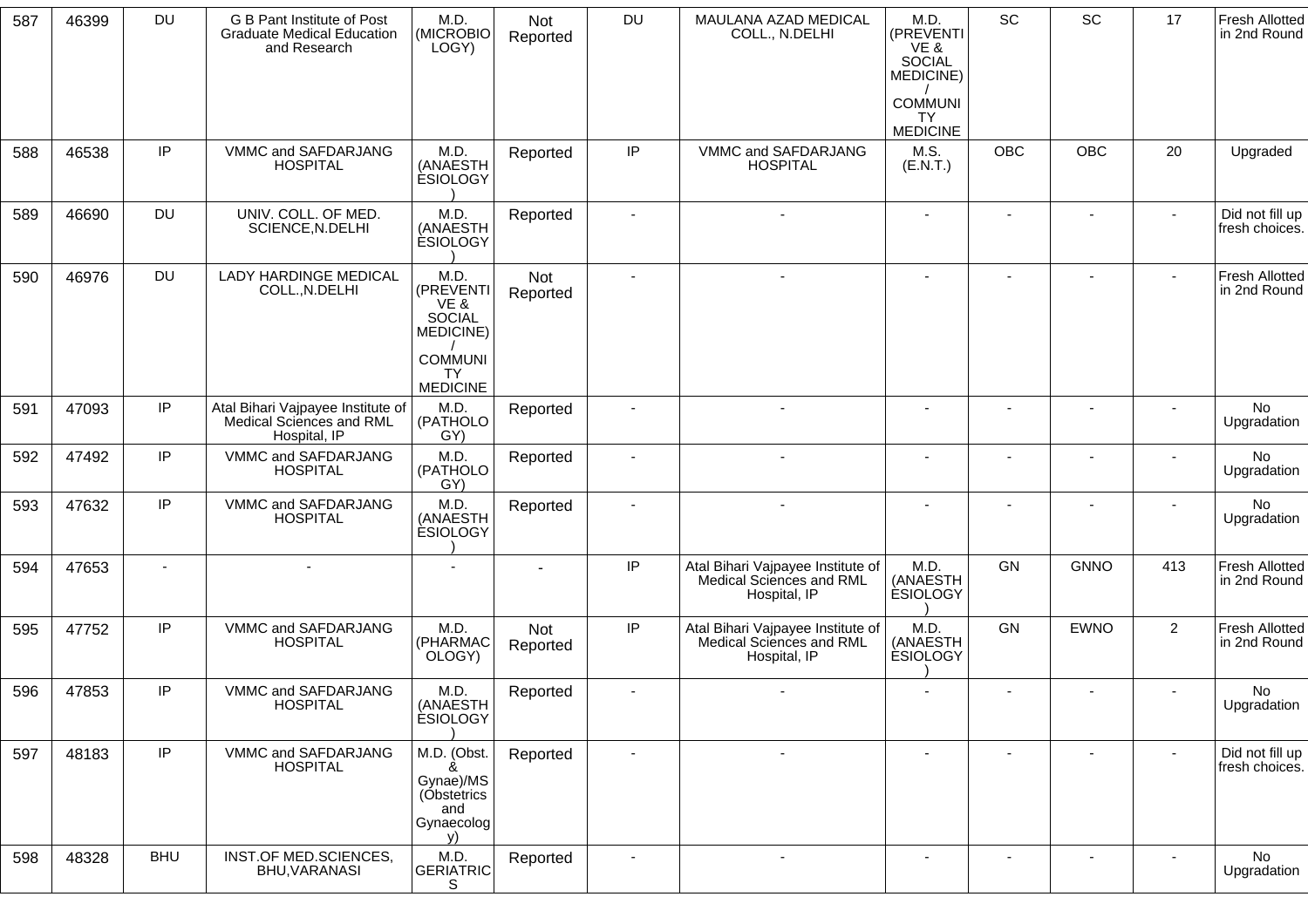| 599 | 48421 | <b>DU</b>                | UNIV. COLL. OF MED.<br>SCIENCE, N.DELHI                   | M.D.<br>(PREVENTI<br>VE &<br><b>SOCIAL</b><br>MEDICINE) | Not<br>Reported |                          |                                                |                                                                    |                          |                          |                | Not Allotted.                         |
|-----|-------|--------------------------|-----------------------------------------------------------|---------------------------------------------------------|-----------------|--------------------------|------------------------------------------------|--------------------------------------------------------------------|--------------------------|--------------------------|----------------|---------------------------------------|
|     |       |                          |                                                           | <b>COMMUNI</b><br>TY<br><b>MEDICINE</b>                 |                 |                          |                                                |                                                                    |                          |                          |                |                                       |
| 600 | 49117 | <b>DU</b>                | UNIV. COLL. OF MED.<br>SCIENCE, N.DELHI                   | M.D.<br>(PHARMAC<br>OLOGY)                              | Not<br>Reported | <b>DU</b>                | <b>LADY HARDINGE MEDICAL</b><br>COLL., N.DELHI | M.D.<br>(FORENSI<br>C<br>MEDICINE)                                 | GN                       | OBC                      | $\overline{4}$ | <b>Fresh Allotted</b><br>in 2nd Round |
| 601 | 49396 | DU                       | MAULANA AZAD MEDICAL<br>COLL., N.DELHI                    | M.D.<br>(MICROBIO<br>LOGY)                              | Not<br>Reported |                          |                                                |                                                                    |                          |                          |                | Did not fill up<br>fresh choices.     |
| 602 | 49549 | <b>DU</b>                | National Institute of Health and<br><b>Family Welfare</b> | M.D.<br>(COMMUNI<br>TY<br>HEALTH &<br>ADMN.)            | Reported        | $\overline{\phantom{a}}$ |                                                | $\blacksquare$                                                     | $\blacksquare$           | ٠                        |                | No<br>Upgradation                     |
| 603 | 49689 | AMU                      | JWAHAR LAL NEHRU M.C.<br>AMU, ALIGARH                     | M.D.<br>(PHARMAC<br>OLOGY)                              | Not<br>Reported | AMU                      | JWAHAR LAL NEHRU M.C.<br>AMU, ALIGARH          | M.D.<br>(PHARMAC<br>OLOGY)                                         | GN                       | <b>GNNO</b>              | 12             | <b>Fresh Allotted</b><br>in 2nd Round |
| 604 | 49833 | IP                       | VMMC and SAFDARJANG<br><b>HOSPITAL</b>                    | M.D.<br>(MICROBIO<br>LOGY)                              | Not<br>Reported | $\sim$                   | $\blacksquare$                                 |                                                                    | $\overline{\phantom{a}}$ | $\blacksquare$           | $\sim$         | Did not fill up<br>fresh choices.     |
| 605 | 50050 | $\sim$                   | $\blacksquare$                                            |                                                         |                 | <b>DU</b>                | UNIV. COLL. OF MED.<br>SCIENCE, N.DELHI        | M.D.<br>(PATHOLO<br>GY)                                            | SC                       | SC                       | 67             | <b>Fresh Allotted</b><br>in 2nd Round |
| 606 | 50078 | AMU                      | JWAHAR LAL NEHRU M.C.<br>AMU, ALIGARH                     | M.D.<br>(MICROBIO<br>LOGY)                              | Reported        | AMU                      | JWAHAR LAL NEHRU M.C.<br>AMU, ALIGARH          | <b>DIPLOMA</b><br>IN<br><b>OPHTHAL</b><br>MOLOGY/D<br><b>OMS</b>   | GN                       | <b>GNNO</b>              | 6              | Upgraded                              |
| 607 | 50832 | <b>DU</b>                | National Institute of Health and<br><b>Family Welfare</b> | M.D.<br>(COMMUNI<br><b>TY</b><br>HEALTH &<br>ADMN.)     | Not<br>Reported | <b>DU</b>                | UNIV. COLL. OF MED.<br>SCIENCE, N.DELHI        | M.D.<br>(PATHOLO<br>GY)                                            | <b>OBC</b>               | OBC                      | 11             | <b>Fresh Allotted</b><br>in 2nd Round |
| 608 | 50861 | IP                       | VMMC and SAFDARJANG<br><b>HOSPITAL</b>                    | M.D.<br>(PATHOLO<br>GY)                                 | Not<br>Reported |                          |                                                | $\blacksquare$                                                     | $\overline{\phantom{a}}$ | $\overline{a}$           |                | Not Allotted.                         |
| 609 | 51027 | <b>DU</b>                | MAULANA AZAD MEDICAL<br>COLL., N.DELHI                    | M.S.<br>(GENERAL<br><b>SURGERY</b> )                    | Reported        |                          | $\sim$                                         | $\blacksquare$                                                     | $\overline{\phantom{a}}$ | $\blacksquare$           |                | No<br>Upgradation                     |
| 610 | 51243 | $\overline{\phantom{a}}$ | $\blacksquare$                                            |                                                         |                 | <b>DU</b>                | <b>LADY HARDINGE MEDICAL</b><br>COLL., N.DELHI | M.D.<br>(PREVENTI<br>VE &<br>SOCIAL<br>MEDICINE)<br><b>COMMUNI</b> | OBC                      | OBC                      | 262            | <b>Fresh Allotted</b><br>in 2nd Round |
|     |       |                          |                                                           |                                                         |                 |                          |                                                | <b>TY</b><br><b>MEDICINE</b>                                       |                          |                          |                |                                       |
| 611 | 51422 | IP                       | VMMC and SAFDARJANG<br><b>HOSPITAL</b>                    | M.D.<br>(ANAESTH<br><b>ESIOLOGY</b>                     | Reported        |                          | $\overline{\phantom{a}}$                       |                                                                    | $\overline{\phantom{a}}$ | $\overline{\phantom{a}}$ | $\sim$         | No<br>Upgradation                     |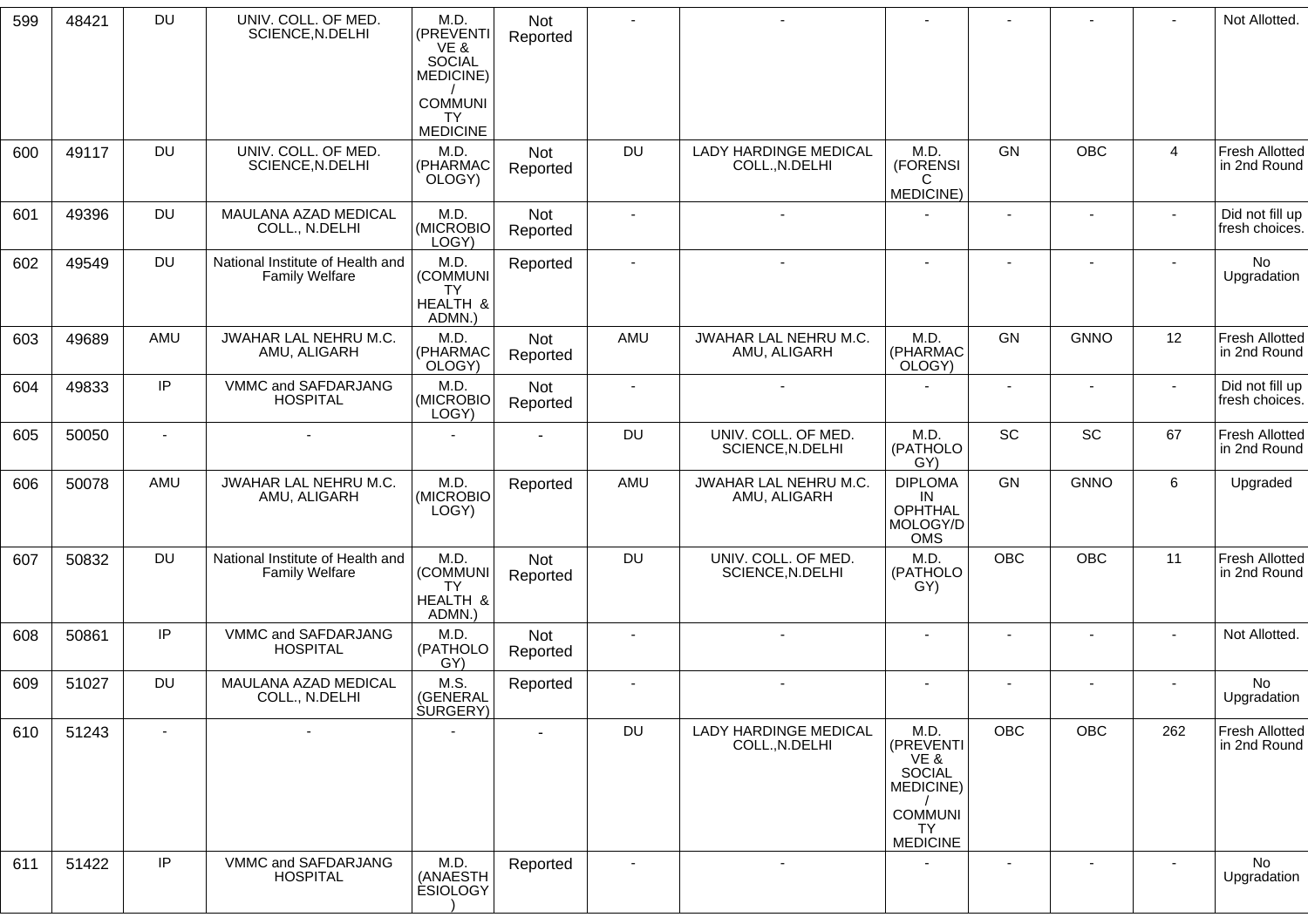| 612 | 51641 | <b>DU</b>                | MAULANA AZAD MEDICAL<br>COLL., N.DELHI                                        | M.D.<br>(FORENSI<br>C<br>MEDICINE)                                                     | Reported                      |                |                                                                               |                                                           |                |                          |                | <b>No</b><br>Upgradation              |
|-----|-------|--------------------------|-------------------------------------------------------------------------------|----------------------------------------------------------------------------------------|-------------------------------|----------------|-------------------------------------------------------------------------------|-----------------------------------------------------------|----------------|--------------------------|----------------|---------------------------------------|
| 613 | 51816 | IP                       | VMMC and SAFDARJANG<br><b>HOSPITAL</b>                                        | M.D.<br>(ANAESTH<br><b>ESIOLOGY</b>                                                    | Not<br>Reported               | $\sf IP$       | VMMC and SAFDARJANG<br><b>HOSPITAL</b>                                        | M.D.<br>(ANAESTH<br><b>ESIOLOGY</b>                       | <b>OBC</b>     | <b>OBC</b>               | 74             | <b>Fresh Allotted</b><br>in 2nd Round |
| 614 | 52290 | $\overline{a}$           | $\sim$                                                                        |                                                                                        |                               | IP             | Atal Bihari Vajpayee Institute of<br>Medical Sciences and RML<br>Hospital, IP | M.D.<br>(ANAESTH<br><b>ESIOLOGY</b>                       | GN             | <b>GNNO</b>              | 24             | Fresh Allotted<br>in 2nd Round        |
| 615 | 52427 |                          |                                                                               |                                                                                        |                               | $\sf IP$       | Atal Bihari Vajpayee Institute of<br>Medical Sciences and RML<br>Hospital, IP | M.D.<br>(ANAESTH<br><b>ÉSIOLOGY</b>                       | GN             | <b>EWNO</b>              | 16             | <b>Fresh Allotted</b><br>in 2nd Round |
| 616 | 52569 | $\overline{\phantom{a}}$ | $\overline{\phantom{a}}$                                                      |                                                                                        |                               | DU             | MAULANA AZAD MEDICAL<br>COLL., N.DELHI                                        | M.D.<br>(PHYSIOLO<br>GY)                                  | GN             | <b>GNNO</b>              | 53             | <b>Fresh Allotted</b><br>in 2nd Round |
| 617 | 52702 | IP                       | Atal Bihari Vajpayee Institute of<br>Medical Sciences and RML<br>Hospital, IP | M.D.<br>(MICROBIO<br>LOGY)                                                             | Not<br>Reported               |                |                                                                               |                                                           |                |                          |                | Not Allotted.                         |
| 618 | 52859 | $\blacksquare$           |                                                                               |                                                                                        | $\blacksquare$                | IP             | Atal Bihari Vajpayee Institute of<br>Medical Sciences and RML<br>Hospital, IP | M.D.<br>(PHYSICAL<br>MED. &<br><b>REHABILIT</b><br>ATION) | <b>GN</b>      | <b>GNNO</b>              | 9              | <b>Fresh Allotted</b><br>in 2nd Round |
| 619 | 52993 | AMU                      | JWAHAR LAL NEHRU M.C.<br>AMU, ALIGARH                                         | M.D.<br>(PREVENTI<br>VE &<br><b>SOCIAL</b><br>MEDICINE)<br><b>COMMUNI</b><br><b>TY</b> | Reported                      | $\blacksquare$ | $\blacksquare$                                                                |                                                           | $\blacksquare$ | $\overline{\phantom{a}}$ | $\blacksquare$ | No<br>Upgradation                     |
| 620 | 53037 | AMU                      | JWAHAR LAL NEHRU M.C.<br>AMU, ALIGARH                                         | <b>MEDICINE</b><br>M.D.<br>OLOGY)                                                      | Seat<br>(PHARMAC Surrendered) | $\sim$         |                                                                               | $\blacksquare$                                            |                | $\blacksquare$           | $\blacksquare$ | Not Allotted.                         |
| 621 | 53479 | <b>DU</b>                | UNIV. COLL. OF MED.<br>SCIENCE, N.DELHI                                       | M.D.<br>(MICROBIO<br>LOGY)                                                             | Not<br>Reported               |                |                                                                               |                                                           |                |                          |                | Not Allotted.                         |
| 622 | 53570 | IP                       | VMMC and SAFDARJANG<br><b>HOSPITAL</b>                                        | M.D.<br>(ANAESTH<br><b>ESIOLOGY</b>                                                    | Not<br>Reported               |                |                                                                               |                                                           |                |                          |                | Not Allotted.                         |
| 623 | 53812 | <b>DU</b>                | LADY HARDINGE MEDICAL<br>COLL., N.DELHI                                       | M.D.<br>(MICROBIO<br>LOGY)                                                             | Not<br>Reported               | $\blacksquare$ |                                                                               | $\overline{\phantom{a}}$                                  | ٠              | $\overline{\phantom{a}}$ | $\blacksquare$ | Not Allotted.                         |
| 624 | 53933 | IP                       | Atal Bihari Vajpayee Institute of<br>Medical Sciences and RML<br>Hospital, IP | M.D.<br>(PHYSICAL<br>MED. &<br><b>REHABILIT</b><br>ATION)                              | Not<br>Reported               | $\sim$         | $\blacksquare$                                                                | $\blacksquare$                                            | $\blacksquare$ | $\blacksquare$           | $\blacksquare$ | Not Allotted.                         |
| 625 | 54035 | IP                       | Atal Bihari Vajpayee Institute of<br>Medical Sciences and RML<br>Hospital, IP | M.D.<br>(ANAESTH<br><b>ESIOLOGY</b>                                                    | Reported                      | $\sf IP$       | VMMC and SAFDARJANG<br><b>HOSPITAL</b>                                        | M.D.<br>(ANAESTH<br><b>ESIOLOGY</b>                       | <b>OBC</b>     | <b>OBC</b>               | 6              | Upgraded                              |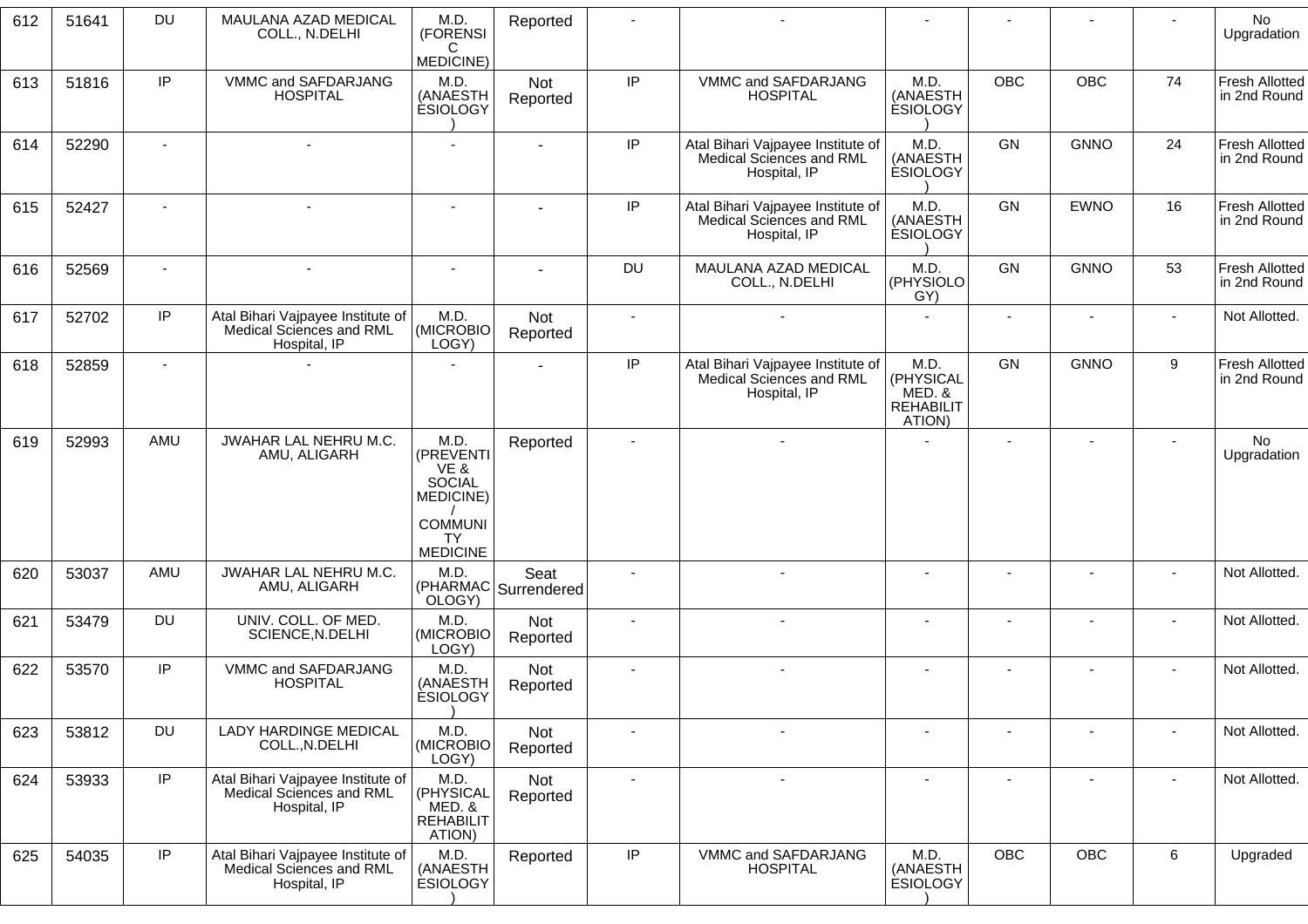| 626 | 54205 | IP         | <b>ESI-POST GRADUATE</b><br><b>INSTITUTE OF MEDICAL</b><br><b>SCIENCES AND RESEARCH</b> | M.D.<br>(ANAESTH<br><b>ESIOLOGY</b>                                     | Not<br>Reported |                |                                         |                                                                                        |                          |                          |                          | Not Allotted.                         |
|-----|-------|------------|-----------------------------------------------------------------------------------------|-------------------------------------------------------------------------|-----------------|----------------|-----------------------------------------|----------------------------------------------------------------------------------------|--------------------------|--------------------------|--------------------------|---------------------------------------|
| 627 | 54421 | IP         | <b>ESI-POST GRADUATE</b><br><b>INSTITUTE OF MEDICAL</b><br>SCIENCES AND RESEARCH        | M.D.<br>(GENERAL<br>MEDICINE)                                           | Not<br>Reported | IP             | VMMC and SAFDARJANG<br><b>HOSPITAL</b>  | M.D.<br>(PSYCHIAT<br>RY)                                                               | SC                       | SC                       | 17                       | <b>Fresh Allotted</b><br>in 2nd Round |
| 628 | 54991 | AMU        | JWAHAR LAL NEHRU M.C.<br>AMU, ALIGARH                                                   | M.D.<br>(PREVENTI<br>VE &<br>SOCIAL<br>MEDICINE)                        | Reported        | $\blacksquare$ |                                         |                                                                                        | $\blacksquare$           | $\blacksquare$           | $\sim$                   | Did not fill up<br>fresh choices.     |
|     |       |            |                                                                                         | <b>COMMUNI</b><br><b>TY</b><br><b>MEDICINE</b>                          |                 |                |                                         |                                                                                        |                          |                          |                          |                                       |
| 629 | 55241 | IP         | VMMC and SAFDARJANG<br><b>HOSPITAL</b>                                                  | M.D. Sports<br>Medicine                                                 | Reported        | IP             | VMMC and SAFDARJANG<br><b>HOSPITAL</b>  | M.D.<br>(ANAESTH<br><b>ESIOLOGY</b>                                                    | <b>OBC</b>               | OBC                      | 22                       | Upgraded                              |
| 630 | 55252 | DU         | UNIV. COLL. OF MED.<br>SCIENCE, N.DELHI                                                 | M.D.<br>(FORENSI<br>C<br>MEDICINE)                                      | Reported        |                |                                         |                                                                                        |                          |                          |                          | Did not fill up<br>fresh choices.     |
| 631 | 55436 | IP         | VMMC and SAFDARJANG<br><b>HOSPITAL</b>                                                  | M.S.<br>(GENERAL<br><b>SURGERY</b> )                                    | Reported        | $\blacksquare$ |                                         |                                                                                        |                          |                          | $\overline{\phantom{a}}$ | Did not fill up<br>fresh choices.     |
| 632 | 55690 | DU         | G B Pant Institute of Post<br><b>Graduate Medical Education</b><br>and Research         | M.D.<br>(PATHOLO<br>GY)                                                 | Not<br>Reported |                |                                         |                                                                                        |                          |                          |                          | <b>Fresh Allotted</b><br>in 2nd Round |
| 633 | 55720 | AMU        | JWAHAR LAL NEHRU M.C.<br>AMU, ALIGARH                                                   | M.D.<br>(PREVENTI<br>VE &<br>SOCIAL<br>MEDICINE)                        | Not<br>Reported | $\blacksquare$ |                                         |                                                                                        |                          |                          |                          | Not Allotted.                         |
|     |       |            |                                                                                         | <b>COMMUNI</b><br>TY.<br><b>MEDICINE</b>                                |                 |                |                                         |                                                                                        |                          |                          |                          |                                       |
| 634 | 55735 | <b>BHU</b> | INST.OF MED.SCIENCES,<br>BHU, VARANASI                                                  | M.D. (Obst.<br>ጼ<br>Gynae)/MS<br>(Obstetrics<br>and<br>Gynaecolog<br>V) | Reported        | $\blacksquare$ |                                         |                                                                                        | $\overline{\phantom{a}}$ |                          |                          | Retained*                             |
| 635 | 55763 | DU         | LADY HARDINGE MEDICAL<br>COLL., N.DELHI                                                 | M.D.<br>(PATHOLO<br>GY)                                                 | Reported        | $\blacksquare$ |                                         | $\overline{\phantom{a}}$                                                               |                          | $\overline{\phantom{a}}$ | $\overline{\phantom{a}}$ | No<br>Upgradation                     |
| 636 | 55820 | $\sim$     | $\blacksquare$                                                                          | $\sim$                                                                  | $\sim$          | <b>DU</b>      | LADY HARDINGE MEDICAL<br>COLL., N.DELHI | M.D.<br>(PREVENTI<br>VE &<br><b>SOCIAL</b><br>MEDICINE)<br><b>COMMUNI</b><br><b>TY</b> | SC                       | SC                       | 519                      | <b>Fresh Allotted</b><br>in 2nd Round |
|     |       |            |                                                                                         |                                                                         |                 |                |                                         | <b>MEDICINE</b>                                                                        |                          |                          |                          |                                       |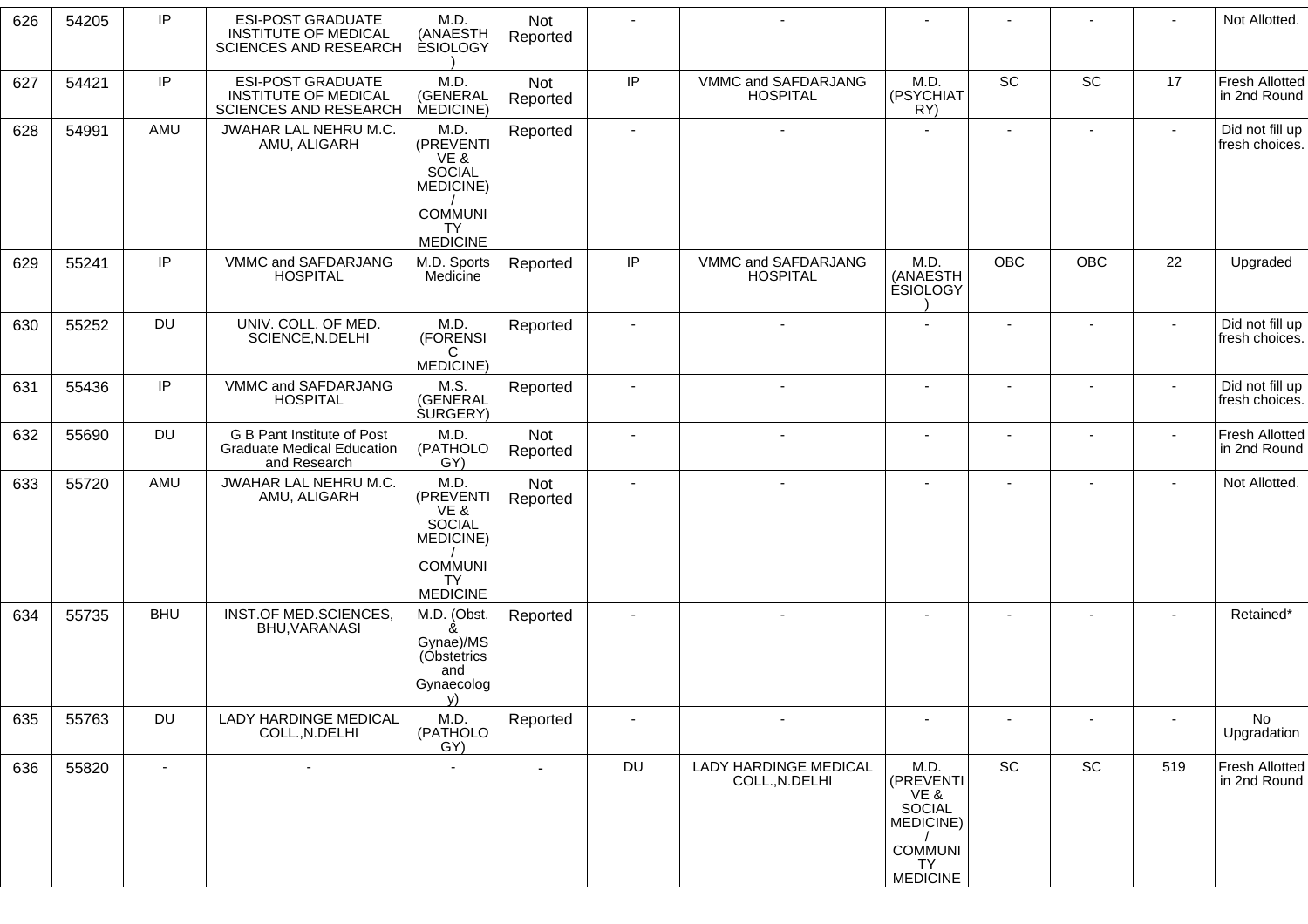| 637 | 56493 | <b>DU</b>                | UNIV. COLL. OF MED.<br>SCIENCE, N.DELHI                                       | M.D.<br>(FORENSI<br>C                                                                  | Reported               |                          |                                                                               |                                     |                          |                          |                              | Did not fill up<br>fresh choices.     |
|-----|-------|--------------------------|-------------------------------------------------------------------------------|----------------------------------------------------------------------------------------|------------------------|--------------------------|-------------------------------------------------------------------------------|-------------------------------------|--------------------------|--------------------------|------------------------------|---------------------------------------|
|     |       |                          |                                                                               | MEDICINE)                                                                              |                        |                          |                                                                               |                                     |                          |                          |                              |                                       |
| 638 | 56873 | $\overline{\phantom{a}}$ |                                                                               |                                                                                        |                        | DU                       | UNIV. COLL. OF MED.<br>SCIENCE, N.DELHI                                       | M.D.<br>(PHYSIOLO<br>GY)            | GN                       | <b>GNNO</b>              | 15                           | <b>Fresh Allotted</b><br>in 2nd Round |
| 639 | 56980 | <b>DU</b>                | LADY HARDINGE MEDICAL<br>COLL., N.DELHI                                       | M.D.<br>(MICROBIO<br>LOGY)                                                             | <b>Not</b><br>Reported | $\sim$                   | $\sim$                                                                        |                                     | $\blacksquare$           | $\overline{\phantom{a}}$ | $\blacksquare$               | Did not fill up<br>fresh choices.     |
| 640 | 57124 | IP                       | Atal Bihari Vajpayee Institute of<br>Medical Sciences and RML<br>Hospital, IP | M.D.<br>(PHYSICAL<br>MED. &<br><b>REHABILIT</b><br>ATION)                              | Not<br>Reported        | $\sim$                   | $\blacksquare$                                                                | $\overline{a}$                      |                          | $\blacksquare$           | $\overline{\phantom{a}}$     | Not Allotted.                         |
| 641 | 57127 | $\sim$                   | $\blacksquare$                                                                |                                                                                        | $\sim$                 | IP                       | Atal Bihari Vajpayee Institute of<br>Medical Sciences and RML<br>Hospital, IP | M.D.<br>(PATHOLO<br>GY)             | GN                       | <b>GNNO</b>              | 14                           | Fresh Allotted<br>in 2nd Round        |
| 642 | 57607 | IP                       | VMMC and SAFDARJANG<br><b>HOSPITAL</b>                                        | M.D.<br>(PSYCHIAT<br>RY)                                                               | Not<br>Reported        | $\sim$                   |                                                                               | $\blacksquare$                      | $\blacksquare$           | $\blacksquare$           | $\sim$                       | Not Allotted.                         |
| 643 | 58395 | $\blacksquare$           |                                                                               |                                                                                        |                        | IP                       | VMMC and SAFDARJANG<br><b>HOSPITAL</b>                                        | M.D.<br>(PATHOLO<br>GY)             | GN                       | <b>GNNO</b>              | 8                            | Fresh Allotted<br>in 2nd Round        |
| 644 | 59118 | $\sim$                   |                                                                               |                                                                                        |                        | <b>BHU</b>               | INST.OF MED.SCIENCES,<br>BHU, VARANASI                                        | M.D.<br>(ANAESTH<br><b>ESIOLOGY</b> | GN                       | <b>GNNO</b>              | 576                          | <b>Fresh Allotted</b><br>in 2nd Round |
| 645 | 59218 | <b>BHU</b>               | INST.OF MED.SCIENCES,<br><b>BHU, VARANASI</b>                                 | M.D.<br>(ANAESTH<br><b>ESIOLOGY</b>                                                    | Reported               | <b>BHU</b>               | INST.OF MED.SCIENCES,<br>BHU, VARANASI                                        | M.S.<br>(E.N.T.)                    | <b>GN</b>                | <b>EWNO</b>              | $\overline{7}$               | Upgraded                              |
| 646 | 59621 | IP                       | VMMC and SAFDARJANG<br><b>HOSPITAL</b>                                        | M.D.<br>(ANAESTH<br><b>ESIOLOGY</b>                                                    | Not<br>Reported        | IP                       | VMMC and SAFDARJANG<br><b>HOSPITAL</b>                                        | M.D.<br>(ANAESTH<br><b>ESIOLOGY</b> | SC                       | SC                       | 5                            | Fresh Allotted<br>in 2nd Round        |
| 647 | 59728 | <b>DU</b>                | MAULANA AZAD MEDICAL<br>COLL., N.DELHI                                        | M.D.<br>(PREVENTI<br>VE &<br><b>SOCIAL</b><br>MEDICINE)<br><b>COMMUNI</b><br><b>TY</b> | Not<br>Reported        |                          |                                                                               |                                     |                          |                          |                              | Not Allotted.                         |
| 648 | 60074 | <b>DU</b>                | UNIV. COLL. OF MED.<br>SCIENCE, N.DELHI                                       | <b>MEDICINE</b><br>M.D.<br>(MICROBIO<br>LOGY)                                          | Reported               | $\overline{\phantom{a}}$ | $\sim$                                                                        | $\blacksquare$                      | $\overline{\phantom{a}}$ | $\overline{\phantom{a}}$ | $\qquad \qquad \blacksquare$ | Did not fill up<br>fresh choices.     |
| 649 | 60259 | IP                       | VMMC and SAFDARJANG<br><b>HOSPITAL</b>                                        | M.D.<br>(PHYSICAL<br>MED. &<br><b>REHABILIT</b><br>ATION)                              | Reported               | IP                       | VMMC and SAFDARJANG<br><b>HOSPITAL</b>                                        | M.D.<br>(ANAESTH<br><b>ESIOLOGY</b> | OBC                      | OBC                      | 14                           | Upgraded                              |
| 650 | 60402 | IP                       | Atal Bihari Vajpayee Institute of<br>Medical Sciences and RML<br>Hospital, IP | M.D.<br>(PAEDIATR<br>ICS)                                                              | Reported               | IP                       | VMMC and SAFDARJANG<br><b>HOSPITAL</b>                                        | M.D.<br>(GENERAL<br>MEDICINE)       | SC                       | SC                       | 8                            | Upgraded                              |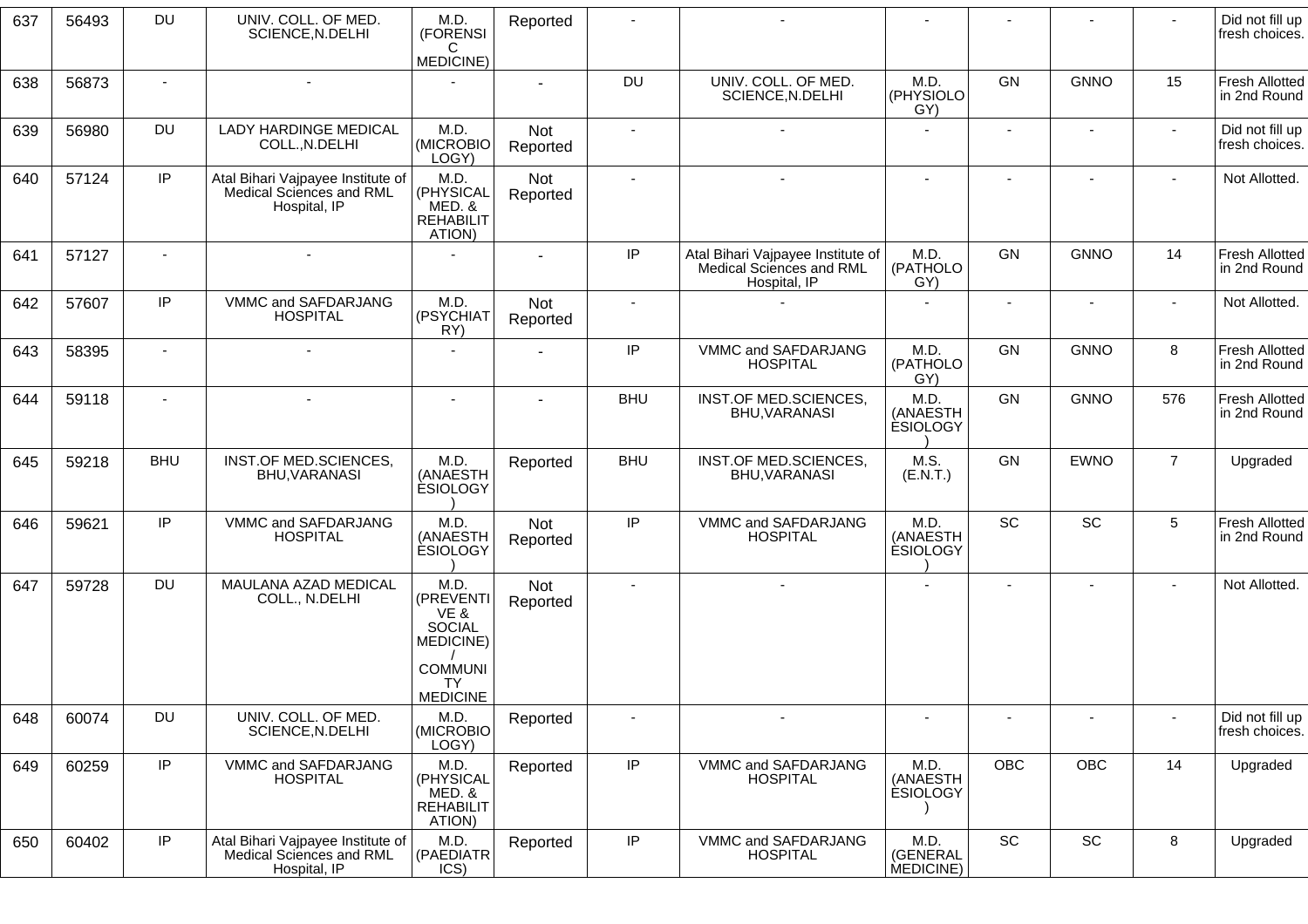| 651 | 60492 | IP             | VMMC and SAFDARJANG<br><b>HOSPITAL</b>                                           | M.D. (Obst.<br>ጼ<br>Gynae)/MS<br>(Obstetrics<br>and<br>Gynaecolog<br>V) | Reported        |            |                                         |                                                                                                           |                |             | $\blacksquare$           | Did not fill up<br>fresh choices.     |
|-----|-------|----------------|----------------------------------------------------------------------------------|-------------------------------------------------------------------------|-----------------|------------|-----------------------------------------|-----------------------------------------------------------------------------------------------------------|----------------|-------------|--------------------------|---------------------------------------|
| 652 | 60519 | $\overline{a}$ | $\blacksquare$                                                                   |                                                                         |                 | DU         | MAULANA AZAD MEDICAL<br>COLL., N.DELHI  | M.D.<br>(MICROBIO)<br>LOGY)                                                                               | GN             | <b>GNNO</b> | 19                       | <b>Fresh Allotted</b><br>in 2nd Round |
| 653 | 60790 | $\blacksquare$ |                                                                                  |                                                                         |                 | DU         | UNIV. COLL. OF MED.<br>SCIENCE, N.DELHI | M.D.<br>(PREVENTI<br>VE &<br><b>SOCIAL</b><br>MEDICINE)<br><b>COMMUNI</b><br><b>TY</b><br><b>MEDICINE</b> | <b>OBC</b>     | <b>OBC</b>  | 39                       | <b>Fresh Allotted</b><br>in 2nd Round |
| 654 | 61908 | <b>DU</b>      | VALLABHBHAI PATEL CHEST<br>INST., DELHI                                          | M.D.<br>(PHARMAC<br>OLOGY)                                              | Not<br>Reported | DU         | UNIV. COLL. OF MED.<br>SCIENCE, N.DELHI | M.D.<br>(PREVENTI<br>VE &<br>SOCIAL<br>MEDICINE)<br><b>COMMUNI</b><br><b>TY</b><br><b>MEDICINE</b>        | <b>OBC</b>     | <b>OBC</b>  | 26                       | <b>Fresh Allotted</b><br>in 2nd Round |
| 655 | 62248 | IP             | VMMC and SAFDARJANG<br><b>HOSPITAL</b>                                           | M.D.<br>(PHYSIOLO<br>GY)                                                | Reported        |            |                                         |                                                                                                           |                |             |                          | No<br>Upgradation                     |
| 656 | 62399 |                |                                                                                  |                                                                         |                 | IP         | VMMC and SAFDARJANG<br><b>HOSPITAL</b>  | M.D.<br>(ANAESTH<br><b>ESIOLOGY</b>                                                                       | <b>OBC</b>     | OBC         | 18                       | <b>Fresh Allotted</b><br>in 2nd Round |
| 657 | 62594 | IP             | <b>ESI-POST GRADUATE</b><br><b>INSTITUTE OF MEDICAL</b><br>SCIENCES AND RESEARCH | M.D.<br>(PAEDIATR<br>ICS)                                               | Reported        | IP         | VMMC and SAFDARJANG<br><b>HOSPITAL</b>  | M.D.<br>(PAEDIATR<br>ICS)                                                                                 | SC             | SC          | 8                        | Upgraded                              |
| 658 | 62633 | <b>BHU</b>     | INST.OF MED.SCIENCES,<br>BHU, VARANASI                                           | M.D. (Obst.<br>Gynae)/MS<br>(Obstetrics<br>and<br>Gynaecolog<br>V)      | Reported        |            |                                         |                                                                                                           | $\blacksquare$ | ۰           | $\overline{\phantom{a}}$ | Did not fill up<br>fresh choices.     |
| 659 | 62642 | <b>BHU</b>     | <b>INST.OF MED.SCIENCES</b><br>BHU, VARANASI                                     | M.D.<br>(GENERAL<br>MEDICINE)                                           | Reported        |            |                                         |                                                                                                           |                |             |                          | No<br>Upgradation                     |
| 660 | 63884 | IP             | Atal Bihari Vajpayee Institute of<br>Medical Sciences and RML<br>Hospital, IP    | M.S.<br>(GENERAL<br>SURGERY)                                            | Not<br>Reported | $\sf IP$   | VMMC and SAFDARJANG<br><b>HOSPITAL</b>  | M.S.<br>(GENERAL<br><b>SURGERY</b> )                                                                      | SC             | SC          | $\mathbf{3}$             | Fresh Allotted<br>in 2nd Round        |
| 661 | 64334 | <b>BHU</b>     | INST.OF MED.SCIENCES,<br>BHU, VARANASI                                           | M.D. (Obst.<br>&<br>Gynae)/MS<br>(Obstetrics<br>and<br>Gynaecolog<br>v) | Not<br>Reported | <b>BHU</b> | INST.OF MED.SCIENCES,<br>BHU, VARANASI  | M.D.<br>(PAEDIATR<br>ICS)                                                                                 | <b>ST</b>      | <b>ST</b>   | $\overline{4}$           | <b>Fresh Allotted</b><br>in 2nd Round |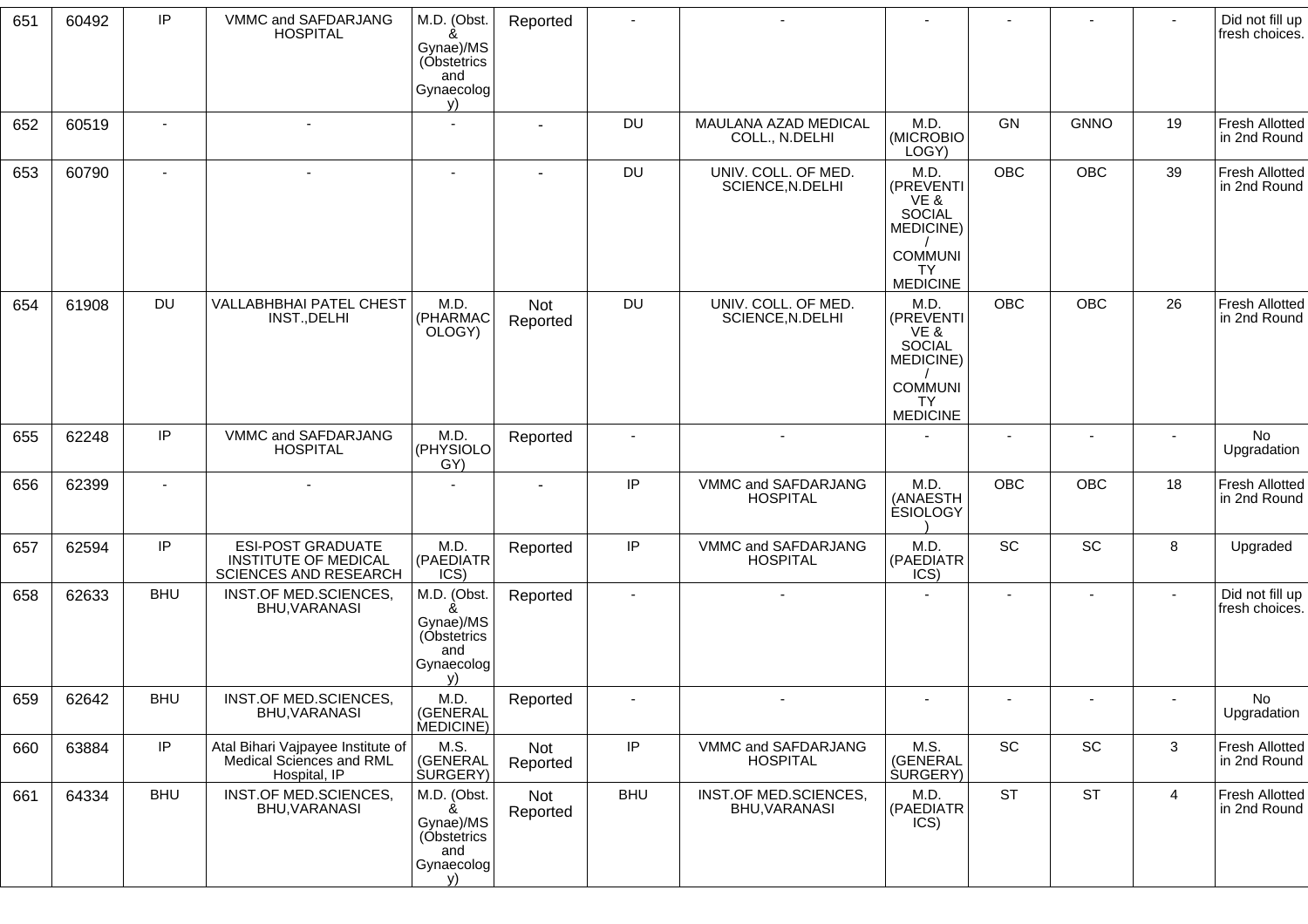| 662 | 64527 | IP         | VMMC and SAFDARJANG<br><b>HOSPITAL</b>                                                  | M.D.<br>(ANAESTH<br><b>ESIOLOGY</b>                                             | Reported        | IP                       | Atal Bihari Vajpayee Institute of<br>Medical Sciences and RML<br>Hospital, IP | M.S.<br>(ORTHOPA<br>EDICS)                                                                                              | <b>SC</b>                | SC             | $\overline{c}$ | Upgraded                              |
|-----|-------|------------|-----------------------------------------------------------------------------------------|---------------------------------------------------------------------------------|-----------------|--------------------------|-------------------------------------------------------------------------------|-------------------------------------------------------------------------------------------------------------------------|--------------------------|----------------|----------------|---------------------------------------|
| 663 | 64662 | <b>BHU</b> | INST.OF MED.SCIENCES,<br>BHU, VARANASI                                                  | M.D.<br>(ANAESTH<br><b>ESIOLOGY</b>                                             | Reported        | <b>BHU</b>               | INST.OF MED.SCIENCES,<br>BHU, VARANASI                                        | M.D.<br>(Tuberculos<br>is &<br>Respiratory<br>diseases)/P<br>ulmonary<br>Medicine<br>/M.D.<br>(Respiratory<br>Medicine) | SC                       | SC             | 6              | Upgraded                              |
| 664 | 65030 | IP         | VMMC and SAFDARJANG<br><b>HOSPITAL</b>                                                  | M.D.<br>(PREVENTI<br>VE &<br>SOCIAL<br>MEDICINE)<br><b>COMMUNI</b><br><b>TY</b> | Not<br>Reported | IP                       | Atal Bihari Vajpayee Institute of<br>Medical Sciences and RML<br>Hospital, IP | M.S.<br>(GENERAL<br><b>SURGERY</b> )                                                                                    | <b>SC</b>                | <b>SC</b>      | 5              | <b>Fresh Allotted</b><br>in 2nd Round |
| 665 | 65141 | <b>DU</b>  | National Institute of Health and                                                        | <b>MEDICINE</b><br><b>DIPLOMA</b>                                               | Reported        |                          |                                                                               |                                                                                                                         |                          |                |                | Did not fill up                       |
|     |       |            | <b>Family Welfare</b>                                                                   | IN HEALTH<br><b>ADMINIST</b><br><b>RATION</b>                                   |                 |                          |                                                                               |                                                                                                                         |                          |                |                | fresh choices.                        |
| 666 | 65218 |            |                                                                                         |                                                                                 | $\blacksquare$  | <b>DU</b>                | MAULANA AZAD MEDICAL<br>COLL., N.DELHI                                        | M.D.<br>(FORENSI<br>C<br>MEDICINE)                                                                                      | SC                       | SC             | 43             | <b>Fresh Allotted</b><br>in 2nd Round |
| 667 | 65927 |            |                                                                                         | $\blacksquare$                                                                  |                 | <b>DU</b>                | National Institute of Health and<br><b>Family Welfare</b>                     | <b>DIPLOMA</b><br>IN HEALTH<br><b>ADMINIST</b><br><b>RATION</b>                                                         | GN                       | SC             | 56             | <b>Fresh Allotted</b><br>in 2nd Round |
| 668 | 66255 |            |                                                                                         |                                                                                 |                 | IP                       | Atal Bihari Vajpayee Institute of<br>Medical Sciences and RML<br>Hospital, IP | M.D.<br>(ANAESTH<br><b>ESIOLOGY</b>                                                                                     | <b>OBC</b>               | <b>OBC</b>     | 767            | <b>Fresh Allotted</b><br>in 2nd Round |
| 669 | 66892 | <b>BHU</b> | INST.OF MED.SCIENCES,<br>BHU, VARANASI                                                  | M.S.<br>(OPHTHAL<br>MOLOGY)                                                     | Reported        | $\overline{\phantom{a}}$ | $\sim$                                                                        |                                                                                                                         | $\overline{\phantom{a}}$ |                |                | No<br>Upgradation                     |
| 670 | 67092 |            | $\sim$                                                                                  |                                                                                 |                 | IP                       | Atal Bihari Vajpayee Institute of<br>Medical Sciences and RML<br>Hospital, IP | M.D.<br>(ANAESTH<br><b>ESIOLOGY</b>                                                                                     | <b>OBC</b>               | <b>OBC</b>     | 27             | <b>Fresh Allotted</b><br>in 2nd Round |
| 671 | 67190 | IP         | <b>ESI-POST GRADUATE</b><br><b>INSTITUTE OF MEDICAL</b><br><b>SCIENCES AND RESEARCH</b> | M.D. (Obst.<br>Gynae)/MS<br>(Obstetrics<br>and<br>Gynaecolog<br>V)              | Reported        | IP                       | Atal Bihari Vajpayee Institute of<br>Medical Sciences and RML<br>Hospital, IP | M.D.<br>(PAEDIATR<br>ICS)                                                                                               | SC                       | SC             | $\overline{7}$ | Upgraded                              |
| 672 | 67202 | <b>DU</b>  | <b>LADY HARDINGE MEDICAL</b><br>COLL., N.DELHI                                          | M.D.<br>(PHYSIOLO<br>GY)                                                        | Reported        | $\overline{\phantom{a}}$ |                                                                               | $\blacksquare$                                                                                                          | $\overline{\phantom{a}}$ | $\blacksquare$ | $\blacksquare$ | Retained*                             |
| 673 | 67589 | <b>BHU</b> | INST.OF MED.SCIENCES,<br>BHU, VARANASI                                                  | M.S.<br>(OPHTHAL<br>MOLOGY)                                                     | Reported        | $\overline{\phantom{a}}$ | $\blacksquare$                                                                | $\blacksquare$                                                                                                          | $\blacksquare$           | $\blacksquare$ | $\blacksquare$ | No<br>Upgradation                     |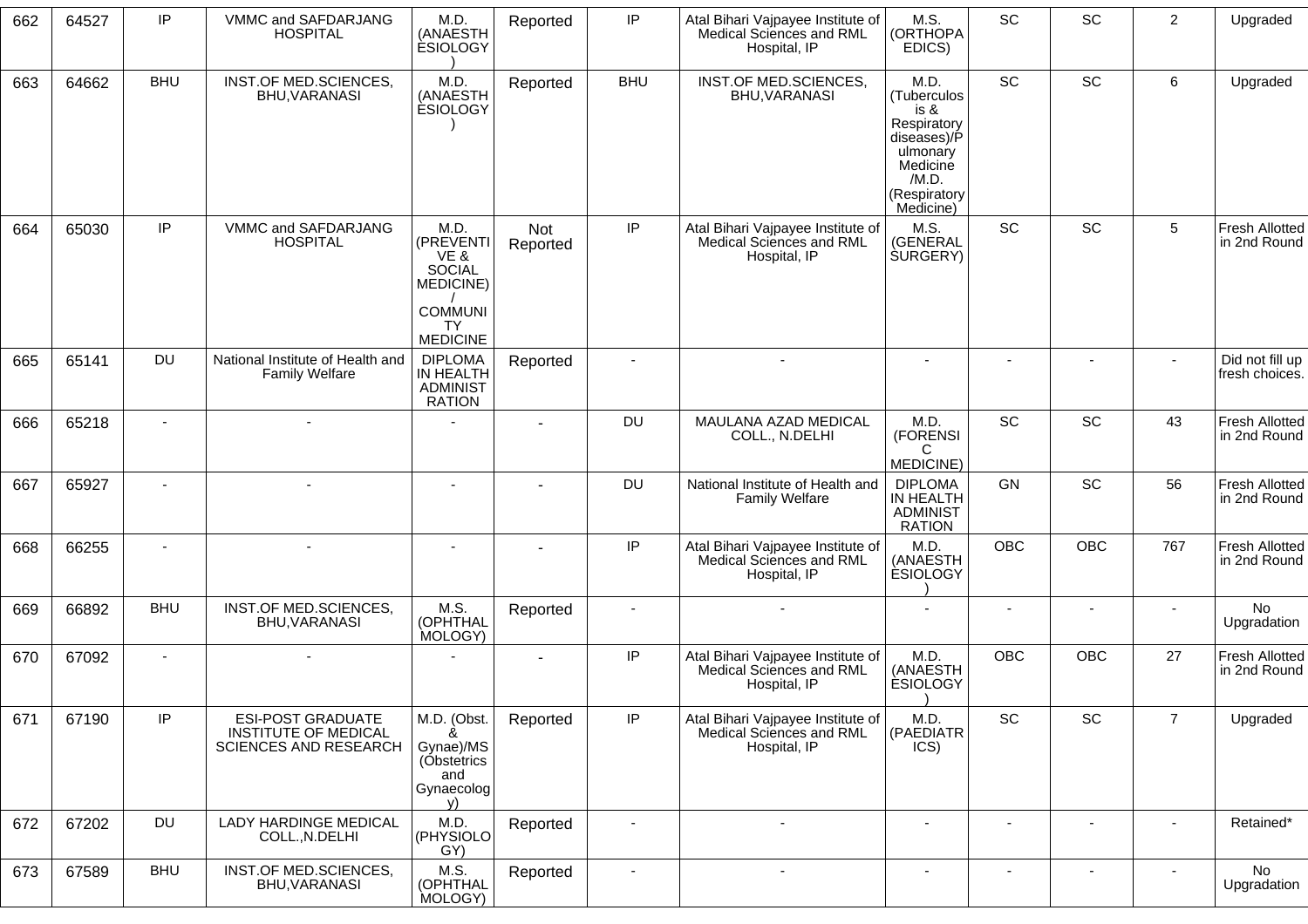| 674 | 67736 | IP             | VMMC and SAFDARJANG<br><b>HOSPITAL</b>                                          | M.D.<br>(ANAESTH<br><b>ESIOLOGY</b>                                                    | Not<br>Reported        | IP        | <b>ESI-POST GRADUATE</b><br><b>INSTITUTE OF MEDICAL</b><br><b>SCIENCES AND RESEARCH</b> | M.D.<br>(GENERAL<br>MEDICINE)                                           | SC                       | SC                       | 14             | <b>Fresh Allotted</b><br>in 2nd Round |
|-----|-------|----------------|---------------------------------------------------------------------------------|----------------------------------------------------------------------------------------|------------------------|-----------|-----------------------------------------------------------------------------------------|-------------------------------------------------------------------------|--------------------------|--------------------------|----------------|---------------------------------------|
| 675 | 68235 | <b>DU</b>      | MAULANA AZAD MEDICAL<br>COLL., N.DELHI                                          | M.D.<br>(BIOCHEMI<br>STRY)                                                             | Reported               |           |                                                                                         | ٠                                                                       |                          |                          |                | Did not fill up<br>fresh choices.     |
| 676 | 69032 | AMU            | JWAHAR LAL NEHRU M.C.<br>AMU, ALIGARH                                           | M.D.<br>(PREVENTI<br>VE &<br><b>SOCIAL</b><br>MEDICINE)<br><b>COMMUNI</b><br><b>TY</b> | Reported               |           |                                                                                         | ٠                                                                       |                          | $\blacksquare$           |                | Did not fill up<br>fresh choices.     |
| 677 | 69184 | AMU            | JWAHAR LAL NEHRU M.C.                                                           | <b>MEDICINE</b><br>M.D.                                                                | Not                    |           | $\sim$                                                                                  | ٠                                                                       | $\blacksquare$           | $\blacksquare$           |                | Not Allotted.                         |
|     |       |                | AMU, ALIGARH                                                                    | (PREVENTI<br>VE &<br><b>SOCIAL</b><br>MEDICINE)                                        | Reported               |           |                                                                                         |                                                                         |                          |                          |                |                                       |
|     |       |                |                                                                                 | <b>COMMUNI</b><br><b>TY</b><br><b>MEDICINE</b>                                         |                        |           |                                                                                         |                                                                         |                          |                          |                |                                       |
| 678 | 69335 | <b>DU</b>      | G B Pant Institute of Post<br><b>Graduate Medical Education</b><br>and Research | M.D.<br>(RADIO-<br><b>DIAGNOSI</b><br>S)                                               | Reported               |           |                                                                                         |                                                                         |                          |                          |                | Did not fill up<br>fresh choices.     |
| 679 | 69504 |                |                                                                                 |                                                                                        |                        | IP        | Atal Bihari Vajpayee Institute of<br>Medical Sciences and RML<br>Hospital, IP           | M.D.<br>(PHYSICAL<br>MED. &<br><b>REHABILIT</b><br>ATION)               | GN                       | <b>EWNO</b>              | 22             | <b>Fresh Allotted</b><br>in 2nd Round |
| 680 | 69713 | $\blacksquare$ | $\blacksquare$                                                                  | $\overline{\phantom{a}}$                                                               |                        | IP        | <b>ESI-POST GRADUATE</b><br><b>INSTITUTE OF MEDICAL</b><br><b>SCIENCES AND RESEARCH</b> | M.D. (Obst.<br>&<br>Gynae)/MS<br>(Obstetrics<br>and<br>Gynaecolog<br>v) | SC                       | SC                       | 3              | Fresh Allotted<br>in 2nd Round        |
| 681 | 70345 | IP             | VMMC and SAFDARJANG<br><b>HOSPITAL</b>                                          | M.D.<br>(ANAESTH<br><b>ESIOLOGY</b>                                                    | Not<br>Reported        | IP        | VMMC and SAFDARJANG<br><b>HOSPITAL</b>                                                  | M.D.<br>(ANAESTH<br><b>ESIOLOGY</b>                                     | <b>SC</b>                | <b>SC</b>                | 19             | <b>Fresh Allotted</b><br>in 2nd Round |
| 682 | 70349 | IP             | VMMC and SAFDARJANG<br><b>HOSPITAL</b>                                          | M.D.<br>(ANAESTH<br><b>ESIOLOGY</b>                                                    | Reported               |           |                                                                                         |                                                                         |                          |                          |                | No<br>Upgradation                     |
| 683 | 70358 | IP             | Atal Bihari Vajpayee Institute of<br>Medical Sciences and RML<br>Hospital, IP   | M.D.<br>(PATHOLO<br>GY)                                                                | Not<br>Reported        |           | $\overline{\phantom{a}}$                                                                | $\overline{\phantom{m}}$                                                | $\overline{\phantom{a}}$ | $\overline{\phantom{a}}$ | $\blacksquare$ | Not Allotted.                         |
| 684 | 70452 | <b>DU</b>      | MAULANA AZAD MEDICAL<br>COLL., N.DELHI                                          | M.D.<br>(BIOCHEMI<br>STRY)                                                             | <b>Not</b><br>Reported | DU        | UNIV. COLL. OF MED.<br>SCIENCE, N.DELHI                                                 | M.D.<br>(MICROBIO<br>LOGY)                                              | GN                       | SC                       | 196            | Fresh Allotted<br>in 2nd Round        |
| 685 | 70628 | $\sim$         | $\blacksquare$                                                                  | $\blacksquare$                                                                         | $\blacksquare$         | <b>DU</b> | <b>VALLABHBHAI PATEL CHEST</b><br>INST., DELHI                                          | M.D.<br>(PHARMAC<br>OLOGY)                                              | GN                       | <b>GNNO</b>              | 15             | <b>Fresh Allotted</b><br>in 2nd Round |
|     |       |                |                                                                                 |                                                                                        |                        |           |                                                                                         |                                                                         |                          |                          |                |                                       |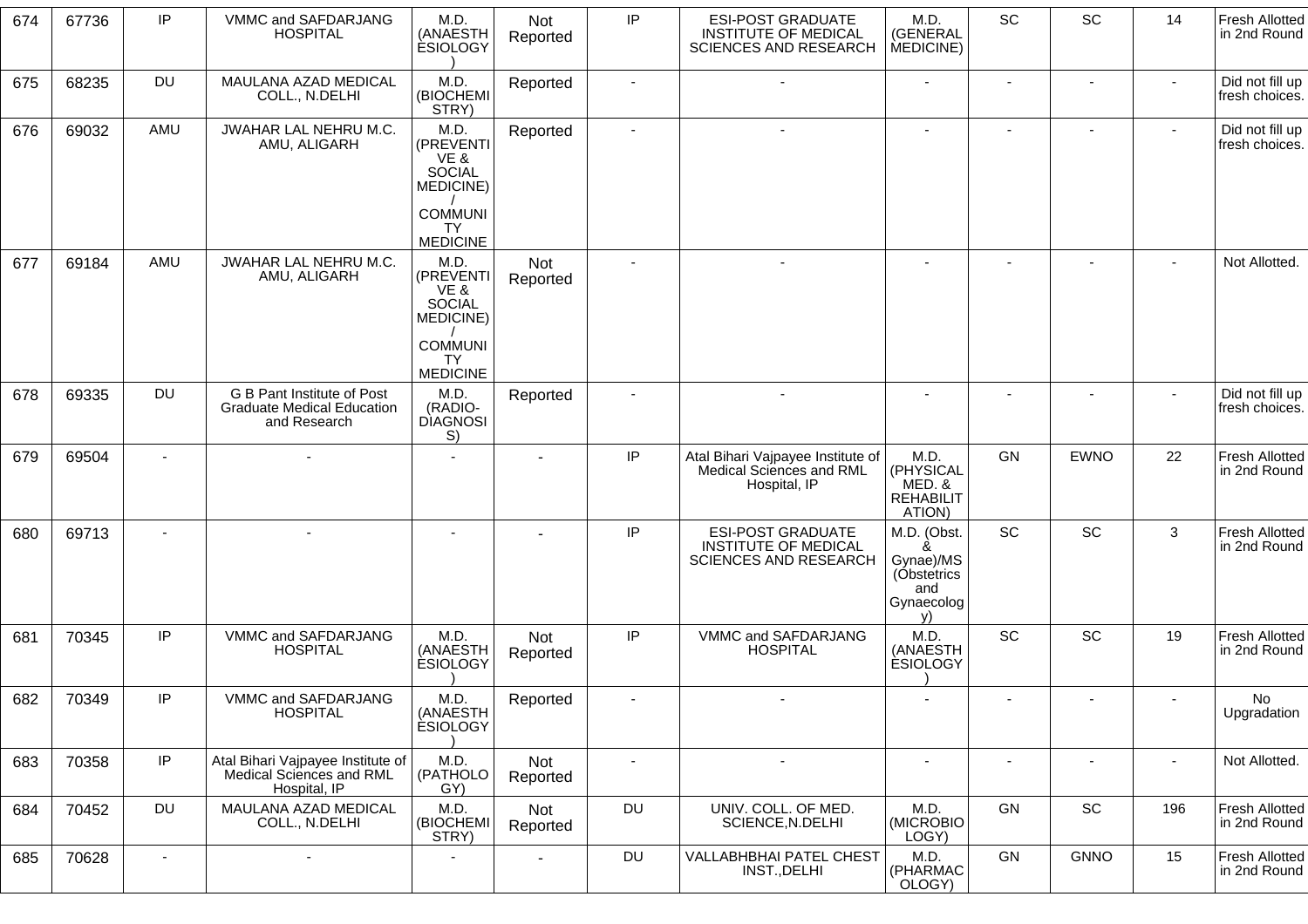| 686 | 70667 | IP             | VMMC and SAFDARJANG<br><b>HOSPITAL</b>                                                  | M.D.<br>(PREVENTI<br>VE &<br><b>SOCIAL</b><br>MEDICINE)                 | Not<br>Reported     |                |                                                                                         |                                                           |                |                          |                          | Not Allotted.                         |
|-----|-------|----------------|-----------------------------------------------------------------------------------------|-------------------------------------------------------------------------|---------------------|----------------|-----------------------------------------------------------------------------------------|-----------------------------------------------------------|----------------|--------------------------|--------------------------|---------------------------------------|
|     |       |                |                                                                                         | <b>COMMUNI</b><br><b>TY</b><br><b>MEDICINE</b>                          |                     |                |                                                                                         |                                                           |                |                          |                          |                                       |
| 687 | 71358 | IP             | VMMC and SAFDARJANG<br><b>HOSPITAL</b>                                                  | M.D.<br>(PREVENTI<br>VE &<br>SOCIAL<br><b>MEDICINE)</b>                 | Not<br>Reported     | IP             | VMMC and SAFDARJANG<br><b>HOSPITAL</b>                                                  | M.D. Sports<br>Medicine                                   | <b>OBC</b>     | OBC                      | 19                       | <b>Fresh Allotted</b><br>in 2nd Round |
|     |       |                |                                                                                         | <b>COMMUNI</b><br><b>TY</b><br><b>MEDICINE</b>                          |                     |                |                                                                                         |                                                           |                |                          |                          |                                       |
| 688 | 71652 | $\blacksquare$ | $\overline{a}$                                                                          |                                                                         |                     | IP             | <b>ESI-POST GRADUATE</b><br><b>INSTITUTE OF MEDICAL</b><br><b>SCIENCES AND RESEARCH</b> | M.D.<br>(ANAESTH<br><b>ÈSIOLOGY</b>                       | <b>OBC</b>     | OBC                      | 21                       | <b>Fresh Allotted</b><br>in 2nd Round |
| 689 | 71776 | IP             | VMMC and SAFDARJANG<br><b>HOSPITAL</b>                                                  | M.D.<br>(FORENSI<br>C<br>MEDICINE)                                      | Not<br>Reported     | IP             | VMMC and SAFDARJANG<br><b>HOSPITAL</b>                                                  | M.D.<br>(PHYSICAL<br>MED. &<br><b>REHABILIT</b><br>ATION) | <b>OBC</b>     | OBC                      | 11                       | <b>Fresh Allotted</b><br>in 2nd Round |
| 690 | 72650 | $\blacksquare$ | $\blacksquare$                                                                          |                                                                         |                     | <b>DU</b>      | MAULANA AZAD MEDICAL<br>COLL., N.DELHI                                                  | M.D.<br>(MICROBIO<br>LOGY)                                | GN             | SC                       | 101                      | <b>Fresh Allotted</b><br>in 2nd Round |
| 691 | 72796 | IP             | VMMC and SAFDARJANG<br><b>HOSPITAL</b>                                                  | M.D.<br>(BIOCHEMI<br>STRY)                                              | Reported            | $\blacksquare$ |                                                                                         |                                                           | $\blacksquare$ |                          | $\blacksquare$           | Did not fill up<br>fresh choices.     |
| 692 | 73390 | <b>DU</b>      | MAULANA AZAD MEDICAL<br>COLL., N.DELHI                                                  | M.D.<br>(FORENSI<br>С<br>MEDICINE)                                      | Not<br>Reported     | $\sim$         |                                                                                         | $\blacksquare$                                            |                | $\overline{\phantom{a}}$ | $\blacksquare$           | Not Allotted.                         |
| 693 | 74236 | DU             | VALLABHBHAI PATEL CHEST<br>INST., DELHI                                                 | M.D.<br>(MICROBIO<br>LOGY)                                              | Reported            | $\blacksquare$ | $\blacksquare$                                                                          | $\blacksquare$                                            |                |                          |                          | <b>No</b><br>Upgradation              |
| 694 | 74567 | IP             | VMMC and SAFDARJANG<br><b>HOSPITAL</b>                                                  | MD/MS<br>(Anatomy)                                                      | Reported            | IP             | VMMC and SAFDARJANG<br><b>HOSPITAL</b>                                                  | M.D.<br>(PATHOLO<br>GY)                                   | GN             | <b>GNNO</b>              | 14                       | Upgraded                              |
| 695 | 74809 | $\blacksquare$ |                                                                                         | $\overline{\phantom{a}}$                                                |                     | <b>DU</b>      | <b>LADY HARDINGE MEDICAL</b><br>COLL., N.DELHI                                          | M.D.<br>(BIOCHEMI<br>STRY)                                | GN             | <b>GNNO</b>              | 34                       | <b>Fresh Allotted</b><br>in 2nd Round |
| 696 | 75248 | IP             | <b>ESI-POST GRADUATE</b><br><b>INSTITUTE OF MEDICAL</b><br><b>SCIENCES AND RESEARCH</b> | M.D.<br>(GENERAL<br>MEDICINE)                                           | Seat<br>Cancelled   | $\blacksquare$ |                                                                                         |                                                           |                |                          |                          | Not Allotted.                         |
| 697 | 75287 | <b>DU</b>      | MAULANA AZAD MEDICAL<br>COLL., N.DELHI                                                  | M.D. (Obst.<br>&<br>Gynae)/MS<br>(Obstetrics<br>and<br>Gynaecolog<br>v) | Seat<br>Surrendered | $\blacksquare$ |                                                                                         |                                                           |                |                          | $\overline{\phantom{a}}$ | Did not fill up<br>fresh choices.     |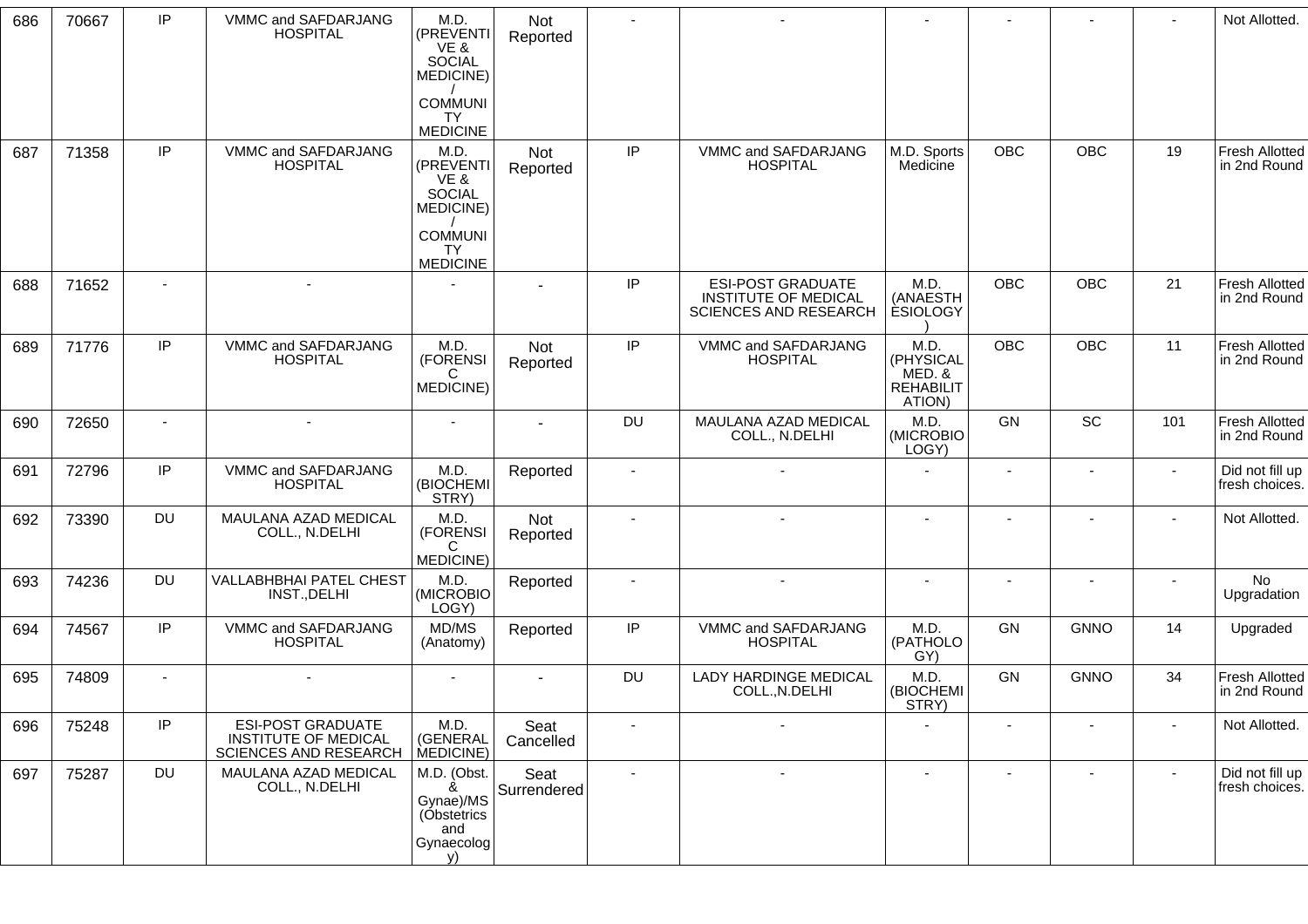| 698 | 75563 | IP             | VMMC and SAFDARJANG<br><b>HOSPITAL</b>                                        | M.D.<br>(Radiothera<br>py/Radio<br>Oncology) | Reported        |                |                                                                                  |                                                         |                |                |                | No<br>Upgradation                     |
|-----|-------|----------------|-------------------------------------------------------------------------------|----------------------------------------------|-----------------|----------------|----------------------------------------------------------------------------------|---------------------------------------------------------|----------------|----------------|----------------|---------------------------------------|
| 699 | 75737 | IP             | VMMC and SAFDARJANG<br><b>HOSPITAL</b>                                        | M.D.<br>(PHYSIOLO<br>GY)                     | Not<br>Reported | $\blacksquare$ | $\sim$                                                                           | $\blacksquare$                                          |                |                |                | Not Allotted.                         |
| 700 | 77493 | IP             | Atal Bihari Vajpayee Institute of<br>Medical Sciences and RML<br>Hospital, IP | M.D.<br>(PSYCHIAT<br>RY)                     | Reported        | IP             | VMMC and SAFDARJANG<br><b>HOSPITAL</b>                                           | M.D.<br>(PSYCHIAT)<br>RY)                               | <b>ST</b>      | <b>ST</b>      | $\overline{1}$ | Upgraded                              |
| 701 | 79062 | IP             | Atal Bihari Vajpayee Institute of<br>Medical Sciences and RML<br>Hospital, IP | M.D.<br>(GENERAL<br>MEDICINE)                | Reported        | $\sim$         | $\overline{\phantom{a}}$                                                         |                                                         | $\blacksquare$ | $\blacksquare$ | $\sim$         | Did not fill up<br>fresh choices.     |
| 702 | 79430 | $\sim$         |                                                                               |                                              | $\sim$          | DU             | MAULANA AZAD MEDICAL<br>COLL., N.DELHI                                           | M.D.<br>(PREVENTI<br>VE &<br><b>SOCIAL</b><br>MEDICINE) | <b>ST</b>      | <b>ST</b>      | 117            | Fresh Allotted<br>in 2nd Round        |
|     |       |                |                                                                               |                                              |                 |                |                                                                                  | <b>COMMUNI</b><br><b>TY</b><br><b>MEDICINE</b>          |                |                |                |                                       |
| 703 | 80159 | $\blacksquare$ | $\blacksquare$                                                                | $\blacksquare$                               | $\blacksquare$  | DU             | G B Pant Institute of Post<br><b>Graduate Medical Education</b><br>and Research  | M.D.<br>(PATHOLO<br>GY)                                 | <b>ST</b>      | <b>ST</b>      | 70             | <b>Fresh Allotted</b><br>in 2nd Round |
| 704 | 80259 | IP             | Atal Bihari Vajpayee Institute of<br>Medical Sciences and RML<br>Hospital, IP | M.D.<br>(ANAESTH<br><b>ESIOLOGY</b>          | Not<br>Reported | $\sf IP$       | <b>ESI-POST GRADUATE</b><br><b>INSTITUTE OF MEDICAL</b><br>SCIENCES AND RESEARCH | M.D.<br>(PAEDIATR<br>ICS)                               | SC             | SC             | 8              | <b>Fresh Allotted</b><br>in 2nd Round |
| 705 | 80295 | IP             | VMMC and SAFDARJANG<br><b>HOSPITAL</b>                                        | M.D.<br>(PATHOLO<br>GY)                      | Not<br>Reported | IP             | VMMC and SAFDARJANG<br><b>HOSPITAL</b>                                           | M.D.<br>(ANAESTH<br><b>ESIOLOGY</b>                     | <b>SC</b>      | SC             | 17             | Fresh Allotted<br>in 2nd Round        |
| 706 | 80969 | <b>BHU</b>     | INST.OF MED.SCIENCES,<br>BHU, VARANASI                                        | M.S.<br>(OPHTHAL<br>MOLOGY)                  | Reported        |                | $\blacksquare$                                                                   |                                                         |                | $\blacksquare$ | $\blacksquare$ | No<br>Upgradation                     |
| 707 | 81409 | $\blacksquare$ | $\blacksquare$                                                                |                                              | $\sim$          | DU             | UNIV. COLL. OF MED.<br>SCIENCE, N.DELHI                                          | M.D.<br>(PHARMAC<br>OLOGY)                              | <b>SC</b>      | SC             | 269            | <b>Fresh Allotted</b><br>in 2nd Round |
| 708 | 82357 | $\sim$         | $\sim$                                                                        | $\overline{\phantom{a}}$                     | $\sim$          | IP             | VMMC and SAFDARJANG<br><b>HOSPITAL</b>                                           | M.D.<br>(PREVENTI<br>VE &<br><b>SOCIAL</b><br>MEDICINE) | <b>OBC</b>     | <b>OBC</b>     | 8              | Fresh Allotted<br>in 2nd Round        |
|     |       |                |                                                                               |                                              |                 |                |                                                                                  | <b>COMMUNI</b><br><b>TY</b><br><b>MEDICINE</b>          |                |                |                |                                       |
| 709 | 82427 | $\sim$         | $\overline{\phantom{a}}$                                                      |                                              |                 | IP             | VMMC and SAFDARJANG<br><b>HOSPITAL</b>                                           | M.D.<br>(PREVENTI<br>VE &<br><b>SOCIAL</b><br>MEDICINE) | SC             | <b>SC</b>      | 13             | <b>Fresh Allotted</b><br>in 2nd Round |
|     |       |                |                                                                               |                                              |                 |                |                                                                                  | <b>COMMUNI</b><br>TY.<br><b>MEDICINE</b>                |                |                |                |                                       |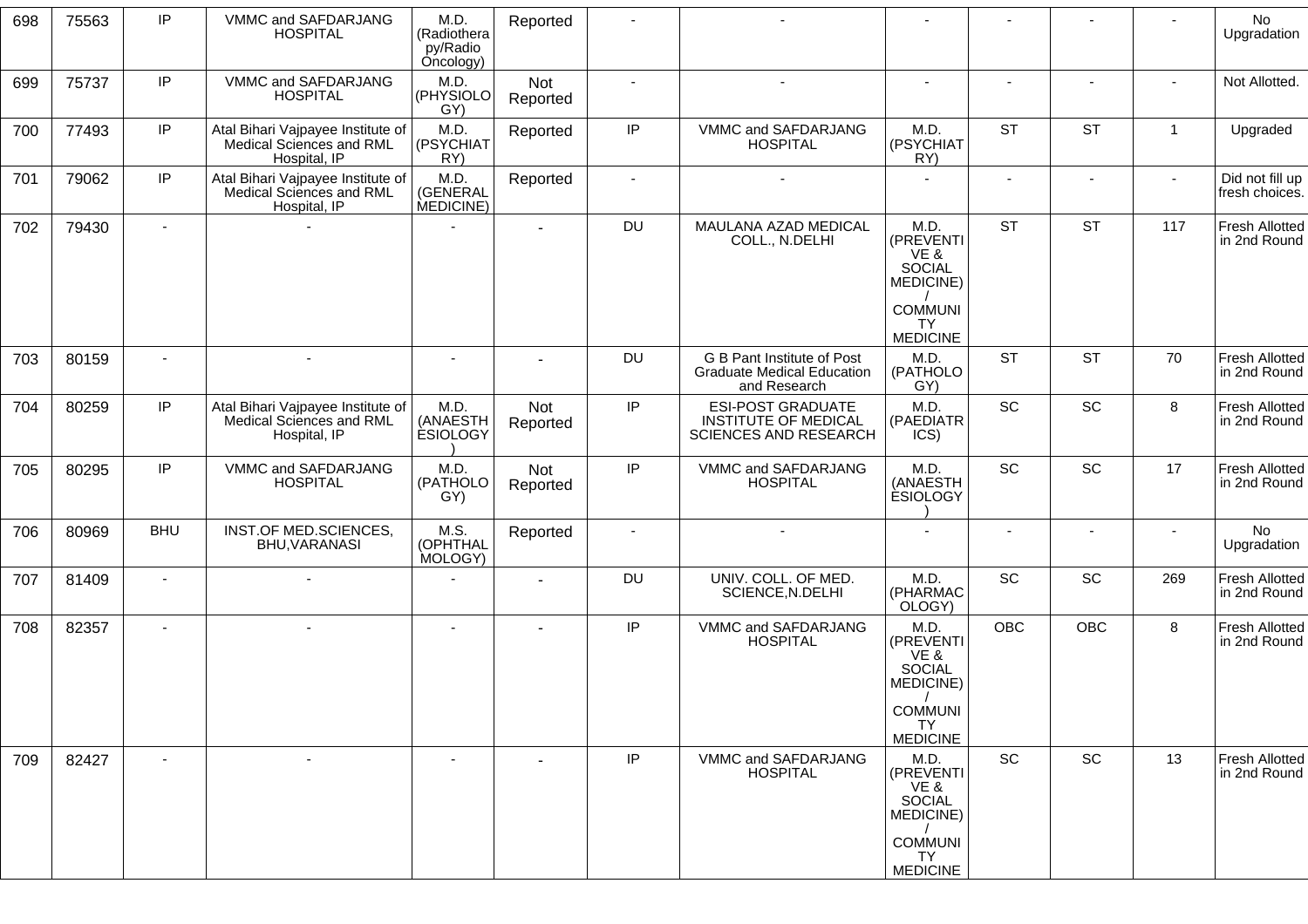| 710 | 83539 | IP             | Atal Bihari Vajpayee Institute of<br>Medical Sciences and RML<br>Hospital, IP | M.D.<br>(PATHOLO<br>GY)                    | <b>Not</b><br>Reported | IP                       | VMMC and SAFDARJANG<br><b>HOSPITAL</b>                                        | M.D.<br>(ANAESTH<br><b>ESIOLOGY</b> | SC                       | SC                       | 20             | <b>Fresh Allotted</b><br>in 2nd Round |
|-----|-------|----------------|-------------------------------------------------------------------------------|--------------------------------------------|------------------------|--------------------------|-------------------------------------------------------------------------------|-------------------------------------|--------------------------|--------------------------|----------------|---------------------------------------|
| 711 | 84814 | IP             | VMMC and SAFDARJANG<br><b>HOSPITAL</b>                                        | M.D.<br>(MICROBIO<br>LOGY)                 | Reported               | IP                       | Atal Bihari Vajpayee Institute of<br>Medical Sciences and RML<br>Hospital, IP | M.D.<br>(ANAESTH<br><b>ESIOLOGY</b> | <b>SC</b>                | SC                       | 17             | Upgraded                              |
| 712 | 85022 | <b>DU</b>      | <b>LADY HARDINGE MEDICAL</b><br>COLL., N.DELHI                                | M.D.<br>(MICROBIO<br>LOGY)                 | Reported               | <b>DU</b>                | MAULANA AZAD MEDICAL<br>COLL., N.DELHI                                        | M.D.<br>(MICROBIO<br>LOGY)          | <b>OBC</b>               | <b>OBC</b>               | 141            | Upgraded                              |
| 713 | 85027 | <b>DU</b>      | UNIV. COLL. OF MED.<br>SCIENCE, N.DELHI                                       | M.D.<br>(BIOCHEMI<br>STRY)                 | Not<br>Reported        | $\blacksquare$           |                                                                               |                                     |                          |                          |                | Not Allotted.                         |
| 714 | 85318 | <b>DU</b>      | MAULANA AZAD MEDICAL<br>COLL., N.DELHI                                        | M.D.<br>(FORENSI<br>C<br>MEDICINE)         | Reported               | $\sim$                   |                                                                               |                                     |                          |                          |                | Did not fill up<br>fresh choices.     |
| 715 | 85685 | IP             | VMMC and SAFDARJANG<br><b>HOSPITAL</b>                                        | M.S.<br>(GENERAL<br><b>SURGERY</b> )       | Reported               | $\sim$                   | $\sim$                                                                        | $\sim$                              |                          |                          |                | Did not fill up<br>fresh choices.     |
| 716 | 87589 | <b>DU</b>      | UNIV. COLL. OF MED.<br>SCIENCE, N.DELHI                                       | M.D.<br>(MICROBIO<br>LOGY)                 | Reported               | $\blacksquare$           |                                                                               | $\blacksquare$                      |                          |                          |                | Did not fill up<br>fresh choices.     |
| 717 | 88519 | <b>DU</b>      | MAULANA AZAD MEDICAL<br>COLL., N.DELHI                                        | M.D.<br>(MICROBIO<br>LOGY)                 | Not<br>Reported        | <b>DU</b>                | MAULANA AZAD MEDICAL<br>COLL., N.DELHI                                        | M.D.<br>(PHARMAC<br>OLOGY)          | OBC                      | OBC                      | $\overline{2}$ | <b>Fresh Allotted</b><br>in 2nd Round |
| 718 | 89006 | <b>DU</b>      | MAULANA AZAD MEDICAL<br>COLL., N.DELHI                                        | M.D.<br>(MICROBIO<br>LOGY)                 | Reported               | $\blacksquare$           |                                                                               |                                     | $\sim$                   | $\overline{\phantom{a}}$ |                | No<br>Upgradation                     |
| 719 | 89840 | $\blacksquare$ |                                                                               | $\sim$                                     |                        | IP                       | VMMC and SAFDARJANG<br><b>HOSPITAL</b>                                        | M.D.<br>(PATHOLO<br>GY)             | OBC                      | <b>OBC</b>               | 22             | <b>Fresh Allotted</b><br>in 2nd Round |
| 720 | 90637 | $\sim$         | $\blacksquare$                                                                | $\blacksquare$                             |                        | IP                       | VMMC and SAFDARJANG<br><b>HOSPITAL</b>                                        | M.D.<br>(PATHOLO<br>GY)             | <b>OBC</b>               | <b>OBC</b>               | 17             | <b>Fresh Allotted</b><br>in 2nd Round |
| 721 | 91939 | <b>DU</b>      | UNIV. COLL. OF MED.<br>SCIENCE, N.DELHI                                       | M.D.<br>(FORENSI<br>C<br><b>MEDICINE</b> ) | Not<br>Reported        | $\blacksquare$           |                                                                               |                                     |                          |                          |                | Not Allotted.                         |
| 722 | 92544 | <b>BHU</b>     | INST.OF MED.SCIENCES,<br>BHU, VARANASI                                        | M.D.<br>(ANAESTH<br><b>ESIOLOGY</b>        | Reported               | $\sim$                   |                                                                               | $\sim$                              | $\blacksquare$           | $\overline{\phantom{a}}$ |                | <b>No</b><br>Upgradation              |
| 723 | 94082 | IP             | VMMC and SAFDARJANG<br><b>HOSPITAL</b>                                        | M.D.<br>(GENERAL<br>MEDICINE)              | Reported               | $\overline{\phantom{a}}$ |                                                                               |                                     |                          | $\overline{\phantom{a}}$ |                | No<br>Upgradation                     |
| 724 | 95317 | IP             | Atal Bihari Vajpayee Institute of<br>Medical Sciences and RML<br>Hospital, IP | M.D.<br>(PAEDIATR<br>ICS)                  | Reported               | $\blacksquare$           | $\blacksquare$                                                                |                                     |                          | $\overline{\phantom{a}}$ |                | Did not fill up<br>fresh choices.     |
| 725 | 95532 | <b>DU</b>      | LADY HARDINGE MEDICAL<br>COLL., N.DELHI                                       | M.D.<br>(GENERAL<br>MEDICINE)              | Reported               | $\overline{\phantom{a}}$ | $\overline{\phantom{a}}$                                                      | $\overline{\phantom{a}}$            | $\overline{\phantom{a}}$ | $\overline{\phantom{a}}$ |                | No<br>Upgradation                     |